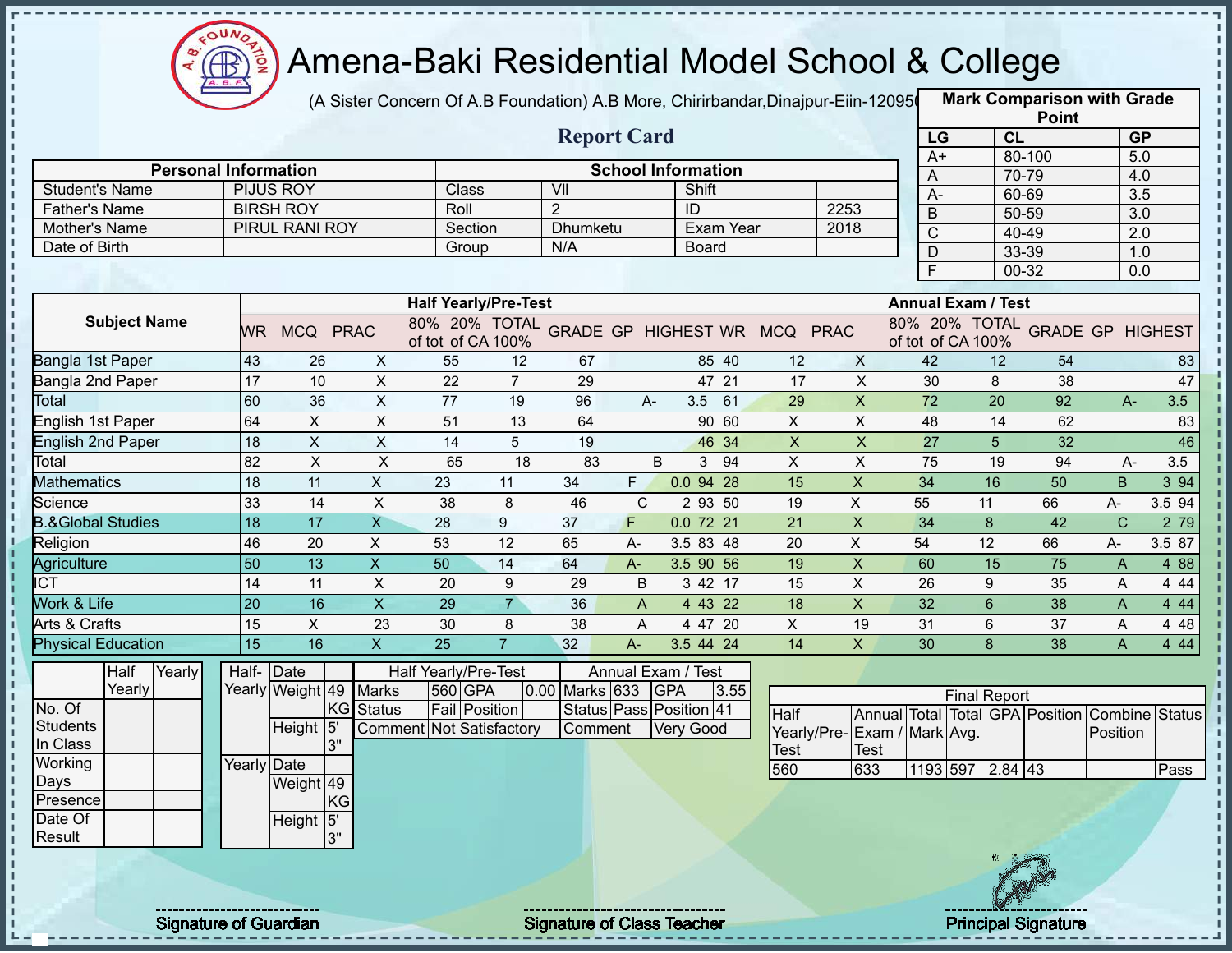

(A Sister Concern Of A.B Foundation) A.B More, Chirirbandar,Dinajpur-Eiin-120950

|                                |             |                           |    |                           |                      |                             |                                   |              |                           |      |                                            |                             |                           |                     |                | <b>Point</b>                    |                  |                |
|--------------------------------|-------------|---------------------------|----|---------------------------|----------------------|-----------------------------|-----------------------------------|--------------|---------------------------|------|--------------------------------------------|-----------------------------|---------------------------|---------------------|----------------|---------------------------------|------------------|----------------|
|                                |             |                           |    |                           |                      |                             | <b>Report Card</b>                |              |                           |      |                                            |                             | LG                        |                     | <b>CL</b>      |                                 | <b>GP</b>        |                |
|                                |             |                           |    |                           |                      |                             |                                   |              |                           |      |                                            |                             | $A+$                      |                     | 80-100         |                                 | 5.0              |                |
| <b>Personal Information</b>    |             |                           |    |                           |                      |                             |                                   |              | <b>School Information</b> |      |                                            |                             | Α                         |                     | 70-79          |                                 | 4.0              |                |
| <b>Student's Name</b>          |             | Shahrier Islam            |    |                           | Class                |                             | VII                               |              | Shift<br>ID               |      |                                            |                             | $A-$                      |                     | 60-69          |                                 | $\overline{3.5}$ |                |
| <b>Father's Name</b>           |             | Ashadul Haque             |    |                           | Roll<br>Section      |                             | 4<br><b>Dhumketu</b>              |              | Exam Year                 |      |                                            | 2300<br>2018                | $\overline{B}$            |                     | 50-59          |                                 | $\overline{3.0}$ |                |
| Mother's Name<br>Date of Birth |             | Shahanaj Pervin           |    |                           |                      |                             | N/A                               |              | <b>Board</b>              |      |                                            |                             | $\mathsf C$               |                     | 40-49          |                                 | 2.0              |                |
|                                |             |                           |    |                           | Group                |                             |                                   |              |                           |      |                                            |                             | $\mathsf D$               |                     | 33-39          |                                 | 1.0              |                |
|                                |             |                           |    |                           |                      |                             |                                   |              |                           |      |                                            |                             | F                         |                     | 00-32          |                                 | 0.0              |                |
|                                |             |                           |    |                           |                      | <b>Half Yearly/Pre-Test</b> |                                   |              |                           |      |                                            |                             | <b>Annual Exam / Test</b> |                     |                |                                 |                  |                |
| <b>Subject Name</b>            |             | WR MCQ PRAC               |    |                           | of tot of CA 100%    |                             |                                   |              |                           |      | 80% 20% TOTAL GRADE GP HIGHEST WR MCQ PRAC |                             | of tot of CA 100%         |                     |                | 80% 20% TOTAL GRADE GP HIGHEST  |                  |                |
| Bangla 1st Paper               | 53          | 26                        |    | $\mathsf{X}$              | 63                   | 13                          | 76                                |              | 85 51                     |      | 29                                         | $\mathsf{X}$                | 64                        |                     | 16             | 80                              |                  | 83             |
| Bangla 2nd Paper               | 26          | 12                        |    | $\mathsf X$               | 30                   | 9                           | 39                                |              | 47 26                     |      | 18                                         | X                           | 35                        |                     | 9              | 44                              |                  | 47             |
| <b>Total</b>                   | 79          | 38                        |    | $\pmb{\times}$            | 93                   | 22                          | 115                               | A            | $\overline{4}$            | 77   | 47                                         | $\boldsymbol{\mathsf{X}}$   | 99                        |                     | 25             | 124                             | $A+$             | 5 <sup>5</sup> |
| English 1st Paper              | 83          | $\pmb{\times}$            |    | $\mathsf X$               | 66                   | 17                          | 83                                |              | 90 75                     |      | X                                          | X                           | 60                        |                     | 16             | 76                              |                  | 83             |
| <b>English 2nd Paper</b>       | 30          | $\boldsymbol{\mathsf{X}}$ |    | $\mathsf X$               | 24                   | 8                           | 32                                |              | 46 38                     |      | $\mathsf X$                                | $\pmb{\mathsf{X}}$          | 30                        |                     | $\overline{7}$ | 37                              |                  | 46             |
| Total                          | 113         | $\pmb{\times}$            |    | $\boldsymbol{\mathsf{X}}$ | 90                   | 25                          | 115                               | A            | 4                         | 113  | $\pmb{\times}$                             | $\pmb{\times}$              | 90                        |                     | 23             | 113                             | A                | 4              |
| <b>Mathematics</b>             | 52          | 22                        |    | X                         | 59                   | 16                          | 75                                | $\mathsf{A}$ | 4 94 46                   |      | 22                                         | $\mathsf X$                 | 54                        | 17                  |                | 71                              | A                | 4 9 4          |
| Science                        | 60          | 24                        |    | $\mathsf X$               | 67                   | 16                          | 83                                | $A+$         | 5 93 61                   |      | 25                                         | X                           | 69                        | 17                  |                | 86                              | $A+$             | 5 94           |
| <b>B.&amp;Global Studies</b>   | 39          | 23                        |    | $\overline{\mathsf{X}}$   | 50                   | 12                          | 62                                | $A -$        | 3.5 $72 \mid 44$          |      | 25                                         | $\boldsymbol{\mathsf{X}}$   | 55                        | 12                  |                | 67                              | A-               | 3.5 79         |
| Religion                       | 54          | 24                        |    | $\sf X$                   | 62                   | 16                          | 78                                | A            | 4 83 56                   |      | 28                                         | X                           | 67                        | 16                  |                | 83                              | $A+$             | 5 87           |
| Agriculture                    | 61          | 25                        |    | X                         | 69                   | 18                          | 87                                | $A+$         | 590 62                    |      | 22                                         | $\mathsf X$                 | 67                        | 18                  |                | 85                              | $A+$             | 5 88           |
| <b>ICT</b>                     | 18          | 13                        |    | $\pmb{\times}$            | 25                   | 9                           | 34                                | A-           | $3.5$ 42 20               |      | 16                                         | X                           | 29                        | 10                  |                | 39                              | A                | 4 4 4          |
| Work & Life                    | 24          | 17                        |    | $\overline{X}$            | 33                   | $\bf{8}$                    | 41                                | $A+$         | 543 23                    |      | 19                                         | $\overline{X}$              | 34                        | 9                   |                | 43                              | $A+$             | 5 44           |
| Arts & Crafts                  | 15          | $\mathsf{X}$              |    | 25                        | 32                   | 8                           | 40                                | $A+$         | 5 47 18                   |      | X                                          | 24                          | 34                        | 8                   |                | 42                              | $A+$             | 5 48           |
| <b>Physical Education</b>      | 22          | 19                        |    | $\boldsymbol{\mathsf{X}}$ | 33                   | 9                           | 42                                | $A+$         | $544$ 23                  |      | 18                                         | $\mathsf{X}$                | 33                        | 9                   |                | 42                              | $A+$             | 5 44           |
| Half<br>Yearly                 | Half-Date   |                           |    |                           | Half Yearly/Pre-Test |                             |                                   |              | Annual Exam / Test        |      |                                            |                             |                           |                     |                |                                 |                  |                |
| Yearly                         |             | Yearly Weight 48 Marks    |    |                           | 772 GPA              |                             | 4.36 Marks 795                    |              | <b>GPA</b>                | 4.59 |                                            |                             |                           | <b>Final Report</b> |                |                                 |                  |                |
| No. Of                         |             |                           |    | KG Status                 |                      | Pass Position 21            |                                   |              | Status Pass Position 22   |      | Half                                       |                             |                           |                     |                | Annual Total Total GPA Position |                  | Combine Status |
| <b>Students</b>                |             | Height 5                  |    | Comment Good              |                      |                             | Comment                           |              | <b>Very Good</b>          |      |                                            | Yearly/Pre-Exam / Mark Avg. |                           |                     |                |                                 | Position         |                |
| In Class                       |             |                           | 3" |                           |                      |                             |                                   |              |                           |      | Test                                       | <b>Test</b>                 |                           |                     |                |                                 |                  |                |
| Working                        | Yearly Date |                           |    |                           |                      |                             |                                   |              |                           |      | 772                                        | 795                         |                           | 1567 785 4.48 20    |                |                                 |                  | Pass           |
| Days                           |             | Weight 48                 |    |                           |                      |                             |                                   |              |                           |      |                                            |                             |                           |                     |                |                                 |                  |                |
| Presence                       |             |                           | KG |                           |                      |                             |                                   |              |                           |      |                                            |                             |                           |                     |                |                                 |                  |                |
| Date Of                        |             | Height 5'                 |    |                           |                      |                             |                                   |              |                           |      |                                            |                             |                           |                     |                |                                 |                  |                |
| Result                         |             |                           | 3" |                           |                      |                             |                                   |              |                           |      |                                            |                             |                           |                     |                |                                 |                  |                |
|                                |             |                           |    |                           |                      |                             |                                   |              |                           |      |                                            |                             |                           |                     |                |                                 |                  |                |
|                                |             |                           |    |                           |                      |                             |                                   |              |                           |      |                                            |                             |                           |                     |                |                                 |                  |                |
| <b>Signature of Guardian</b>   |             |                           |    |                           |                      |                             | <b>Signature of Class Teacher</b> |              |                           |      |                                            |                             |                           |                     |                | <b>Principal Signature</b>      |                  |                |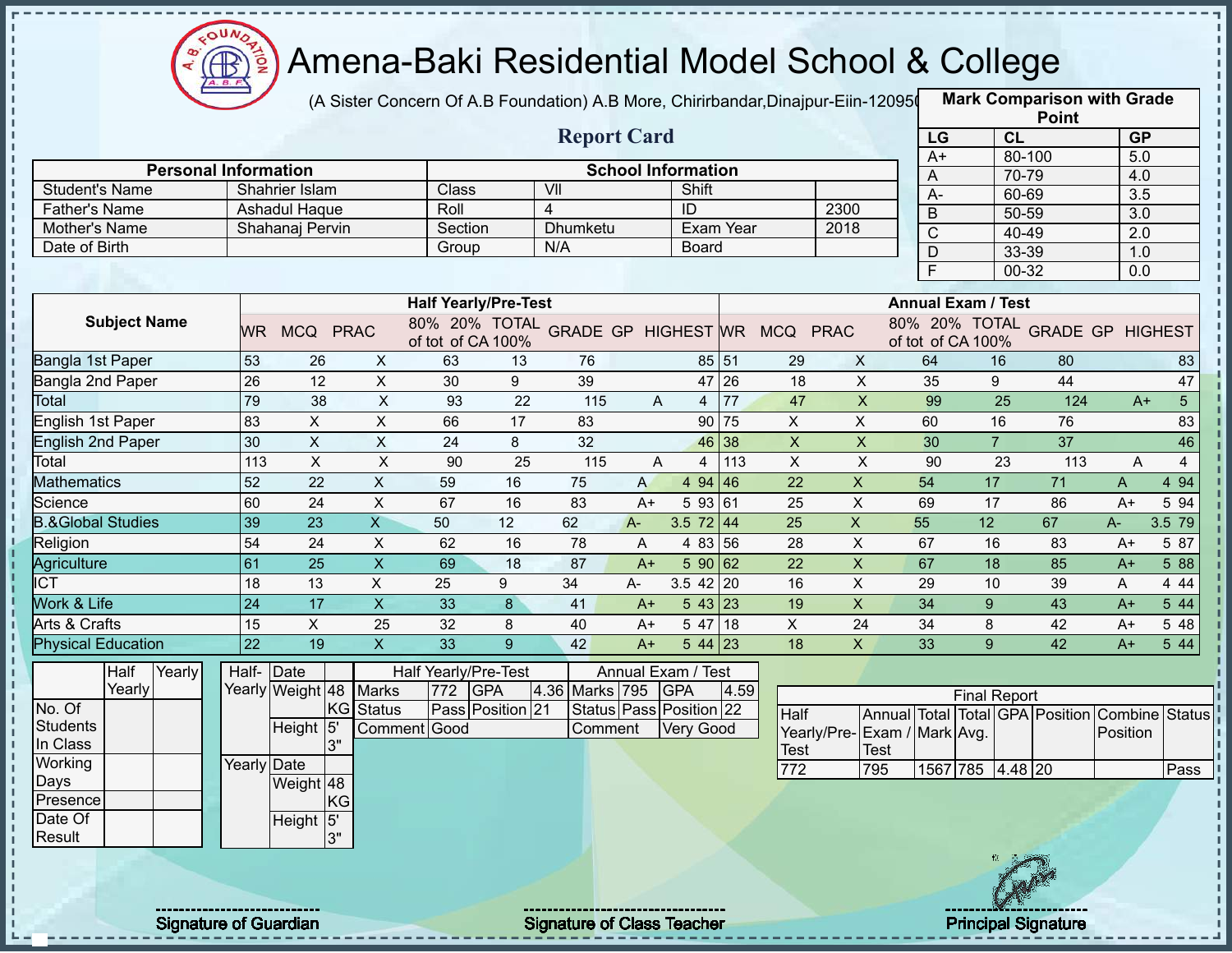

(A Sister Concern Of A.B Foundation) A.B More, Chirirbandar,Dinajpur-Eiin-120950

|                                       |                 |                                    |                           |                             |                 |                                   |       |                           |       |                                            |                           |                |                           | <b>Point</b>                    |                  |                |
|---------------------------------------|-----------------|------------------------------------|---------------------------|-----------------------------|-----------------|-----------------------------------|-------|---------------------------|-------|--------------------------------------------|---------------------------|----------------|---------------------------|---------------------------------|------------------|----------------|
|                                       |                 |                                    |                           |                             |                 | <b>Report Card</b>                |       |                           |       |                                            |                           | LG             |                           | CL                              | <b>GP</b>        |                |
| <b>Personal Information</b>           |                 |                                    |                           |                             |                 |                                   |       |                           |       |                                            |                           | $A+$           |                           | 80-100                          | 5.0              |                |
|                                       |                 |                                    |                           |                             |                 |                                   |       | <b>School Information</b> |       |                                            |                           | A              |                           | 70-79                           | 4.0              |                |
| <b>Student's Name</b>                 |                 | Jubair Hasin                       |                           | Class<br>Roll               |                 | VII<br>$\overline{51}$            |       | Shift<br>ID               |       | 2307                                       |                           | $A -$          |                           | 60-69                           | 3.5              |                |
| <b>Father's Name</b><br>Mother's Name |                 | <b>Enamul Haque</b><br>Zakia farha |                           | Section                     |                 | Dhumketu                          |       | Exam Year                 |       | 2018                                       |                           | $\overline{B}$ |                           | 50-59                           | $\overline{3.0}$ |                |
| Date of Birth                         |                 |                                    |                           |                             |                 | N/A                               |       | <b>Board</b>              |       |                                            |                           | $\mathsf{C}$   |                           | 40-49                           | 2.0              |                |
|                                       |                 |                                    |                           | Group                       |                 |                                   |       |                           |       |                                            |                           | $\mathsf D$    |                           | 33-39                           | 1.0              |                |
|                                       |                 |                                    |                           |                             |                 |                                   |       |                           |       |                                            |                           | F              |                           | 00-32                           | 0.0              |                |
|                                       |                 |                                    |                           | <b>Half Yearly/Pre-Test</b> |                 |                                   |       |                           |       |                                            |                           |                | <b>Annual Exam / Test</b> |                                 |                  |                |
| <b>Subject Name</b>                   | WR.             | MCQ PRAC                           |                           | of tot of CA 100%           |                 |                                   |       |                           |       | 80% 20% TOTAL GRADE GP HIGHEST WR MCQ PRAC |                           |                | of tot of CA 100%         | 80% 20% TOTAL GRADE GP HIGHEST  |                  |                |
| Bangla 1st Paper                      | 46              | 21                                 | X                         | 54                          | 11              | 65                                |       | 85 43                     |       | 25                                         | X                         | 54             | 14                        | 68                              |                  | 83             |
| Bangla 2nd Paper                      | 25              | 13                                 | $\mathsf X$               | 30                          | 6               | 36                                |       | 47 27                     |       | 18                                         | $\mathsf{X}$              | 36             | 9                         | 45                              |                  | 47             |
| Total                                 | 71              | 34                                 | $\mathsf X$               | 84                          | 17              | 101                               | $A -$ | 3.5                       | 70    | 43                                         | $\boldsymbol{\mathsf{X}}$ | 90             | 23                        | 113                             | A                | $\overline{4}$ |
| English 1st Paper                     | 66              | $\boldsymbol{\mathsf{X}}$          | $\pmb{\times}$            | 53                          | 14              | 67                                |       |                           | 90 70 | X                                          | X                         | 56             | 15                        | 71                              |                  | 83             |
| <b>English 2nd Paper</b>              | 31              | $\mathsf X$                        | $\sf X$                   | 25                          | 8               | 33                                |       | 46 37                     |       | $\boldsymbol{\mathsf{X}}$                  | $\boldsymbol{\mathsf{X}}$ | 30             | 5 <sup>5</sup>            | 35                              |                  | 46             |
| Total                                 | 97              | $\pmb{\times}$                     | $\boldsymbol{\mathsf{X}}$ | 78                          | 22              | 100                               | $A -$ | 3.5                       | 107   | $\boldsymbol{\mathsf{X}}$                  | $\pmb{\times}$            | 86             | 20                        | 106                             | Α                | $\overline{4}$ |
| <b>Mathematics</b>                    | 34              | 28                                 | $\mathsf X$               | 50                          | 13              | 63                                | $A -$ | $3.594$ 49                |       | 22                                         | $\boldsymbol{\mathsf{X}}$ | 57             | 16                        | 73                              | A                | 4 9 4          |
| Science                               | 45              | 23                                 | $\pmb{\times}$            | 54                          | 13              | 67                                | $A-$  | 3.5 93 64                 |       | 23                                         | X                         | 70             | 11                        | 81                              | $A+$             | 5 94           |
| <b>B.&amp;Global Studies</b>          | 28              | 24                                 | $\overline{\mathsf{X}}$   | 42                          | 11              | 53                                | B     | 372 35                    |       | 25                                         | $\boldsymbol{\mathsf{X}}$ | 48             | 9                         | 57                              | B                | 3 79           |
| Religion                              | 47              | 23                                 | $\sf X$                   | 56                          | 15              | 71                                | A     | 4 83 49                   |       | 26                                         | $\mathsf{X}$              | 60             | 16                        | 76                              | Α                | 4 87           |
| Agriculture                           | 54              | 22                                 | $\mathsf X$               | 61                          | 17              | 78                                | A     | 4 90 60                   |       | 18                                         | $\boldsymbol{\mathsf{X}}$ | 62             | 17                        | 79                              | A                | 4 8 8          |
| $\overline{ICT}$                      | 17              | 11                                 | $\pmb{\times}$            | 22                          | $\overline{7}$  | 29                                | B     | 3 42 20                   |       | 16                                         | $\pmb{\times}$            | 29             | 9                         | 38                              | A                | 4 4 4          |
| <b>Work &amp; Life</b>                | $\overline{23}$ | 15                                 | $\overline{\mathsf{x}}$   | 30                          | $\overline{7}$  | 37                                | A     | 4 43 23                   |       | 18                                         | $\overline{\mathsf{x}}$   | 33             | 9                         | 42                              | $A+$             | 5 44           |
| Arts & Crafts                         | 18              | X                                  | 18                        | 29                          | $\overline{7}$  | 36                                | A     | 4 47 19                   |       | X                                          | 25                        | 35             | 8                         | 43                              | $A+$             | 5 48           |
| <b>Physical Education</b>             | 17              | 18                                 | $\mathsf{X}$              | 28                          | $6\overline{6}$ | 34                                | $A-$  | $3.544$ 23                |       | 17                                         | $\mathsf{X}$              | 32             | 6                         | 38                              | A                | 4 4 4          |
| Half<br>Yearly                        | Half-Date       |                                    |                           | Half Yearly/Pre-Test        |                 |                                   |       | Annual Exam / Test        |       |                                            |                           |                |                           |                                 |                  |                |
| Yearly                                |                 | Yearly Weight 68 Marks             |                           | 669<br><b>GPA</b>           |                 | 3.59 Marks 746                    |       | <b>GPA</b>                | 4.18  |                                            |                           |                | <b>Final Report</b>       |                                 |                  |                |
| No. Of                                |                 | Kg                                 | Status                    | Pass Position 39            |                 |                                   |       | Status Pass Position 30   |       | Half                                       |                           |                |                           | Annual Total Total GPA Position | Combine          | <b>Status</b>  |
| Students                              |                 | Height 5                           |                           | Comment Good                |                 | Comment                           |       | Very Good                 |       | Yearly/Pre- Exam / Mark Avg.               |                           |                |                           |                                 | Position         |                |
| In Class                              |                 | 4"                                 |                           |                             |                 |                                   |       |                           |       | Test                                       | <b>Test</b>               |                |                           |                                 |                  |                |
| Working                               | Yearly Date     |                                    |                           |                             |                 |                                   |       |                           |       | 669                                        | 746                       |                | 1415 709 3.89 35          |                                 |                  | Pass           |
| Days                                  |                 | Weight 68                          |                           |                             |                 |                                   |       |                           |       |                                            |                           |                |                           |                                 |                  |                |
| Presence                              |                 | Kgl                                |                           |                             |                 |                                   |       |                           |       |                                            |                           |                |                           |                                 |                  |                |
| Date Of                               |                 | Height 5'                          |                           |                             |                 |                                   |       |                           |       |                                            |                           |                |                           |                                 |                  |                |
| Result                                |                 | 4"                                 |                           |                             |                 |                                   |       |                           |       |                                            |                           |                |                           |                                 |                  |                |
|                                       |                 |                                    |                           |                             |                 |                                   |       |                           |       |                                            |                           |                |                           |                                 |                  |                |
|                                       |                 |                                    |                           |                             |                 |                                   |       |                           |       |                                            |                           |                |                           |                                 |                  |                |
|                                       |                 |                                    |                           |                             |                 |                                   |       |                           |       |                                            |                           |                |                           |                                 |                  |                |
| <b>Signature of Guardian</b>          |                 |                                    |                           |                             |                 | <b>Signature of Class Teacher</b> |       |                           |       |                                            |                           |                |                           | <b>Principal Signature</b>      |                  |                |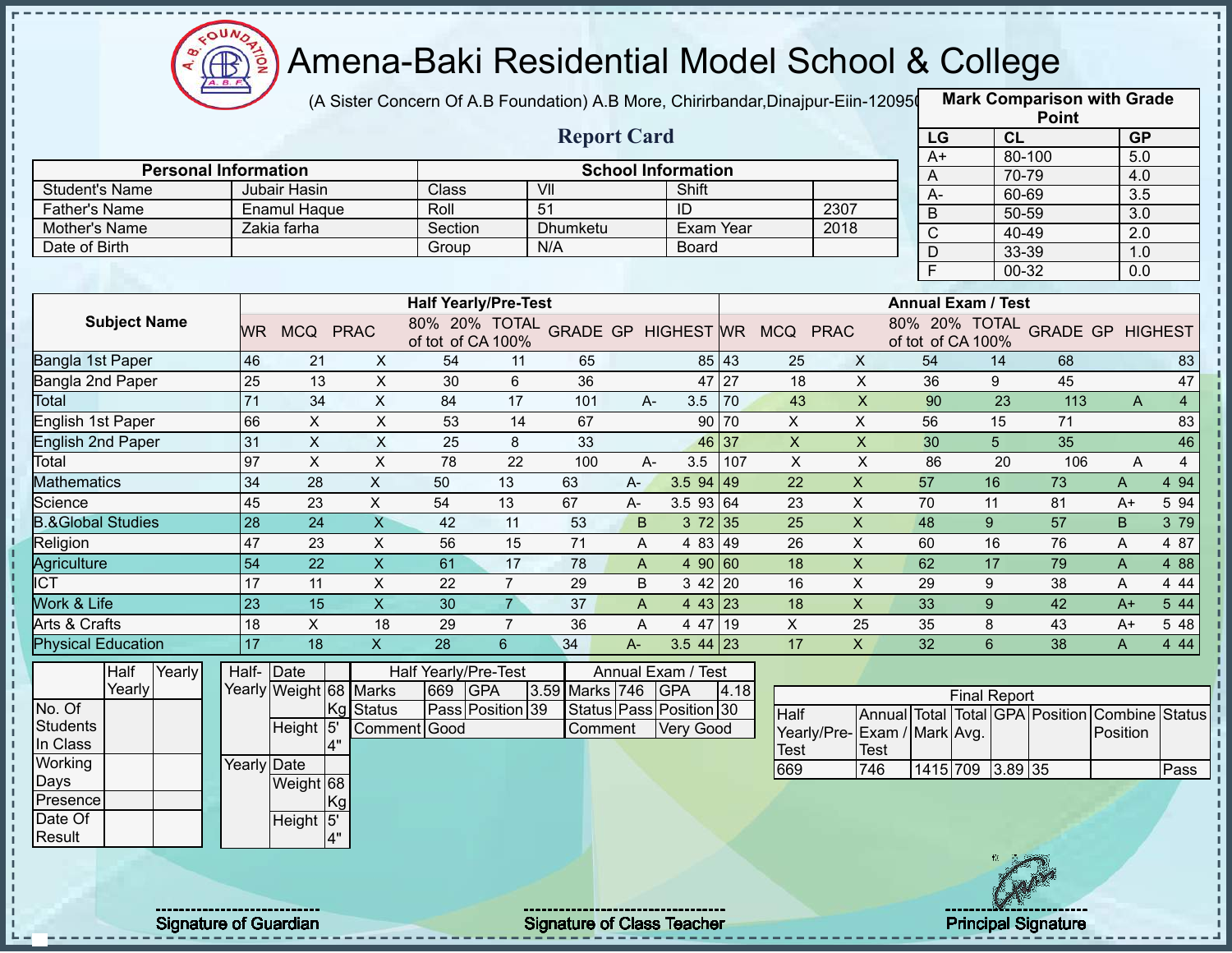

(A Sister Concern Of A.B Foundation) A.B More, Chirirbandar,Dinajpur-Eiin-120950

**Mark Comparison with Grade**

|                              |                 |                                                           |                           |                                     |                  |                |                    |                                  |              |                                            |                             |                           |                     |        | <b>Point</b>    |                                                |                |
|------------------------------|-----------------|-----------------------------------------------------------|---------------------------|-------------------------------------|------------------|----------------|--------------------|----------------------------------|--------------|--------------------------------------------|-----------------------------|---------------------------|---------------------|--------|-----------------|------------------------------------------------|----------------|
|                              |                 |                                                           |                           |                                     |                  |                | <b>Report Card</b> |                                  |              |                                            |                             | LG                        |                     | CL     |                 | <b>GP</b>                                      |                |
|                              |                 |                                                           |                           |                                     |                  |                |                    |                                  |              |                                            |                             | A+                        |                     | 80-100 |                 | 5.0                                            |                |
| <b>Student's Name</b>        |                 | <b>Personal Information</b><br><b>MD.JAID IBNA RISHAD</b> |                           |                                     |                  | Class          | VII                | <b>School Information</b>        | Shift        |                                            |                             | A                         |                     | 70-79  |                 | 4.0                                            |                |
| <b>Father's Name</b>         |                 |                                                           |                           | Md. Jamirul Islam MD. JAMIRUL ISLAM |                  | Roll           | 8                  |                                  | ID           |                                            | 2521                        | $A-$                      |                     | 60-69  |                 | 3.5                                            |                |
| Mother's Name                |                 | <b>MST. RISTA PARVEEN LITA</b>                            |                           |                                     |                  | Section        | Dhumketu           |                                  |              | Exam Year                                  | 2018                        | B                         |                     | 50-59  |                 | 3.0                                            |                |
| Date of Birth                |                 |                                                           |                           |                                     |                  | Group          | N/A                |                                  | <b>Board</b> |                                            |                             | C                         |                     | 40-49  |                 | 2.0                                            |                |
|                              |                 |                                                           |                           |                                     |                  |                |                    |                                  |              |                                            |                             | $\overline{D}$            |                     | 33-39  |                 | 1.0                                            |                |
|                              |                 |                                                           |                           |                                     |                  |                |                    |                                  |              |                                            |                             | $\overline{F}$            |                     | 00-32  |                 | 0.0                                            |                |
|                              |                 |                                                           |                           | <b>Half Yearly/Pre-Test</b>         |                  |                |                    |                                  |              |                                            |                             | <b>Annual Exam / Test</b> |                     |        |                 |                                                |                |
| <b>Subject Name</b>          | WR.             | MCQ PRAC                                                  |                           | of tot of CA 100%                   |                  |                |                    |                                  |              | 80% 20% TOTAL GRADE GP HIGHEST WR MCQ PRAC |                             | of tot of CA 100%         |                     |        |                 | 80% 20% TOTAL GRADE GP HIGHEST                 |                |
| Bangla 1st Paper             | 47              | 19                                                        | X                         | 53                                  | 9                | 62             |                    |                                  | 85 49        | 20                                         | X                           | 55                        | 11                  |        | 66              |                                                | 83             |
| Bangla 2nd Paper             | 20              | 14                                                        | $\sf X$                   | 27                                  | $\overline{7}$   | 34             |                    |                                  | 47 20        | 17                                         | $\mathsf{X}$                | 30                        | 8                   |        | 38              |                                                | 47             |
| Total                        | 67              | 33                                                        | $\pmb{\times}$            | 80                                  | 16               | 96             | $A -$              | 3.5                              | 69           | 37                                         | $\boldsymbol{\mathsf{X}}$   | 85                        | 19                  |        | 104             | $A -$                                          | 3.5            |
| English 1st Paper            | 69              | X                                                         | $\mathsf X$               | 55                                  | 17               | 72             |                    |                                  | 90 67        | $\pmb{\times}$                             | $\mathsf X$                 | 54                        |                     | 16     | 70              |                                                | 83             |
| <b>English 2nd Paper</b>     | 26              | $\pmb{\times}$                                            | $\times$                  | 21                                  | 8                | 29             |                    | 46 39                            |              | $\boldsymbol{\mathsf{X}}$                  | $\boldsymbol{\mathsf{X}}$   | 31                        | 5                   |        | 36              |                                                | 46             |
| Total                        | 95              | $\pmb{\times}$                                            | $\mathsf X$               | 76                                  | 25               | 101            | A-                 | 3.5                              | 106          | $\boldsymbol{X}$                           | $\overline{X}$              | 85                        |                     | 21     | 106             | Α                                              | $\overline{4}$ |
| <b>Mathematics</b>           | $\overline{23}$ | 20                                                        | $\boldsymbol{\mathsf{X}}$ | 34                                  | 10               | 44             | $\mathsf{C}$       | 294   43                         |              | 23                                         | $\boldsymbol{\mathsf{X}}$   | 53                        | 15                  |        | 68              | $A-$                                           | 3.5 94         |
| Science                      | 41              | 23                                                        | $\overline{X}$            | 51                                  | 11               | 62             | A-                 | 3.5 93 62                        |              | 24                                         | X                           | 69                        | 16                  |        | 85              | $A+$                                           | 5 94           |
| <b>B.&amp;Global Studies</b> | 20              | 24                                                        | $\overline{X}$            | 35                                  | 9                | 44             | $\mathbf C$        | $2 \ 72 \ 32$                    |              | 15                                         | $\overline{\mathsf{x}}$     | 38                        | 9                   |        | 47              | $\mathsf{C}$                                   | 2 79           |
| Religion                     | 37              | 15                                                        | $\pmb{\times}$            | 42                                  | 13               | 55             | B                  | 3 83 41                          |              | 24                                         | $\boldsymbol{\mathsf{X}}$   | 52                        | 14                  |        | 66              | A-                                             | 3.5 87         |
| Agriculture                  | $\overline{54}$ | $\overline{20}$                                           | $\overline{\mathsf{x}}$   | 59                                  | 16               | 75             | $\mathsf{A}$       | 4 90 54                          |              | $\overline{21}$                            | $\overline{\mathsf{x}}$     | 60                        | 17                  |        | $\overline{77}$ | A                                              | 4 8 8          |
| <b>ICT</b>                   | 15              | 16                                                        | $\pmb{\times}$            | $\overline{25}$                     | 9                | 34             | A-                 | $3.5$ 42 20                      |              | 16                                         | $\pmb{\times}$              | 29                        | 10                  |        | 39              | A                                              | 4 4 4          |
| <b>Work &amp; Life</b>       | $\overline{23}$ | 17                                                        | $\overline{X}$            | $\overline{32}$                     | $\overline{7}$   | 39             | $\overline{A}$     | 4 43 22                          |              | 20                                         | $\overline{\mathsf{x}}$     | $\overline{34}$           | $\overline{7}$      |        | $\overline{41}$ | $A+$                                           | 544            |
| Arts & Crafts                | 15              | $\mathsf{X}$                                              | 21                        | 29                                  | $\overline{7}$   | 36             | A                  | 4 47 20                          |              | X                                          | 24                          | 35                        | $\overline{7}$      |        | 42              | A+                                             | 5 48           |
| <b>Physical Education</b>    | 13              | 20                                                        | $\mathsf{X}$              | 26                                  | $6\overline{6}$  | 32             | $A-$               | $3.544$ 24                       |              | 15                                         | $\mathsf{X}$                | 31                        | 8                   |        | 39              | $\overline{A}$                                 | 4 4 4          |
| Half<br>Yearly<br>Yearly     | Half- Date      | Yearly Weight 76 Marks                                    |                           | Half Yearly/Pre-Test<br>618         | <b>GPA</b>       | 3.32 Marks 714 |                    | Annual Exam / Test<br><b>GPA</b> | 3.95         |                                            |                             |                           |                     |        |                 |                                                |                |
| No. Of                       |                 | Kg                                                        | <b>Status</b>             |                                     | Pass Position 41 |                |                    | Status Pass Position 35          |              | Half                                       |                             |                           | <b>Final Report</b> |        |                 | Annual Total Total GPA Position Combine Status |                |
| <b>Students</b>              |                 | Height <sup>15</sup>                                      |                           | Comment Imprv. Needed               |                  | Comment        |                    | <b>Very Good</b>                 |              |                                            | Yearly/Pre-Exam / Mark Avg. |                           |                     |        |                 | Position                                       |                |
| In Class                     |                 | <b>g"</b>                                                 |                           |                                     |                  |                |                    |                                  |              | <b>Test</b>                                | Test                        |                           |                     |        |                 |                                                |                |
| Working                      | Yearly Date     |                                                           |                           |                                     |                  |                |                    |                                  |              | 618                                        | 714                         |                           | 1332 667 3.64 39    |        |                 |                                                | Pass           |
| Days                         |                 | Weight 76                                                 |                           |                                     |                  |                |                    |                                  |              |                                            |                             |                           |                     |        |                 |                                                |                |
| Presence                     |                 | Kg                                                        |                           |                                     |                  |                |                    |                                  |              |                                            |                             |                           |                     |        |                 |                                                |                |
| Date Of                      |                 | Height 5'                                                 |                           |                                     |                  |                |                    |                                  |              |                                            |                             |                           |                     |        |                 |                                                |                |
| Result                       |                 | 9"                                                        |                           |                                     |                  |                |                    |                                  |              |                                            |                             |                           |                     |        |                 |                                                |                |
|                              |                 |                                                           |                           |                                     |                  |                |                    |                                  |              |                                            |                             |                           |                     |        |                 |                                                |                |
|                              |                 |                                                           |                           |                                     |                  |                |                    |                                  |              |                                            |                             |                           |                     |        |                 |                                                |                |

Signature of Guardian Signature of Class Teacher **Signature of Class Teacher Principal Signature** 

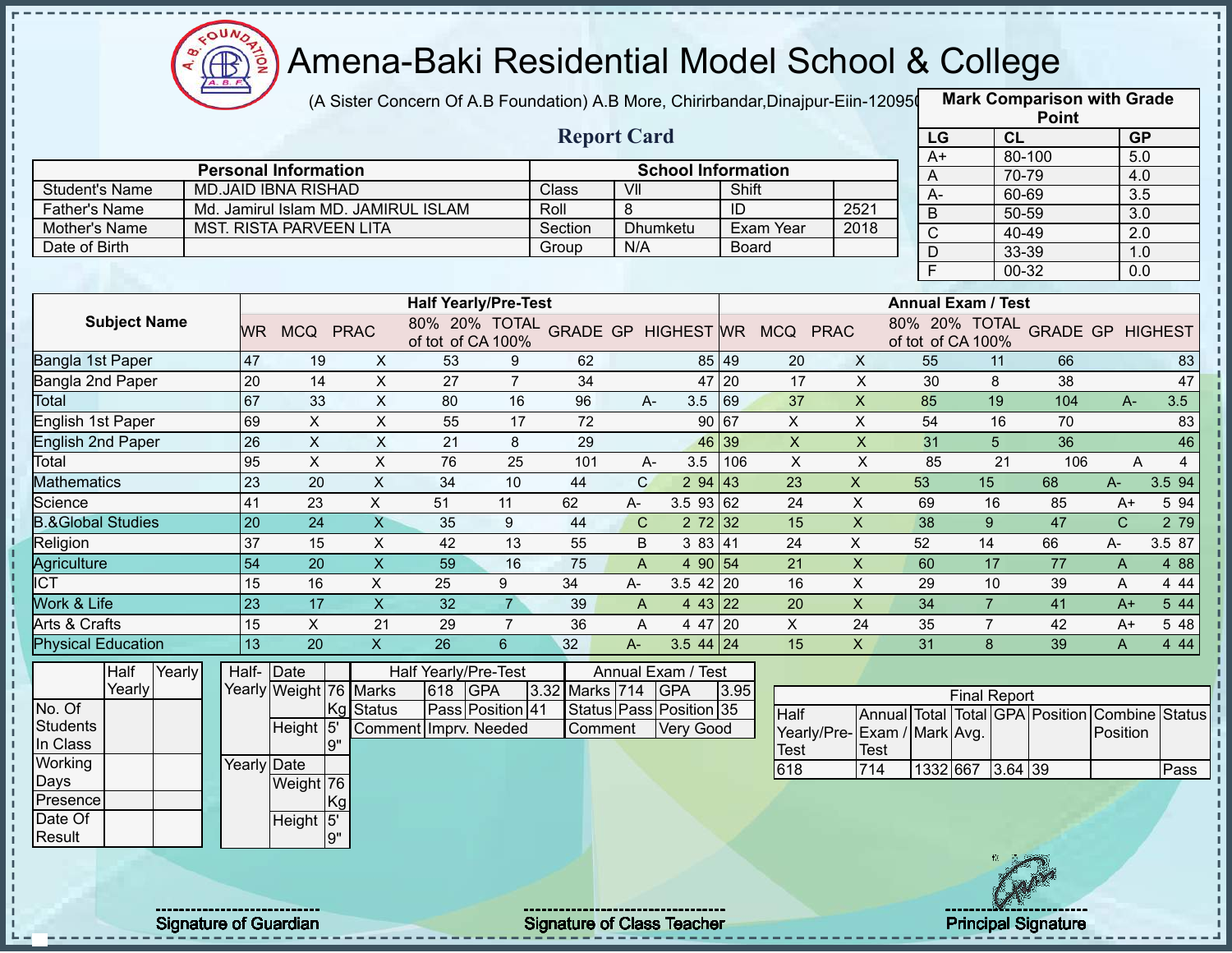

 $\mathbf{I}$ I, I.  $\mathbf{I}$ п

i<br>i

 $\mathbf{I}$  $\mathbf{I}$  $\mathbf I$ 

### Amena-Baki Residential Model School & College

(A Sister Concern Of A.B Foundation) A.B More, Chirirbandar,Dinajpur-Eiin-120950

**Mark Comparison with Grade**

|                              |                 |                             |                           |                       |                             |                                            |              |                           |           |                           |                             |                                  |                           |                    | <b>Point</b>                    |                  |                |
|------------------------------|-----------------|-----------------------------|---------------------------|-----------------------|-----------------------------|--------------------------------------------|--------------|---------------------------|-----------|---------------------------|-----------------------------|----------------------------------|---------------------------|--------------------|---------------------------------|------------------|----------------|
|                              |                 |                             |                           |                       |                             | <b>Report Card</b>                         |              |                           |           |                           |                             | LG                               |                           | CL                 |                                 | <b>GP</b>        |                |
|                              |                 | <b>Personal Information</b> |                           |                       |                             |                                            |              | <b>School Information</b> |           |                           |                             | $A+$                             |                           | 80-100             |                                 | 5.0              |                |
| <b>Student's Name</b>        |                 | SHUVIC CHANDRA ROY          |                           |                       | Class                       | VII                                        |              |                           | Shift     |                           |                             | $\mathsf{A}$                     |                           | 70-79              |                                 | 4.0              |                |
| <b>Father's Name</b>         |                 | CHITTO RONJON DAS           |                           |                       | Roll                        | $\mathbf{1}$                               |              | ID                        |           |                           | 2245                        | $A-$                             |                           | 60-69              |                                 | 3.5              |                |
| Mother's Name                |                 | <b>KANIKA RANI DAS</b>      |                           |                       | Section                     |                                            | Dhumketu     |                           | Exam Year |                           | 2018                        | $\overline{B}$                   |                           | 50-59              |                                 | $\overline{3.0}$ |                |
| Date of Birth                |                 |                             |                           |                       | Group                       | N/A                                        |              |                           | Board     |                           |                             | $\overline{C}$                   |                           | 40-49              |                                 | $\overline{2.0}$ |                |
|                              |                 |                             |                           |                       |                             |                                            |              |                           |           |                           |                             | $\overline{D}$<br>$\overline{F}$ |                           | 33-39<br>$00 - 32$ |                                 | 1.0              |                |
|                              |                 |                             |                           |                       |                             |                                            |              |                           |           |                           |                             |                                  |                           |                    |                                 | 0.0              |                |
|                              |                 |                             |                           |                       | <b>Half Yearly/Pre-Test</b> |                                            |              |                           |           |                           |                             |                                  | <b>Annual Exam / Test</b> |                    |                                 |                  |                |
| <b>Subject Name</b>          |                 | WR MCQ PRAC                 |                           | of tot of CA 100%     |                             | 80% 20% TOTAL GRADE GP HIGHEST WR MCQ PRAC |              |                           |           |                           |                             |                                  | of tot of CA 100%         |                    | 80% 20% TOTAL GRADE GP HIGHEST  |                  |                |
| <b>Bangla 1st Paper</b>      | 54              | 26                          | X                         | 64                    | $12 \overline{ }$           | 76                                         |              |                           | 85 51     | 17                        | $\times$                    | 54                               |                           | 13                 | 67                              |                  | 83             |
| Bangla 2nd Paper             | 19              | 9                           | $\overline{X}$            | $\overline{22}$       | 8                           | 30                                         |              |                           | 47 24     | 16                        | $\overline{X}$              | 32                               |                           | $\overline{7}$     | 39                              |                  | 47             |
| Total                        | 73              | 35                          | $\boldsymbol{\mathsf{X}}$ | 86                    | 20                          | 106                                        | A            | $\overline{4}$            | 75        | 33                        | $\overline{\mathsf{x}}$     | 86                               |                           | 20                 | 106                             | $\mathsf{A}$     | $\overline{4}$ |
| <b>English 1st Paper</b>     | 71              | $\overline{\mathsf{x}}$     | $\overline{X}$            | 57                    | 16                          | 73                                         |              |                           | 90 73     | $\overline{X}$            | $\overline{\mathsf{x}}$     | 58                               |                           | $\overline{12}$    | 70                              |                  | 83             |
| English 2nd Paper            | 22              | $\pmb{\times}$              | $\mathsf X$               | 18                    | 6                           | 24                                         |              |                           | 46 36     | $\boldsymbol{\mathsf{X}}$ | $\boldsymbol{\mathsf{X}}$   | 29                               |                           | $6 \overline{6}$   | 35                              |                  | 46             |
| Total                        | 93              | $\pmb{\times}$              | $\pmb{\times}$            | $\overline{75}$       | 22                          | 97                                         | $A-$         | 3.5                       | 109       | $\pmb{\times}$            | $\boldsymbol{\mathsf{X}}$   | 87                               |                           | 18                 | 105                             | A                | $\overline{4}$ |
| Mathematics                  | $\overline{18}$ | $\overline{23}$             | $\overline{X}$            | 33                    | 10                          | 43                                         | $\mathsf{C}$ | 2 94                      | 28        | 19                        | $\pmb{\times}$              | 38                               | 8                         |                    | 46                              | $\mathbf C$      | 2 94           |
| Science                      | 44              | 18                          | $\mathsf{X}$              | 50                    | 10                          | 60                                         | A-           | 3.5 93 63                 |           | 18                        | $\mathsf X$                 | 65                               | 11                        |                    | 76                              | A                | 4 9 4          |
| <b>B.&amp;Global Studies</b> | 28              | 17                          | $\mathsf X$               | 36                    | 9                           | 45                                         | $\mathbf C$  | 2 72 31                   |           | 21                        | X                           | 42                               | 10                        |                    | 52                              | B.               | 3 79           |
| Religion                     | 52              | 21                          | X                         | 58                    | 13                          | 71                                         | A            | 4 83 55                   |           | 25                        | $\mathsf X$                 | 64                               | 15                        |                    | 79                              | A                | 4 87           |
| Agriculture                  | $\overline{55}$ | 15                          | $\overline{\mathsf{x}}$   | 56                    | 17                          | 73                                         | A            | 4 90 60                   |           | 17                        | $\overline{X}$              | 62                               | 16                        |                    | 78                              | A                | 4 8 8          |
| $\overline{ICT}$             | 16              | 11                          | $\boldsymbol{\mathsf{X}}$ | 22                    | $\overline{7}$              | 29                                         | B            | 342 18                    |           | 18                        | $\boldsymbol{\mathsf{X}}$   | 29                               | 8                         |                    | 37                              | A                | 4 4 4          |
| Work & Life                  | 24              | 16                          | $\overline{\mathsf{x}}$   | $\overline{32}$       | $\bf{8}$                    | 40                                         | $A+$         | 543 21                    |           | 19                        | $\overline{X}$              | $\overline{32}$                  | 9                         |                    | 41                              | $A+$             | 5 44           |
| <b>Arts &amp; Crafts</b>     | 15              | X                           | 17                        | 26                    | 8                           | 34                                         | A-           | $3.5$ 47 19               |           | $\mathsf{X}$              | 19                          | 30                               | 6                         |                    | 36                              | A                | 4 4 8          |
| <b>Physical Education</b>    | 14              | $\overline{15}$             | $\overline{X}$            | 23                    | $\overline{7}$              | 30                                         | $A -$        | $3.5$ 44 23               |           | 17                        | $\mathsf{X}$                | 32                               | $6\phantom{1}6$           |                    | 38                              | A                | 4 4 4          |
| Half<br>Yearly               |                 | Half- Date                  |                           | Half Yearly/Pre-Test  |                             |                                            |              | Annual Exam / Test        |           |                           |                             |                                  |                           |                    |                                 |                  |                |
| Yearly                       |                 | Yearly Weight 51            | <b>Marks</b>              | 628                   | <b>GPA</b>                  | 3.45 Marks 694                             |              | <b>GPA</b>                | 3.82      |                           |                             |                                  | <b>Final Report</b>       |                    |                                 |                  |                |
| No. Of                       |                 |                             | KG Status                 |                       | Pass Position 40            |                                            |              | Status Pass Position 39   |           | Half                      |                             |                                  |                           |                    | Annual Total Total GPA Position | Combine          | Status         |
| <b>Students</b>              |                 | Height 5'                   |                           | Comment Imprv. Needed |                             | Comment                                    |              | Very Good                 |           |                           | Yearly/Pre-Exam / Mark Avg. |                                  |                           |                    |                                 | Position         |                |
| In Class                     |                 | 3"                          |                           |                       |                             |                                            |              |                           |           | Test                      | <b>Test</b>                 |                                  |                           |                    |                                 |                  |                |
| Working                      |                 | <b>Yearly Date</b>          |                           |                       |                             |                                            |              |                           |           | 628                       | 694                         |                                  | 1322 662 3.64 40          |                    |                                 |                  | Pass           |
| Days<br>Presence             |                 | Weight 51                   |                           |                       |                             |                                            |              |                           |           |                           |                             |                                  |                           |                    |                                 |                  |                |
| Date Of                      |                 | KG<br>Height 5'             |                           |                       |                             |                                            |              |                           |           |                           |                             |                                  |                           |                    |                                 |                  |                |
| Result                       |                 | 3"                          |                           |                       |                             |                                            |              |                           |           |                           |                             |                                  |                           |                    |                                 |                  |                |
|                              |                 |                             |                           |                       |                             |                                            |              |                           |           |                           |                             |                                  |                           |                    |                                 |                  |                |
|                              |                 |                             |                           |                       |                             |                                            |              |                           |           |                           |                             |                                  |                           |                    |                                 |                  |                |
|                              |                 |                             |                           |                       |                             |                                            |              |                           |           |                           |                             |                                  |                           |                    |                                 |                  |                |
|                              |                 |                             |                           |                       |                             |                                            |              |                           |           |                           |                             |                                  |                           |                    |                                 |                  |                |

Signature of Guardian Signature of Class Teacher **Signature of Class Teacher Principal Signature** 

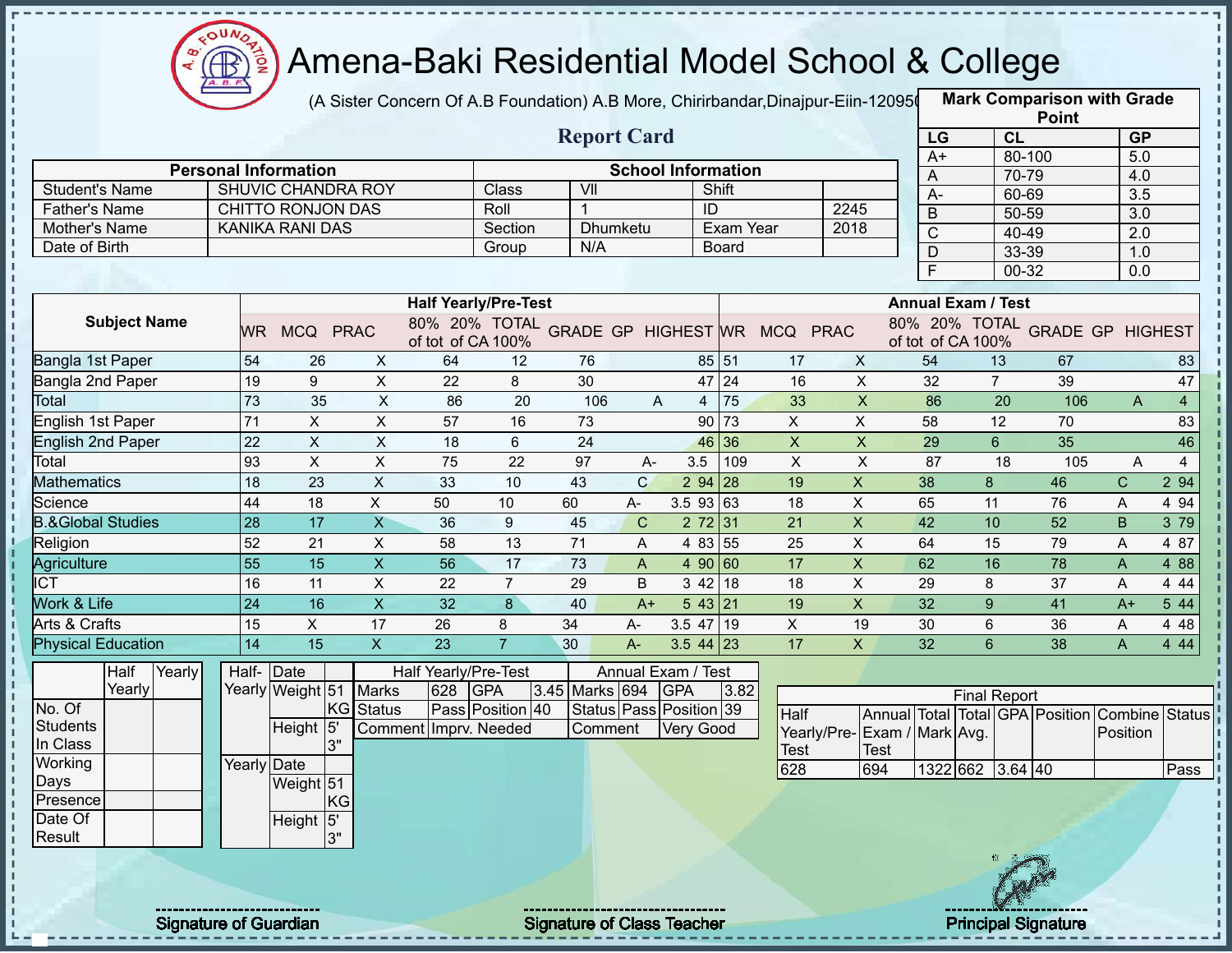

Í

 $\frac{1}{1}$ 

### Amena-Baki Residential Model School & College

(A Sister Concern Of A.B Foundation) A.B More, Chirirbandar,Dinajpur-Eiin-120950

|                              |                              |                        |           |                           |         |                             |                                   |              |                                    |              |                                            |                           |                           |                     |                | <b>Point</b>                    |                  |                |
|------------------------------|------------------------------|------------------------|-----------|---------------------------|---------|-----------------------------|-----------------------------------|--------------|------------------------------------|--------------|--------------------------------------------|---------------------------|---------------------------|---------------------|----------------|---------------------------------|------------------|----------------|
|                              |                              |                        |           |                           |         |                             | <b>Report Card</b>                |              |                                    |              |                                            |                           | LG                        |                     | <b>CL</b>      |                                 | <b>GP</b>        |                |
|                              | <b>Personal Information</b>  |                        |           |                           |         |                             |                                   |              |                                    |              |                                            |                           | $A+$                      |                     | 80-100         |                                 | 5.0              |                |
| <b>Student's Name</b>        |                              | AZADUZZAMAN AZAD       |           |                           |         | Class                       | VII                               |              | <b>School Information</b><br>Shift |              |                                            |                           | A                         |                     | 70-79          |                                 | 4.0              |                |
| <b>Father's Name</b>         |                              | ABUBAKKAR SIDDIK       |           |                           |         | Roll                        | 3                                 |              | ID                                 |              |                                            | 2256                      | $A-$                      |                     | 60-69          |                                 | 3.5              |                |
| Mother's Name                |                              | AYASHA SIDDIKA         |           |                           |         | Section                     | <b>Dhumketu</b>                   |              |                                    | Exam Year    |                                            | 2018                      | B                         |                     | 50-59          |                                 | $\overline{3.0}$ |                |
| Date of Birth                |                              |                        |           |                           |         | Group                       | N/A                               |              |                                    | <b>Board</b> |                                            |                           | $\overline{C}$            |                     | 40-49          |                                 | 2.0              |                |
|                              |                              |                        |           |                           |         |                             |                                   |              |                                    |              |                                            |                           | $\mathsf D$<br>F          |                     | 33-39          |                                 | 1.0              |                |
|                              |                              |                        |           |                           |         |                             |                                   |              |                                    |              |                                            |                           |                           |                     | 00-32          |                                 | 0.0              |                |
|                              |                              |                        |           |                           |         | <b>Half Yearly/Pre-Test</b> |                                   |              |                                    |              |                                            |                           | <b>Annual Exam / Test</b> |                     |                |                                 |                  |                |
| <b>Subject Name</b>          |                              | WR MCQ PRAC            |           |                           |         | of tot of CA 100%           |                                   |              |                                    |              | 80% 20% TOTAL GRADE GP HIGHEST WR MCQ PRAC |                           | of tot of CA 100%         |                     |                | 80% 20% TOTAL GRADE GP HIGHEST  |                  |                |
| Bangla 1st Paper             | 48                           | 22                     |           | X                         | 56      | 13                          | 69                                |              |                                    | 85 45        | 17                                         | $\mathsf{X}$              | 50                        |                     | 15             | 65                              |                  | 83             |
| Bangla 2nd Paper             | 26                           | 11                     |           | $\mathsf X$               | 30      | 9                           | 39                                |              |                                    | 47 29        | 15                                         | X                         | 35                        |                     | 8              | 43                              |                  | 47             |
| <b>Total</b>                 | 74                           | 33                     |           | $\pmb{\times}$            | 86      | 22                          | 108                               | A            | $\overline{4}$                     | 74           | 32                                         | $\boldsymbol{\mathsf{X}}$ | 85                        |                     | 23             | 108                             | $\mathsf{A}$     | $\overline{4}$ |
| <b>English 1st Paper</b>     | 72                           | $\pmb{\times}$         |           | $\mathsf X$               | 58      | 17                          | 75                                |              |                                    | 90 63        | X                                          | X                         | 50                        |                     | 15             | 65                              |                  | 83             |
| <b>English 2nd Paper</b>     | 25                           | $\pmb{\times}$         |           | $\mathsf X$               | 20      | 8                           | 28                                |              |                                    | 46 30        | $\mathsf X$                                | $\pmb{\mathsf{X}}$        | 24                        |                     | $6\phantom{1}$ | 30                              |                  | 46             |
| Total                        | 97                           | $\pmb{\times}$         |           | $\pmb{\times}$            | 78      | 25                          | 103                               | $A -$        | 3.5                                | 93           | $\mathsf X$                                | $\boldsymbol{\mathsf{X}}$ | 74                        |                     | 21             | 95                              | $A-$             | 3.5            |
| <b>Mathematics</b>           | 26                           | 15                     |           | $\mathsf X$               | 33      | 15                          | 48                                | $\mathsf{C}$ | 294 34                             |              | 17                                         | $\mathsf X$               | 41                        | 15                  |                | 56                              | B.               | 3 94           |
| Science                      | 44                           | 20                     |           | X                         | 51      | 13                          | 64                                | $A-$         | $3.5$ 93 60                        |              | 14                                         | X                         | 59                        | 15                  |                | 74                              | A                | 4 9 4          |
| <b>B.&amp;Global Studies</b> | 23                           | 24                     |           | $\overline{\mathsf{X}}$   | 38      | 10                          | 48                                | $\mathbf C$  | $2 \t 72 \t 35$                    |              | 24                                         | $\pmb{\times}$            | 47                        | 9                   |                | 56                              | B                | 3 79           |
| Religion                     | 47                           | 22                     |           | $\sf X$                   | 55      | 15                          | 70                                | A            | 4 83 44                            |              | 23                                         | X                         | 54                        | 16                  |                | 70                              | A                | 4 87           |
| Agriculture                  | 56                           | 19                     |           | X                         | 60      | 17                          | 77                                | A            | 4 90 60                            |              | 18                                         | $\mathsf X$               | 62                        | 17                  |                | 79                              | A                | 4 8 8          |
| <b>ICT</b>                   | 17                           | 13                     |           | $\pmb{\times}$            | 24      | 9                           | 33                                | A-           | $3.5$ 42 22                        |              | 13                                         | X                         | 28                        | 10                  |                | 38                              | A                | 4 4 4          |
| Work & Life                  | 23                           | 17                     |           | $\overline{X}$            | 32      | $\bf{8}$                    | 40                                | $A+$         | 543 23                             |              | 18                                         | $\overline{X}$            | 33                        | 9                   |                | 42                              | $A+$             | 5 44           |
| Arts & Crafts                | 16                           | $\mathsf{X}$           |           | 26                        | 34      | 8                           | 42                                | $A+$         | 5 47 19                            |              | X                                          | 23                        | 34                        | $\overline{7}$      |                | 41                              | $A+$             | 5 48           |
| <b>Physical Education</b>    | 22                           | 20                     |           | $\boldsymbol{\mathsf{X}}$ | 34      | 8                           | 42                                | $A+$         | $544$ 24                           |              | 17                                         | $\mathsf{x}$              | 33                        | 9                   |                | 42                              | $A+$             | 5 44           |
| Half<br>Yearly               |                              | Half- Date             |           |                           |         | Half Yearly/Pre-Test        |                                   |              | Annual Exam / Test                 |              |                                            |                           |                           |                     |                |                                 |                  |                |
| Yearly                       |                              | Yearly Weight 46 Marks |           |                           | 675 GPA |                             | Marks 701<br>3.77                 |              | <b>GPA</b>                         | 4.05         |                                            |                           |                           | <b>Final Report</b> |                |                                 |                  |                |
| No. Of                       |                              |                        | KG Status |                           |         | Pass Position 34            |                                   |              | Status Pass Position 32            |              | Half                                       |                           |                           |                     |                | Annual Total Total GPA Position | Combine Status   |                |
| <b>Students</b>              |                              | Height 5               |           | Comment Good              |         |                             | Comment                           |              | <b>Very Good</b>                   |              | Yearly/Pre-Exam / Mark Avg.                |                           |                           |                     |                |                                 | Position         |                |
| In Class                     |                              |                        | 6"        |                           |         |                             |                                   |              |                                    |              | Test                                       | <b>Test</b>               |                           |                     |                |                                 |                  |                |
| Working                      |                              | Yearly Date            |           |                           |         |                             |                                   |              |                                    |              | 675                                        | 701                       |                           | 1376 689 3.91 33    |                |                                 |                  | Pass           |
| Days                         |                              | Weight 46              |           |                           |         |                             |                                   |              |                                    |              |                                            |                           |                           |                     |                |                                 |                  |                |
| Presence                     |                              |                        | KG        |                           |         |                             |                                   |              |                                    |              |                                            |                           |                           |                     |                |                                 |                  |                |
| Date Of<br>Result            |                              | Height 5'              | 6"        |                           |         |                             |                                   |              |                                    |              |                                            |                           |                           |                     |                |                                 |                  |                |
|                              |                              |                        |           |                           |         |                             |                                   |              |                                    |              |                                            |                           |                           |                     |                |                                 |                  |                |
|                              | <b>Signature of Guardian</b> |                        |           |                           |         |                             | <b>Signature of Class Teacher</b> |              |                                    |              |                                            |                           |                           |                     |                | <b>Principal Signature</b>      |                  |                |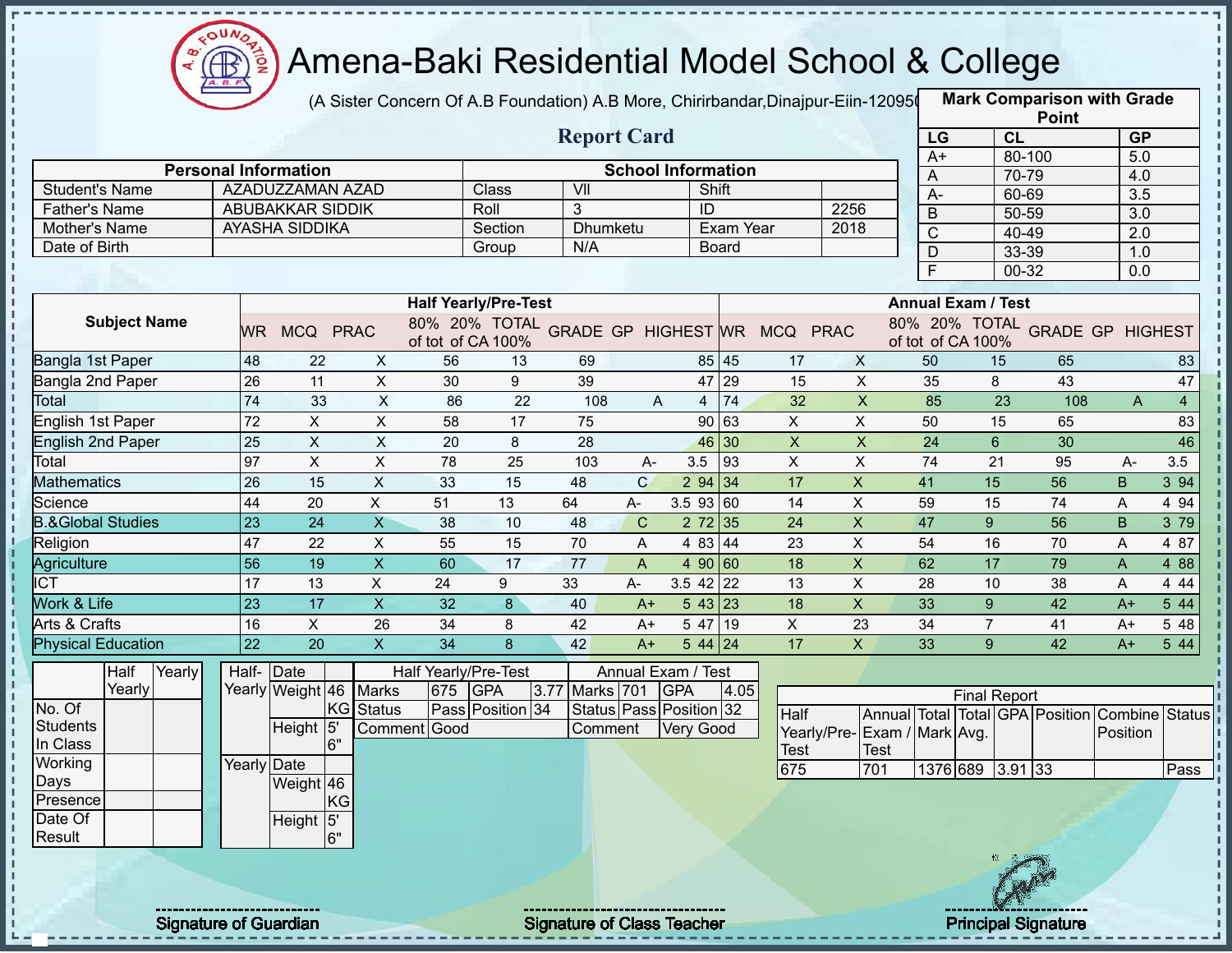

Í

### Amena-Baki Residential Model School & College

(A Sister Concern Of A.B Foundation) A.B More, Chirirbandar,Dinajpur-Eiin-120950

|                                       |                 |                                          |                |                           |                             |                  |                                   |       |                           |                  |                                            |                           |                           |                     |                | <b>Point</b>                    |                  |                |
|---------------------------------------|-----------------|------------------------------------------|----------------|---------------------------|-----------------------------|------------------|-----------------------------------|-------|---------------------------|------------------|--------------------------------------------|---------------------------|---------------------------|---------------------|----------------|---------------------------------|------------------|----------------|
|                                       |                 |                                          |                |                           |                             |                  | <b>Report Card</b>                |       |                           |                  |                                            |                           | LG                        |                     | <b>CL</b>      |                                 | <b>GP</b>        |                |
| <b>Personal Information</b>           |                 |                                          |                |                           |                             |                  |                                   |       |                           |                  |                                            |                           | $A+$                      |                     | 80-100         |                                 | 5.0              |                |
|                                       |                 |                                          |                |                           |                             |                  |                                   |       | <b>School Information</b> |                  |                                            |                           | A                         |                     | 70-79          |                                 | 4.0              |                |
| <b>Student's Name</b>                 |                 | <b>SHIHAB ALI</b>                        |                |                           | Class                       |                  | VII                               |       | Shift                     |                  |                                            |                           | $A-$                      |                     | 60-69          |                                 | $\overline{3.5}$ |                |
| <b>Father's Name</b><br>Mother's Name |                 | <b>TAIYAB ALI</b><br><b>SHAPLA BEGUM</b> |                |                           | Roll<br>Section             |                  | 5<br>Dhumketu                     |       | ID                        | <b>Exam Year</b> | 2312<br>2018                               |                           | $\overline{B}$            |                     | 50-59          |                                 | $\overline{3.0}$ |                |
|                                       |                 |                                          |                |                           |                             |                  | N/A                               |       |                           |                  |                                            |                           | $\mathsf{C}$              |                     | 40-49          |                                 | 2.0              |                |
| Date of Birth                         |                 |                                          |                |                           | Group                       |                  |                                   |       | Board                     |                  |                                            |                           | $\mathsf D$               |                     | 33-39          |                                 | 1.0              |                |
|                                       |                 |                                          |                |                           |                             |                  |                                   |       |                           |                  |                                            |                           | F                         |                     | 00-32          |                                 | 0.0              |                |
|                                       |                 |                                          |                |                           | <b>Half Yearly/Pre-Test</b> |                  |                                   |       |                           |                  |                                            |                           | <b>Annual Exam / Test</b> |                     |                |                                 |                  |                |
| <b>Subject Name</b>                   |                 | WR MCQ PRAC                              |                |                           | of tot of CA 100%           |                  |                                   |       |                           |                  | 80% 20% TOTAL GRADE GP HIGHEST WR MCQ PRAC |                           | of tot of CA 100%         |                     |                | 80% 20% TOTAL GRADE GP HIGHEST  |                  |                |
| Bangla 1st Paper                      | 55              | 24                                       |                | X                         | 63                          | 9                | 72                                |       | 85 50                     |                  | 28                                         | $\mathsf{X}$              | 62                        |                     | 16             | 78                              |                  | 83             |
| Bangla 2nd Paper                      | $\overline{26}$ | 14                                       |                | $\pmb{\times}$            | 32                          | 9                | 41                                |       | 47 25                     |                  | 20                                         | $\pmb{\times}$            | 36                        |                     | 8              | 44                              |                  | 47             |
| Total                                 | 81              | 38                                       |                | $\boldsymbol{\mathsf{X}}$ | 95                          | 18               | 113                               | A     | $\overline{4}$            | 75               | 48                                         | $\boldsymbol{\mathsf{X}}$ | 98                        |                     | 24             | 122                             | $A+$             | 5 <sup>5</sup> |
| English 1st Paper                     | 41              | $\pmb{\times}$                           |                | $\pmb{\times}$            | 33                          | 14               | 47                                |       | 90 70                     |                  | X                                          | X                         | 56                        |                     | 17             | 73                              |                  | 83             |
| <b>English 2nd Paper</b>              | 32              | $\boldsymbol{\mathsf{X}}$                |                | X                         | 26                          | 8                | 34                                |       | 46                        | 45               | $\mathsf X$                                | $\mathsf X$               | 36                        |                     | $\overline{7}$ | 43                              |                  | 46             |
| Total                                 | 73              | $\pmb{\times}$                           |                | $\boldsymbol{\mathsf{X}}$ | 59                          | 22               | 81                                | B     | 3                         | 115              | $\mathsf X$                                | $\pmb{\times}$            | 92                        |                     | 24             | 116                             | A                | $\overline{4}$ |
| <b>Mathematics</b>                    | 48              | 18                                       |                | $\mathsf{X}$              | 53                          | 13               | 66                                | $A -$ | 3.5 94 39                 |                  | 17                                         | $\mathsf{X}$              | 45                        | 17                  |                | 62                              | A-               | 3.5 94         |
| Science                               | 59              | 21                                       |                | X                         | 64                          | 14               | 78                                | A     | 4 93 61                   |                  | 25                                         | X                         | 69                        | 17                  |                | 86                              | $A+$             | 5 94           |
| <b>B.&amp;Global Studies</b>          | 40              | 28                                       |                | $\overline{X}$            | 54                          | 12               | 66                                | $A -$ | $3.5$ 72 44               |                  | 26                                         | $\mathsf{X}$              | 56                        | 13                  |                | 69                              | A-               | 3.5 79         |
| Religion                              | 52              | 25                                       |                | $\pmb{\times}$            | 62                          | 16               | 78                                | A     | 4 8 3                     | 55               | 27                                         | $\mathsf X$               | 66                        | 16                  |                | 82                              | $A+$             | 5 87           |
| Agriculture                           | 60              | 16                                       |                | $\mathsf X$               | 61                          | 16               | 77                                | A     | 4 90                      | 61               | 22                                         | X                         | 66                        | 18                  |                | 84                              | $A+$             | 5 88           |
| $\overline{\text{ICT}}$               | 19              | 10                                       |                | $\pmb{\times}$            | 23                          | 9                | 32                                | A-    | $3.5$ 42 22               |                  | 18                                         | $\boldsymbol{\mathsf{X}}$ | 32                        | 10                  |                | 42                              | $A+$             | 5 44           |
| Work & Life                           | 24              | 16                                       |                | $\overline{X}$            | 32                          | 8                | 40                                | $A+$  | 543 25                    |                  | 19                                         | $\overline{X}$            | 35                        | 8                   |                | 43                              | $A+$             | 5 44           |
| Arts & Crafts                         | 18              | $\mathsf{X}$                             |                | 26                        | 35                          | 8                | 43                                | $A+$  | 5 47 15                   |                  | X                                          | 23                        | 30                        | $\overline{7}$      |                | 37                              | A                | 4 4 8          |
| <b>Physical Education</b>             | 23              | 19                                       |                | $\mathsf X$               | 34                          | $\overline{7}$   | 41                                | $A+$  | 5 44 24                   |                  | 14                                         | $\mathsf{X}$              | 30                        | 9                   |                | 39                              | A                | 4 4 4          |
| Half<br>Yearly                        | Half-Date       |                                          |                |                           | Half Yearly/Pre-Test        |                  |                                   |       | Annual Exam / Test        |                  |                                            |                           |                           |                     |                |                                 |                  |                |
| Yearly                                |                 | Yearly Weight 35                         |                | <b>Marks</b>              | 715 GPA                     |                  | 4.05 Marks 782 GPA                |       |                           | 4.45             |                                            |                           |                           | <b>Final Report</b> |                |                                 |                  |                |
| No. Of                                |                 |                                          |                | KG Status                 |                             | Pass Position 30 |                                   |       | Status Pass Position 26   |                  | Half                                       |                           |                           |                     |                | Annual Total Total GPA Position |                  | Combine Status |
| <b>Students</b>                       |                 | Height 5                                 |                | Comment Good              |                             |                  | Comment                           |       | <b>Very Good</b>          |                  | Yearly/Pre-Exam / Mark Avg.                |                           |                           |                     |                |                                 | Position         |                |
| In Class                              |                 |                                          | 1 <sup>n</sup> |                           |                             |                  |                                   |       |                           |                  | Test                                       | <b>Test</b>               |                           |                     |                |                                 |                  |                |
| Working                               | Yearly Date     |                                          |                |                           |                             |                  |                                   |       |                           |                  | 715                                        | 782                       | 1497 750 4.25 28          |                     |                |                                 |                  | Pass           |
| Days                                  |                 | Weight 35                                |                |                           |                             |                  |                                   |       |                           |                  |                                            |                           |                           |                     |                |                                 |                  |                |
| Presence                              |                 |                                          | KG             |                           |                             |                  |                                   |       |                           |                  |                                            |                           |                           |                     |                |                                 |                  |                |
| Date Of<br>Result                     |                 | Height 5'                                | 1"             |                           |                             |                  |                                   |       |                           |                  |                                            |                           |                           |                     |                |                                 |                  |                |
|                                       |                 |                                          |                |                           |                             |                  |                                   |       |                           |                  |                                            |                           |                           |                     |                |                                 |                  |                |
|                                       |                 |                                          |                |                           |                             |                  |                                   |       |                           |                  |                                            |                           |                           |                     |                |                                 |                  |                |
| <b>Signature of Guardian</b>          |                 |                                          |                |                           |                             |                  | <b>Signature of Class Teacher</b> |       |                           |                  |                                            |                           |                           |                     |                | <b>Principal Signature</b>      |                  |                |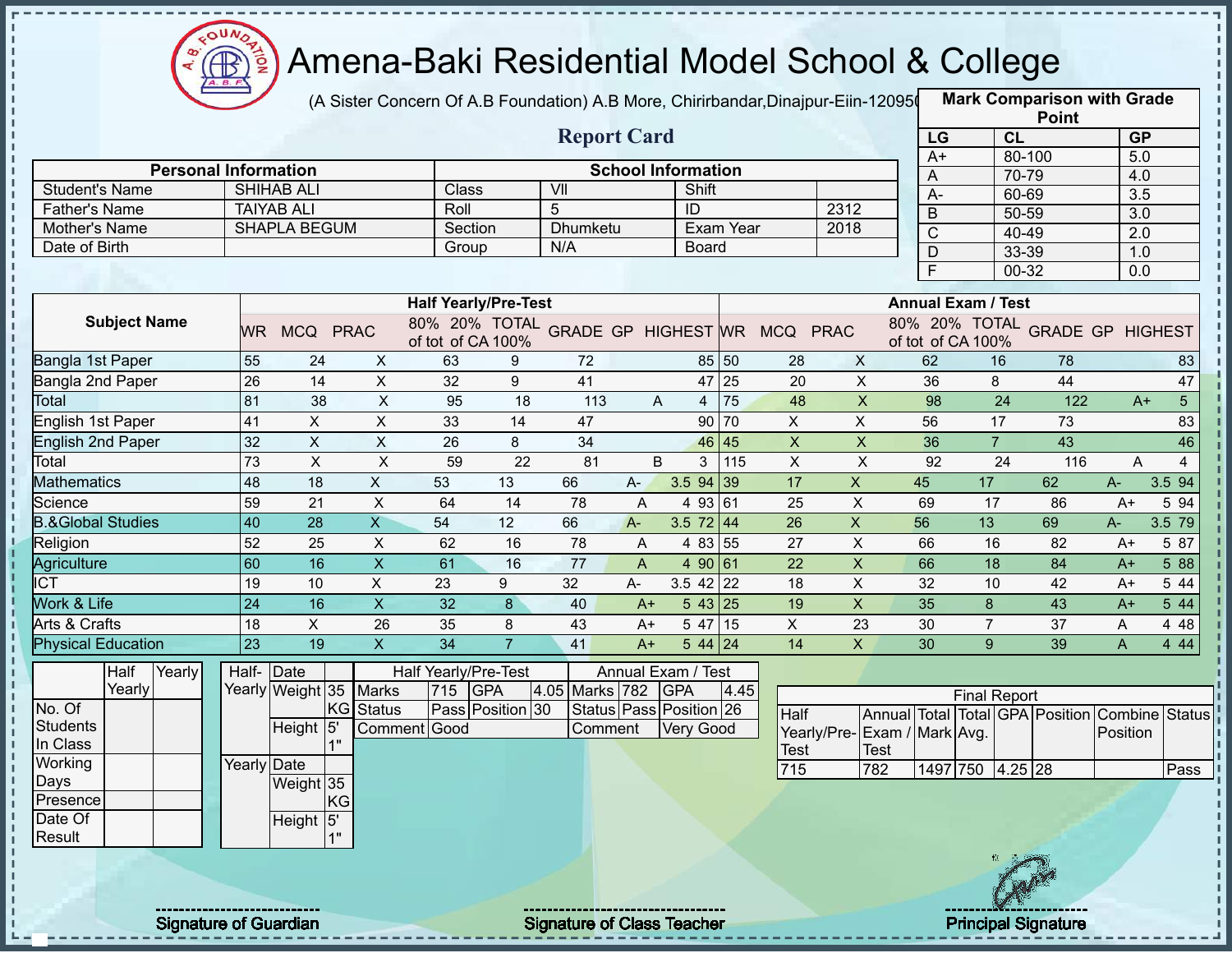

Í

### Amena-Baki Residential Model School & College

(A Sister Concern Of A.B Foundation) A.B More, Chirirbandar,Dinajpur-Eiin-120950

|                                       |                              |                                          |                           |                       |                             |                                   |              |                           |           |                                            |                           |                           |                     |           | <b>Point</b>                    |                  |                |
|---------------------------------------|------------------------------|------------------------------------------|---------------------------|-----------------------|-----------------------------|-----------------------------------|--------------|---------------------------|-----------|--------------------------------------------|---------------------------|---------------------------|---------------------|-----------|---------------------------------|------------------|----------------|
|                                       |                              |                                          |                           |                       |                             | <b>Report Card</b>                |              |                           |           |                                            |                           | LG                        |                     | <b>CL</b> |                                 | <b>GP</b>        |                |
|                                       |                              |                                          |                           |                       |                             |                                   |              |                           |           |                                            |                           | $A+$                      |                     | 80-100    |                                 | 5.0              |                |
|                                       | <b>Personal Information</b>  |                                          |                           | Class                 |                             |                                   |              | <b>School Information</b> |           |                                            |                           | A                         |                     | 70-79     |                                 | 4.0              |                |
| <b>Student's Name</b>                 |                              | <b>TANJIR HASSAN</b>                     |                           |                       |                             | VII                               |              | Shift                     |           |                                            |                           | $A-$                      |                     | 60-69     |                                 | $\overline{3.5}$ |                |
| <b>Father's Name</b><br>Mother's Name |                              | <b>MAHABUB ALOM</b><br><b>LIPI BEGOM</b> |                           | Roll                  | Section                     | 6<br><b>Dhumketu</b>              |              | ID                        | Exam Year | 2326<br>2018                               |                           | $\overline{B}$            |                     | 50-59     |                                 | $\overline{3.0}$ |                |
|                                       |                              |                                          |                           |                       |                             | N/A                               |              |                           |           |                                            |                           | $\mathsf C$               |                     | 40-49     |                                 | 2.0              |                |
| Date of Birth                         |                              |                                          |                           | Group                 |                             |                                   |              | <b>Board</b>              |           |                                            |                           | $\mathsf D$               |                     | 33-39     |                                 | 1.0              |                |
|                                       |                              |                                          |                           |                       |                             |                                   |              |                           |           |                                            |                           | F                         |                     | 00-32     |                                 | 0.0              |                |
|                                       |                              |                                          |                           |                       | <b>Half Yearly/Pre-Test</b> |                                   |              |                           |           |                                            |                           | <b>Annual Exam / Test</b> |                     |           |                                 |                  |                |
| <b>Subject Name</b>                   |                              | WR MCQ PRAC                              |                           |                       | of tot of CA 100%           |                                   |              |                           |           | 80% 20% TOTAL GRADE GP HIGHEST WR MCQ PRAC |                           | of tot of CA 100%         |                     |           | 80% 20% TOTAL GRADE GP HIGHEST  |                  |                |
| Bangla 1st Paper                      | 49                           | 15                                       | $\mathsf{X}$              | 51                    | 12                          | 63                                |              | 85 51                     |           | 23                                         | $\mathsf{X}$              | 59                        |                     | 14        | 73                              |                  | 83             |
| Bangla 2nd Paper                      | 14                           | 10                                       | $\mathsf X$               | 19                    | 9                           | 28                                |              | 47 25                     |           | 12                                         | $\pmb{\times}$            | 30                        | 8                   |           | 38                              |                  | 47             |
| <b>Total</b>                          | 63                           | 25                                       | $\pmb{\times}$            | 70                    | 21                          | 91                                | $A -$        | 3.5                       | 76        | 35                                         | $\boldsymbol{\mathsf{X}}$ | 89                        |                     | 22        | 111                             | $\mathsf{A}$     | $\overline{4}$ |
| English 1st Paper                     | 69                           | $\pmb{\times}$                           | $\mathsf X$               | 55                    | 17                          | 72                                |              | 90                        | 76        | X                                          | X                         | 61                        |                     | 15        | 76                              |                  | 83             |
| <b>English 2nd Paper</b>              | $\overline{23}$              | $\pmb{\times}$                           | $\mathsf X$               | 18                    | 8                           | 26                                |              | 46 33                     |           | $\mathsf X$                                | $\pmb{\mathsf{X}}$        | 26                        | 9                   |           | 35                              |                  | 46             |
| Total                                 | 92                           | $\pmb{\times}$                           | $\boldsymbol{\mathsf{X}}$ | 73                    | 25                          | 98                                | $A -$        | 3.5                       | 109       | $\boldsymbol{\mathsf{X}}$                  | $\pmb{\times}$            | 87                        |                     | 24        | 111                             | A                | $\overline{4}$ |
| <b>Mathematics</b>                    | 24                           | 19                                       | $\mathsf X$               | 34                    | 10                          | 44                                | $\mathsf{C}$ | 294 17                    |           | 17                                         | $\mathsf X$               | 27                        | 15                  |           | 42                              | C.               | 2 94           |
| Science                               | 40                           | 18                                       | $\mathsf X$               | 46                    | 8                           | 54                                | B            | 3 93 58                   |           | 25                                         | X                         | 66                        | 15                  |           | 81                              | $A+$             | 5 94           |
| <b>B.&amp;Global Studies</b>          | 19                           | 25                                       | $\overline{\mathsf{X}}$   | 35                    | 8                           | 43                                | $\mathbf C$  | 272 31                    |           | 23                                         | $\pmb{\times}$            | 43                        | 9                   |           | 52                              | B                | 3 79           |
| Religion                              | 37                           | 23                                       | $\sf X$                   | 48                    | $\overline{5}$              | 53                                | B            | 3 83 43                   |           | 26                                         | $\pmb{\times}$            | 55                        | 13                  |           | 68                              | A-               | 3.5 87         |
| Agriculture                           | 46                           | 14                                       | $\boldsymbol{\mathsf{X}}$ | 48                    | 14                          | 62                                | $A -$        | $3.5$ 90 53               |           | 18                                         | $\mathsf X$               | 57                        | 15                  |           | 72                              | A                | 4 88           |
| <b>ICT</b>                            | 18                           | 14                                       | $\mathsf X$               | 26                    | 9                           | 35                                | Α            | 4 42 22                   |           | 15                                         | X                         | 30                        | 9                   |           | 39                              | A                | 4 4 4          |
| Work & Life                           | 22                           | 15                                       | $\overline{X}$            | 30                    | $\bf{8}$                    | 38                                | A            | 4 43 26                   |           | 18                                         | $\overline{X}$            | 35                        | 8                   |           | 43                              | $A+$             | 5 44           |
| Arts & Crafts                         | 13                           | $\mathsf{X}$                             | 25                        | 30                    | $\overline{7}$              | 37                                | A            | 4 47 18                   |           | X                                          | 21                        | 31                        | $\overline{7}$      |           | 38                              | A                | 4 4 8          |
| <b>Physical Education</b>             | 13                           | 13                                       | $\boldsymbol{\mathsf{X}}$ | 21                    | $\overline{4}$              | 25                                | B            | $344$ 24                  |           | 15                                         | $\mathsf{X}$              | 31                        | 8                   |           | 39                              | A                | 4 4 4          |
| Half<br>Yearly                        | Half-Date                    |                                          |                           | Half Yearly/Pre-Test  |                             |                                   |              | Annual Exam / Test        |           |                                            |                           |                           |                     |           |                                 |                  |                |
| Yearly                                |                              | Yearly Weight 54                         | <b>Marks</b>              | 580 GPA               |                             | 3.23 Marks 696                    |              | <b>GPA</b>                | 3.86      |                                            |                           |                           | <b>Final Report</b> |           |                                 |                  |                |
| No. Of                                |                              |                                          | KG Status                 |                       | Pass Position 43            |                                   |              | Status Pass Position 38   |           | Half                                       |                           |                           |                     |           | Annual Total Total GPA Position |                  | Combine Status |
| <b>Students</b>                       |                              | Height 5                                 |                           | Comment Imprv. Needed |                             | Comment                           |              | <b>Very Good</b>          |           | Yearly/Pre-Exam / Mark Avg.                |                           |                           |                     |           |                                 | Position         |                |
| In Class                              |                              |                                          | 9"                        |                       |                             |                                   |              |                           |           | <b>Test</b>                                | <b>Test</b>               |                           |                     |           |                                 |                  |                |
| Working                               | Yearly Date                  |                                          |                           |                       |                             |                                   |              |                           |           | 580                                        | 696                       |                           | 1276 640 3.55 42    |           |                                 |                  | Pass           |
| Days                                  |                              | Weight 54                                |                           |                       |                             |                                   |              |                           |           |                                            |                           |                           |                     |           |                                 |                  |                |
| Presence                              |                              |                                          | KG                        |                       |                             |                                   |              |                           |           |                                            |                           |                           |                     |           |                                 |                  |                |
| Date Of                               |                              | Height 5'                                |                           |                       |                             |                                   |              |                           |           |                                            |                           |                           |                     |           |                                 |                  |                |
| Result                                |                              |                                          | 9"                        |                       |                             |                                   |              |                           |           |                                            |                           |                           |                     |           |                                 |                  |                |
|                                       |                              |                                          |                           |                       |                             |                                   |              |                           |           |                                            |                           |                           |                     |           |                                 |                  |                |
|                                       |                              |                                          |                           |                       |                             |                                   |              |                           |           |                                            |                           |                           |                     |           |                                 |                  |                |
|                                       | <b>Signature of Guardian</b> |                                          |                           |                       |                             | <b>Signature of Class Teacher</b> |              |                           |           |                                            |                           |                           |                     |           | <b>Principal Signature</b>      |                  |                |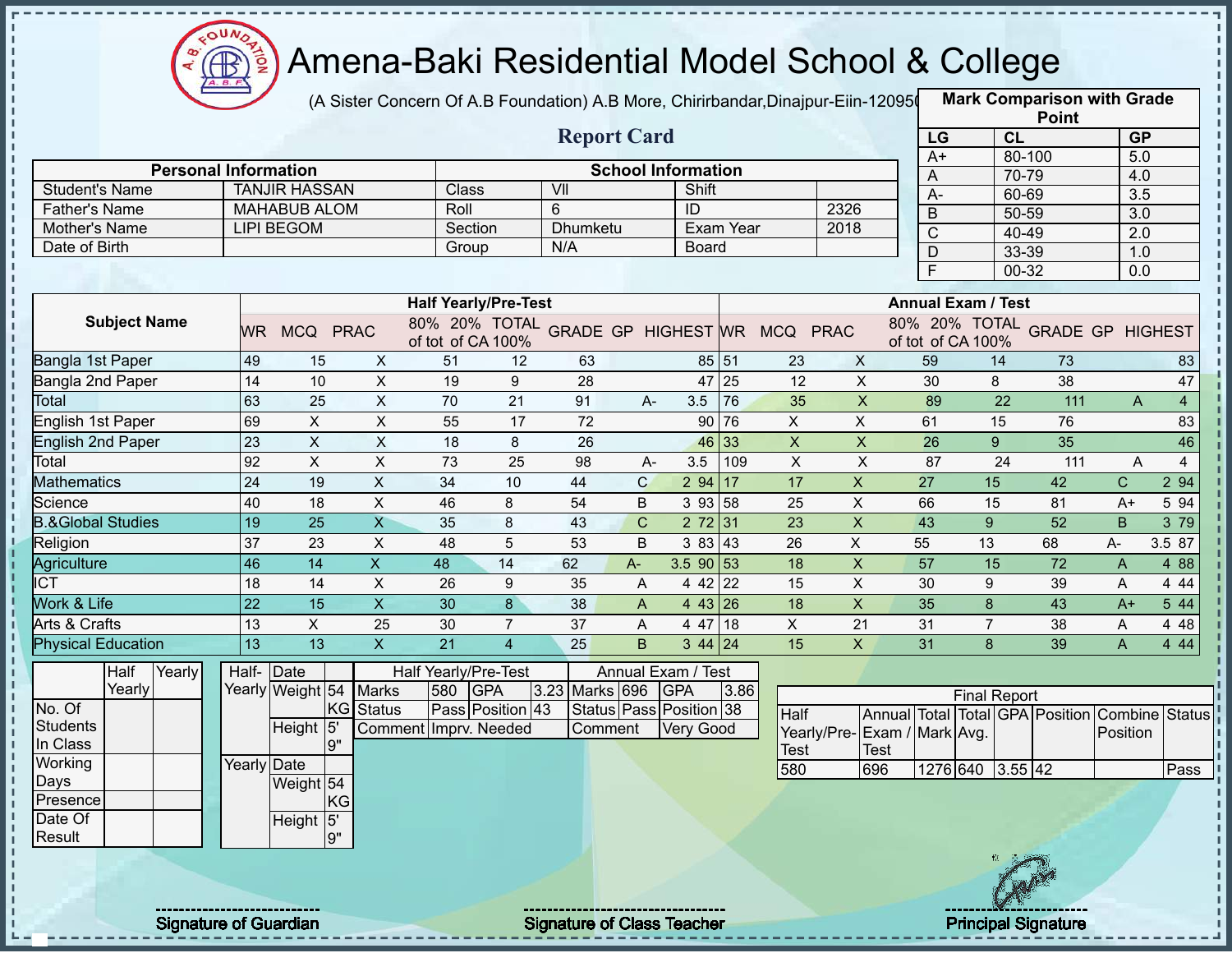

 $\mathbf I$ 

Î  $\mathbf I$ 

 $\frac{1}{1}$ 

 $\mathbf{I}$ 

,,,,,,,,,,,,,,,

 $1 + 1 + 1 + 1 + 1 + 1$ 

 $\frac{1}{1}$ 

### Amena-Baki Residential Model School & College

(A Sister Concern Of A.B Foundation) A.B More, Chirirbandar,Dinajpur-Eiin-120950

|                              |                              |                            |                           |                      |                                    |                                   |              |                           |           |                              |                           |                           |                     |           | <b>Point</b>                    |           |                |
|------------------------------|------------------------------|----------------------------|---------------------------|----------------------|------------------------------------|-----------------------------------|--------------|---------------------------|-----------|------------------------------|---------------------------|---------------------------|---------------------|-----------|---------------------------------|-----------|----------------|
|                              |                              |                            |                           |                      |                                    | <b>Report Card</b>                |              |                           |           |                              |                           | LG                        |                     | <b>CL</b> |                                 | <b>GP</b> |                |
|                              | <b>Personal Information</b>  |                            |                           |                      |                                    |                                   |              | <b>School Information</b> |           |                              |                           | $A+$                      |                     | 80-100    |                                 | 5.0       |                |
| <b>Student's Name</b>        |                              |                            | PRONAB ROY KABBO          |                      | Class                              | VII                               |              | Shift                     |           |                              |                           | A                         |                     | 70-79     |                                 | 4.0       |                |
| <b>Father's Name</b>         |                              | JAgodish chandra roy       |                           |                      | Roll                               | $\overline{7}$                    |              | ID                        |           | 2486                         |                           | $A-$                      |                     | 60-69     |                                 | 3.5       |                |
| Mother's Name                |                              | <b>DIPTI RANI ADHIKARI</b> |                           |                      | Section                            | <b>Dhumketu</b>                   |              |                           | Exam Year | 2018                         |                           | $\overline{B}$            |                     | 50-59     |                                 | 3.0       |                |
| Date of Birth                |                              |                            |                           |                      | Group                              | N/A                               |              |                           | Board     |                              |                           | $\overline{C}$            |                     | 40-49     |                                 | 2.0       |                |
|                              |                              |                            |                           |                      |                                    |                                   |              |                           |           |                              |                           | D                         |                     | 33-39     |                                 | 1.0       |                |
|                              |                              |                            |                           |                      |                                    |                                   |              |                           |           |                              |                           | $\overline{\mathsf{F}}$   |                     | 00-32     |                                 | 0.0       |                |
|                              |                              |                            |                           |                      | <b>Half Yearly/Pre-Test</b>        |                                   |              |                           |           |                              |                           | <b>Annual Exam / Test</b> |                     |           |                                 |           |                |
| <b>Subject Name</b>          |                              | WR MCQ PRAC                |                           |                      | 80% 20% TOTAL<br>of tot of CA 100% |                                   |              |                           |           | GRADE GP HIGHEST WR MCQ PRAC |                           | of tot of CA 100%         |                     |           | 80% 20% TOTAL GRADE GP HIGHEST  |           |                |
| Bangla 1st Paper             | 54                           | 28                         | X                         | 66                   | 10                                 | 76                                |              |                           | 85 54     | 29                           | $\mathsf{X}$              | 66                        |                     | 12        | 78                              |           | 83             |
| Bangla 2nd Paper             | 26                           | 14                         | $\pmb{\times}$            | 32                   | 9                                  | 41                                |              | 47                        | 25        | 18                           | $\pmb{\times}$            | 34                        | 8                   |           | 42                              |           | 47             |
| Total                        | 80                           | 42                         | $\times$                  | 98                   | 19                                 | 117                               | A            | $\overline{4}$            | 79        | 47                           | $\boldsymbol{\mathsf{X}}$ | 100                       |                     | 20        | 120                             | $A+$      | 5 <sup>1</sup> |
| <b>English 1st Paper</b>     | 86                           | X                          | $\pmb{\times}$            | 69                   | 17                                 | 86                                |              | 90                        | 75        | X                            | $\pmb{\times}$            | 60                        |                     | 17        | 77                              |           | 83             |
| <b>English 2nd Paper</b>     | 31                           | $\mathsf X$                | $\mathsf X$               | 25                   | 9                                  | 34                                |              | 46                        | 36        | $\boldsymbol{\mathsf{X}}$    | $\mathsf X$               | 29                        | 8                   |           | 37                              |           | 46             |
| Total                        | 117                          | $\pmb{\times}$             | $\times$                  | 94                   | 26                                 | 120                               | $A+$         | 5                         | 111       | $\pmb{\times}$               | $\pmb{\times}$            | 89                        |                     | 25        | 114                             | A         | $\overline{4}$ |
| <b>Mathematics</b>           | 53                           | 27                         | $\mathsf{X}$              | 64                   | 13                                 | 77                                | $\mathsf{A}$ | 4 94                      | 61        | 25                           | $\pmb{\times}$            | 69                        | 15                  |           | 84                              | $A+$      | 5 94           |
| Science                      | 63                           | 27                         | X                         | 72                   | 14                                 | 86                                | $A+$         | 5 93 60                   |           | 30                           | X                         | 72                        | 18                  |           | 90                              | $A+$      | 5 94           |
| <b>B.&amp;Global Studies</b> | 32                           | 29                         | $\overline{\mathsf{x}}$   | 49                   | 10                                 | 59                                | B.           | 372 38                    |           | 26                           | $\pmb{\times}$            | 51                        | 12                  |           | 63                              | A-        | 3.5 79         |
| Religion                     | 58                           | 24                         | $\pmb{\times}$            | 66                   | 15                                 | 81                                | $A+$         | 5 83 60                   |           | 26                           | $\mathsf X$               | 69                        | 16                  |           | 85                              | $A+$      | 5 87           |
| Agriculture                  | 60                           | 23                         | $\boldsymbol{\mathsf{X}}$ | 66                   | 16                                 | 82                                | $A+$         | 5 90                      | 158       | 22                           | $\mathsf X$               | 64                        | 17                  |           | 81                              | $A+$      | 5 88           |
| <b>ICT</b>                   | 18                           | 15                         | X                         | 26                   | 10                                 | 36                                | A            | 4 4 2                     | 120       | 15                           | X                         | 28                        | 10                  |           | 38                              | A         | 4 4 4          |
| Work & Life                  | 24                           | 18                         | $\overline{\mathsf{x}}$   | 34                   | $\overline{7}$                     | 41                                | $A+$         | 5 43 23                   |           | 19                           | $\overline{X}$            | 34                        | 8                   |           | 42                              | $A+$      | 5 44           |
| Arts & Crafts                | 15                           | X                          | 26                        | 33                   | 8                                  | 41                                | $A+$         | 5 47                      | 18        | $\mathsf{X}$                 | 23                        | 33                        | 8                   |           | 41                              | $A+$      | 5 48           |
| <b>Physical Education</b>    | 20                           | 20                         | $\boldsymbol{\mathsf{X}}$ | 32                   | $6\phantom{1}$                     | 38                                | $\mathsf{A}$ | 4 44 24                   |           | 17                           | $\mathsf{X}$              | 33                        | 8                   |           | 41                              | $A+$      | 5 44           |
| Half<br>Yearly               | Half-Date                    |                            |                           | Half Yearly/Pre-Test |                                    |                                   |              | Annual Exam / Test        |           |                              |                           |                           |                     |           |                                 |           |                |
| Yearly                       |                              | Yearly Weight 56           | <b>Marks</b>              | 778                  | <b>GPA</b>                         | 4.45 Marks 799                    |              | <b>GPA</b>                | 4.68      |                              |                           |                           | <b>Final Report</b> |           |                                 |           |                |
| No. Of                       |                              |                            | KG Status                 |                      | Pass Position 17                   |                                   |              | Status Pass Position 17   |           | Half                         |                           |                           |                     |           | Annual Total Total GPA Position | Combine   | <b>Status</b>  |
| <b>Students</b>              |                              | Height 5'                  |                           | Comment Good         |                                    | Comment                           |              | <b>Very Good</b>          |           | Yearly/Pre-                  |                           | Exam / Mark Avg.          |                     |           |                                 | Position  |                |
| In Class                     |                              |                            | 5                         |                      |                                    |                                   |              |                           |           | Test                         | Test                      |                           |                     |           |                                 |           |                |
| Working                      | Yearly Date                  |                            |                           |                      |                                    |                                   |              |                           |           | 778                          | 799                       |                           | 1577 789 4.57 16    |           |                                 |           | Pass           |
| Days                         |                              | Weight 56                  |                           |                      |                                    |                                   |              |                           |           |                              |                           |                           |                     |           |                                 |           |                |
| Presence                     |                              |                            | KG                        |                      |                                    |                                   |              |                           |           |                              |                           |                           |                     |           |                                 |           |                |
| Date Of                      |                              | Height 5'                  |                           |                      |                                    |                                   |              |                           |           |                              |                           |                           |                     |           |                                 |           |                |
| Result                       |                              |                            |                           |                      |                                    |                                   |              |                           |           |                              |                           |                           |                     |           |                                 |           |                |
|                              |                              |                            |                           |                      |                                    |                                   |              |                           |           |                              |                           |                           |                     |           |                                 |           |                |
|                              | <b>Signature of Guardian</b> |                            |                           |                      |                                    | <b>Signature of Class Teacher</b> |              |                           |           |                              |                           |                           |                     |           | <b>Principal Signature</b>      |           |                |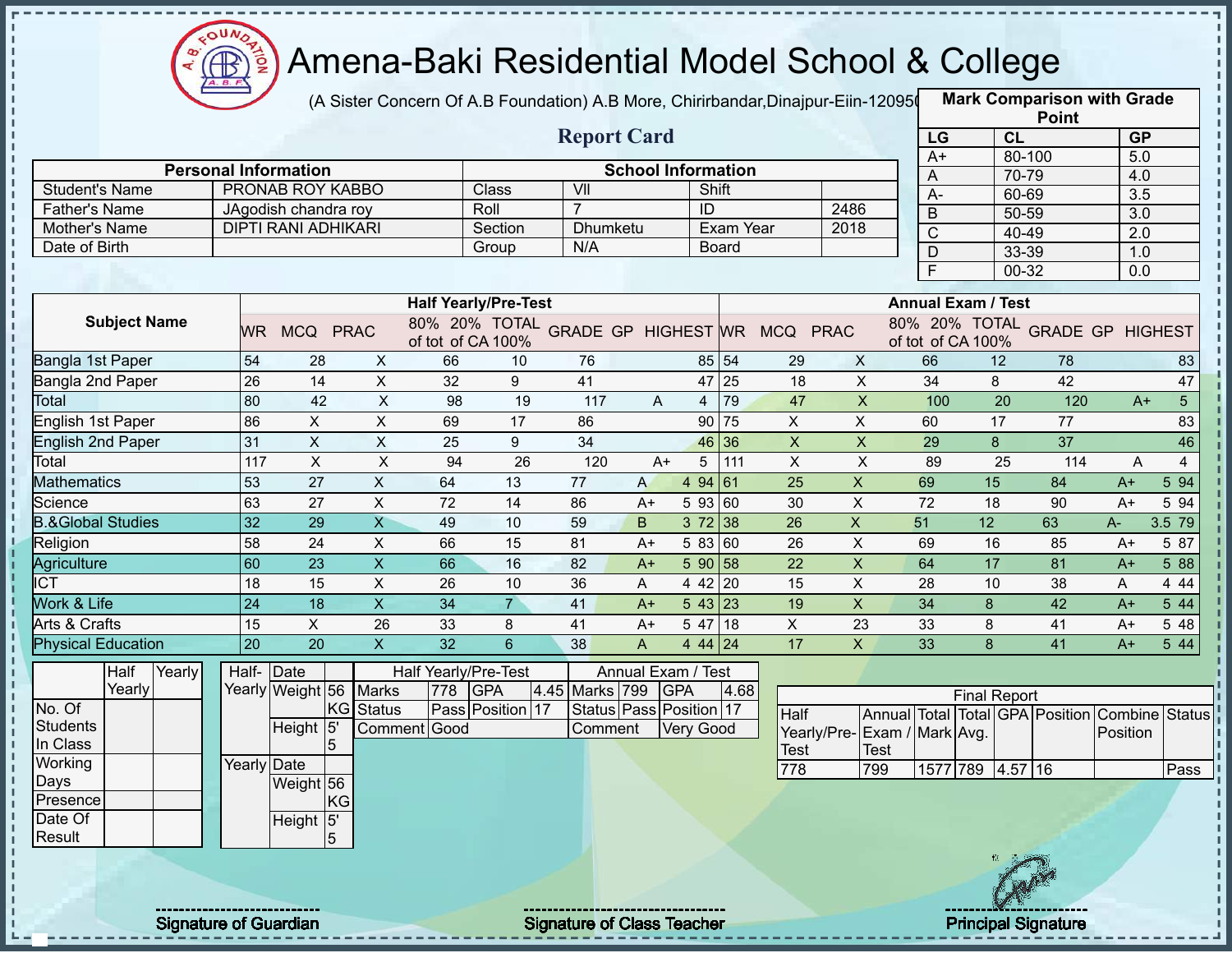

(A Sister Concern Of A.B Foundation) A.B More, Chirirbandar,Dinajpur-Eiin-120950

|                              |                              |                             |                           |                             |                  |                                            |                           |                  |              |                           |                              |                  |                                                     | <b>Point</b>   |                  |                |
|------------------------------|------------------------------|-----------------------------|---------------------------|-----------------------------|------------------|--------------------------------------------|---------------------------|------------------|--------------|---------------------------|------------------------------|------------------|-----------------------------------------------------|----------------|------------------|----------------|
|                              |                              |                             |                           |                             |                  | <b>Report Card</b>                         |                           |                  |              |                           |                              | LG               | CL                                                  |                | <b>GP</b>        |                |
|                              |                              | <b>Personal Information</b> |                           |                             |                  |                                            | <b>School Information</b> |                  |              |                           |                              | $A+$             |                                                     | 80-100         | 5.0              |                |
| <b>Student's Name</b>        |                              | <b>MD. JABID HASAN</b>      |                           |                             | Class            | VII                                        |                           | Shift            |              |                           |                              | A                |                                                     | 70-79          | 4.0              |                |
| <b>Father's Name</b>         |                              | MD. GOLLAM RABBANI          |                           |                             | Roll             | 10                                         |                           | ID               |              |                           | 3973                         | $A -$            |                                                     | 60-69          | 3.5              |                |
| Mother's Name                |                              | <b>MST. JESMIN ARA</b>      |                           |                             | Section          | <b>Dhumketu</b>                            |                           |                  | Exam Year    |                           | 2018                         | $\overline{B}$   |                                                     | 50-59          | $\overline{3.0}$ |                |
| Date of Birth                |                              |                             |                           |                             | Group            | N/A                                        |                           |                  | <b>Board</b> |                           |                              | C                |                                                     | 40-49          | 2.0              |                |
|                              |                              |                             |                           |                             |                  |                                            |                           |                  |              |                           |                              | $\mathsf D$<br>F |                                                     | 33-39<br>00-32 | 1.0<br>0.0       |                |
|                              |                              |                             |                           |                             |                  |                                            |                           |                  |              |                           |                              |                  |                                                     |                |                  |                |
|                              |                              |                             |                           | <b>Half Yearly/Pre-Test</b> |                  |                                            |                           |                  |              |                           |                              |                  | <b>Annual Exam / Test</b>                           |                |                  |                |
| <b>Subject Name</b>          | <b>WR</b>                    | MCQ PRAC                    |                           | of tot of CA 100%           |                  | 80% 20% TOTAL GRADE GP HIGHEST WR MCQ PRAC |                           |                  |              |                           |                              |                  | 80% 20% TOTAL GRADE GP HIGHEST<br>of tot of CA 100% |                |                  |                |
| Bangla 1st Paper             | 59                           | 29                          | X                         | 70                          | 14               | 84                                         |                           | 85 53            |              | 25                        | $\mathsf{X}$                 | 62               | 15                                                  | 77             |                  | 83             |
| Bangla 2nd Paper             | 26                           | 19                          | $\pmb{\times}$            | 36                          | 9                | 45                                         |                           |                  | 47 28        | 16                        | $\mathsf{X}$                 | 35               | $\overline{7}$                                      | 42             |                  | 47             |
| Total                        | 85                           | 48                          | $\pmb{\times}$            | 106                         | 23               | 129                                        | $A+$                      | $5 \mid 81$      |              | 41                        | $\boldsymbol{\mathsf{X}}$    | 97               | 22                                                  | 119            | A                | $\overline{4}$ |
| English 1st Paper            | 80                           | X                           | $\times$                  | 64                          | 16               | 80                                         |                           |                  | 90 64        | X                         | X                            | 51               | 16                                                  | 67             |                  | 83             |
| <b>English 2nd Paper</b>     | 28                           | $\sf X$                     | X                         | 22                          | $\overline{7}$   | 29                                         |                           |                  | 46 35        | $\boldsymbol{\mathsf{X}}$ | $\pmb{\times}$               | 28               | 8                                                   | 36             |                  | 46             |
| Total                        | 108                          | $\boldsymbol{\mathsf{X}}$   | $\boldsymbol{\mathsf{X}}$ | 86                          | 23               | 109                                        | A                         | 4                | 99           | $\pmb{\times}$            | $\pmb{\times}$               | 79               | 24                                                  | 103            | A-               | 3.5            |
| <b>Mathematics</b>           | 57                           | 20                          | $\pmb{\times}$            | 62                          | 15               | 77                                         | A                         | 4 94 55          |              | 23                        | $\mathsf{X}$                 | 62               | 20                                                  | 82             | $A+$             | 5 94           |
| Science                      | 53                           | 23                          | X                         | 61                          | 16               | 77                                         | A                         | 4 93 59          |              | 26                        | $\pmb{\times}$               | 68               | 18                                                  | 86             | $A+$             | 5 94           |
| <b>B.&amp;Global Studies</b> | 36                           | 23                          | $\overline{\mathsf{X}}$   | 47                          | 11               | 58                                         | B                         | 372 43           |              | 19                        | $\mathsf{X}$                 | 50               | 14                                                  | 64             | $A-$             | 3.5 79         |
| Religion                     | 55                           | 18                          | $\mathsf X$               | 58                          | 16               | 74                                         | A                         | 4 83 50          |              | 25                        | $\sf X$                      | 60               | 16                                                  | 76             | Α                | 4 87           |
| Agriculture                  | 58                           | 21                          | $\mathsf X$               | 63                          | 18               | 81                                         | $A+$                      | 5 90 55          |              | 23                        | $\mathsf{X}$                 | 62               | 18                                                  | 80             | $A+$             | 5 88           |
| <b>ICT</b>                   | 20                           | 17                          | $\pmb{\times}$            | 30                          | 9                | 39                                         | A                         | 4 42 20          |              | 12                        | $\mathsf X$                  | 26               | 10                                                  | 36             | A                | 4 4 4          |
| <b>Work &amp; Life</b>       | 24                           | 18                          | $\overline{\mathsf{x}}$   | 34                          | 8                | 42                                         | $A+$                      | 5 43 25          |              | 19                        | $\overline{X}$               | 35               | 8                                                   | 43             | $A+$             | 5 44           |
| Arts & Crafts                | 18                           | $\mathsf{X}$                | 30                        | 38                          | 9                | 47                                         | $A+$                      | 5 47 19          |              | X                         | 24                           | 34               | 10                                                  | 44             | $A+$             | 5 48           |
| <b>Physical Education</b>    | 26                           | 16                          | $\boldsymbol{\mathsf{X}}$ | 34                          | 9                | 43                                         | $A+$                      | $544$ 24         |              | 15                        | $\mathsf{X}$                 | 31               | 8                                                   | 39             | A                | 4 4 4          |
| Half<br>Yearly               |                              | Half- Date                  |                           | Half Yearly/Pre-Test        |                  |                                            | Annual Exam / Test        |                  |              |                           |                              |                  |                                                     |                |                  |                |
| Yearly                       |                              | Yearly Weight 46 Marks      |                           | 776<br><b>GPA</b>           |                  | 4.36 Marks 772                             | <b>GPA</b>                |                  | 4.36         |                           |                              |                  | <b>Final Report</b>                                 |                |                  |                |
| No. Of                       |                              | Kg                          | <b>Status</b>             |                             | Pass Position 20 | Status Pass Position 28                    |                           |                  |              | Half                      |                              |                  | Annual Total Total GPA Position                     |                | Combine          | <b>Status</b>  |
| <b>Students</b>              |                              | Height 4                    |                           | Comment Good                |                  | Comment                                    |                           | <b>Very Good</b> |              |                           | Yearly/Pre- Exam / Mark Avg. |                  |                                                     |                | Position         |                |
| In Class                     |                              | 9"                          |                           |                             |                  |                                            |                           |                  |              | Test                      | <b>Test</b>                  |                  |                                                     |                |                  |                |
| Working<br>Days              |                              | Yearly Date<br>Weight 46    |                           |                             |                  |                                            |                           |                  |              | 776                       | $\overline{772}$             |                  | 1548 776 4.36 25                                    |                |                  | Pass           |
| Presence                     |                              | [Kg]                        |                           |                             |                  |                                            |                           |                  |              |                           |                              |                  |                                                     |                |                  |                |
| Date Of                      |                              | Height 4'                   |                           |                             |                  |                                            |                           |                  |              |                           |                              |                  |                                                     |                |                  |                |
| Result                       |                              | 9"                          |                           |                             |                  |                                            |                           |                  |              |                           |                              |                  |                                                     |                |                  |                |
|                              |                              |                             |                           |                             |                  |                                            |                           |                  |              |                           |                              |                  |                                                     |                |                  |                |
|                              |                              |                             |                           |                             |                  |                                            |                           |                  |              |                           |                              |                  |                                                     |                |                  |                |
|                              |                              |                             |                           |                             |                  |                                            |                           |                  |              |                           |                              |                  |                                                     |                |                  |                |
|                              | <b>Signature of Guardian</b> |                             |                           |                             |                  | <b>Signature of Class Teacher</b>          |                           |                  |              |                           |                              |                  | <b>Principal Signature</b>                          |                |                  |                |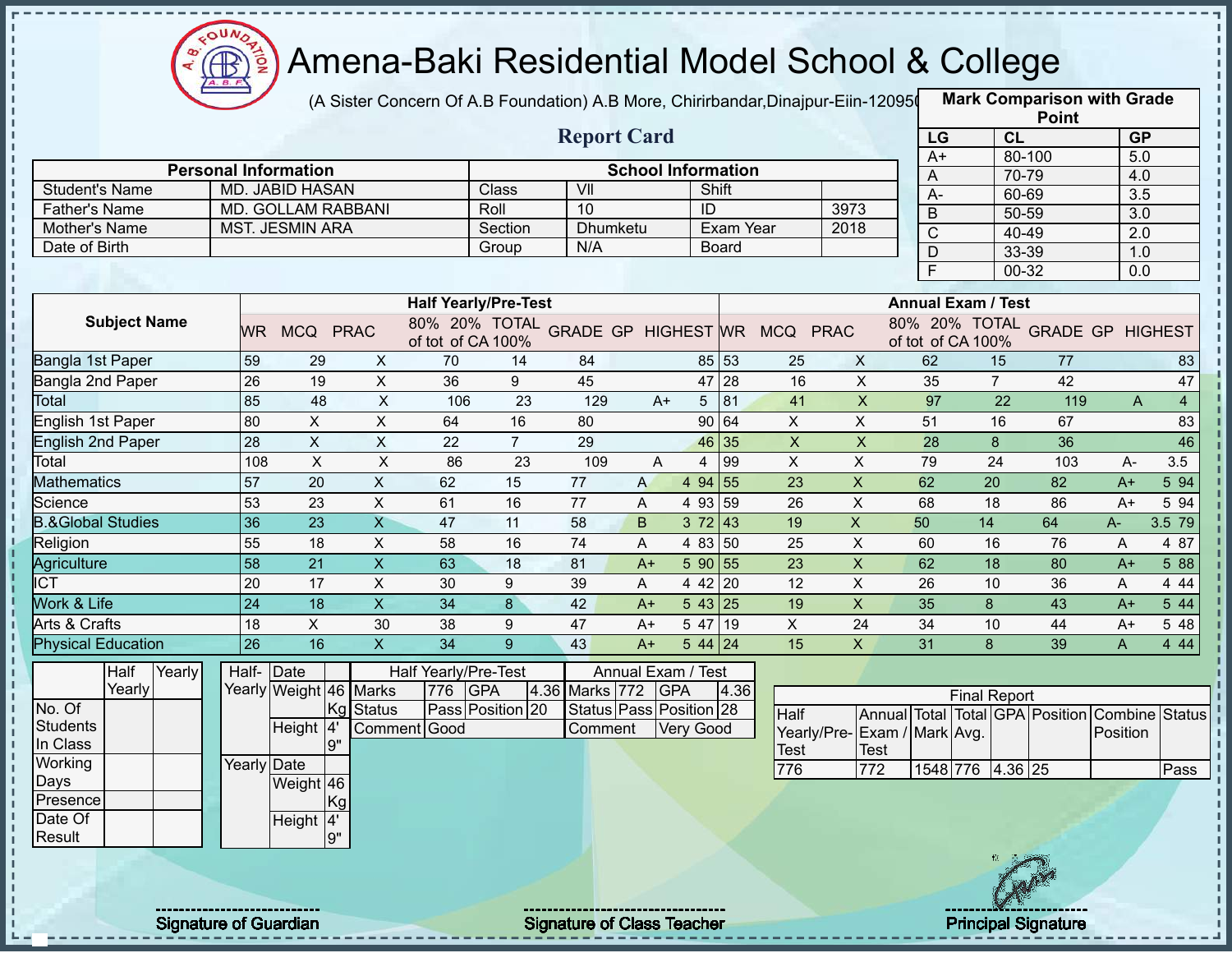

(A Sister Concern Of A.B Foundation) A.B More, Chirirbandar,Dinajpur-Eiin-120950

|                              |                              |                           |                           |                             |                  |                                   |                |                           |              |                                            |                           |                |                           |                | <b>Point</b>               |                                         |                |
|------------------------------|------------------------------|---------------------------|---------------------------|-----------------------------|------------------|-----------------------------------|----------------|---------------------------|--------------|--------------------------------------------|---------------------------|----------------|---------------------------|----------------|----------------------------|-----------------------------------------|----------------|
|                              |                              |                           |                           |                             |                  | <b>Report Card</b>                |                |                           |              |                                            |                           | LG             |                           | <b>CL</b>      |                            | <b>GP</b>                               |                |
|                              | <b>Personal Information</b>  |                           |                           |                             |                  |                                   |                | <b>School Information</b> |              |                                            |                           | $A+$           |                           | 80-100         |                            | 5.0                                     |                |
| <b>Student's Name</b>        |                              | <b>RISHIK ROY MANOSH</b>  |                           |                             | Class            | VII                               |                | Shift                     |              |                                            |                           | A              |                           | 70-79          |                            | 4.0                                     |                |
| <b>Father's Name</b>         |                              | <b>HARISH CHANDRO</b>     |                           |                             | Roll             | 11                                |                | ID                        |              |                                            | 4088                      | $A -$          |                           | 60-69          |                            | $\overline{3.5}$                        |                |
| Mother's Name                | <b>ANITA ROY</b>             |                           |                           |                             | Section          | <b>Dhumketu</b>                   |                |                           | Exam Year    |                                            | 2018                      | $\overline{B}$ |                           | 50-59          |                            | $\overline{3.0}$                        |                |
| Date of Birth                |                              |                           |                           |                             | Group            | N/A                               |                |                           | <b>Board</b> |                                            |                           | $\mathsf C$    |                           | 40-49          |                            | 2.0                                     |                |
|                              |                              |                           |                           |                             |                  |                                   |                |                           |              |                                            |                           | D<br>F         |                           | 33-39<br>00-32 |                            | 1.0<br>0.0                              |                |
|                              |                              |                           |                           |                             |                  |                                   |                |                           |              |                                            |                           |                |                           |                |                            |                                         |                |
|                              |                              |                           |                           | <b>Half Yearly/Pre-Test</b> |                  |                                   |                |                           |              |                                            |                           |                | <b>Annual Exam / Test</b> |                |                            |                                         |                |
| <b>Subject Name</b>          | <b>WR</b>                    | MCQ PRAC                  |                           | of tot of CA 100%           |                  |                                   |                |                           |              | 80% 20% TOTAL GRADE GP HIGHEST WR MCQ PRAC |                           |                | of tot of CA 100%         |                |                            | 80% 20% TOTAL GRADE GP HIGHEST          |                |
| Bangla 1st Paper             | 56                           | 23                        | $\boldsymbol{\mathsf{X}}$ | 63                          | 11               | 74                                |                |                           | 85 46        | 22                                         | $\times$                  | 54             |                           | 13             | 67                         |                                         | 83             |
| Bangla 2nd Paper             | $\overline{22}$              | 12                        | X                         | 27                          | 9                | 36                                |                |                           | 47 27        | 18                                         | $\mathsf{X}$              | 36             |                           | 8              | 44                         |                                         | 47             |
| Total                        | 78                           | 35                        | $\pmb{\times}$            | 90                          | 20               | 110                               | A              |                           | $4 \mid 73$  | 40                                         | $\mathsf{X}$              | 90             |                           | 21             | 111                        | A                                       | $\overline{4}$ |
| English 1st Paper            | 64                           | Χ                         | $\sf X$                   | 51                          | 8                | 59                                |                | 90 61                     |              | X                                          | $\times$                  | 49             |                           | 15             | 64                         |                                         | 83             |
| <b>English 2nd Paper</b>     | 26                           | $\mathsf X$               | X                         | 21                          | 8                | 29                                |                |                           | 46 33        | $\boldsymbol{\mathsf{X}}$                  | $\boldsymbol{\mathsf{X}}$ | 26             |                           | $\overline{7}$ | 33                         |                                         | 46             |
| Total                        | 90                           | $\boldsymbol{\mathsf{X}}$ | $\boldsymbol{\mathsf{X}}$ | 72                          | 16               | 88                                | B              | 3                         | 94           | X                                          | $\pmb{\times}$            | 75             |                           | 22             | 97                         | $A-$                                    | 3.5            |
| <b>Mathematics</b>           | 35                           | 18                        | X                         | 42                          | 10               | 52                                | B.             | $394$ 28                  |              | 14                                         | $\mathsf X$               | 34             | 15                        |                | 49                         | C.                                      | 2 94           |
| Science                      | 51                           | 24                        | X                         | 60                          | 11               | 71                                | A              | 4 93 50                   |              | 28                                         | $\mathsf X$               | 62             | 12                        |                | 74                         | Α                                       | 4 94           |
| <b>B.&amp;Global Studies</b> | 28                           | 28                        | $\overline{\mathsf{X}}$   | 45                          | 9                | 54                                | B.             | $372$ 33                  |              | 19                                         | $\mathsf X$               | 42             | 9                         |                | 51                         | B                                       | 3 79           |
| Religion                     | 55                           | 25                        | $\mathsf X$               | 64                          | 14               | 78                                | A              | 4 83                      | 58           | 26                                         | $\sf X$                   | 67             | 17                        |                | 84                         | $A+$                                    | 5 87           |
| Agriculture                  | 54                           | 19                        | $\mathsf X$               | 58                          | 13               | 71                                | A              | 4 90 54                   |              | 18                                         | $\pmb{\mathsf{X}}$        | 58             | 17                        |                | 75                         | A                                       | 4 8 8          |
| $\overline{\text{ICT}}$      | 15                           | 14                        | X                         | 23                          | 9                | 32                                | A-             | $3.5$ 42 20               |              | 15                                         | $\mathsf X$               | 28             | 10                        |                | 38                         | A                                       | 4 4 4          |
| <b>Work &amp; Life</b>       | 23                           | $\overline{17}$           | $\overline{\mathsf{x}}$   | 32                          | $\bf{8}$         | 40                                | $A+$           | 543 23                    |              | 18                                         | $\overline{X}$            | 33             | $\overline{7}$            |                | 40                         | $A+$                                    | 5 44           |
| Arts & Crafts                | 18                           | $\pmb{\times}$            | 18                        | 29                          | 8                | 37                                | A              | 4 47 19                   |              | X                                          | 21                        | 32             | 8                         |                | 40                         | $A+$                                    | 5 48           |
| <b>Physical Education</b>    | 17                           | 19                        | $\boldsymbol{\mathsf{X}}$ | 29                          | $6\phantom{1}$   | 35                                | $\overline{A}$ | 44 23                     |              | 20                                         | $\mathsf{x}$              | 34             | 6                         |                | 40                         | $A+$                                    | 5 44           |
| Half<br>Yearly               |                              | Half-Date                 |                           | Half Yearly/Pre-Test        |                  |                                   |                | Annual Exam / Test        |              |                                            |                           |                |                           |                |                            |                                         |                |
| Yearly                       |                              | Yearly Weight 63 Marks    |                           | 668                         | <b>GPA</b>       | Marks 699<br>3.77                 |                | <b>GPA</b>                | 4.05         |                                            |                           |                | <b>Final Report</b>       |                |                            |                                         |                |
| No. Of                       |                              |                           | Kg Status                 |                             | Pass Position 35 |                                   |                | Status Pass Position 33   |              | Half                                       |                           |                |                           |                |                            | Annual Total Total GPA Position Combine | <b>Status</b>  |
| Students                     |                              | Height <sup>15</sup>      |                           | Comment Good                |                  | Comment                           |                | <b>Very Good</b>          |              | Yearly/Pre-                                | Exam / Mark Avg.          |                |                           |                |                            | Position                                |                |
| In Class                     |                              | 3"                        |                           |                             |                  |                                   |                |                           |              | Test                                       | <b>Test</b>               |                |                           |                |                            |                                         |                |
| Working<br>Days              | Yearly Date                  |                           |                           |                             |                  |                                   |                |                           |              | 668                                        | 699                       |                | 1367 685 3.91 34          |                |                            |                                         | Pass           |
| Presence                     |                              | Weight 63<br>Kg           |                           |                             |                  |                                   |                |                           |              |                                            |                           |                |                           |                |                            |                                         |                |
| Date Of                      |                              | Height 5'                 |                           |                             |                  |                                   |                |                           |              |                                            |                           |                |                           |                |                            |                                         |                |
| Result                       |                              | 3"                        |                           |                             |                  |                                   |                |                           |              |                                            |                           |                |                           |                |                            |                                         |                |
|                              |                              |                           |                           |                             |                  |                                   |                |                           |              |                                            |                           |                |                           |                |                            |                                         |                |
|                              |                              |                           |                           |                             |                  |                                   |                |                           |              |                                            |                           |                |                           |                |                            |                                         |                |
|                              |                              |                           |                           |                             |                  |                                   |                |                           |              |                                            |                           |                |                           |                |                            |                                         |                |
|                              | <b>Signature of Guardian</b> |                           |                           |                             |                  | <b>Signature of Class Teacher</b> |                |                           |              |                                            |                           |                |                           |                | <b>Principal Signature</b> |                                         |                |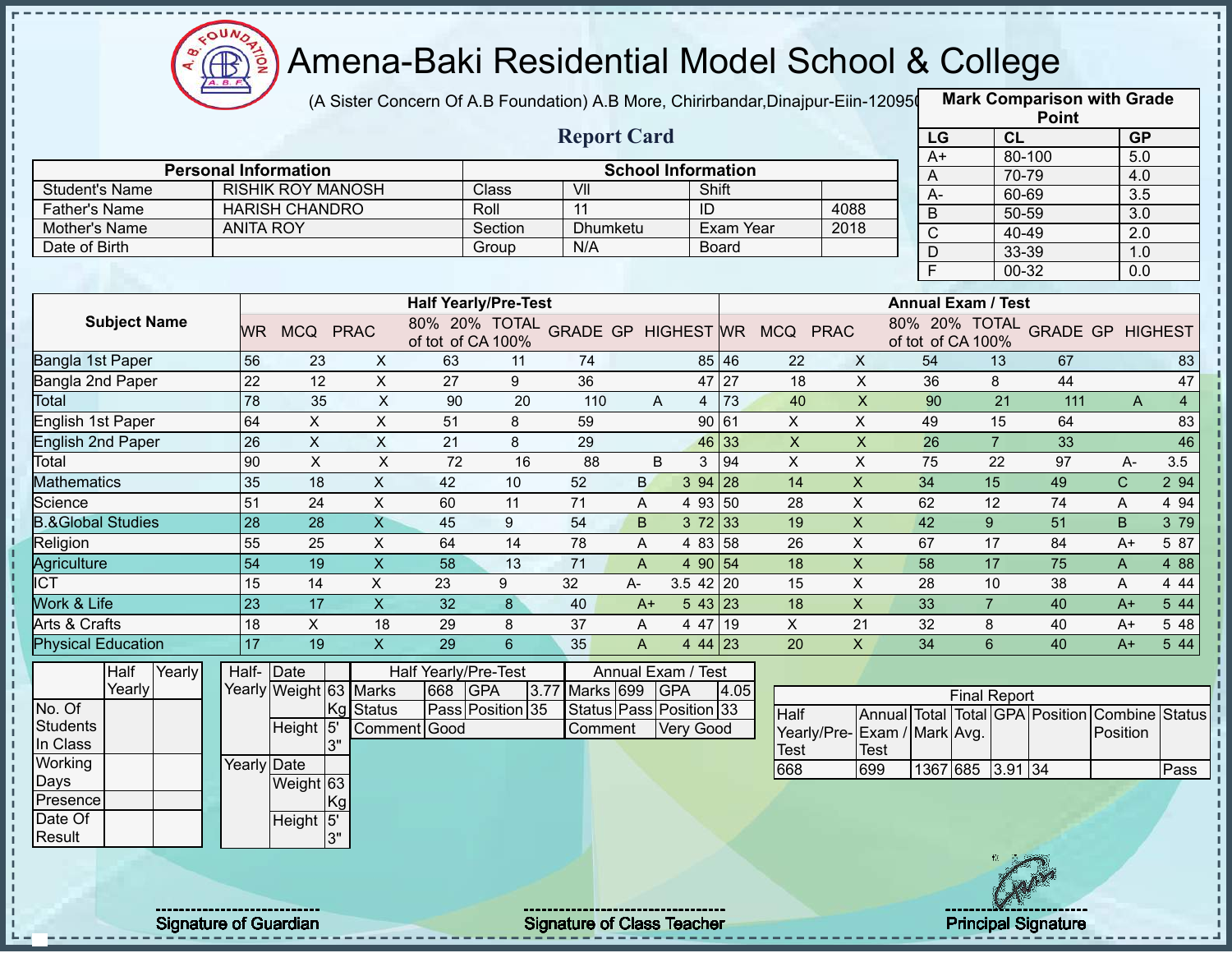

(A Sister Concern Of A.B Foundation) A.B More, Chirirbandar,Dinajpur-Eiin-120950

|                                |                 |                                        |                           |                             |                  |                                   |              |                           |                   |                                            |                           |                |                           | <b>Point</b>                    |              |                |
|--------------------------------|-----------------|----------------------------------------|---------------------------|-----------------------------|------------------|-----------------------------------|--------------|---------------------------|-------------------|--------------------------------------------|---------------------------|----------------|---------------------------|---------------------------------|--------------|----------------|
|                                |                 |                                        |                           |                             |                  | <b>Report Card</b>                |              |                           |                   |                                            |                           | LG             |                           | CL                              | <b>GP</b>    |                |
| <b>Personal Information</b>    |                 |                                        |                           |                             |                  |                                   |              |                           |                   |                                            |                           | $A+$           |                           | 80-100                          | 5.0          |                |
|                                |                 |                                        |                           |                             |                  |                                   |              | <b>School Information</b> |                   |                                            |                           | A              |                           | 70-79                           | 4.0          |                |
| <b>Student's Name</b>          |                 | <b>JION ROY</b><br><b>JAGADISH ROY</b> |                           | Class                       |                  | VII<br>$\overline{12}$            |              | Shift<br>ID               |                   |                                            |                           | $A-$           |                           | 60-69                           | 3.5          |                |
| <b>Father's Name</b>           |                 | <b>DIPA ROY</b>                        |                           | Roll<br>Section             |                  | <b>Dhumketu</b>                   |              | <b>Exam Year</b>          |                   | 4151<br>2018                               |                           | $\overline{B}$ |                           | 50-59                           | 3.0          |                |
| Mother's Name<br>Date of Birth |                 |                                        |                           |                             |                  | N/A                               |              |                           |                   |                                            |                           | $\overline{C}$ |                           | 40-49                           | 2.0          |                |
|                                |                 |                                        |                           | Group                       |                  |                                   |              | <b>Board</b>              |                   |                                            |                           | $\mathsf D$    |                           | 33-39                           | 1.0          |                |
|                                |                 |                                        |                           |                             |                  |                                   |              |                           |                   |                                            |                           | F              |                           | 00-32                           | 0.0          |                |
|                                |                 |                                        |                           | <b>Half Yearly/Pre-Test</b> |                  |                                   |              |                           |                   |                                            |                           |                | <b>Annual Exam / Test</b> |                                 |              |                |
| <b>Subject Name</b>            |                 | WR MCQ PRAC                            |                           | of tot of CA 100%           |                  |                                   |              |                           |                   | 80% 20% TOTAL GRADE GP HIGHEST WR MCQ PRAC |                           |                | of tot of CA 100%         | 80% 20% TOTAL GRADE GP HIGHEST  |              |                |
| Bangla 1st Paper               | 54              | 26                                     | X                         | 64                          | 12               | 76                                |              | 85 53                     |                   | 18                                         | $\mathsf{X}$              | 57             | 12                        | 69                              |              | 83             |
| Bangla 2nd Paper               | 20              | $\overline{7}$                         | $\pmb{\times}$            | 22                          | $\overline{7}$   | 29                                |              | 47 23                     |                   | 20                                         | X                         | 34             | 9                         | 43                              |              | 47             |
| Total                          | 74              | 33                                     | $\mathsf X$               | 86                          | 19               | 105                               | A            |                           | $4 \overline{76}$ | 38                                         | $\boldsymbol{\mathsf{X}}$ | 91             | 21                        | 112                             | A            | $\overline{4}$ |
| English 1st Paper              | 80              | X                                      | $\pmb{\times}$            | 64                          | 16               | 80                                |              | 90 61                     |                   | $\mathsf X$                                | X                         | 49             | 15                        | 64                              |              | 83             |
| <b>English 2nd Paper</b>       | 28              | $\mathsf X$                            | $\boldsymbol{\mathsf{X}}$ | 22                          | 9                | 31                                |              | 46 32                     |                   | $\pmb{\times}$                             | $\mathsf X$               | 26             | $\overline{7}$            | 33                              |              | 46             |
| Total                          | 108             | $\boldsymbol{\mathsf{X}}$              | $\mathsf X$               | 86                          | 25               | 111                               | A            | 4                         | 93                | $\mathsf X$                                | $\pmb{\mathsf{X}}$        | 75             | 22                        | 97                              | A-           | 3.5            |
| <b>Mathematics</b>             | 23              | 20                                     | $\pmb{\times}$            | 34                          | 10               | 44                                | $\mathsf{C}$ | $294$ 28                  |                   | 20                                         | $\pmb{\times}$            | 38             | 13                        | 51                              | B            | 3 94           |
| Science                        | 48              | 19                                     | X                         | 54                          | 12               | 66                                | A-           | 3.5 93 64                 |                   | 15                                         | X                         | 63             | 16                        | 79                              | Α            | 4 9 4          |
| <b>B.&amp;Global Studies</b>   | 28              | 21                                     | $\overline{X}$            | 39                          | 11               | 50                                | B            | 372 34                    |                   | 12                                         | $\mathsf X$               | 37             | 9                         | 46                              | $\mathsf{C}$ | 2 79           |
| Religion                       | 52              | 20                                     | $\sf X$                   | 58                          | 15               | 73                                | A            | 4 83 58                   |                   | 27                                         | $\mathsf X$               | 68             | 16                        | 84                              | $A+$         | 5 87           |
| Agriculture                    | $\overline{56}$ | 15                                     | $\mathsf X$               | 57                          | 18               | 75                                | A            | 4 90 58                   |                   | 20                                         | $\boldsymbol{\mathsf{X}}$ | 62             | 18                        | 80                              | $A+$         | 5 88           |
| <b>ICT</b>                     | 17              | 13                                     | $\pmb{\times}$            | 24                          | 8                | 32                                | A-           | $3.5$ 42 21               |                   | 16                                         | $\pmb{\times}$            | 30             | 9                         | 39                              | A            | 4 4 4          |
| Work & Life                    | 22              | 18                                     | $\overline{X}$            | 32                          | $\bf{8}$         | 40                                | $A+$         | 543 24                    |                   | 17                                         | $\overline{X}$            | 33             | 8                         | 41                              | $A+$         | 5 44           |
| Arts & Crafts                  | 18              | X                                      | 18                        | 29                          | $\overline{7}$   | 36                                | A            | 4 47 18                   |                   | $\mathsf X$                                | 22                        | 32             | $\overline{7}$            | 39                              | Α            | 4 4 8          |
| <b>Physical Education</b>      | 15              | 17                                     | $\mathsf{X}$              | 26                          | 5                | 31                                | A-           | $3.544$ 24                |                   | 13                                         | $\mathsf{X}$              | 30             | $\overline{7}$            | 37                              | A            | 4 4 4          |
| Half<br>Yearly                 | Half- Date      |                                        |                           | Half Yearly/Pre-Test        |                  |                                   |              | Annual Exam / Test        |                   |                                            |                           |                |                           |                                 |              |                |
| Yearly                         |                 | Yearly Weight 48 Marks                 |                           | 663                         | <b>GPA</b>       | 3.68 Marks 705                    |              | <b>GPA</b>                | 3.95              |                                            |                           |                | <b>Final Report</b>       |                                 |              |                |
| No. Of                         |                 |                                        | <b>Status</b><br>IKg      |                             | Pass Position 37 |                                   |              | Status Pass Position 37   |                   | Half                                       |                           |                |                           | Annual Total Total GPA Position | Combine      | <b>Status</b>  |
| <b>Students</b>                |                 | Height 5'                              |                           | Comment Good                |                  | Comment                           |              | <b>Very Good</b>          |                   | Yearly/Pre-                                | Exam / Mark Avg.          |                |                           |                                 | Position     |                |
| In Class                       |                 | 2"                                     |                           |                             |                  |                                   |              |                           |                   | Test                                       | <b>Test</b>               |                |                           |                                 |              |                |
| Working                        | Yearly Date     |                                        |                           |                             |                  |                                   |              |                           |                   | 663                                        | 705                       |                | 1368 686 3.82 38          |                                 |              | Pass           |
| Days                           |                 | Weight 48                              |                           |                             |                  |                                   |              |                           |                   |                                            |                           |                |                           |                                 |              |                |
| Presence                       |                 |                                        | Kg                        |                             |                  |                                   |              |                           |                   |                                            |                           |                |                           |                                 |              |                |
| Date Of                        |                 | Height 5'                              |                           |                             |                  |                                   |              |                           |                   |                                            |                           |                |                           |                                 |              |                |
| Result                         |                 | 2"                                     |                           |                             |                  |                                   |              |                           |                   |                                            |                           |                |                           |                                 |              |                |
|                                |                 |                                        |                           |                             |                  |                                   |              |                           |                   |                                            |                           |                |                           |                                 |              |                |
|                                |                 |                                        |                           |                             |                  |                                   |              |                           |                   |                                            |                           |                |                           |                                 |              |                |
|                                |                 |                                        |                           |                             |                  |                                   |              |                           |                   |                                            |                           |                |                           |                                 |              |                |
| <b>Signature of Guardian</b>   |                 |                                        |                           |                             |                  | <b>Signature of Class Teacher</b> |              |                           |                   |                                            |                           |                |                           | <b>Principal Signature</b>      |              |                |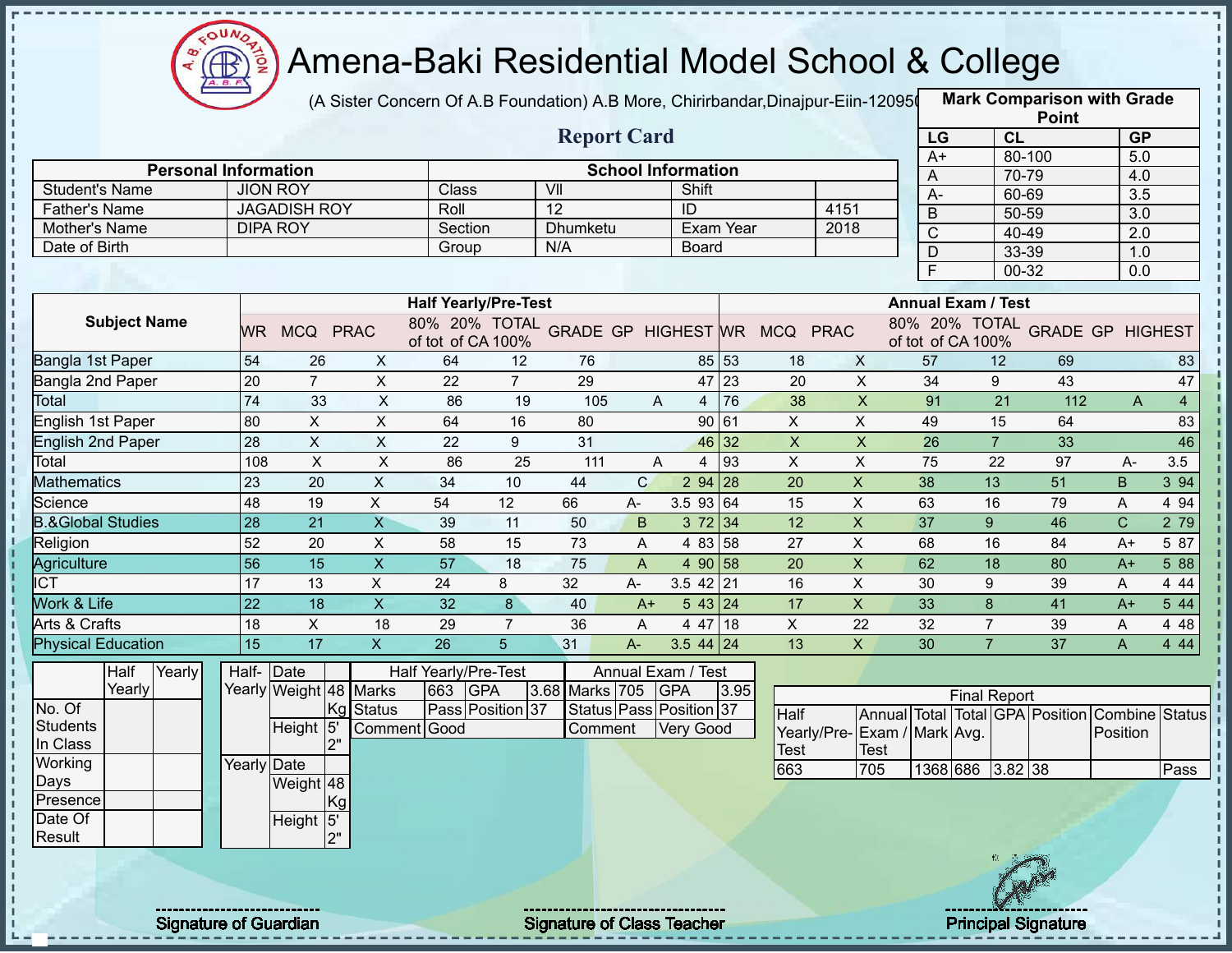

(A Sister Concern Of A.B Foundation) A.B More, Chirirbandar,Dinajpur-Eiin-120950

|                                       |                              |                             |                            |                             |                  |                                   |      |                           |           |                                            |                           |                |                           | <b>Point</b>                            |           |                |
|---------------------------------------|------------------------------|-----------------------------|----------------------------|-----------------------------|------------------|-----------------------------------|------|---------------------------|-----------|--------------------------------------------|---------------------------|----------------|---------------------------|-----------------------------------------|-----------|----------------|
|                                       |                              |                             |                            |                             |                  | <b>Report Card</b>                |      |                           |           |                                            |                           | LG             | CL                        |                                         | <b>GP</b> |                |
|                                       |                              |                             |                            |                             |                  |                                   |      |                           |           |                                            |                           | $A+$           |                           | 80-100                                  | 5.0       |                |
|                                       |                              | <b>Personal Information</b> |                            |                             |                  |                                   |      | <b>School Information</b> |           |                                            |                           | A              |                           | 70-79                                   | 4.0       |                |
| <b>Student's Name</b>                 |                              | AL-AMIN SARKER              | <b>SARKER MUHIT MOHSIN</b> |                             | Class<br>Roll    | VII<br>$\overline{13}$            |      | ID                        | Shift     |                                            | 4325                      | $A -$          |                           | 60-69                                   | 3.5       |                |
| <b>Father's Name</b><br>Mother's Name |                              | <b>TARJINA AKHTER</b>       |                            |                             | Section          | <b>Dhumketu</b>                   |      |                           | Exam Year |                                            | 2018                      | $\overline{B}$ |                           | 50-59                                   | 3.0       |                |
| Date of Birth                         |                              |                             |                            |                             | Group            | N/A                               |      |                           | Board     |                                            |                           | $\mathsf C$    |                           | 40-49                                   | 2.0       |                |
|                                       |                              |                             |                            |                             |                  |                                   |      |                           |           |                                            |                           | D              |                           | 33-39                                   | 1.0       |                |
|                                       |                              |                             |                            |                             |                  |                                   |      |                           |           |                                            |                           | F              |                           | 00-32                                   | 0.0       |                |
|                                       |                              |                             |                            | <b>Half Yearly/Pre-Test</b> |                  |                                   |      |                           |           |                                            |                           |                | <b>Annual Exam / Test</b> |                                         |           |                |
| <b>Subject Name</b>                   | <b>WR</b>                    | MCQ PRAC                    |                            | of tot of CA 100%           |                  |                                   |      |                           |           | 80% 20% TOTAL GRADE GP HIGHEST WR MCQ PRAC |                           |                | of tot of CA 100%         | 80% 20% TOTAL GRADE GP HIGHEST          |           |                |
| Bangla 1st Paper                      | 53                           | 26                          | X                          | 63                          | 11               | 74                                |      |                           | 85 54     | 28                                         | X                         | 66             | 15                        | 81                                      |           | 83             |
| Bangla 2nd Paper                      | 26                           | 18                          | $\pmb{\times}$             | 35                          | 9                | 44                                |      | 47 27                     |           | 20                                         | $\mathsf{X}$              | 38             | 9                         | 47                                      |           | 47             |
| <b>Total</b>                          | 79                           | 44                          | $\times$                   | 98                          | 20               | 118                               | A    |                           | $4$ 81    | 48                                         | $\boldsymbol{\mathsf{X}}$ | 104            | 24                        | 128                                     | $A+$      | 5 <sup>1</sup> |
| <b>English 1st Paper</b>              | 83                           | X                           | X                          | 66                          | 16               | 82                                |      |                           | 90 84     | X                                          | X                         | 67             | 16                        | 83                                      |           | 83             |
| <b>English 2nd Paper</b>              | 37                           | $\pmb{\times}$              | X                          | 30                          | 9                | 39                                |      | 46 46                     |           | $\boldsymbol{X}$                           | $\pmb{\times}$            | 37             | $\overline{7}$            | 44                                      |           | 46             |
| Total                                 | 120                          | $\pmb{\times}$              | $\mathsf X$                | 96                          | 25               | 121                               | $A+$ | 5                         | 130       | $\pmb{\times}$                             | $\boldsymbol{\mathsf{X}}$ | 104            | 23                        | 127                                     | $A+$      | 5              |
| <b>Mathematics</b>                    | 38                           | 28                          | X                          | 53                          | 18               | 71                                | A    | 4 94 48                   |           | 27                                         | $\pmb{\mathsf{X}}$        | 60             | 17                        | 77                                      | A         | 4 9 4          |
| Science                               | 58                           | 21                          | X                          | 63                          | 12               | 75                                | A    | 4 93 60                   |           | 23                                         | $\pmb{\times}$            | 66             | 17                        | 83                                      | $A+$      | 5 94           |
| <b>B.&amp;Global Studies</b>          | 31                           | 29                          | $\overline{X}$             | 48                          | 10               | 58                                | B    | 372   42                  |           | 26                                         | $\pmb{\times}$            | 54             | 12                        | 66                                      | A-        | 3.5 79         |
| Religion                              | 50                           | 27                          | $\mathsf X$                | 62                          | 12               | 74                                | A    | 4 83 49                   |           | 28                                         | $\mathsf X$               | 62             | 16                        | 78                                      | A         | 4 87           |
| Agriculture                           | $\overline{57}$              | 21                          | $\mathsf X$                | 62                          | 13               | 75                                | A    | 4 90 59                   |           | 21                                         | $\boldsymbol{\mathsf{X}}$ | 64             | 17                        | 81                                      | $A+$      | 5 88           |
| <b>ICT</b>                            | 18                           | 19                          | X                          | 30                          | 8                | 38                                | A    | 4 42 23                   |           | 15                                         | $\pmb{\times}$            | 30             | 10                        | 40                                      | $A+$      | 5 44           |
| Work & Life                           | 23                           | 19                          | $\overline{X}$             | 34                          | $6\phantom{a}$   | 40                                | $A+$ | 5 43 24                   |           | 18                                         | $\overline{X}$            | 34             | 9                         | 43                                      | $A+$      | 5 4 4          |
| Arts & Crafts                         | 18                           | X                           | 26                         | 35                          | $\overline{7}$   | 42                                | $A+$ | 5 47 19                   |           | X                                          | 24                        | 34             | 6                         | 40                                      | $A+$      | 5 48           |
| <b>Physical Education</b>             | 24                           | 20                          | $\boldsymbol{\mathsf{X}}$  | 35                          | $\overline{7}$   | 42                                | $A+$ | $544$ 24                  |           | 15                                         | $\mathsf{X}$              | 31             | $\overline{7}$            | 38                                      | A         | 4 4 4          |
| Half<br>Yearly                        |                              | Half- Date                  |                            | Half Yearly/Pre-Test        |                  |                                   |      | Annual Exam / Test        |           |                                            |                           |                |                           |                                         |           |                |
| Yearly                                |                              | Yearly Weight 50 Marks      |                            | 754                         | <b>GPA</b>       | Marks 801<br>4.27                 |      | <b>GPA</b>                | 4.59      |                                            |                           |                | <b>Final Report</b>       |                                         |           |                |
| No. Of                                |                              |                             | <b>Status</b><br>ΙKg       |                             | Pass Position 23 | Status Pass Position 20           |      |                           |           | Half                                       |                           |                |                           | Annual Total Total GPA Position Combine |           | <b>Status</b>  |
| <b>Students</b>                       |                              | Height 5'                   |                            | Comment Good                |                  | Comment                           |      | Very Good                 |           | Yearly/Pre- Exam / Mark Avg.               |                           |                |                           |                                         | Position  |                |
| In Class                              |                              | 4"                          |                            |                             |                  |                                   |      |                           |           | Test                                       | <b>Test</b>               |                |                           |                                         |           |                |
| Working                               |                              | Yearly Date                 |                            |                             |                  |                                   |      |                           |           | 754                                        | 801                       |                | 1555 779 4.43 24          |                                         |           | Pass           |
| Days                                  |                              | Weight 50                   |                            |                             |                  |                                   |      |                           |           |                                            |                           |                |                           |                                         |           |                |
| Presence                              |                              |                             | Kg                         |                             |                  |                                   |      |                           |           |                                            |                           |                |                           |                                         |           |                |
| Date Of<br>Result                     |                              | Height <sup>5'</sup>        | 4"                         |                             |                  |                                   |      |                           |           |                                            |                           |                |                           |                                         |           |                |
|                                       |                              |                             |                            |                             |                  |                                   |      |                           |           |                                            |                           |                |                           |                                         |           |                |
|                                       |                              |                             |                            |                             |                  |                                   |      |                           |           |                                            |                           |                |                           |                                         |           |                |
|                                       |                              |                             |                            |                             |                  |                                   |      |                           |           |                                            |                           |                |                           |                                         |           |                |
|                                       | <b>Signature of Guardian</b> |                             |                            |                             |                  | <b>Signature of Class Teacher</b> |      |                           |           |                                            |                           |                |                           | <b>Principal Signature</b>              |           |                |
|                                       |                              |                             |                            |                             |                  |                                   |      |                           |           |                                            |                           |                |                           |                                         |           |                |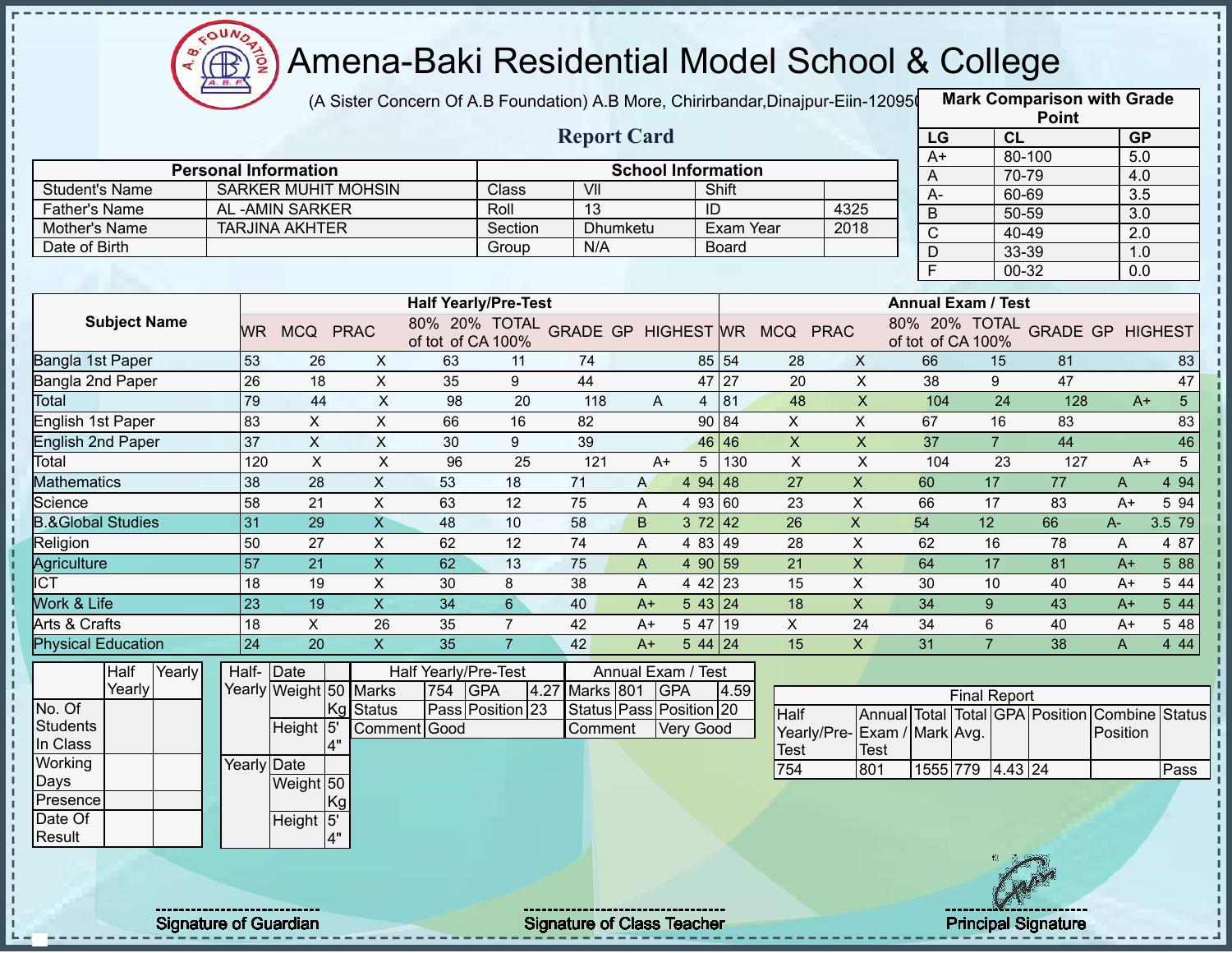

(A Sister Concern Of A.B Foundation) A.B More, Chirirbandar,Dinajpur-Eiin-120950

|                              |                              |                             |                           |                      |                             |                                   |              |                           |                   |                                            |                           |                           |                     |                | <b>Point</b>               |                                         |               |
|------------------------------|------------------------------|-----------------------------|---------------------------|----------------------|-----------------------------|-----------------------------------|--------------|---------------------------|-------------------|--------------------------------------------|---------------------------|---------------------------|---------------------|----------------|----------------------------|-----------------------------------------|---------------|
|                              |                              |                             |                           |                      |                             | <b>Report Card</b>                |              |                           |                   |                                            |                           | LG                        |                     | <b>CL</b>      |                            | <b>GP</b>                               |               |
|                              |                              | <b>Personal Information</b> |                           |                      |                             |                                   |              | <b>School Information</b> |                   |                                            |                           | $A+$                      |                     | 80-100         |                            | 5.0                                     |               |
| <b>Student's Name</b>        |                              | <b>MEHERAB ZAMAN</b>        |                           |                      | Class                       | VII                               |              | Shift                     |                   |                                            |                           | A                         |                     | 70-79          |                            | 4.0                                     |               |
| <b>Father's Name</b>         |                              | MD. KAMRUZZAMAN             |                           |                      | Roll                        | 14                                |              | ID                        |                   |                                            | 4406                      | $A -$                     |                     | 60-69          |                            | 3.5                                     |               |
| Mother's Name                |                              | <b>MST.HALIMA KHATUN</b>    |                           |                      | Section                     | <b>Dhumketu</b>                   |              |                           | Exam Year         |                                            | 2018                      | $\overline{B}$            |                     | 50-59          |                            | $\overline{3.0}$                        |               |
| Date of Birth                |                              |                             |                           |                      | Group                       | N/A                               |              |                           | <b>Board</b>      |                                            |                           | $\mathsf C$               |                     | 40-49          |                            | 2.0                                     |               |
|                              |                              |                             |                           |                      |                             |                                   |              |                           |                   |                                            |                           | D<br>F                    |                     | 33-39<br>00-32 |                            | 1.0<br>0.0                              |               |
|                              |                              |                             |                           |                      |                             |                                   |              |                           |                   |                                            |                           |                           |                     |                |                            |                                         |               |
|                              |                              |                             |                           |                      | <b>Half Yearly/Pre-Test</b> |                                   |              |                           |                   |                                            |                           | <b>Annual Exam / Test</b> |                     |                |                            |                                         |               |
| <b>Subject Name</b>          |                              | WR MCQ PRAC                 |                           | of tot of CA 100%    |                             |                                   |              |                           |                   | 80% 20% TOTAL GRADE GP HIGHEST WR MCQ PRAC |                           | of tot of CA 100%         |                     |                |                            | 80% 20% TOTAL GRADE GP HIGHEST          |               |
| Bangla 1st Paper             | 52                           | 28                          | X                         | 64                   | 11                          | 75                                |              | 85 31                     |                   | 25                                         | $\times$                  | 45                        |                     | 13             | 58                         |                                         | 83            |
| Bangla 2nd Paper             | $\overline{23}$              | 18                          | $\pmb{\times}$            | 33                   | 9                           | 42                                |              |                           | 47 27             | 18                                         | X                         | 36                        |                     | 9              | 45                         |                                         | 47            |
| Total                        | 75                           | 46                          | $\pmb{\times}$            | 97                   | 20                          | 117                               | A            |                           | $4 \overline{58}$ | 43                                         | $\mathsf{X}$              | 81                        |                     | 22             | 103                        | A-                                      | 3.5           |
| English 1st Paper            | 86                           | X                           | $\boldsymbol{\mathsf{X}}$ | 69                   | 16                          | 85                                |              |                           | 90 56             | X                                          | $\times$                  | 45                        |                     | 16             | 61                         |                                         | 83            |
| <b>English 2nd Paper</b>     | 36                           | $\sf X$                     | X                         | 29                   | 8                           | 37                                |              | 46 35                     |                   | $\pmb{\times}$                             | $\boldsymbol{\mathsf{X}}$ | 28                        |                     | $\overline{7}$ | 35                         |                                         | 46            |
| Total                        | 122                          | $\boldsymbol{\mathsf{X}}$   | $\boldsymbol{\mathsf{X}}$ | 98                   | 24                          | 122                               | $A+$         | 5                         | 191               | X                                          | $\pmb{\mathsf{X}}$        | 73                        |                     | 23             | 96                         | $A -$                                   | 3.5           |
| <b>Mathematics</b>           | 48                           | 28                          | $\mathsf X$               | 61                   | 13                          | 74                                | A            | 4 94 51                   |                   | 26                                         | $\pmb{\times}$            | 62                        | 17                  |                | 79                         | A                                       | 4 9 4         |
| Science                      | 40                           | 24                          | X                         | 51                   | 15                          | 66                                | A-           | 3.5 93 48                 |                   | 25                                         | X                         | 58                        | 12                  |                | 70                         | A                                       | 4 94          |
| <b>B.&amp;Global Studies</b> | 34                           | 26                          | $\overline{\mathsf{X}}$   | 48                   | $\boldsymbol{9}$            | 57                                | B            | $372$ 22                  |                   | 22                                         | $\pmb{\times}$            | 35                        | 11                  |                | 46                         | $\overline{C}$                          | 2 79          |
| Religion                     | 52                           | 23                          | $\sf X$                   | 60                   | 13                          | 73                                | A            | 4 83 37                   |                   | 26                                         | $\pmb{\times}$            | 50                        | 14                  |                | 64                         | A-                                      | 3.5 87        |
| Agriculture                  | $\overline{55}$              | 22                          | $\mathsf X$               | 62                   | 15                          | 77                                | A            | 4 90                      | 43                | 22                                         | $\boldsymbol{\mathsf{X}}$ | 52                        | 17                  |                | 69                         | $A -$                                   | 3.5 88        |
| <b>ICT</b>                   | 18                           | 15                          | $\mathsf X$               | 26                   | 10                          | 36                                | A            | 4 4 2                     | 16                | 14                                         | X                         | 24                        | 9                   |                | 33                         | A-                                      | 3.5 44        |
| <b>Work &amp; Life</b>       | 23                           | 19                          | $\overline{X}$            | 34                   | 8                           | 42                                | $A+$         | 543 19                    |                   | 18                                         | $\overline{X}$            | 30                        | 8                   |                | 38                         | A                                       | 4 4 4         |
| Arts & Crafts                | 18                           | X                           | 26                        | 35                   | 8                           | 43                                | $A+$         | 5 47 19                   |                   | X                                          | 25                        | 35                        | 8                   |                | 43                         | $A+$                                    | 5 48          |
| <b>Physical Education</b>    | 17                           | 19                          | $\boldsymbol{\mathsf{X}}$ | 29                   | $\overline{7}$              | 36                                | $\mathsf{A}$ | 44 23                     |                   | 15                                         | $\mathsf{X}$              | 30                        | 6                   |                | 36                         | A                                       | 4 4 4         |
| Half<br>Yearly               |                              | Half- Date                  |                           | Half Yearly/Pre-Test |                             |                                   |              | Annual Exam / Test        |                   |                                            |                           |                           |                     |                |                            |                                         |               |
| Yearly                       |                              | Yearly Weight 48 Marks      |                           | 743                  | <b>GPA</b>                  | 4.14 Marks 677                    |              | <b>GPA</b>                | 3.68              |                                            |                           |                           | <b>Final Report</b> |                |                            |                                         |               |
| No. Of                       |                              |                             | <b>Status</b><br>IKg      |                      | Pass Position 26            |                                   |              | Status Pass Position 40   |                   | Half                                       |                           |                           |                     |                |                            | Annual Total Total GPA Position Combine | <b>Status</b> |
| <b>Students</b>              |                              | Height <sup>15</sup>        |                           | Comment Good         |                             | Comment                           |              | <b>Very Good</b>          |                   | Yearly/Pre-                                | Exam / Mark Avg.          |                           |                     |                |                            | Position                                |               |
| In Class                     |                              | 15                          |                           |                      |                             |                                   |              |                           |                   | Test                                       | Test                      |                           |                     |                |                            |                                         |               |
| Working                      |                              | Yearly Date                 |                           |                      |                             |                                   |              |                           |                   | 743                                        | 677                       |                           | 1420 711 3.91 32    |                |                            |                                         | Pass          |
| Days<br>Presence             |                              | Weight 48                   |                           |                      |                             |                                   |              |                           |                   |                                            |                           |                           |                     |                |                            |                                         |               |
| Date Of                      |                              | Height 5'                   | Kg                        |                      |                             |                                   |              |                           |                   |                                            |                           |                           |                     |                |                            |                                         |               |
| Result                       |                              | 5                           |                           |                      |                             |                                   |              |                           |                   |                                            |                           |                           |                     |                |                            |                                         |               |
|                              |                              |                             |                           |                      |                             |                                   |              |                           |                   |                                            |                           |                           |                     |                |                            |                                         |               |
|                              |                              |                             |                           |                      |                             |                                   |              |                           |                   |                                            |                           |                           |                     |                |                            |                                         |               |
|                              |                              |                             |                           |                      |                             |                                   |              |                           |                   |                                            |                           |                           |                     |                |                            |                                         |               |
|                              |                              |                             |                           |                      |                             |                                   |              |                           |                   |                                            |                           |                           |                     |                |                            |                                         |               |
|                              | <b>Signature of Guardian</b> |                             |                           |                      |                             | <b>Signature of Class Teacher</b> |              |                           |                   |                                            |                           |                           |                     |                | <b>Principal Signature</b> |                                         |               |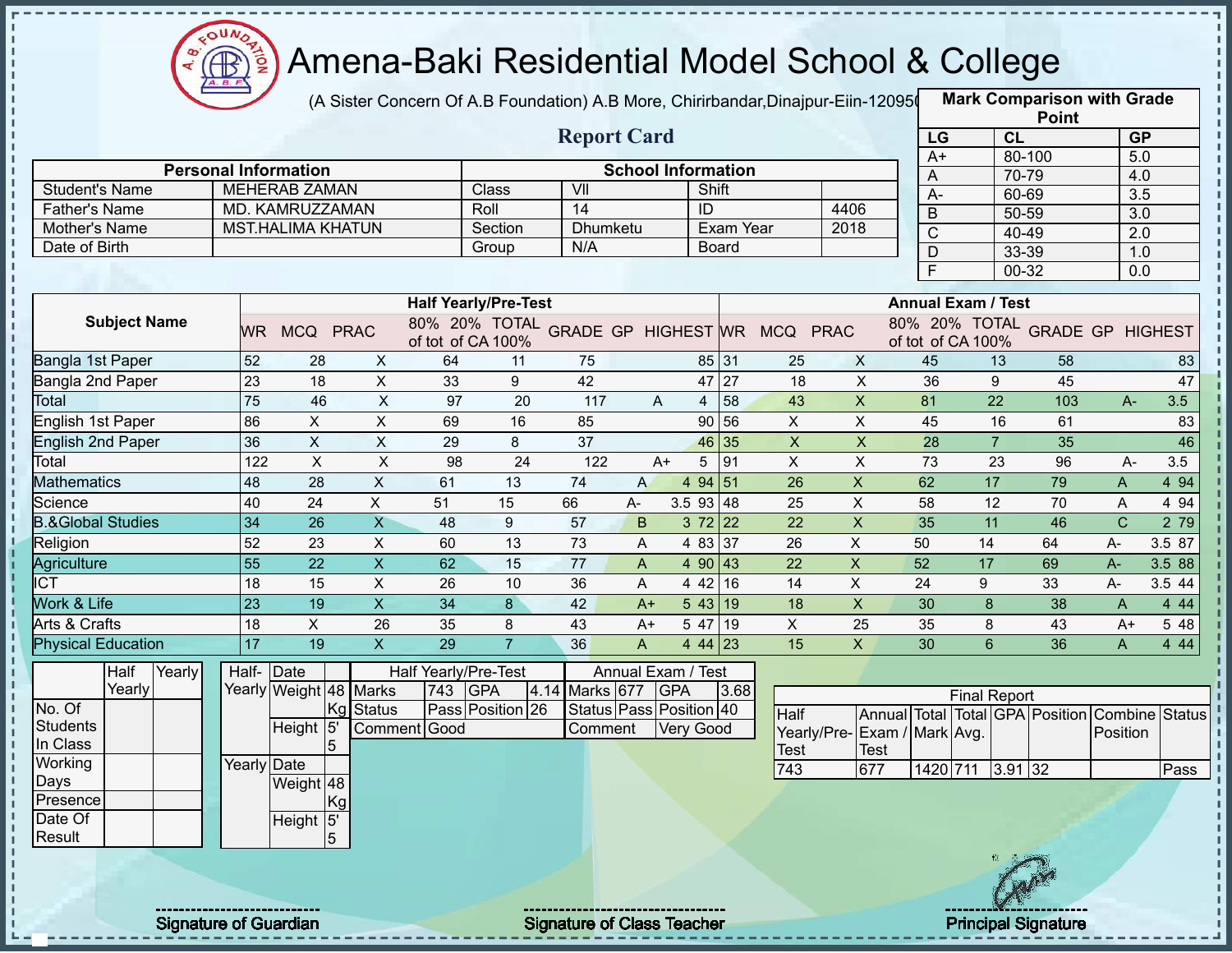

(A Sister Concern Of A.B Foundation) A.B More, Chirirbandar,Dinajpur-Eiin-120950

|                              |                                                   |                           |                           |                             |                |                                   |                           |                      |              |                                            |                           |                |                           | <b>Point</b>                            |           |                        |
|------------------------------|---------------------------------------------------|---------------------------|---------------------------|-----------------------------|----------------|-----------------------------------|---------------------------|----------------------|--------------|--------------------------------------------|---------------------------|----------------|---------------------------|-----------------------------------------|-----------|------------------------|
|                              | <b>Report Card</b><br><b>Personal Information</b> |                           |                           |                             |                |                                   |                           |                      |              |                                            |                           | LG             |                           | <b>CL</b>                               | <b>GP</b> |                        |
|                              |                                                   |                           |                           |                             |                |                                   | <b>School Information</b> |                      |              |                                            |                           | $A+$           |                           | 80-100                                  | 5.0       |                        |
| <b>Student's Name</b>        |                                                   | <b>RASHAD AL -AMIN</b>    |                           |                             | Class          | VII                               |                           | Shift                |              |                                            |                           | A              |                           | 70-79                                   | 4.0       |                        |
| <b>Father's Name</b>         |                                                   | <b>MD.AHSAN HABIB</b>     |                           |                             | Roll           | 16                                |                           | ID                   |              |                                            | 4427                      | А-             |                           | 60-69                                   | 3.5       |                        |
| Mother's Name                |                                                   | MST.REBEKA SULTANA        |                           |                             | Section        | Dhumketu                          |                           |                      | Exam Year    |                                            | 2018                      | B              |                           | 50-59                                   | 3.0       |                        |
| Date of Birth                |                                                   |                           |                           |                             | Group          | N/A                               |                           |                      | <b>Board</b> |                                            |                           | $\overline{C}$ |                           | 40-49                                   | 2.0       |                        |
|                              |                                                   |                           |                           |                             |                |                                   |                           |                      |              |                                            |                           | D              |                           | 33-39                                   | 1.0       |                        |
|                              |                                                   |                           |                           |                             |                |                                   |                           |                      |              |                                            |                           | E              |                           | 00-32                                   | 0.0       |                        |
|                              |                                                   |                           |                           | <b>Half Yearly/Pre-Test</b> |                |                                   |                           |                      |              |                                            |                           |                | <b>Annual Exam / Test</b> |                                         |           |                        |
| <b>Subject Name</b>          | <b>WR</b>                                         | MCQ PRAC                  |                           | of tot of CA 100%           |                |                                   |                           |                      |              | 80% 20% TOTAL GRADE GP HIGHEST WR MCQ PRAC |                           |                | of tot of CA 100%         | 80% 20% TOTAL GRADE GP HIGHEST          |           |                        |
| Bangla 1st Paper             | 55                                                | 27                        | X                         | 66                          | 13             | 79                                |                           |                      | 85 46        | 27                                         | $\mathsf{X}$              | 58             | 15                        | 73                                      |           | 83                     |
| Bangla 2nd Paper             | 26                                                | 19                        | $\pmb{\times}$            | 36                          | 9              | 45                                |                           | 47                   | 28           | 20                                         | X                         | 38             | 9                         | 47                                      |           | 47                     |
| Total                        | 81                                                | 46                        | $\boldsymbol{\mathsf{X}}$ | 102                         | 22             | 124                               | $A+$                      | 5                    | 74           | 47                                         | $\pmb{\times}$            | 96             | 24                        | 120                                     |           | 5 <sup>1</sup><br>$A+$ |
| English 1st Paper            | 89                                                | X                         | X                         | 71                          | 18             | 89                                |                           | 90                   | 70           | X                                          | X                         | 56             | 18                        | 74                                      |           | 83                     |
| <b>English 2nd Paper</b>     | 45                                                | $\pmb{\times}$            | X                         | 36                          | 9              | 45                                |                           | 46                   | 46           | $\pmb{\times}$                             | $\boldsymbol{\mathsf{X}}$ | 37             | 8                         | 45                                      |           | 46                     |
| Total                        | 134                                               | $\boldsymbol{\mathsf{X}}$ | $\times$                  | 107                         | 27             | 134                               | $A+$                      | 5                    | 116          | $\mathsf X$                                | $\pmb{\times}$            | 93             | 26                        | 119                                     | A         | $\overline{4}$         |
| <b>Mathematics</b>           | 49                                                | 28                        | $\times$                  | 62                          | 17             | 79                                | A                         | 4 94 54              |              | 26                                         | $\pmb{\mathsf{X}}$        | 64             | 18                        | 82                                      | $A+$      | 5 94                   |
| Science                      | 63                                                | 28                        | X                         | 73                          | 17             | 90                                | $A+$                      | 5 93 67              |              | 23                                         | X                         | 72             | 17                        | 89                                      | $A+$      | 5 94                   |
| <b>B.&amp;Global Studies</b> | 33                                                | 28                        | $\overline{X}$            | 49                          | 11             | 60                                | $A -$                     | $3.5 \ 72 \ 42$      |              | 24                                         | $\pmb{\times}$            | 53             | 12                        | 65                                      | A-        | 3.5 79                 |
| Religion                     | 53                                                | 25                        | $\sf X$                   | 62                          | 16             | 78                                | A                         | 4 83 50              |              | 27                                         | $\boldsymbol{\mathsf{X}}$ | 62             | 16                        | 78                                      | A         | 4 87                   |
| Agriculture                  | 57                                                | 23                        | $\mathsf X$               | 64                          | 17             | 81                                | $A+$                      | 5 90 59              |              | 21                                         | $\pmb{\times}$            | 64             | 17                        | 81                                      | $A+$      | 5 88                   |
| $\overline{IC}$              | 20                                                | 16                        | $\boldsymbol{\mathsf{X}}$ | 29                          | 8              | 37                                | A                         | 4 42 23              |              | 15                                         | $\pmb{\mathsf{X}}$        | 30             | 9                         | 39                                      | A         | 4 4 4                  |
| Work & Life                  | 23                                                | 18                        | $\overline{X}$            | 33                          | 8              | 41                                | $A+$                      | $5 \, 43 \,   \, 22$ |              | 20                                         | $\mathsf{X}$              | 34             | 8                         | 42                                      | $A+$      | 5 44                   |
| Arts & Crafts                | 18                                                | X                         | 24                        | 34                          | $\overline{7}$ | 41                                | $A+$                      | 5 47 19              |              | X                                          | 25                        | 35             | 8                         | 43                                      | $A+$      | 5 48                   |
| <b>Physical Education</b>    | 22                                                | 19                        | $\pmb{\times}$            | 33                          | 6              | 39                                | A                         | 4 44 24              |              | 19                                         | $\mathsf{x}$              | 34             | 8                         | 42                                      | $A+$      | 5 44                   |
| Half<br>Yearly               |                                                   | Half-Date                 |                           | Half Yearly/Pre-Test        |                |                                   | Annual Exam / Test        |                      |              |                                            |                           |                |                           |                                         |           |                        |
| Yearly                       |                                                   | Yearly Weight 48 Marks    |                           | <b>GPA</b><br>804           |                | 4.5 Marks 800                     | <b>GPA</b>                |                      | 4.59         |                                            |                           |                |                           |                                         |           |                        |
| No. Of                       |                                                   | Kg                        | <b>Status</b>             | Pass Position 12            |                | Status Pass Position 21           |                           |                      |              | Half                                       |                           |                | <b>Final Report</b>       | Annual Total Total GPA Position Combine |           | <b>Status</b>          |
| <b>Students</b>              |                                                   | Height 5                  |                           | <b>Comment Very Good</b>    |                | Comment                           |                           | <b>Very Good</b>     |              | Yearly/Pre-Exam / Mark Avg.                |                           |                |                           |                                         | Position  |                        |
| In Class                     |                                                   | 5                         |                           |                             |                |                                   |                           |                      |              | Test                                       | <b>Test</b>               |                |                           |                                         |           |                        |
| Working                      | Yearly Date                                       |                           |                           |                             |                |                                   |                           |                      |              | 804                                        | 800                       |                | 1604 803 4.55 17          |                                         |           | Pass                   |
| Days                         |                                                   | Weight 48                 |                           |                             |                |                                   |                           |                      |              |                                            |                           |                |                           |                                         |           |                        |
| Presence                     |                                                   | Kgl                       |                           |                             |                |                                   |                           |                      |              |                                            |                           |                |                           |                                         |           |                        |
| Date Of                      |                                                   | Height 5'                 |                           |                             |                |                                   |                           |                      |              |                                            |                           |                |                           |                                         |           |                        |
| Result                       |                                                   | 5                         |                           |                             |                |                                   |                           |                      |              |                                            |                           |                |                           |                                         |           |                        |
|                              |                                                   |                           |                           |                             |                |                                   |                           |                      |              |                                            |                           |                |                           |                                         |           |                        |
|                              |                                                   |                           |                           |                             |                |                                   |                           |                      |              |                                            |                           |                |                           |                                         |           |                        |
|                              | <b>Signature of Guardian</b>                      |                           |                           |                             |                | <b>Signature of Class Teacher</b> |                           |                      |              |                                            |                           |                |                           | <b>Principal Signature</b>              |           |                        |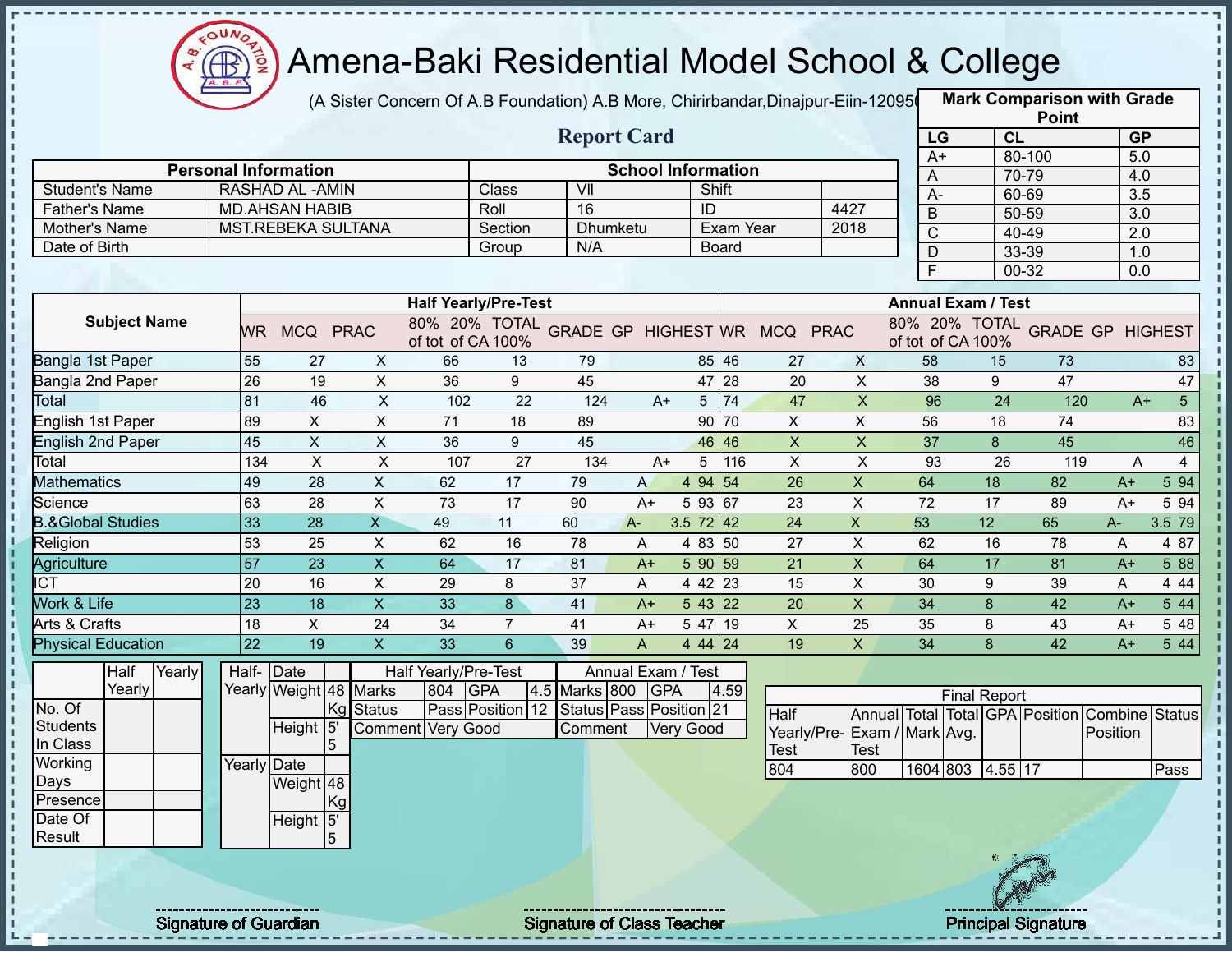

(A Sister Concern Of A.B Foundation) A.B More, Chirirbandar,Dinajpur-Eiin-120950

|                                       |                              |                                          |                |                             |                |                        |                           |                                   |           |                                            |                           |                           |                     |                | <b>Point</b>                            |                  |                        |
|---------------------------------------|------------------------------|------------------------------------------|----------------|-----------------------------|----------------|------------------------|---------------------------|-----------------------------------|-----------|--------------------------------------------|---------------------------|---------------------------|---------------------|----------------|-----------------------------------------|------------------|------------------------|
|                                       |                              |                                          |                |                             |                | <b>Report Card</b>     |                           |                                   |           |                                            |                           | LG                        |                     | CL             |                                         | <b>GP</b>        |                        |
|                                       |                              |                                          |                |                             |                |                        |                           |                                   |           |                                            |                           | $A+$                      |                     |                | 80-100                                  | 5.0              |                        |
|                                       | <b>Personal Information</b>  |                                          |                |                             |                |                        | <b>School Information</b> |                                   |           |                                            |                           | A                         |                     |                | 70-79                                   | 4.0              |                        |
| <b>Student's Name</b>                 |                              | <b>NAHID MORSHED</b>                     |                | Class                       |                | VII<br>17              |                           | Shift                             |           |                                            |                           | $A -$                     |                     |                | 60-69                                   | $\overline{3.5}$ |                        |
| <b>Father's Name</b><br>Mother's Name |                              | <b>AMINUL ISLAM</b><br><b>NAHER BANU</b> |                | Roll<br>Section             |                | Dhumketu               |                           | ID                                | Exam Year |                                            | 4429<br>2018              | $\overline{B}$            |                     |                | 50-59                                   | $\overline{3.0}$ |                        |
| Date of Birth                         |                              |                                          |                | Group                       |                | N/A                    |                           | <b>Board</b>                      |           |                                            |                           | $\mathsf C$               |                     |                | 40-49                                   | 2.0              |                        |
|                                       |                              |                                          |                |                             |                |                        |                           |                                   |           |                                            |                           | $\mathsf D$               |                     |                | 33-39                                   | 1.0              |                        |
|                                       |                              |                                          |                |                             |                |                        |                           |                                   |           |                                            |                           | F                         |                     |                | 00-32                                   | 0.0              |                        |
|                                       |                              |                                          |                | <b>Half Yearly/Pre-Test</b> |                |                        |                           |                                   |           |                                            |                           | <b>Annual Exam / Test</b> |                     |                |                                         |                  |                        |
| <b>Subject Name</b>                   |                              | WR MCQ PRAC                              |                | of tot of CA 100%           |                |                        |                           |                                   |           | 80% 20% TOTAL GRADE GP HIGHEST WR MCQ PRAC |                           | of tot of CA 100%         |                     |                | 80% 20% TOTAL GRADE GP HIGHEST          |                  |                        |
| Bangla 1st Paper                      | 55                           | 29                                       | $\mathsf{X}$   | 67                          | 13             | 80                     |                           |                                   | 85 55     | 26                                         | X                         | 65                        |                     | 15             | 80                                      |                  | 83                     |
| Bangla 2nd Paper                      | $\overline{25}$              | 17                                       | $\sf X$        | 34                          | 9              | 43                     |                           |                                   | 47 27     | 20                                         | $\mathsf{X}$              | 38                        |                     | 9              | 47                                      |                  | 47                     |
| Total                                 | 80                           | 46                                       | $\pmb{\times}$ | 101                         | 22             | 123                    | $A+$                      |                                   | 5 82      | 46                                         | $\mathsf{X}$              | 103                       |                     | 24             | 127                                     |                  | 5 <sup>5</sup><br>$A+$ |
| English 1st Paper                     | 85                           | X                                        | X              | 68                          | 17             | 85                     |                           |                                   | 90 76     | X                                          | X                         | 61                        |                     | 17             | 78                                      |                  | 83                     |
| <b>English 2nd Paper</b>              | 46                           | $\mathsf X$                              | $\mathsf{X}$   | 37                          | 9              | 46                     |                           |                                   | 46 46     | $\mathsf{X}$                               | $\mathsf{X}$              | 37                        |                     | 9              | 46                                      |                  | 46                     |
| Total                                 | 131                          | X                                        | $\pmb{\times}$ | 105                         | 26             | 131                    | $A+$                      | 5                                 | 122       | $\mathsf X$                                | $\boldsymbol{\mathsf{X}}$ | 98                        |                     | 26             | 124                                     |                  | 5<br>$A+$              |
| <b>Mathematics</b>                    | 52                           | 28                                       | $\pmb{\times}$ | 64                          | 18             | 82                     | $A+$                      | 594 67                            |           | 26                                         | $\pmb{\times}$            | 74                        |                     | 20             | 94                                      | $A+$             | 5 94                   |
| Science                               | 66                           | 27                                       | $\pmb{\times}$ | 74                          | 18             | 92                     | $A+$                      | 5 93 65                           |           | 27                                         | X                         | 74                        |                     | 19             | 93                                      | $A+$             | 5 94                   |
| <b>B.&amp;Global Studies</b>          | 41                           | 29                                       | $\overline{X}$ | 56                          | 13             | 69                     | $A -$                     | 3.5 $72 \mid 47$                  |           | 27                                         | $\mathsf{X}$              | 59                        |                     | 14             | 73                                      | A                | 4 79                   |
| Religion                              | 53                           | 26                                       | $\times$       | 63                          | 16             | 79                     | A                         | 4 83 54                           |           | 27                                         | $\pmb{\times}$            | 65                        |                     | 16             | 81                                      | $A+$             | 5 87                   |
| Agriculture                           | 60                           | 24                                       | $\pmb{\times}$ | 67                          | 17             | 84                     | $A+$                      | 5 90 63                           |           | 25                                         | $\pmb{\times}$            | 70                        |                     | 18             | 88                                      | $A+$             | 5 88                   |
| $\overline{IC}$                       | 20                           | 15                                       | $\mathsf X$    | 28                          | 10             | 38                     | A                         | 4 42 22                           |           | 19                                         | $\mathsf X$               | 33                        |                     | 9              | 42                                      | $A+$             | 5 44                   |
| Work & Life                           | 24                           | 20                                       | $\overline{X}$ | 35                          | 8              | 43                     | $A+$                      | 543 23                            |           | 20                                         | $\mathsf{x}$              | 34                        |                     | 9              | 43                                      | $A+$             | 5 44                   |
| Arts & Crafts                         | 18                           | X                                        | 24             | 34                          | $\overline{7}$ | 41                     | $A+$                      | 5 47 19                           |           | X                                          | 20                        | 31                        |                     | $\overline{7}$ | 38                                      | Α                | 4 4 8                  |
| <b>Physical Education</b>             | 23                           | 20                                       | $\pmb{\times}$ | 34                          | 8              | 42                     | $A+$                      | $544$ 24                          |           | 18                                         | $\mathsf{X}$              | 34                        |                     | 9              | 43                                      | $A+$             | 544                    |
| Half<br>Yearly                        | Half-Date                    |                                          |                | <b>Half Yearly/Pre-Test</b> |                | Annual Exam / Test     |                           |                                   |           |                                            |                           |                           |                     |                |                                         |                  |                        |
| Yearly                                |                              | Yearly Weight                            | <b>Marks</b>   | GPA<br>824                  |                | 4.68 Marks 846         | <b>GPA</b>                |                                   | 4.82      |                                            |                           |                           | <b>Final Report</b> |                |                                         |                  |                        |
| No. Of                                |                              | Height                                   | Status         | Pass Position 5             |                | Status Pass Position 4 |                           |                                   |           | Half                                       |                           |                           |                     |                | Annual Total Total GPA Position Combine |                  | <b>Status</b>          |
| <b>Students</b>                       | Yearly Date                  |                                          | Comment        | <b>Very Good</b>            |                | Comment                |                           | Very Good                         |           | Yearly/Pre-Exam / Mark Avg.                |                           |                           |                     |                |                                         | Position         |                        |
| In Class                              |                              | Weight                                   |                |                             |                |                        |                           |                                   |           | <b>Test</b>                                | Test                      |                           |                     |                |                                         |                  |                        |
| Working                               |                              | Height                                   |                |                             |                |                        |                           |                                   |           | 824                                        | 846                       |                           | 1670 837 4.75 5     |                |                                         |                  | Pass                   |
| Days                                  |                              |                                          |                |                             |                |                        |                           |                                   |           |                                            |                           |                           |                     |                |                                         |                  |                        |
| Presence                              |                              |                                          |                |                             |                |                        |                           |                                   |           |                                            |                           |                           |                     |                |                                         |                  |                        |
| Date Of                               |                              |                                          |                |                             |                |                        |                           |                                   |           |                                            |                           |                           |                     |                |                                         |                  |                        |
| Result                                |                              |                                          |                |                             |                |                        |                           |                                   |           |                                            |                           |                           |                     |                |                                         |                  |                        |
|                                       |                              |                                          |                |                             |                |                        |                           |                                   |           |                                            |                           |                           |                     |                |                                         |                  |                        |
|                                       | <b>Signature of Guardian</b> |                                          |                |                             |                |                        |                           | <b>Signature of Class Teacher</b> |           |                                            |                           |                           |                     |                | <b>Principal Signature</b>              |                  |                        |

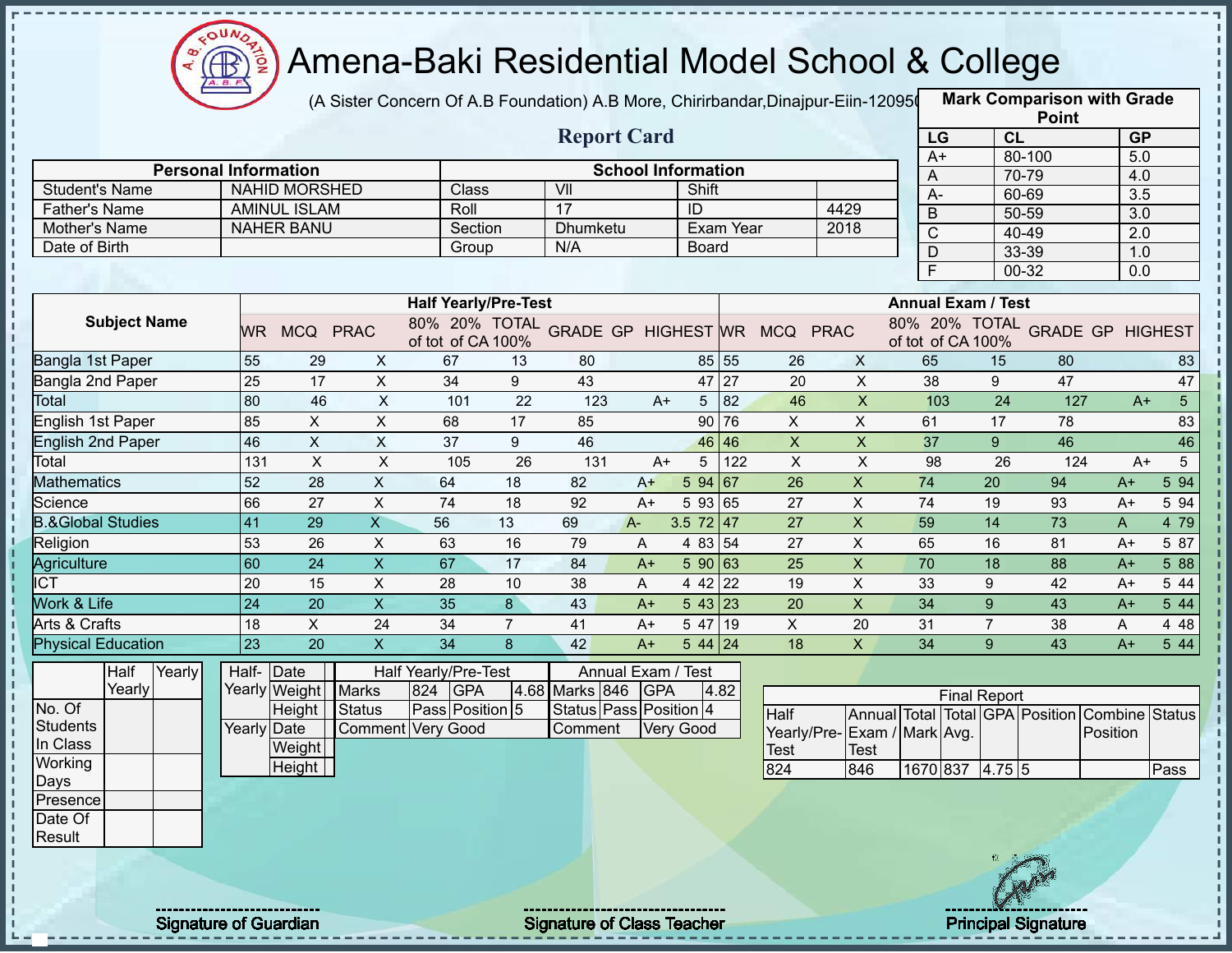

(A Sister Concern Of A.B Foundation) A.B More, Chirirbandar,Dinajpur-Eiin-120950

|                              |                              |                           |                           |                             |                 |                                   |                           |                  |              |                                            |                           |                  |                           | <b>Point</b>                    |                  |                |
|------------------------------|------------------------------|---------------------------|---------------------------|-----------------------------|-----------------|-----------------------------------|---------------------------|------------------|--------------|--------------------------------------------|---------------------------|------------------|---------------------------|---------------------------------|------------------|----------------|
|                              |                              |                           |                           |                             |                 | <b>Report Card</b>                |                           |                  |              |                                            |                           | LG               |                           | CL                              | <b>GP</b>        |                |
|                              | <b>Personal Information</b>  |                           |                           |                             |                 |                                   | <b>School Information</b> |                  |              |                                            |                           | $A+$             |                           | 80-100                          | 5.0              |                |
| <b>Student's Name</b>        |                              | <b>MIMFATH ISLAM</b>      |                           |                             | Class           | VII                               |                           | Shift            |              |                                            |                           | A                |                           | 70-79                           | 4.0              |                |
| <b>Father's Name</b>         |                              | <b>MOHIBULLA SARKER</b>   |                           |                             | Roll            | 18                                |                           | ID               |              |                                            | 4430                      | $A -$            |                           | 60-69                           | $\overline{3.5}$ |                |
| Mother's Name                |                              | <b>FARDUSY ARA</b>        |                           |                             | Section         | Dhumketu                          |                           |                  | Exam Year    |                                            | 2018                      | $\overline{B}$   |                           | 50-59                           | $\overline{3.0}$ |                |
| Date of Birth                |                              |                           |                           |                             | Group           | N/A                               |                           |                  | <b>Board</b> |                                            |                           | $\mathsf{C}$     |                           | 40-49                           | 2.0              |                |
|                              |                              |                           |                           |                             |                 |                                   |                           |                  |              |                                            |                           | $\mathsf D$<br>F |                           | 33-39<br>00-32                  | 1.0<br>0.0       |                |
|                              |                              |                           |                           |                             |                 |                                   |                           |                  |              |                                            |                           |                  |                           |                                 |                  |                |
|                              |                              |                           |                           | <b>Half Yearly/Pre-Test</b> |                 |                                   |                           |                  |              |                                            |                           |                  | <b>Annual Exam / Test</b> |                                 |                  |                |
| <b>Subject Name</b>          | WR.                          | MCQ PRAC                  |                           | of tot of CA 100%           |                 |                                   |                           |                  |              | 80% 20% TOTAL GRADE GP HIGHEST WR MCQ PRAC |                           |                  | of tot of CA 100%         | 80% 20% TOTAL GRADE GP HIGHEST  |                  |                |
| Bangla 1st Paper             | 56                           | 29                        | X                         | 68                          | 13              | 81                                |                           |                  | 85 55        | 28                                         | X                         | 66               | 15                        | 81                              |                  | 83             |
| Bangla 2nd Paper             | 20                           | 16                        | X                         | 29                          | 9               | 38                                |                           |                  | 47 27        | 16                                         | $\mathsf{X}$              | 34               | 9                         | 43                              |                  | 47             |
| Total                        | 76                           | 45                        | $\pmb{\times}$            | 97                          | 22              | 119                               | A                         | 4                | 82           | 44                                         | $\boldsymbol{\mathsf{X}}$ | 100              | 24                        | 124                             | $A+$             | 5 <sup>5</sup> |
| English 1st Paper            | 88                           | $\pmb{\times}$            | X                         | 70                          | 17              | 87                                |                           |                  | 90 72        | X                                          | X                         | 58               | 18                        | 76                              |                  | 83             |
| <b>English 2nd Paper</b>     | 45                           | $\mathsf X$               | $\sf X$                   | 36                          | 9               | 45                                |                           |                  | 46 46        | $\boldsymbol{\mathsf{X}}$                  | $\boldsymbol{\mathsf{X}}$ | 37               | 9 <sup>°</sup>            | 46                              |                  | 46             |
| Total                        | 133                          | $\boldsymbol{\mathsf{X}}$ | $\boldsymbol{\mathsf{X}}$ | 106                         | 26              | 132                               | $A+$                      | 5                | 118          | $\boldsymbol{\mathsf{X}}$                  | $\boldsymbol{\mathsf{X}}$ | 95               | 27                        | 122                             | $A+$             | 5              |
| <b>Mathematics</b>           | 58                           | 25                        | $\pmb{\times}$            | 66                          | 17              | 83                                | $A+$                      | 5 94 64          |              | 29                                         | $\boldsymbol{\mathsf{X}}$ | 74               | 20                        | 94                              | $A+$             | 5 94           |
| Science                      | 66                           | 27                        | $\pmb{\times}$            | 74                          | 17              | 91                                | $A+$                      | 5 93 66          |              | 29                                         | X                         | 76               | 18                        | 94                              | $A+$             | 5 94           |
| <b>B.&amp;Global Studies</b> | 37                           | 30                        | $\overline{X}$            | 54                          | 12              | 66                                | A-                        | 3.5 $72 \mid 45$ |              | 26                                         | $\boldsymbol{\mathsf{X}}$ | 57               | 13                        | 70                              | A                | 4 79           |
| Religion                     | 55                           | 27                        | $\sf X$                   | 66                          | 16              | 82                                | $A+$                      | 5 83 55          |              | 28                                         | $\mathsf{X}$              | 66               | 16                        | 82                              | $A+$             | 5 87           |
| Agriculture                  | 62                           | 25                        | $\boldsymbol{\mathsf{X}}$ | 70                          | 18              | 88                                | $A+$                      | 5 90 59          |              | 21                                         | $\boldsymbol{\mathsf{X}}$ | 64               | 17                        | 81                              | $A+$             | 5 88           |
| $\overline{ICT}$             | 20                           | 17                        | $\mathsf X$               | 30                          | 10              | 40                                | $A+$                      | 5 42 23          |              | 17                                         | $\boldsymbol{\mathsf{X}}$ | 32               | 10                        | 42                              | $A+$             | 5 44           |
| Work & Life                  | 24                           | 19                        | $\overline{X}$            | 34                          | $\overline{8}$  | 42                                | $A+$                      | 543 24           |              | 19                                         | $\overline{\mathsf{x}}$   | 34               | 9                         | 43                              | $A+$             | 5 44           |
| Arts & Crafts                | 19                           | X                         | 30                        | 39                          | $\overline{7}$  | 46                                | $A+$                      | 5 47 20          |              | X                                          | 24                        | 35               | 8                         | 43                              | $A+$             | 5 48           |
| <b>Physical Education</b>    | 24                           | 20                        | $\mathsf{X}$              | 35                          | 8               | 43                                | $A+$                      | $544$ 24         |              | 17                                         | $\mathsf{X}$              | 33               | 8                         | 41                              | $A+$             | 5 4 4          |
| Half<br>Yearly               |                              | Half- Date                |                           | Half Yearly/Pre-Test        |                 |                                   | Annual Exam / Test        |                  |              |                                            |                           |                  |                           |                                 |                  |                |
| Yearly                       |                              | Yearly Weight 55 Marks    |                           | 832 GPA                     |                 | Marks 836<br>4.77                 |                           | <b>GPA</b>       | 4.91         |                                            |                           |                  | <b>Final Report</b>       |                                 |                  |                |
| No. Of                       |                              | Kg                        | Status                    |                             | Pass Position 3 | Status Pass Position 3            |                           |                  |              | Half                                       |                           |                  |                           | Annual Total Total GPA Position | Combine          | <b>Status</b>  |
| Students                     |                              | Height 5                  |                           | <b>Comment Very Good</b>    |                 | Comment                           |                           | Very Good        |              | Yearly/Pre- Exam / Mark Avg.               |                           |                  |                           |                                 | Position         |                |
| In Class                     |                              | 5                         |                           |                             |                 |                                   |                           |                  |              | Test                                       | <b>Test</b>               |                  |                           |                                 |                  |                |
| Working                      | Yearly Date                  |                           |                           |                             |                 |                                   |                           |                  |              | 832                                        | 836                       |                  | 1668 835 4.84 2           |                                 |                  | Pass           |
| Days<br>Presence             |                              | Weight 55                 |                           |                             |                 |                                   |                           |                  |              |                                            |                           |                  |                           |                                 |                  |                |
| Date Of                      |                              | Kgl                       |                           |                             |                 |                                   |                           |                  |              |                                            |                           |                  |                           |                                 |                  |                |
| Result                       |                              | Height 5'<br>5            |                           |                             |                 |                                   |                           |                  |              |                                            |                           |                  |                           |                                 |                  |                |
|                              |                              |                           |                           |                             |                 |                                   |                           |                  |              |                                            |                           |                  |                           |                                 |                  |                |
|                              |                              |                           |                           |                             |                 |                                   |                           |                  |              |                                            |                           |                  |                           |                                 |                  |                |
|                              |                              |                           |                           |                             |                 |                                   |                           |                  |              |                                            |                           |                  |                           |                                 |                  |                |
|                              | <b>Signature of Guardian</b> |                           |                           |                             |                 | <b>Signature of Class Teacher</b> |                           |                  |              |                                            |                           |                  |                           | <b>Principal Signature</b>      |                  |                |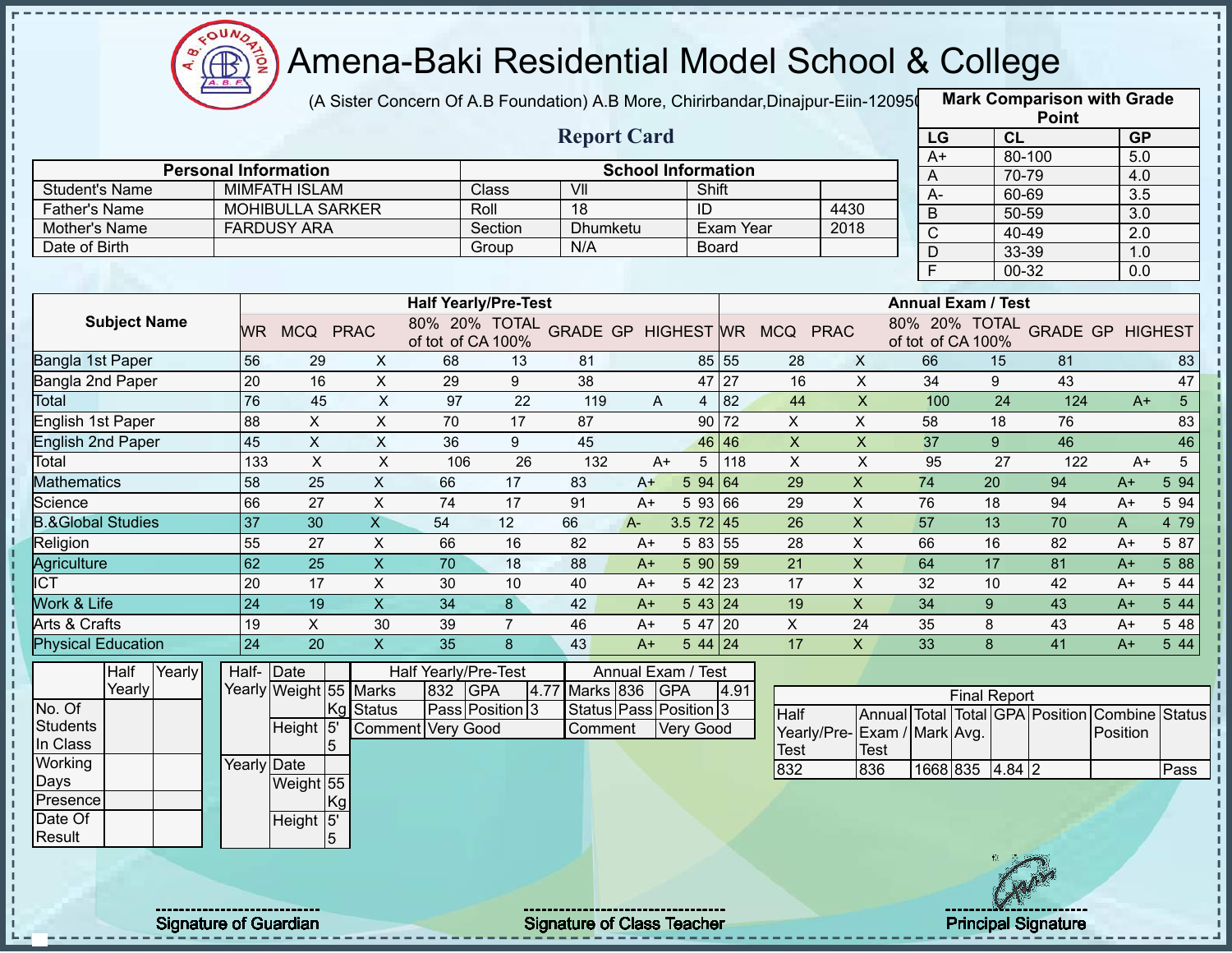

(A Sister Concern Of A.B Foundation) A.B More, Chirirbandar,Dinajpur-Eiin-120950

|                              |                              |                           |                           |                             |                  |                                   |                 |                           |                 |                                            |                           |                |                           | <b>Point</b>                            |              |                |
|------------------------------|------------------------------|---------------------------|---------------------------|-----------------------------|------------------|-----------------------------------|-----------------|---------------------------|-----------------|--------------------------------------------|---------------------------|----------------|---------------------------|-----------------------------------------|--------------|----------------|
|                              |                              |                           |                           |                             |                  | <b>Report Card</b>                |                 |                           |                 |                                            |                           | LG             |                           | CL                                      |              | <b>GP</b>      |
|                              | <b>Personal Information</b>  |                           |                           |                             |                  |                                   |                 | <b>School Information</b> |                 |                                            |                           | $A+$           |                           | 80-100                                  |              | 5.0            |
| <b>Student's Name</b>        |                              | <b>SHIFAT SARWAR</b>      |                           |                             | Class            | VII                               |                 | Shift                     |                 |                                            |                           | A              |                           | 70-79                                   | 4.0          |                |
| Father's Name                |                              | <b>SARWAR AZAD LALIN</b>  |                           |                             | Roll             | $\overline{19}$                   |                 | ID                        |                 |                                            | 4489                      | A-             |                           | 60-69                                   |              | 3.5            |
| Mother's Name                |                              |                           | KUMNURNAHAR SHULY         |                             | Section          |                                   | <b>Dhumketu</b> |                           | Exam Year       |                                            | 2018                      | B              |                           | 50-59                                   |              | 3.0            |
| Date of Birth                |                              |                           |                           |                             | Group            | N/A                               |                 |                           | Board           |                                            |                           | $\overline{C}$ |                           | 40-49                                   | 2.0          |                |
|                              |                              |                           |                           |                             |                  |                                   |                 |                           |                 |                                            |                           | D              |                           | 33-39                                   | 1.0          |                |
|                              |                              |                           |                           |                             |                  |                                   |                 |                           |                 |                                            |                           | F              |                           | 00-32                                   | 0.0          |                |
|                              |                              |                           |                           | <b>Half Yearly/Pre-Test</b> |                  |                                   |                 |                           |                 |                                            |                           |                | <b>Annual Exam / Test</b> |                                         |              |                |
| <b>Subject Name</b>          |                              | WR MCQ PRAC               |                           | of tot of CA 100%           |                  |                                   |                 |                           |                 | 80% 20% TOTAL GRADE GP HIGHEST WR MCQ PRAC |                           |                | of tot of CA 100%         | 80% 20% TOTAL GRADE GP HIGHEST          |              |                |
| Bangla 1st Paper             | 58                           | 19                        | X                         | 62                          | 13               | 75                                |                 |                           | 85 52           | 16                                         | X                         | 54             | 13                        | 67                                      |              | 83             |
| Bangla 2nd Paper             | 24                           | $\overline{7}$            | $\mathsf{X}$              | 25                          | 9                | 34                                |                 |                           | 47 24           | 18                                         | $\pmb{\times}$            | 34             | 9                         | 43                                      |              | 47             |
| Total                        | 82                           | 26                        | $\pmb{\times}$            | 87                          | 22               | 109                               | A               | 4                         | 76              | 34                                         | $\mathsf{X}$              | 88             |                           | 22<br>110                               | A            | $\overline{4}$ |
| <b>English 1st Paper</b>     | 55                           | $\pmb{\times}$            | X                         | 44                          | 15               | 59                                |                 | 90 64                     |                 | X                                          | X                         | 51             | 14                        | 65                                      |              | 83             |
| English 2nd Paper            | 24                           | $\mathsf X$               | X                         | 19                          | 9                | 28                                |                 | 46                        | 24              | $\boldsymbol{\mathsf{X}}$                  | $\mathsf{X}$              | 19             | 5                         | 24                                      |              | 46             |
| Total                        | 79                           | $\boldsymbol{\mathsf{X}}$ | $\pmb{\times}$            | 63                          | 24               | 87                                | B               | 3                         | 88              | $\times$                                   | $\boldsymbol{\mathsf{X}}$ | 70             |                           | 19<br>89                                | B            | $\mathbf{3}$   |
| <b>Mathematics</b>           | 22                           | 17                        | $\times$                  | 31                          | 13               | 44                                | $\mathsf{C}$    | $294$ 25                  |                 | 14                                         | $\boldsymbol{\mathsf{X}}$ | 31             | 13                        | 44                                      | $\mathsf{C}$ | 2 94           |
| Science                      | 42                           | 16                        | X                         | 46                          | 13               | 59                                | B               | 3 93 60                   |                 | 24                                         | X                         | 67             | 14                        | 81                                      | $A+$         | 5 94           |
| <b>B.&amp;Global Studies</b> | 30                           | 19                        | $\overline{\mathsf{X}}$   | 39                          | 10               | 49                                | $\mathsf{C}$    | 272   42                  |                 | 16                                         | $\boldsymbol{\mathsf{X}}$ | 46             | 9                         | 55                                      | B            | 3 79           |
| Religion                     | 45                           | 19                        | $\pmb{\times}$            | 51                          | 16               | 67                                | $A-$            | 3.5 83 48                 |                 | 26                                         | $\boldsymbol{\mathsf{X}}$ | 59             | 15                        | 74                                      | A            | 4 87           |
| Agriculture                  | 56                           | 16                        | $\pmb{\times}$            | 58                          | 16               | 74                                | A               | 4 90 62                   |                 | 22                                         | $\mathsf{X}$              | 67             | 17                        | 84                                      | $A+$         | 5 88           |
| <b>ICT</b>                   | 15                           | 12                        | X                         | 22                          | 9                | 31                                | $A-$            | $3.5$ 42 20               |                 | 12                                         | $\pmb{\times}$            | 26             | 9                         | 35                                      | A            | 4 4 4          |
| Work & Life                  | 22                           | 15                        | $\boldsymbol{\mathsf{X}}$ | 30                          | 8                | 38                                | $\overline{A}$  | 4 43 22                   |                 | 19                                         | $\overline{X}$            | 33             | 8                         | 41                                      | $A+$         | 5 4 4          |
| Arts & Crafts                | 15                           | X                         | 15                        | 24                          | 8                | 32                                | A-              | 3.5 47 20                 |                 | X                                          | 21                        | 33             | 9                         | 42                                      | $A+$         | 5 48           |
| <b>Physical Education</b>    | 12                           | 17                        | $\mathsf X$               | 23                          | $\overline{7}$   | 30                                | A-              | $3.544$ 23                |                 | 16                                         | $\mathsf{X}$              | 31             | $\overline{7}$            | 38                                      | A            | 4 4 4          |
| Half<br>Yearly               | Half-Date                    |                           |                           | Half Yearly/Pre-Test        |                  |                                   |                 | Annual Exam / Test        |                 |                                            |                           |                |                           |                                         |              |                |
| Yearly                       |                              |                           | Yearly Weight 57 Marks    | 620 GPA                     |                  | 3.27                              | Marks 693 GPA   |                           | $\vert 4 \vert$ |                                            |                           |                | <b>Final Report</b>       |                                         |              |                |
| No. Of                       |                              |                           | Kg Status                 |                             | Pass Position 42 |                                   |                 | Status Pass Position 34   |                 | Half                                       |                           |                |                           | Annual Total Total GPA Position Combine |              | <b>Status</b>  |
| <b>Students</b>              |                              | Height 5                  |                           | Comment Imprv. Needed       |                  | Comment                           |                 | <b>Very Good</b>          |                 | Yearly/Pre-Exam / Mark Avg.                |                           |                |                           |                                         | Position     |                |
| In Class                     |                              |                           |                           |                             |                  |                                   |                 |                           |                 | <b>Test</b>                                | Test                      |                |                           |                                         |              |                |
| Working                      | Yearly Date                  |                           |                           |                             |                  |                                   |                 |                           |                 | 620                                        | 693                       |                | 1313 658 3.64 41          |                                         |              | Pass           |
| Days                         |                              | Weight 57                 |                           |                             |                  |                                   |                 |                           |                 |                                            |                           |                |                           |                                         |              |                |
| Presence                     |                              |                           | <b>IKg</b>                |                             |                  |                                   |                 |                           |                 |                                            |                           |                |                           |                                         |              |                |
| Date Of                      |                              | Height 5'                 |                           |                             |                  |                                   |                 |                           |                 |                                            |                           |                |                           |                                         |              |                |
| Result                       |                              |                           |                           |                             |                  |                                   |                 |                           |                 |                                            |                           |                |                           |                                         |              |                |
|                              |                              |                           |                           |                             |                  |                                   |                 |                           |                 |                                            |                           |                |                           |                                         |              |                |
|                              |                              |                           |                           |                             |                  |                                   |                 |                           |                 |                                            |                           |                |                           |                                         |              |                |
|                              | <b>Signature of Guardian</b> |                           |                           |                             |                  | <b>Signature of Class Teacher</b> |                 |                           |                 |                                            |                           |                |                           | <b>Principal Signature</b>              |              |                |
|                              |                              |                           |                           |                             |                  |                                   |                 |                           |                 |                                            |                           |                |                           |                                         |              |                |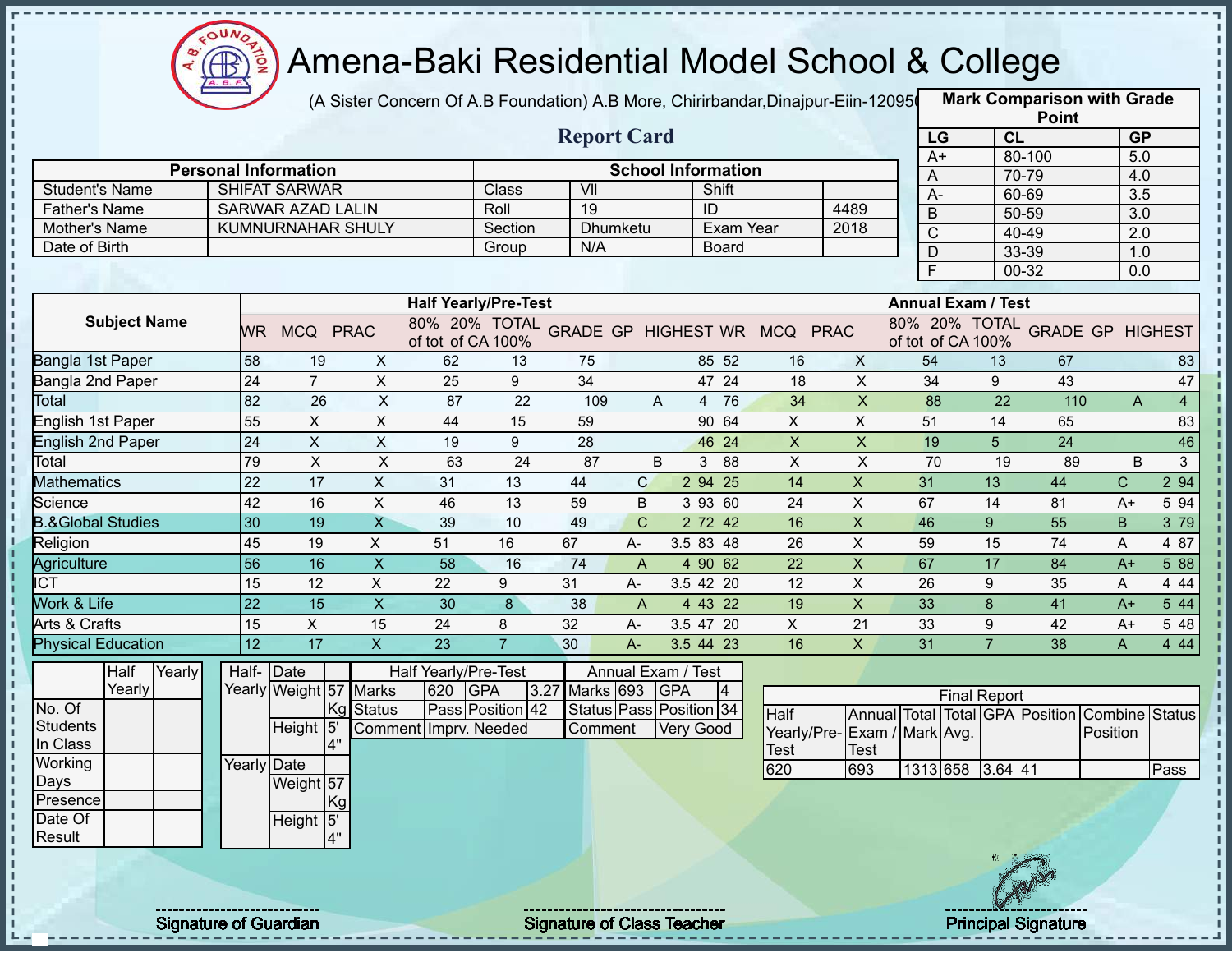

(A Sister Concern Of A.B Foundation) A.B More, Chirirbandar,Dinajpur-Eiin-120950

|                              |                 |                              |                         |                             |                |                                   |          |                                   |              |                  |                             |              |                |                                    | <b>Point</b>                                   |                |                         |
|------------------------------|-----------------|------------------------------|-------------------------|-----------------------------|----------------|-----------------------------------|----------|-----------------------------------|--------------|------------------|-----------------------------|--------------|----------------|------------------------------------|------------------------------------------------|----------------|-------------------------|
|                              |                 |                              |                         |                             |                |                                   |          | <b>Report Card</b>                |              |                  |                             |              | LG             |                                    | CL                                             |                | <b>GP</b>               |
|                              |                 |                              |                         |                             |                |                                   |          |                                   |              |                  |                             |              | $A+$           |                                    | 80-100                                         |                | 5.0                     |
|                              |                 | <b>Personal Information</b>  |                         |                             |                |                                   |          | <b>School Information</b>         |              |                  |                             |              | A              |                                    | 70-79                                          |                | 4.0                     |
| <b>Student's Name</b>        |                 | <b>FOYSAL HASIN</b>          |                         |                             | Class          | VII                               |          |                                   | Shift        |                  |                             |              | $A-$           |                                    | 60-69                                          |                | 3.5                     |
| <b>Father's Name</b>         |                 | MD. ABDUS SAMAD              |                         |                             | Roll           | $\overline{20}$                   |          |                                   | ID           |                  | 4503                        |              | $\overline{B}$ |                                    | 50-59                                          |                | 3.0                     |
| Mother's Name                |                 | <b>MST.FORIDA BEGUM</b>      |                         |                             | Section        |                                   | Dhumketu |                                   |              | <b>Exam Year</b> | 2018                        |              | $\overline{C}$ |                                    | 40-49                                          |                | 2.0                     |
| Date of Birth                |                 |                              |                         |                             | Group          |                                   | N/A      |                                   | <b>Board</b> |                  |                             |              | $\mathsf D$    |                                    | 33-39                                          |                | 1.0                     |
|                              |                 |                              |                         |                             |                |                                   |          |                                   |              |                  |                             |              | F              |                                    | 00-32                                          |                | $0.0\,$                 |
|                              |                 |                              |                         | <b>Half Yearly/Pre-Test</b> |                |                                   |          |                                   |              |                  |                             |              |                | <b>Annual Exam / Test</b>          |                                                |                |                         |
| <b>Subject Name</b>          | <b>WR</b>       | <b>MCQ</b>                   | <b>PRAC</b>             | of tot of CA 100%           |                | 80% 20% TOTAL GRADE GP HIGHEST WR |          |                                   |              | <b>MCQ</b>       | <b>PRAC</b>                 |              |                | 80% 20% TOTAL<br>of tot of CA 100% |                                                |                | <b>GRADE GP HIGHEST</b> |
| Bangla 1st Paper             | 0               | 0                            | $\mathsf{X}$            | $\mathbf 0$                 | 0              | 0                                 |          | 85 0                              |              | 0                | $\mathsf{X}$                |              | $\mathbf 0$    | $\mathbf{0}$                       | $\overline{0}$                                 |                | 83                      |
| Bangla 2nd Paper             | $\overline{0}$  | $\Omega$                     | $\mathsf{X}$            | $\mathbf 0$                 | $\mathbf{0}$   | $\mathbf 0$                       |          | 47 0                              |              | $\mathbf{0}$     | $\mathsf{X}$                |              | $\mathbf 0$    | $\mathbf{0}$                       | $\mathbf 0$                                    |                | 47                      |
| Total                        |                 |                              |                         |                             |                |                                   |          |                                   |              |                  |                             |              |                |                                    |                                                |                |                         |
| English 1st Paper            | $\overline{0}$  | X                            | $\pmb{\times}$          | $\mathbf 0$                 | $\mathbf 0$    | 0                                 |          | 90 0                              |              | X                | X                           |              | $\mathbf 0$    | $\mathbf{0}$                       | 0                                              |                | 83                      |
| <b>English 2nd Paper</b>     | $\overline{0}$  | $\overline{X}$               | $\overline{X}$          | $\mathbf 0$                 | $\mathbf 0$    | $\mathbf{0}$                      |          | 46 0                              |              | $\overline{X}$   | $\overline{X}$              |              | $\overline{0}$ | $\overline{0}$                     | $\overline{0}$                                 |                | 46                      |
| Total                        |                 |                              |                         |                             |                |                                   |          |                                   |              |                  |                             |              |                |                                    |                                                |                |                         |
| <b>Mathematics</b>           | 0               | $\mathbf{0}$                 | X                       | $\mathbf{0}$                | $\mathbf 0$    | 0                                 | F        | 0.0940                            |              | $\mathbf{0}$     | $\boldsymbol{X}$            | $\mathbf 0$  |                | $\overline{0}$                     | $\mathbf{0}$                                   | F              | 0.094                   |
| Science                      | $\overline{0}$  | 0                            | X                       | $\mathbf 0$                 | $\mathbf 0$    | $\mathsf{O}$                      | F        | 0.0930                            |              | 0                | X                           | $\mathbf 0$  |                | $\mathbf 0$                        | 0                                              | F              | 0.094                   |
| <b>B.&amp;Global Studies</b> | 33              | $\overline{27}$              | X                       | 48                          | 12             | 60                                | A-       | $3.5 \ 72 \ 0$                    |              | $\overline{0}$   | $\mathsf{x}$                | $\mathbf 0$  |                | $\mathbf{0}$                       | $\overline{0}$                                 | $\overline{F}$ | 0.079                   |
| Religion                     | $\overline{0}$  | $\overline{0}$               | $\mathsf{X}$            | $\mathbf 0$                 | $\mathbf 0$    | $\mathsf{O}\xspace$               | F        | $0.083$ 0                         |              | $\Omega$         | $\pmb{\times}$              | $\mathbf 0$  |                | $\mathsf{O}$                       | $\mathbf 0$                                    | F              | 0.087                   |
| Agriculture                  | $\overline{51}$ | 15                           | X                       | 53                          | 16             | 69                                | $A -$    | 3.590 0                           |              | $\overline{0}$   | $\mathsf{X}$                | $\mathbf{0}$ |                | $\overline{0}$                     | $\pmb{0}$                                      | F              | 0.088                   |
| <b>ICT</b>                   | 14              | 9                            | X                       | 18                          | 8              | 26                                | B        | 3420                              |              | 0                | $\pmb{\times}$              | $\mathbf 0$  |                | $\mathbf 0$                        | $\mathsf 0$                                    | F              | 0.044                   |
| Work & Life                  | $\overline{0}$  | $\overline{0}$               | X                       | $\mathbf{0}$                | $\overline{0}$ | $\mathbf{0}$                      | F        | 0.043 0                           |              | $\overline{0}$   | $\boldsymbol{\mathsf{X}}$   | $\mathbf 0$  |                | $\pmb{0}$                          | $\pmb{0}$                                      | F              | 0.044                   |
| Arts & Crafts                | $\overline{0}$  | X                            | $\mathbf 0$             | $\mathbf 0$                 | $\mathbf 0$    | $\mathsf{O}$                      | F        | $0.047$ 0                         |              | $\mathsf X$      | 0                           | $\mathbf 0$  |                | 0                                  | 0                                              | F              | 0.048                   |
| <b>Physical Education</b>    | $\overline{0}$  | $\overline{0}$               | $\overline{\mathsf{X}}$ | $\overline{0}$              | $\Omega$       | $\Omega$                          | F        | $0.044$ 0                         |              | $\overline{0}$   | $\overline{X}$              | $\Omega$     |                | $\overline{0}$                     | $\overline{0}$                                 | $\overline{F}$ | 0.044                   |
| Half                         | Yearly          | Half-                        | Date                    |                             |                | Half Yearly/Pre-Test              |          |                                   |              |                  |                             |              |                |                                    |                                                |                |                         |
| Yearly                       |                 |                              | Yearly Weight           |                             | Marks          | 155 GPA                           | 0.00     |                                   |              |                  |                             |              |                | <b>Final Report</b>                |                                                |                |                         |
| No. Of                       |                 |                              | Height                  |                             | <b>Status</b>  | <b>Fail Position</b>              |          |                                   |              | Half             |                             |              |                |                                    | Annual Total Total GPA Position Combine Status |                |                         |
| Students In                  |                 |                              | Yearly Date             |                             |                | <b>Comment Not Satisfactory</b>   |          |                                   |              |                  | Yearly/Pre-Exam / Mark Avg. |              |                |                                    |                                                | Position       |                         |
| <b>Class</b>                 |                 |                              | Weight                  |                             |                |                                   |          |                                   |              | <b>Test</b>      |                             | <b>Test</b>  |                |                                    |                                                |                |                         |
| Working                      |                 |                              | <b>Height</b>           |                             |                |                                   |          |                                   |              | 155              | 693                         |              | 848            | 3.64<br>658                        |                                                |                | Fail                    |
| Days                         |                 |                              |                         |                             |                |                                   |          |                                   |              |                  |                             |              |                |                                    |                                                |                |                         |
| Presence<br>Date Of          |                 |                              |                         |                             |                |                                   |          |                                   |              |                  |                             |              |                |                                    |                                                |                |                         |
|                              |                 |                              |                         |                             |                |                                   |          |                                   |              |                  |                             |              |                |                                    |                                                |                |                         |
| Result                       |                 |                              |                         |                             |                |                                   |          |                                   |              |                  |                             |              |                |                                    |                                                |                |                         |
|                              |                 |                              |                         |                             |                |                                   |          |                                   |              |                  |                             |              |                |                                    |                                                |                |                         |
|                              |                 |                              |                         |                             |                |                                   |          |                                   |              |                  |                             |              |                |                                    |                                                |                |                         |
|                              |                 | <b>Signature of Guardian</b> |                         |                             |                |                                   |          | <b>Signature of Class Teacher</b> |              |                  |                             |              |                |                                    | <b>Principal Signature</b>                     |                |                         |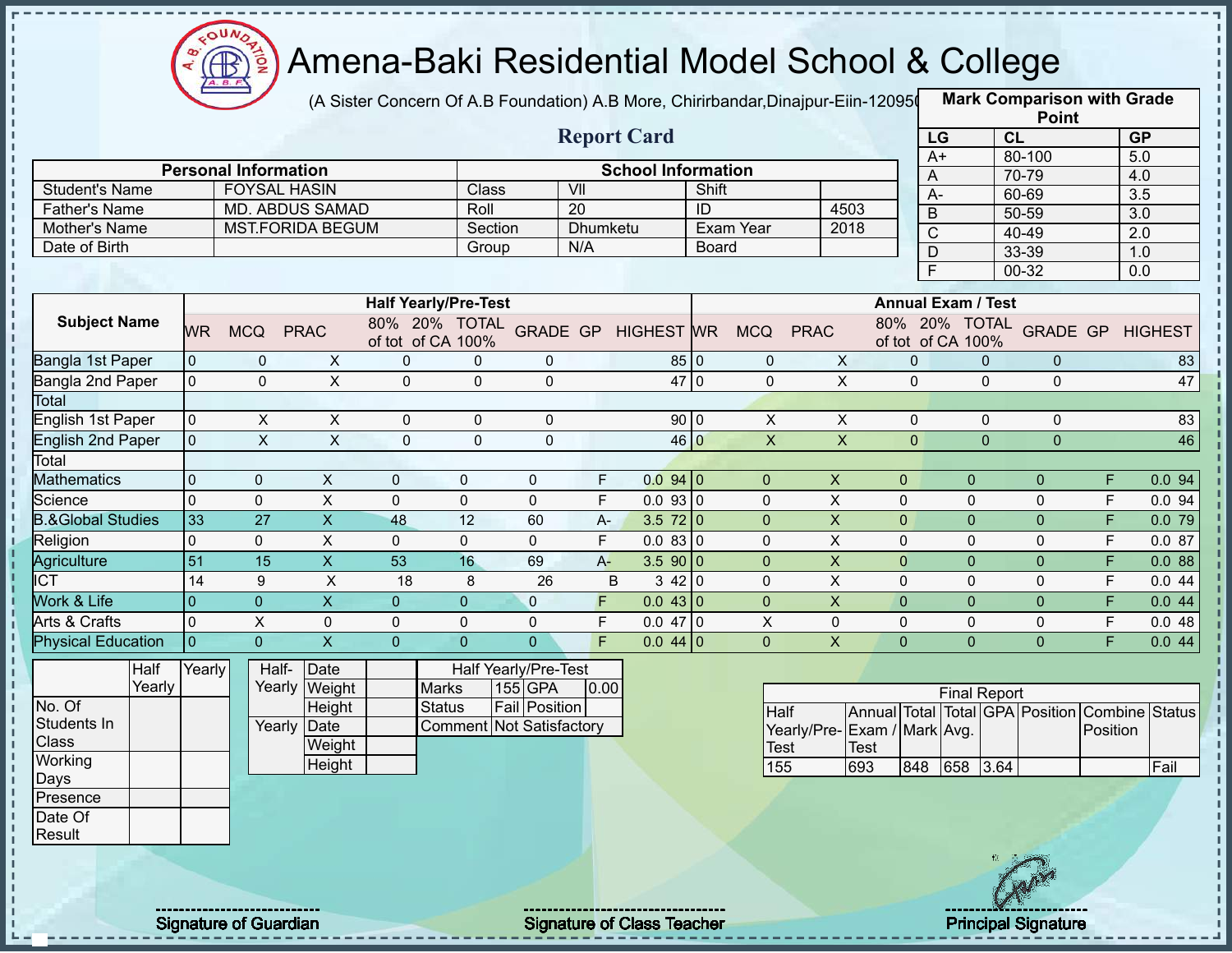

 $\mathbf I$ ţ J.  $\mathbf{I}$ т

f,  $\mathbf I$  $\mathbf{I}$  $\mathbf{I}$  $\mathbf I$ 

ł

### Amena-Baki Residential Model School & College

(A Sister Concern Of A.B Foundation) A.B More, Chirirbandar,Dinajpur-Eiin-120950

**Mark Comparison with Grade**

|                                |                 |                                                     |                           |                                            |                 |     |                           |                           |              |                           |                             |                 |                           |                 | <b>Point</b>                                   |                  |                |
|--------------------------------|-----------------|-----------------------------------------------------|---------------------------|--------------------------------------------|-----------------|-----|---------------------------|---------------------------|--------------|---------------------------|-----------------------------|-----------------|---------------------------|-----------------|------------------------------------------------|------------------|----------------|
|                                |                 |                                                     |                           |                                            |                 |     | <b>Report Card</b>        |                           |              |                           |                             | LG              |                           | CL              |                                                | <b>GP</b>        |                |
|                                |                 |                                                     |                           |                                            |                 |     |                           |                           |              |                           |                             | $A+$            |                           | 80-100          |                                                | 5.0              |                |
|                                |                 | <b>Personal Information</b>                         |                           |                                            |                 | VII |                           | <b>School Information</b> |              |                           |                             | A               |                           | 70-79           |                                                | 4.0              |                |
| Student's Name                 |                 | <b>MAHIM HASNAT</b>                                 |                           |                                            | Class           | 21  |                           |                           | Shift<br>ID  |                           | 4507                        | A-              |                           | 60-69           |                                                | $\overline{3.5}$ |                |
| Father's Name<br>Mother's Name |                 | MD. NOOR ISLAM SOHID<br><b>MST. MONOWARA KHATUN</b> |                           |                                            | Roll<br>Section |     | Dhumketu                  |                           | Exam Year    |                           | 2018                        | B               |                           | 50-59           |                                                | 3.0              |                |
| Date of Birth                  |                 |                                                     |                           |                                            | Group           |     | N/A                       |                           | <b>Board</b> |                           |                             | $\overline{C}$  |                           | 40-49           |                                                | 2.0              |                |
|                                |                 |                                                     |                           |                                            |                 |     |                           |                           |              |                           |                             | $\overline{D}$  |                           | 33-39           |                                                | 1.0              |                |
|                                |                 |                                                     |                           |                                            |                 |     |                           |                           |              |                           |                             | F               |                           | $00 - 32$       |                                                | $\overline{0.0}$ |                |
|                                |                 |                                                     |                           | <b>Half Yearly/Pre-Test</b>                |                 |     |                           |                           |              |                           |                             |                 | <b>Annual Exam / Test</b> |                 |                                                |                  |                |
| <b>Subject Name</b>            |                 | WR MCQ PRAC                                         |                           | 80% 20% TOTAL GRADE GP HIGHEST WR MCQ PRAC |                 |     |                           |                           |              |                           |                             |                 |                           |                 | 80% 20% TOTAL GRADE GP HIGHEST                 |                  |                |
|                                |                 |                                                     |                           | of tot of CA 100%                          |                 |     |                           |                           |              |                           |                             |                 | of tot of CA 100%         |                 |                                                |                  |                |
| Bangla 1st Paper               | 53              | 18                                                  | X                         | 57                                         | $12 \,$         | 69  |                           |                           | 85 54        | 22                        | $\mathsf{X}$                | 61              |                           | 14              | 75                                             |                  | 83             |
| Bangla 2nd Paper               | 27              | 15                                                  | $\pmb{\times}$            | $\overline{34}$                            | 9               | 43  |                           |                           | 47 27        | 16                        | $\pmb{\times}$              | $\overline{34}$ |                           | 9               | 43                                             |                  | 47             |
| Total                          | 80              | 33                                                  | $\overline{X}$            | 91                                         | $\overline{21}$ | 112 | A                         | $\overline{4}$            | 81           | 38                        | $\overline{X}$              | 95              |                           | $\overline{23}$ | 118                                            | A                | $\overline{4}$ |
| <b>English 1st Paper</b>       | 83              | $\overline{X}$                                      | $\overline{\mathsf{x}}$   | 66                                         | 13              | 79  |                           |                           | 90 75        | $\overline{X}$            | $\overline{X}$              | 60              |                           | 16              | 76                                             |                  | 83             |
| English 2nd Paper              | $\overline{34}$ | $\mathsf X$                                         | $\pmb{\times}$            | $\overline{27}$                            | 9               | 36  |                           |                           | 46 41        | $\boldsymbol{\mathsf{X}}$ | $\pmb{\times}$              | 33              |                           | 8               | 41                                             |                  | 46             |
| Total                          | 117             | $\pmb{\times}$                                      | $\boldsymbol{\mathsf{X}}$ | 93                                         | 22              | 115 | A                         | $\overline{4}$            | 116          | $\boldsymbol{\mathsf{X}}$ | $\pmb{\times}$              | 93              |                           | 24              | 117                                            | A                | $\overline{4}$ |
| <b>Mathematics</b>             | 44              | 23                                                  | $\boldsymbol{\mathsf{X}}$ | 54                                         | 14              | 68  | A-                        | 3.594 61                  |              | 25                        | $\mathsf X$                 | 69              | 16                        |                 | 85                                             | A+               | 5 94           |
| Science                        | 57              | 23                                                  | $\mathsf X$               | 64                                         | 15              | 79  | A                         | 4 93 56                   |              | 21                        | $\pmb{\times}$              | 62              | 16                        |                 | 78                                             | A                | 4 9 4          |
| <b>B.&amp;Global Studies</b>   | 36              | $\overline{25}$                                     | $\overline{X}$            | 49                                         | 11              | 60  | $A -$                     | $3.5$ 72 43               |              | 25                        | $\boldsymbol{\mathsf{X}}$   | 54              | 12                        |                 | 66                                             | A-               | 3.5 79         |
| Religion                       | 52              | 24                                                  | X                         | 61                                         | 15              | 76  | A                         | 4 83 54                   |              | 27                        | $\boldsymbol{\mathsf{X}}$   | 65              | 16                        |                 | 81                                             | A+               | 5 87           |
| Agriculture                    | $\overline{55}$ | 19                                                  | $\overline{\mathsf{x}}$   | 59                                         | 15              | 74  | $\overline{A}$            | 4 90 61                   |              | 20                        | $\overline{X}$              | 65              | $\overline{17}$           |                 | 82                                             | $A+$             | 5 88           |
| <b>ICT</b>                     | 17              | 12                                                  | $\mathsf{X}$              | 23                                         | 9               | 32  | A-                        | $3.5$ 42 20               |              | 13                        | $\mathsf X$                 | 26              | 9                         |                 | 35                                             | A                | 4 4 4          |
| Work & Life                    | $\overline{22}$ | $\overline{18}$                                     | $\overline{\mathsf{x}}$   | $\overline{32}$                            | $\overline{7}$  | 39  | $\overline{A}$            | 4 43 24                   |              | 20                        | $\overline{\mathsf{x}}$     | 35              | $\delta$                  |                 | 43                                             | $A+$             | 5 4 4          |
| Arts & Crafts                  | 16              | $\mathsf{X}$                                        | 18                        | 27                                         | $\overline{7}$  | 34  | A-                        | $3.5$ 47 18               |              | $\pmb{\times}$            | 18                          | 29              | $\,6$                     |                 | 35                                             | A                | 4 4 8          |
| <b>Physical Education</b>      | $\overline{18}$ | $\overline{18}$                                     | $\overline{\mathsf{x}}$   | 29                                         | 8               | 37  | $\boldsymbol{\mathsf{A}}$ | $444$ 23                  |              | 18                        | $\mathsf{X}$                | 33              | $\overline{7}$            |                 | $\overline{40}$                                | $A+$             | 5 44           |
| Half<br>Yearly                 | Half-Date       |                                                     |                           | Half Yearly/Pre-Test                       |                 |     | Annual Exam / Test        |                           |              |                           |                             |                 |                           |                 |                                                |                  |                |
| Yearly                         |                 | Yearly Weight 45 Marks                              |                           | 726 GPA                                    |                 |     | 3.82 Marks 780 GPA        |                           | 4.41         |                           |                             |                 | <b>Final Report</b>       |                 |                                                |                  |                |
| No. Of                         |                 |                                                     | Kg Status                 | Pass Position 33                           |                 |     | Status Pass Position 27   |                           |              | Half                      |                             |                 |                           |                 | Annual Total Total GPA Position Combine Status |                  |                |
| <b>Students</b>                |                 | Height <sup>15</sup>                                |                           | Comment Good                               |                 |     | Comment                   | Very Good                 |              |                           | Yearly/Pre-Exam / Mark Avg. |                 |                           |                 |                                                | Position         |                |
| In Class                       |                 | 4"                                                  |                           |                                            |                 |     |                           |                           |              | <b>Test</b>               | Test                        |                 |                           |                 |                                                |                  |                |
| Working<br>Days                | Yearly Date     |                                                     |                           |                                            |                 |     |                           |                           |              | 726                       | 780                         |                 | 1506 754 4.11 30          |                 |                                                |                  | Pass           |
| Presence                       |                 | Weight 45<br>Kg                                     |                           |                                            |                 |     |                           |                           |              |                           |                             |                 |                           |                 |                                                |                  |                |
| Date Of                        |                 | Height 5'                                           |                           |                                            |                 |     |                           |                           |              |                           |                             |                 |                           |                 |                                                |                  |                |
| Result                         |                 | 4"                                                  |                           |                                            |                 |     |                           |                           |              |                           |                             |                 |                           |                 |                                                |                  |                |
|                                |                 |                                                     |                           |                                            |                 |     |                           |                           |              |                           |                             |                 |                           |                 |                                                |                  |                |
|                                |                 |                                                     |                           |                                            |                 |     |                           |                           |              |                           |                             |                 |                           |                 |                                                |                  |                |
|                                |                 |                                                     |                           |                                            |                 |     |                           |                           |              |                           |                             |                 |                           |                 |                                                |                  |                |
|                                |                 |                                                     |                           |                                            |                 |     |                           |                           |              |                           |                             |                 |                           |                 |                                                |                  |                |

Signature of Guardian Signature of Class Teacher Principal Signature 2014

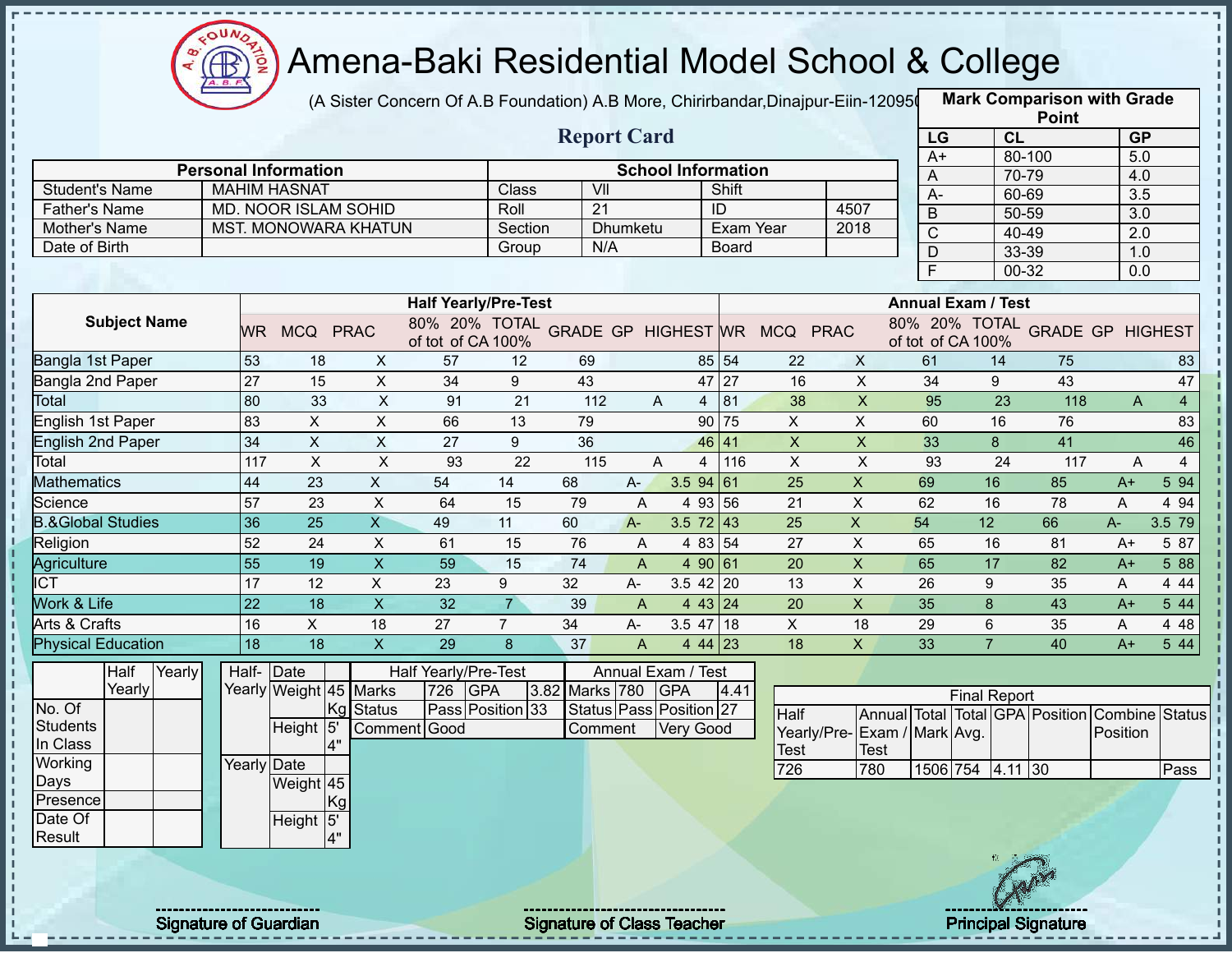

(A Sister Concern Of A.B Foundation) A.B More, Chirirbandar,Dinajpur-Eiin-120950

|                                       |                              |                                               |                         |                             |          |                                   |                           |                  |           |                                            |                           |                |                           | <b>Point</b>                            |           |                |
|---------------------------------------|------------------------------|-----------------------------------------------|-------------------------|-----------------------------|----------|-----------------------------------|---------------------------|------------------|-----------|--------------------------------------------|---------------------------|----------------|---------------------------|-----------------------------------------|-----------|----------------|
|                                       |                              |                                               |                         |                             |          | <b>Report Card</b>                |                           |                  |           |                                            |                           | LG             |                           | CL                                      | <b>GP</b> |                |
|                                       | <b>Personal Information</b>  |                                               |                         |                             |          |                                   |                           |                  |           |                                            |                           | $A+$           |                           | 80-100                                  | 5.0       |                |
|                                       |                              |                                               |                         |                             | Class    | VII                               | <b>School Information</b> | Shift            |           |                                            |                           | A              |                           | 70-79                                   | 4.0       |                |
| <b>Student's Name</b>                 |                              | <b>RAHAT ANJUM</b><br><b>MD. ABDUR RAZZAK</b> |                         | Roll                        |          | $\overline{22}$                   |                           | ID               |           | 4511                                       |                           | $A -$          |                           | 60-69                                   | 3.5       |                |
| <b>Father's Name</b><br>Mother's Name |                              | <b>MONOARA BEGUM</b>                          |                         |                             | Section  | <b>Dhumketu</b>                   |                           |                  | Exam Year |                                            | 2018                      | $\mathsf B$    |                           | 50-59                                   | 3.0       |                |
| Date of Birth                         |                              |                                               |                         |                             | Group    | N/A                               |                           | <b>Board</b>     |           |                                            |                           | $\overline{C}$ |                           | 40-49                                   | 2.0       |                |
|                                       |                              |                                               |                         |                             |          |                                   |                           |                  |           |                                            |                           | D              |                           | 33-39                                   | 1.0       |                |
|                                       |                              |                                               |                         |                             |          |                                   |                           |                  |           |                                            |                           | Ē              |                           | 00-32                                   | 0.0       |                |
|                                       |                              |                                               |                         | <b>Half Yearly/Pre-Test</b> |          |                                   |                           |                  |           |                                            |                           |                | <b>Annual Exam / Test</b> |                                         |           |                |
| <b>Subject Name</b>                   |                              | WR MCQ PRAC                                   |                         | of tot of CA 100%           |          |                                   |                           |                  |           | 80% 20% TOTAL GRADE GP HIGHEST WR MCQ PRAC |                           |                | of tot of CA 100%         | 80% 20% TOTAL GRADE GP HIGHEST          |           |                |
| Bangla 1st Paper                      | 51                           | 27                                            | X                       | 62                          | 13       | 75                                |                           | 85 53            |           | 29                                         | X                         | 66             | 16                        | 82                                      |           | 83             |
| Bangla 2nd Paper                      | $\overline{27}$              | 20                                            | X                       | 38                          | 9        | 47                                |                           | 47 28            |           | 17                                         | $\mathsf{X}$              | 36             | 9                         | 45                                      |           | 47             |
| Total                                 | 78                           | 47                                            | $\pmb{\times}$          | 100                         | 22       | 122                               | $A+$                      | 5 <sup>5</sup>   | 81        | 46                                         | $\pmb{\times}$            | 102            | 25                        | 127                                     | $A+$      | 5 <sup>1</sup> |
| English 1st Paper                     | 84                           | $\mathsf X$                                   | $\pmb{\times}$          | 67                          | 17       | 84                                |                           | 90 76            |           | X                                          | X                         | 61             | 17                        | 78                                      |           | 83             |
| <b>English 2nd Paper</b>              | 33                           | $\sf X$                                       | $\mathsf X$             | 26                          | 9        | 35                                |                           | 46 43            |           | $\boldsymbol{\mathsf{X}}$                  | $\pmb{\times}$            | 34             | 9                         | 43                                      |           | 46             |
| Total                                 | 117                          | $\boldsymbol{\mathsf{X}}$                     | $\times$                | 93                          | 26       | 119                               | A                         | 4                | 119       | $\boldsymbol{\mathsf{X}}$                  | $\boldsymbol{\mathsf{X}}$ | 95             | 26                        | 121                                     | $A+$      | 5              |
| <b>Mathematics</b>                    | 40                           | 29                                            | $\mathsf X$             | 55                          | 12       | 67                                | $A -$                     | $3.594$ 48       |           | 29                                         | $\pmb{\times}$            | 62             | 20                        | 82                                      | $A+$      | 5 94           |
| Science                               | 56                           | 26                                            | X                       | 66                          | 15       | 81                                | $A+$                      | 5 93 68          |           | 27                                         | X                         | 76             | 17                        | 93                                      | $A+$      | 5 94           |
| <b>B.&amp;Global Studies</b>          | 41                           | 28                                            | $\overline{\mathsf{x}}$ | 55                          | 11       | 66                                | $A -$                     | 3.5 $72 \mid 44$ |           | 25                                         | $\pmb{\times}$            | 55             | 14                        | 69                                      | A-        | 3.5 79         |
| Religion                              | 46                           | 22                                            | $\mathsf X$             | 54                          | 16       | 70                                | Α                         | 4 83 48          |           | 26                                         | $\boldsymbol{\mathsf{X}}$ | 59             | 16                        | 75                                      | Α         | 4 87           |
| Agriculture                           | 58                           | 19                                            | $\mathsf X$             | 62                          | 18       | 80                                | $A+$                      | 590 63           |           | 20                                         | $\boldsymbol{\mathsf{X}}$ | 66             | 18                        | 84                                      | $A+$      | 5 88           |
| <b>ICT</b>                            | 18                           | 18                                            | $\pmb{\times}$          | 29                          | 9        | 38                                | A                         | 4 42 23          |           | 19                                         | $\boldsymbol{\mathsf{X}}$ | 34             | 10                        | 44                                      | $A+$      | 5 4 4          |
| Work & Life                           | 23                           | $\overline{17}$                               | $\overline{\mathsf{x}}$ | 32                          | $\bf{8}$ | 40                                | $A+$                      | 5 43 24          |           | 20                                         | $\overline{X}$            | 35             | 9                         | 44                                      | $A+$      | 5 44           |
| Arts & Crafts                         | 18                           | $\pmb{\times}$                                | 18                      | 29                          | 8        | 37                                | A                         | 4 47 18          |           | $\pmb{\times}$                             | 23                        | 33             | 8                         | 41                                      | $A+$      | 5 48           |
| <b>Physical Education</b>             | 13                           | 19                                            | $\overline{X}$          | 26                          | 8        | 34                                | $A-$                      | $3.544$ 24       |           | 16                                         | $\mathsf{X}$              | 32             | $\overline{7}$            | 39                                      | A         | 4 4 4          |
| Half<br>Yearly                        |                              | Half- Date                                    |                         | Half Yearly/Pre-Test        |          |                                   | Annual Exam / Test        |                  |           |                                            |                           |                |                           |                                         |           |                |
| Yearly                                |                              | Yearly Weight 50 Marks                        |                         | 754<br><b>GPA</b>           |          | 4.23 Marks 819                    | <b>GPA</b>                |                  | 4.68      |                                            |                           |                |                           |                                         |           |                |
| No. Of                                |                              |                                               | Kg Status               | Pass Position 24            |          | Status Pass Position 14           |                           |                  |           | Half                                       |                           |                | <b>Final Report</b>       | Annual Total Total GPA Position Combine |           | <b>Status</b>  |
| <b>Students</b>                       |                              | Height <sup>15</sup>                          |                         | Comment Good                |          | Comment                           |                           | Very Good        |           | Yearly/Pre-Exam / Mark Avg.                |                           |                |                           |                                         | Position  |                |
| In Class                              |                              | 3"                                            |                         |                             |          |                                   |                           |                  |           | Test                                       | <b>Test</b>               |                |                           |                                         |           |                |
| Working                               |                              | Yearly Date                                   |                         |                             |          |                                   |                           |                  |           | 754                                        | 819                       |                | 1573 788 4.45 21          |                                         |           | Pass           |
| Days                                  |                              | Weight 50                                     |                         |                             |          |                                   |                           |                  |           |                                            |                           |                |                           |                                         |           |                |
| Presence                              |                              |                                               | Kg                      |                             |          |                                   |                           |                  |           |                                            |                           |                |                           |                                         |           |                |
| Date Of                               |                              | Height 5'                                     |                         |                             |          |                                   |                           |                  |           |                                            |                           |                |                           |                                         |           |                |
| Result                                |                              |                                               | 3"                      |                             |          |                                   |                           |                  |           |                                            |                           |                |                           |                                         |           |                |
|                                       |                              |                                               |                         |                             |          |                                   |                           |                  |           |                                            |                           |                |                           |                                         |           |                |
|                                       |                              |                                               |                         |                             |          |                                   |                           |                  |           |                                            |                           |                |                           |                                         |           |                |
|                                       |                              |                                               |                         |                             |          |                                   |                           |                  |           |                                            |                           |                |                           |                                         |           |                |
|                                       | <b>Signature of Guardian</b> |                                               |                         |                             |          | <b>Signature of Class Teacher</b> |                           |                  |           |                                            |                           |                |                           | <b>Principal Signature</b>              |           |                |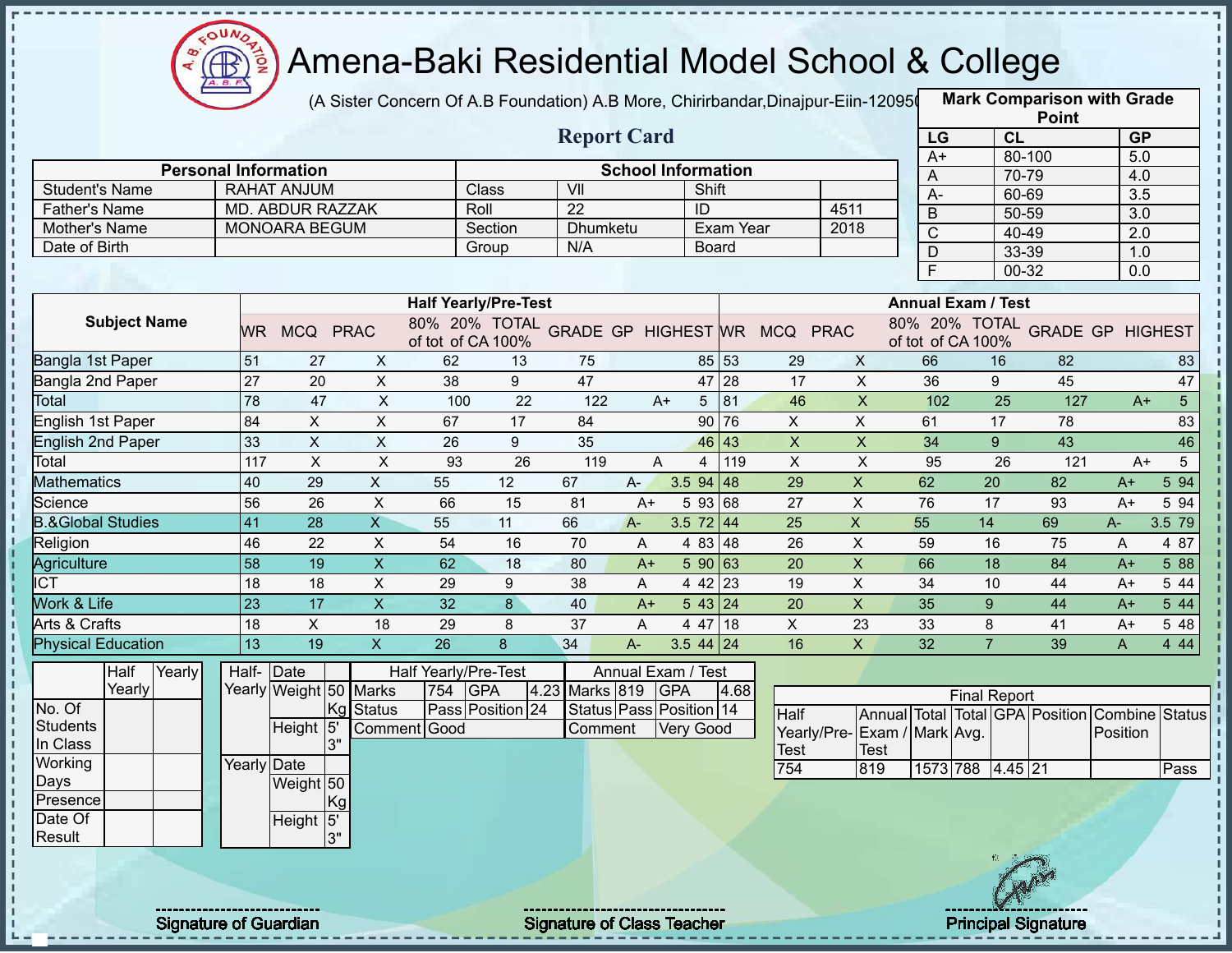

(A Sister Concern Of A.B Foundation) A.B More, Chirirbandar,Dinajpur-Eiin-120950

|                              |                              |                           |                           |                             |                |                                   |                           |                      |           |                                            |                           |                  |                           | <b>Point</b>                    |                  |                |
|------------------------------|------------------------------|---------------------------|---------------------------|-----------------------------|----------------|-----------------------------------|---------------------------|----------------------|-----------|--------------------------------------------|---------------------------|------------------|---------------------------|---------------------------------|------------------|----------------|
|                              |                              |                           |                           |                             |                | <b>Report Card</b>                |                           |                      |           |                                            |                           | LG               |                           | CL                              | <b>GP</b>        |                |
|                              | <b>Personal Information</b>  |                           |                           |                             |                |                                   | <b>School Information</b> |                      |           |                                            |                           | $A+$             |                           | 80-100                          | 5.0              |                |
| <b>Student's Name</b>        |                              | <b>MUKTAR HOSSAIN</b>     |                           |                             | Class          | VII                               |                           | Shift                |           |                                            |                           | A                |                           | 70-79                           | 4.0              |                |
| <b>Father's Name</b>         |                              | <b>MD.ATAUR RAHMAN</b>    |                           | Roll                        |                | $\overline{23}$                   |                           | ID                   |           |                                            | 4512                      | $A -$            |                           | 60-69                           | 3.5              |                |
| Mother's Name                |                              | <b>MST. AJINUR BEGUM</b>  |                           |                             | Section        | <b>Dhumketu</b>                   |                           |                      | Exam Year |                                            | 2018                      | $\mathsf B$      |                           | 50-59                           | $\overline{3.0}$ |                |
| Date of Birth                |                              |                           |                           |                             | Group          | N/A                               |                           | <b>Board</b>         |           |                                            |                           | $\overline{C}$   |                           | 40-49                           | 2.0              |                |
|                              |                              |                           |                           |                             |                |                                   |                           |                      |           |                                            |                           | $\mathsf D$<br>F |                           | 33-39<br>00-32                  | 1.0<br>0.0       |                |
|                              |                              |                           |                           |                             |                |                                   |                           |                      |           |                                            |                           |                  |                           |                                 |                  |                |
|                              |                              |                           |                           | <b>Half Yearly/Pre-Test</b> |                |                                   |                           |                      |           |                                            |                           |                  | <b>Annual Exam / Test</b> |                                 |                  |                |
| <b>Subject Name</b>          | WR.                          | MCQ PRAC                  |                           | of tot of CA 100%           |                |                                   |                           |                      |           | 80% 20% TOTAL GRADE GP HIGHEST WR MCQ PRAC |                           |                  | of tot of CA 100%         | 80% 20% TOTAL GRADE GP HIGHEST  |                  |                |
| Bangla 1st Paper             | 57                           | 27                        | X                         | 67                          | 13             | 80                                |                           |                      | 85 55     | 29                                         | X                         | 67               | 15                        | 82                              |                  | 83             |
| Bangla 2nd Paper             | 25                           | 20                        | X                         | 36                          | 9              | 45                                |                           | 47 27                |           | 19                                         | $\mathsf{X}$              | 37               | 9                         | 46                              |                  | 47             |
| Total                        | 82                           | 47                        | $\boldsymbol{\mathsf{X}}$ | 103                         | 22             | 125                               | $A+$                      | 5 <sup>5</sup>       | 82        | 48                                         | $\boldsymbol{\mathsf{X}}$ | 104              | 24                        | 128                             | $A+$             | 5 <sup>5</sup> |
| English 1st Paper            | 82                           | X                         | X                         | 66                          | 16             | 82                                |                           |                      | 90 71     | X                                          | X                         | 57               | 16                        | 73                              |                  | 83             |
| <b>English 2nd Paper</b>     | 33                           | $\mathsf X$               | $\mathsf X$               | 26                          | 8              | 34                                |                           | 46 40                |           | $\boldsymbol{\mathsf{X}}$                  | $\boldsymbol{\mathsf{X}}$ | 32               | $\overline{7}$            | 39                              |                  | 46             |
| Total                        | 115                          | $\boldsymbol{\mathsf{X}}$ | $\boldsymbol{\mathsf{X}}$ | 92                          | 24             | 116                               | A                         | 4                    | 1111      | $\boldsymbol{\mathsf{X}}$                  | $\boldsymbol{\mathsf{X}}$ | 89               | 23                        | 112                             | Α                | $\overline{4}$ |
| <b>Mathematics</b>           | 63                           | 28                        | $\pmb{\times}$            | 73                          | 15             | 88                                | $A+$                      | $594$ 50             |           | 26                                         | $\boldsymbol{\mathsf{X}}$ | 61               | 18                        | 79                              | Α                | 4 9 4          |
| Science                      | 61                           | 25                        | $\pmb{\times}$            | 69                          | 14             | 83                                | $A+$                      | 5 93 62              |           | 29                                         | X                         | 73               | 18                        | 91                              | $A+$             | 5 94           |
| <b>B.&amp;Global Studies</b> | 37                           | 29                        | $\overline{X}$            | 53                          | 13             | 66                                | $A -$                     | 3.5 $72 \mid 42$     |           | 25                                         | $\mathsf X$               | 54               | 13                        | 67                              | $A-$             | 3.5 79         |
| Religion                     | 54                           | 25                        | $\sf X$                   | 63                          | 15             | 78                                | A                         | 4 83 53              |           | 29                                         | $\mathsf{X}$              | 66               | 16                        | 82                              | $A+$             | 5 87           |
| Agriculture                  | 61                           | 26                        | $\mathsf X$               | 70                          | 15             | 85                                | $A+$                      | 590 62               |           | 21                                         | $\boldsymbol{\mathsf{X}}$ | 66               | 18                        | 84                              | $A+$             | 5 88           |
| $\overline{ICT}$             | 20                           | 19                        | $\mathsf X$               | 31                          | 10             | 41                                | $A+$                      | 5 42 21              |           | 18                                         | $\pmb{\times}$            | 31               | 10                        | 41                              | $A+$             | 5 44           |
| Work & Life                  | 24                           | 20                        | $\overline{X}$            | 35                          | 8              | 43                                | $A+$                      | $5 \, 43 \,   \, 22$ |           | 20                                         | $\overline{\mathsf{x}}$   | 34               | 8                         | 42                              | $A+$             | 5 44           |
| Arts & Crafts                | 18                           | X                         | 25                        | 34                          | 8              | 42                                | $A+$                      | 5 47 19              |           | X                                          | 25                        | 35               | 9                         | 44                              | $A+$             | 5 48           |
| <b>Physical Education</b>    | 24                           | 19                        | $\mathsf{X}$              | 34                          | $\overline{7}$ | 41                                | $A+$                      | $544$ 24             |           | 18                                         | $\mathsf{X}$              | 34               | 8                         | 42                              | $A+$             | 5 4 4          |
| Half<br>Yearly               |                              | Half- Date                |                           | Half Yearly/Pre-Test        |                |                                   | Annual Exam / Test        |                      |           |                                            |                           |                  |                           |                                 |                  |                |
| Yearly                       |                              | Yearly Weight 49 Marks    |                           | 808<br><b>GPA</b>           |                | 4.68 Marks 812                    |                           | <b>GPA</b>           | 4.68      |                                            |                           |                  | <b>Final Report</b>       |                                 |                  |                |
| No. Of                       |                              | Kg                        | <b>Status</b>             | Pass Position 7             |                | Status Pass Position 15           |                           |                      |           | Half                                       |                           |                  |                           | Annual Total Total GPA Position | Combine          | <b>Status</b>  |
| Students                     |                              | Height 5                  |                           | <b>Comment Very Good</b>    |                | Comment                           |                           | Very Good            |           | Yearly/Pre- Exam / Mark Avg.               |                           |                  |                           |                                 | Position         |                |
| In Class                     |                              |                           |                           |                             |                |                                   |                           |                      |           | Test                                       | <b>Test</b>               |                  |                           |                                 |                  |                |
| Working                      | Yearly Date                  |                           |                           |                             |                |                                   |                           |                      |           | 808                                        | 812                       | 1620 811         |                           | 4.68 9                          |                  | Pass           |
| Days                         |                              | Weight 49                 |                           |                             |                |                                   |                           |                      |           |                                            |                           |                  |                           |                                 |                  |                |
| Presence<br>Date Of          |                              |                           | Kgl                       |                             |                |                                   |                           |                      |           |                                            |                           |                  |                           |                                 |                  |                |
| Result                       |                              | Height 5'                 |                           |                             |                |                                   |                           |                      |           |                                            |                           |                  |                           |                                 |                  |                |
|                              |                              |                           |                           |                             |                |                                   |                           |                      |           |                                            |                           |                  |                           |                                 |                  |                |
|                              |                              |                           |                           |                             |                |                                   |                           |                      |           |                                            |                           |                  |                           |                                 |                  |                |
|                              |                              |                           |                           |                             |                |                                   |                           |                      |           |                                            |                           |                  |                           |                                 |                  |                |
|                              |                              |                           |                           |                             |                |                                   |                           |                      |           |                                            |                           |                  |                           |                                 |                  |                |
|                              | <b>Signature of Guardian</b> |                           |                           |                             |                | <b>Signature of Class Teacher</b> |                           |                      |           |                                            |                           |                  |                           | <b>Principal Signature</b>      |                  |                |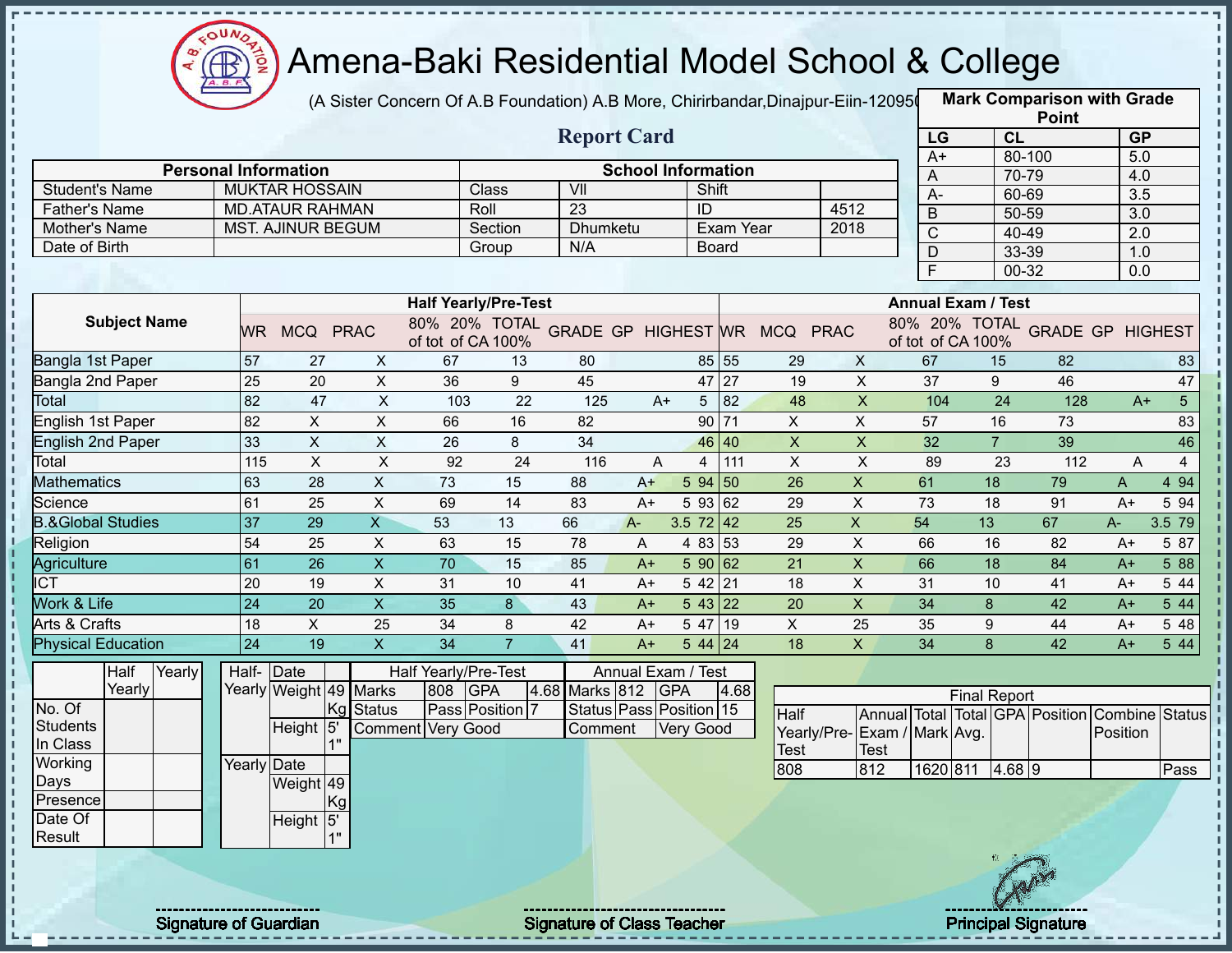

(A Sister Concern Of A.B Foundation) A.B More, Chirirbandar,Dinajpur-Eiin-120950

|                              |                 |                        |                           |                             |                 |                                   |                           |                         |           |                                            |                           |                           |                     |                | <b>LOILI</b>                                   |                         |                  |
|------------------------------|-----------------|------------------------|---------------------------|-----------------------------|-----------------|-----------------------------------|---------------------------|-------------------------|-----------|--------------------------------------------|---------------------------|---------------------------|---------------------|----------------|------------------------------------------------|-------------------------|------------------|
|                              |                 |                        |                           |                             |                 | <b>Report Card</b>                |                           |                         |           |                                            |                           | LG                        |                     | CL             |                                                | GP                      |                  |
| <b>Personal Information</b>  |                 |                        |                           |                             |                 |                                   | <b>School Information</b> |                         |           |                                            |                           | $A+$                      |                     | 80-100         |                                                | 5.0                     |                  |
| <b>Student's Name</b>        |                 | <b>FAHIM SHAHRIAR</b>  |                           | Class                       |                 | $\overline{\mathsf{V}}$           |                           | Shift                   |           |                                            |                           | A<br>$\overline{A}$       |                     | 70-79<br>60-69 |                                                | 4.0<br>$\overline{3.5}$ |                  |
| <b>Father's Name</b>         |                 | <b>FARDOUS ALI</b>     |                           | Roll                        |                 | 25                                |                           | ID                      |           |                                            | 4516                      | $\mathsf B$               |                     | 50-59          |                                                | 3.0                     |                  |
| Mother's Name                |                 | <b>MILLATUN NAHAR</b>  |                           | Section                     |                 | Dhumketu                          |                           |                         | Exam Year | 2018                                       |                           | $\overline{C}$            |                     | 40-49          |                                                | $\overline{2.0}$        |                  |
| Date of Birth                |                 |                        |                           | Group                       |                 | N/A                               |                           | <b>Board</b>            |           |                                            |                           | D                         |                     | 33-39          |                                                | 1.0                     |                  |
|                              |                 |                        |                           |                             |                 |                                   |                           |                         |           |                                            |                           | $\overline{\mathsf{F}}$   |                     | $00 - 32$      |                                                | 0.0                     |                  |
|                              |                 |                        |                           | <b>Half Yearly/Pre-Test</b> |                 |                                   |                           |                         |           |                                            |                           | <b>Annual Exam / Test</b> |                     |                |                                                |                         |                  |
| <b>Subject Name</b>          |                 | WR MCQ PRAC            |                           | of tot of CA 100%           |                 |                                   |                           |                         |           | 80% 20% TOTAL GRADE GP HIGHEST WR MCQ PRAC |                           | of tot of CA 100%         |                     |                | 80% 20% TOTAL GRADE GP HIGHEST                 |                         |                  |
| Bangla 1st Paper             | 52              | 24                     | X                         | 61                          | 13              | 74                                |                           |                         | 85 53     | 27                                         | $\mathsf{X}$              | 64                        |                     | 14             | 78                                             |                         | 83               |
| Bangla 2nd Paper             | $\overline{27}$ | $\overline{20}$        | $\boldsymbol{\mathsf{X}}$ | 38                          | $\overline{9}$  | 47                                |                           |                         | 47 28     | $\overline{20}$                            | $\overline{X}$            | 38                        | 9                   |                | 47                                             |                         | 47               |
| Total                        | 79              | 44                     | $\overline{X}$            | 99                          | $\overline{22}$ | 121                               | $A+$                      | $5\phantom{.0}$         | 81        | 47                                         | $\boldsymbol{\mathsf{X}}$ | 102                       |                     | 23             | 125                                            | $A+$                    | 5 <sup>1</sup>   |
| English 1st Paper            | 88              | $\pmb{\times}$         | $\overline{X}$            | 70                          | 16              | 86                                |                           |                         | 90 70     | $\overline{X}$                             | $\mathsf X$               | 56                        |                     | 16             | 72                                             |                         | 83               |
| English 2nd Paper            | 25              | $\pmb{\times}$         | $\boldsymbol{\mathsf{X}}$ | 20                          | 9               | 29                                |                           |                         | 46 46     | $\boldsymbol{\mathsf{X}}$                  | $\overline{X}$            | 37                        | 9                   |                | 46                                             |                         | 46               |
| Total                        | 113             | $\pmb{\times}$         | $\boldsymbol{\mathsf{X}}$ | 90                          | 25              | 115                               | A                         | $\overline{\mathbf{4}}$ | 116       | $\boldsymbol{\mathsf{X}}$                  | $\overline{X}$            | 93                        |                     | 25             | 118                                            | A                       | $\overline{4}$   |
| <b>Mathematics</b>           | 45              | $\overline{28}$        | $\mathsf X$               | 58                          | 17              | 75                                | $\mathsf{A}$              | 4 94 36                 |           | $\overline{27}$                            | $\mathsf X$               | 50                        | 19                  |                | 69                                             | $A-$                    | 3.5 94           |
| Science                      | 64              | 23                     | $\pmb{\times}$            | 70                          | 13              | 83                                | $A+$                      | 5 93 64                 |           | 27                                         | $\boldsymbol{\mathsf{X}}$ | 73                        | 18                  |                | 91                                             | $A+$                    | 5 94             |
| <b>B.&amp;Global Studies</b> | 41              | $\overline{28}$        | $\overline{X}$            | 55                          | $\overline{12}$ | 67                                | $A -$                     | $3.5 \ 72 \ 48$         |           | $\overline{21}$                            | $\overline{X}$            | 55                        | 14                  |                | 69                                             | $A-$                    | 3.5 79           |
| Religion                     | 48              | 25                     | $\mathsf X$               | 58                          | 16              | 74                                | A                         | 4 83 52                 |           | 28                                         | $\overline{X}$            | 64                        | 16                  |                | 80                                             | $A+$                    | 5 87             |
| Agriculture                  | 62              | $\overline{23}$        | $\overline{\mathsf{x}}$   | 68                          | 16              | 84                                | $A+$                      | 59063                   |           | 16                                         | $\overline{X}$            | 63                        | $\overline{18}$     |                | 81                                             | $A+$                    | 5 88             |
| $\overline{IC}$              | 21              | 19                     | $\pmb{\times}$            | 32                          | 10              | 42                                | $A+$                      | $542$ 23                |           | 18                                         | $\overline{X}$            | 33                        | 9                   |                | 42                                             | $A+$                    | 5 44             |
| Work & Life                  | 20              | 20                     | $\overline{X}$            | 32                          | $\mathbf{8}$    | 40                                | $A+$                      | 543 24                  |           | 20                                         | $\overline{\mathsf{x}}$   | 35                        | 8                   |                | 43                                             | $A+$                    | 544              |
| Arts & Crafts                | 18              | $\pmb{\times}$         | 30                        | 38                          | 9               | 47                                | $A+$                      | $\overline{5}$ 47 20    |           | X                                          | 24                        | 35                        | 9                   |                | 44                                             | $A+$                    | 5 48             |
| <b>Physical Education</b>    | $\overline{24}$ | 19                     | $\overline{\mathsf{x}}$   | $\overline{34}$             | $\overline{8}$  | $\overline{42}$                   | $A+$                      | $544$ 24                |           | $\overline{19}$                            | $\overline{\mathsf{x}}$   | $\overline{34}$           | $\overline{9}$      |                | 43                                             | $A+$                    | $5\overline{44}$ |
| Half<br>Yearly               |                 | Half-Date              |                           | Half Yearly/Pre-Test        |                 |                                   | Annual Exam / Test        |                         |           |                                            |                           |                           |                     |                |                                                |                         |                  |
| Yearly                       |                 | Yearly Weight 60 Marks |                           | 790<br><b>GPA</b>           |                 | 4.59 Marks 805                    | <b>GPA</b>                |                         | 4.64      |                                            |                           |                           | <b>Final Report</b> |                |                                                |                         |                  |
| No. Of                       |                 |                        | Kg Status                 | Pass Position 11            |                 |                                   | Status Pass Position 19   |                         |           | <b>Half</b>                                |                           |                           |                     |                | Annual Total Total GPA Position Combine Status |                         |                  |
| <b>Students</b>              |                 | Height $\overline{5}$  |                           | Comment Very Good           |                 | Comment                           |                           | Very Good               |           | Yearly/Pre-                                |                           | Exam / Mark Avg.          |                     |                |                                                | Position                |                  |
| In Class<br>Working          |                 |                        |                           |                             |                 |                                   |                           |                         |           | <b>Test</b>                                | <b>Test</b>               |                           |                     |                |                                                |                         |                  |
| Days                         | Yearly Date     | Weight 60              |                           |                             |                 |                                   |                           |                         |           | 790                                        | 805                       |                           | 1595 799 4.61 14    |                |                                                |                         | Pass             |
| Presence                     |                 | Kg                     |                           |                             |                 |                                   |                           |                         |           |                                            |                           |                           |                     |                |                                                |                         |                  |
| Date Of                      |                 | Height 5'              |                           |                             |                 |                                   |                           |                         |           |                                            |                           |                           |                     |                |                                                |                         |                  |
| Result                       |                 | 7"                     |                           |                             |                 |                                   |                           |                         |           |                                            |                           |                           |                     |                |                                                |                         |                  |
|                              |                 |                        |                           |                             |                 |                                   |                           |                         |           |                                            |                           |                           |                     |                |                                                |                         |                  |
|                              |                 |                        |                           |                             |                 |                                   |                           |                         |           |                                            |                           |                           |                     |                |                                                |                         |                  |
|                              |                 |                        |                           |                             |                 |                                   |                           |                         |           |                                            |                           |                           |                     |                |                                                |                         |                  |
| <b>Signature of Guardian</b> |                 |                        |                           |                             |                 | <b>Signature of Class Teacher</b> |                           |                         |           |                                            |                           |                           |                     |                | <b>Principal Signature</b>                     |                         |                  |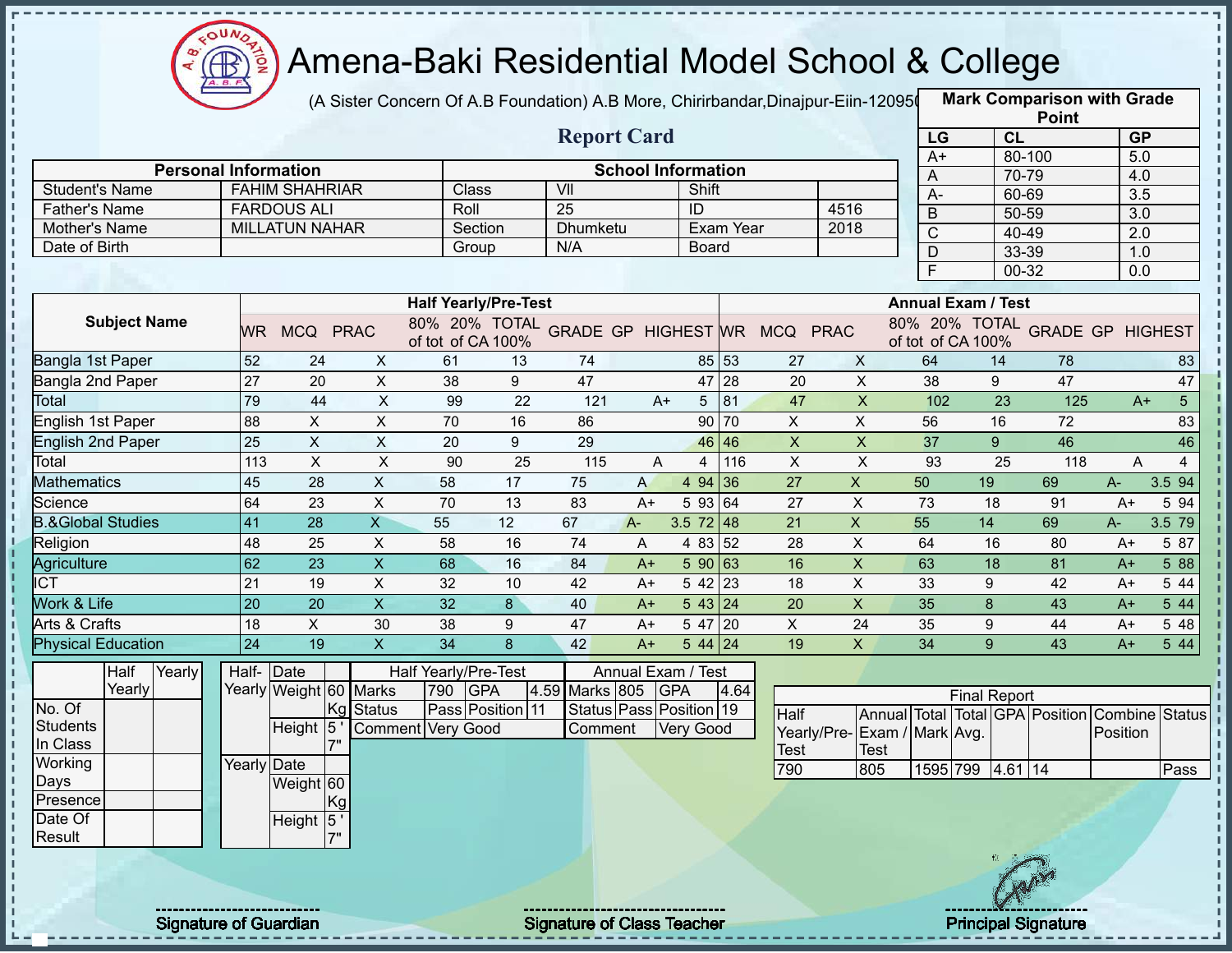

(A Sister Concern Of A.B Foundation) A.B More, Chirirbandar,Dinajpur-Eiin-120950

|                              |                              |                           |                           |                             |                  |                                   |                           |                  |           |                                            |                           |                |                           |         | <b>Point</b>                            |           |                |
|------------------------------|------------------------------|---------------------------|---------------------------|-----------------------------|------------------|-----------------------------------|---------------------------|------------------|-----------|--------------------------------------------|---------------------------|----------------|---------------------------|---------|-----------------------------------------|-----------|----------------|
|                              |                              |                           |                           |                             |                  | <b>Report Card</b>                |                           |                  |           |                                            |                           | LG             |                           | CL      |                                         | <b>GP</b> |                |
|                              | <b>Personal Information</b>  |                           |                           |                             |                  |                                   |                           |                  |           |                                            |                           | $A+$           |                           | 80-100  |                                         | 5.0       |                |
| <b>Student's Name</b>        |                              | <b>SIFATULLAH SIFAT</b>   |                           |                             | Class            | VII                               | <b>School Information</b> | Shift            |           |                                            |                           | A              |                           | 70-79   |                                         | 4.0       |                |
| <b>Father's Name</b>         |                              | MD. MOTAHER ALI           |                           | Roll                        |                  | $\overline{26}$                   |                           | ID               |           |                                            | 4518                      | A-             |                           | 60-69   |                                         | 3.5       |                |
| Mother's Name                |                              | <b>MST. SUFIA BEGUM</b>   |                           |                             | Section          | <b>Dhumketu</b>                   |                           |                  | Exam Year |                                            | 2018                      | $\mathsf B$    |                           | 50-59   |                                         | 3.0       |                |
| Date of Birth                |                              |                           |                           |                             | Group            | N/A                               |                           | <b>Board</b>     |           |                                            |                           | $\overline{C}$ |                           | 40-49   |                                         | 2.0       |                |
|                              |                              |                           |                           |                             |                  |                                   |                           |                  |           |                                            |                           | D<br>F         |                           | 33-39   |                                         | 1.0       |                |
|                              |                              |                           |                           |                             |                  |                                   |                           |                  |           |                                            |                           |                |                           | 00-32   |                                         | 0.0       |                |
|                              |                              |                           |                           | <b>Half Yearly/Pre-Test</b> |                  |                                   |                           |                  |           |                                            |                           |                | <b>Annual Exam / Test</b> |         |                                         |           |                |
| <b>Subject Name</b>          |                              | WR MCQ PRAC               |                           | of tot of CA 100%           |                  |                                   |                           |                  |           | 80% 20% TOTAL GRADE GP HIGHEST WR MCQ PRAC |                           |                | of tot of CA 100%         |         | 80% 20% TOTAL GRADE GP HIGHEST          |           |                |
| Bangla 1st Paper             | 36                           | 24                        | X                         | 48                          | 12               | 60                                |                           |                  | 85 54     | 26                                         | X                         | 64             | 14                        |         | 78                                      |           | 83             |
| Bangla 2nd Paper             | 20                           | 18                        | $\pmb{\times}$            | 30                          | 9                | 39                                |                           |                  | 47 28     | 20                                         | $\mathsf X$               | 38             | 9                         |         | 47                                      |           | 47             |
| Total                        | 56                           | 42                        | $\boldsymbol{\mathsf{X}}$ | 78                          | 21               | 99                                | $A-$                      | 3.5              | 82        | 46                                         | $\pmb{\times}$            | 102            |                           | 23      | 125                                     | $A+$      | 5 <sup>1</sup> |
| English 1st Paper            | 85                           | $\pmb{\times}$            | $\pmb{\times}$            | 68                          | 16               | 84                                |                           |                  | 90 81     | X                                          | X                         | 65             | 17                        |         | 82                                      |           | 83             |
| <b>English 2nd Paper</b>     | 42                           | $\boldsymbol{\mathsf{X}}$ | X                         | 34                          | 10               | 44                                |                           |                  | 46 46     | $\pmb{\times}$                             | $\boldsymbol{\mathsf{X}}$ | 37             | 8                         |         | 45                                      |           | 46             |
| Total                        | 127                          | $\boldsymbol{\mathsf{X}}$ | $\times$                  | 102                         | 26               | 128                               | $A+$                      | 5                | 127       | $\times$                                   | X                         | 102            |                           | 25      | 127                                     | $A+$      | 5              |
| <b>Mathematics</b>           | 59                           | 29                        | $\boldsymbol{\mathsf{X}}$ | 70                          | 15               | 85                                | $A+$                      | 5 94 61          |           | 29                                         | $\pmb{\times}$            | 72             | 20                        |         | 92                                      | $A+$      | 5 94           |
| Science                      | 62                           | 26                        | $\pmb{\times}$            | 70                          | 15               | 85                                | $A+$                      | 5 93 66          |           | 28                                         | X                         | 75             | 18                        |         | 93                                      | A+        | 5 94           |
| <b>B.&amp;Global Studies</b> | 32                           | 28                        | $\overline{\mathsf{X}}$   | 48                          | 12               | 60                                | $A -$                     | $3.5 \ 72 \ 40$  |           | 26                                         | $\pmb{\times}$            | 53             | 12                        |         | 65                                      | A-        | 3.5 79         |
| Religion                     | 47                           | 27                        | $\sf X$                   | 59                          | 15               | 74                                | A                         | 4 83 53          |           | 27                                         | $\boldsymbol{\mathsf{X}}$ | 64             | 16                        |         | 80                                      | A+        | 5 87           |
| Agriculture                  | 60                           | 17                        | $\boldsymbol{\mathsf{X}}$ | 62                          | 16               | 78                                | A                         | 490 61           |           | 23                                         | $\boldsymbol{\mathsf{X}}$ | 67             | 18                        |         | 85                                      | $A+$      | 5 88           |
| $\overline{ICT}$             | 20                           | 20                        | $\pmb{\times}$            | 32                          | 10               | 42                                | $A+$                      | 5 42 22          |           | 18                                         | $\pmb{\times}$            | 32             | 9                         |         | 41                                      | $A+$      | 5 44           |
| Work & Life                  | 23                           | 20                        | $\overline{X}$            | 34                          | 8                | 42                                | $A+$                      | 543 23           |           | 19                                         | $\overline{X}$            | 34             | 8                         |         | 42                                      | $A+$      | 5 44           |
| Arts & Crafts                | 18                           | X                         | 22                        | 32                          | $\overline{7}$   | 39                                | A                         | 4 47 19          |           | X                                          | 20                        | 31             | $\overline{7}$            |         | 38                                      | A         | 4 4 8          |
| <b>Physical Education</b>    | 21                           | 19                        | $\pmb{\times}$            | 32                          | 8                | 40                                | $A+$                      | 5 44 25          |           | 18                                         | $\mathsf{X}$              | 34             | 9                         |         | 43                                      | $A+$      | 5 44           |
| Half<br>Yearly               | Half- Date                   |                           |                           | Half Yearly/Pre-Test        |                  |                                   | Annual Exam / Test        |                  |           |                                            |                           |                |                           |         |                                         |           |                |
| Yearly                       |                              | Yearly Weight 55 Marks    |                           | <b>GPA</b><br>772           |                  | 4.45 Marks 831                    |                           | <b>GPA</b>       | 4.77      |                                            |                           |                | <b>Final Report</b>       |         |                                         |           |                |
| No. Of                       |                              |                           | Kg<br><b>Status</b>       |                             | Pass Position 19 |                                   | Status Pass Position 8    |                  |           | Half                                       |                           |                |                           |         | Annual Total Total GPA Position Combine |           | <b>Status</b>  |
| <b>Students</b>              |                              | Height 5                  |                           | Comment Good                |                  | Comment                           |                           | <b>Very Good</b> |           | Yearly/Pre- Exam / Mark Avg.               |                           |                |                           |         |                                         | Position  |                |
| In Class                     |                              | 4"                        |                           |                             |                  |                                   |                           |                  |           | Test                                       | <b>Test</b>               |                |                           |         |                                         |           |                |
| Working                      | Yearly Date                  |                           |                           |                             |                  |                                   |                           |                  |           | 772                                        | 831                       | 1603 803       |                           | 4.61 13 |                                         |           | Pass           |
| Days                         |                              | Weight 55                 |                           |                             |                  |                                   |                           |                  |           |                                            |                           |                |                           |         |                                         |           |                |
| Presence                     |                              |                           | Kgl                       |                             |                  |                                   |                           |                  |           |                                            |                           |                |                           |         |                                         |           |                |
| Date Of<br>Result            |                              | Height 5'<br>4"           |                           |                             |                  |                                   |                           |                  |           |                                            |                           |                |                           |         |                                         |           |                |
|                              |                              |                           |                           |                             |                  |                                   |                           |                  |           |                                            |                           |                |                           |         |                                         |           |                |
|                              |                              |                           |                           |                             |                  |                                   |                           |                  |           |                                            |                           |                |                           |         |                                         |           |                |
|                              |                              |                           |                           |                             |                  |                                   |                           |                  |           |                                            |                           |                |                           |         |                                         |           |                |
|                              | <b>Signature of Guardian</b> |                           |                           |                             |                  | <b>Signature of Class Teacher</b> |                           |                  |           |                                            |                           |                |                           |         | <b>Principal Signature</b>              |           |                |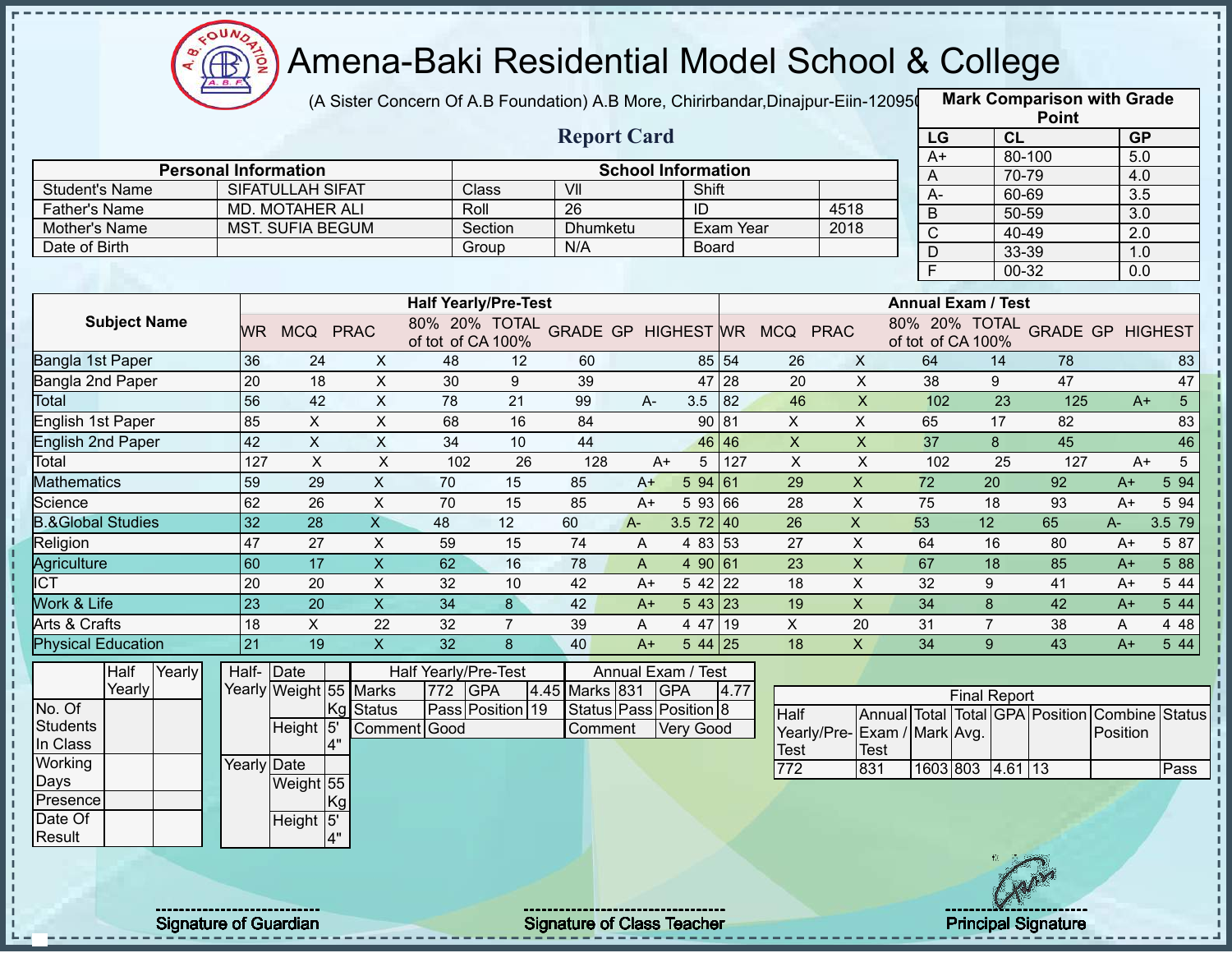

### Amena-Baki Residential Model School & College

(A Sister Concern Of A.B Foundation) A.B More, Chirirbandar,Dinajpur-Eiin-120950

**Mark Comparison with Grade**

| <b>Personal Information</b><br><b>Student's Name</b><br>Father's Name<br>Mother's Name<br>Date of Birth<br><b>Subject Name</b><br><b>Bangla 1st Paper</b><br>Bangla 2nd Paper<br>Total<br><b>English 1st Paper</b><br><b>English 2nd Paper</b><br>Total<br><b>Mathematics</b><br>Science | <b>ABU SAYEED</b>  | PAN MOHAMMAD<br><b>SALINA AKHTER</b> |                           | Class                                       |                 | <b>Report Card</b>                         | <b>School Information</b> |                   |              |                           |                             | LG<br>$A+$     |                           | CL<br>80-100 |     | <b>GP</b><br>5.0                               |                |
|------------------------------------------------------------------------------------------------------------------------------------------------------------------------------------------------------------------------------------------------------------------------------------------|--------------------|--------------------------------------|---------------------------|---------------------------------------------|-----------------|--------------------------------------------|---------------------------|-------------------|--------------|---------------------------|-----------------------------|----------------|---------------------------|--------------|-----|------------------------------------------------|----------------|
|                                                                                                                                                                                                                                                                                          |                    |                                      |                           |                                             |                 |                                            |                           |                   |              |                           |                             |                |                           |              |     |                                                |                |
|                                                                                                                                                                                                                                                                                          |                    |                                      |                           |                                             |                 |                                            |                           |                   |              |                           |                             |                |                           |              |     |                                                |                |
|                                                                                                                                                                                                                                                                                          |                    |                                      |                           |                                             |                 |                                            |                           |                   |              |                           |                             | A              |                           | 70-79        |     | 4.0                                            |                |
|                                                                                                                                                                                                                                                                                          |                    |                                      |                           |                                             |                 | VII<br>$\overline{27}$                     |                           | Shift             |              |                           |                             | $A -$          |                           | 60-69        |     | 3.5                                            |                |
|                                                                                                                                                                                                                                                                                          |                    |                                      |                           | Roll<br>Section                             |                 | Dhumketu                                   |                           | ID                | Exam Year    |                           | 4521<br>2018                | B              |                           | 50-59        |     | 3.0                                            |                |
|                                                                                                                                                                                                                                                                                          |                    |                                      |                           | Group                                       |                 | N/A                                        |                           | Board             |              |                           |                             | $\mathsf{C}$   |                           | 40-49        |     | 2.0                                            |                |
|                                                                                                                                                                                                                                                                                          |                    |                                      |                           |                                             |                 |                                            |                           |                   |              |                           |                             | $\overline{D}$ |                           | 33-39        |     | 1.0                                            |                |
|                                                                                                                                                                                                                                                                                          |                    |                                      |                           |                                             |                 |                                            |                           |                   |              |                           |                             | $\overline{F}$ |                           | 00-32        |     | $\overline{0.0}$                               |                |
|                                                                                                                                                                                                                                                                                          |                    |                                      |                           | <b>Half Yearly/Pre-Test</b>                 |                 |                                            |                           |                   |              |                           |                             |                | <b>Annual Exam / Test</b> |              |     |                                                |                |
|                                                                                                                                                                                                                                                                                          |                    | WR MCQ PRAC                          |                           | of tot of CA 100%                           |                 | 80% 20% TOTAL GRADE GP HIGHEST WR MCQ PRAC |                           |                   |              |                           |                             |                | of tot of CA 100%         |              |     | 80% 20% TOTAL GRADE GP HIGHEST                 |                |
|                                                                                                                                                                                                                                                                                          | 58                 | 23                                   | X                         | 65                                          | 14              | 79                                         |                           | 85 55             |              | 28                        | $\mathsf{X}$                | 66             |                           | 14           | 80  |                                                | 83             |
|                                                                                                                                                                                                                                                                                          | $\overline{25}$    | 19                                   | $\overline{X}$            | 35                                          | 9               | 44                                         |                           | 47 22             |              | $\overline{20}$           | $\overline{X}$              | 34             |                           | 9            | 43  |                                                | 47             |
|                                                                                                                                                                                                                                                                                          | 83                 | 42                                   | $\pmb{\times}$            | 100                                         | 23              | 123                                        | $A+$                      | $5 \overline{77}$ |              | 48                        | $\mathsf X$                 | 100            |                           | 23           | 123 | $A+$                                           | 5 <sup>5</sup> |
|                                                                                                                                                                                                                                                                                          | 90                 | $\mathsf{X}$                         | $\overline{\mathsf{x}}$   | $\overline{72}$                             | $\overline{18}$ | 90                                         |                           | 90 70             |              | $\overline{X}$            | $\overline{X}$              | 56             |                           | 17           | 73  |                                                | 83             |
|                                                                                                                                                                                                                                                                                          | 31                 | $\pmb{\times}$                       | $\mathsf X$               | 25                                          | 9               | 34                                         |                           | 46 42             |              | $\boldsymbol{\mathsf{X}}$ | $\mathsf{X}$                | 34             |                           | 8            | 42  |                                                | 46             |
|                                                                                                                                                                                                                                                                                          | 121                | $\mathsf{X}$                         | $\mathsf{x}$              | 97                                          | 27              | 124                                        | $A+$                      |                   | $5 \mid 112$ | $\mathsf{X}$              | $\pmb{\times}$              | 90             |                           | 25           | 115 | A                                              | $\overline{4}$ |
|                                                                                                                                                                                                                                                                                          | 59                 | $\overline{26}$                      | $\mathsf{X}$              | 68                                          | 13              | 81                                         | $A+$                      | 5 94 52           |              | $\overline{28}$           | $\mathsf X$                 | 64             | 18                        |              | 82  | $A+$                                           | 5 94           |
|                                                                                                                                                                                                                                                                                          | 64                 | 24                                   | $\pmb{\times}$            | 70                                          | 15              | 85                                         | $A+$                      | 5 93 60           |              | 27                        | $\pmb{\times}$              | 70             | 17                        |              | 87  | A+                                             | 5 94           |
| <b>B.&amp;Global Studies</b>                                                                                                                                                                                                                                                             | 37                 | 29                                   | $\overline{X}$            | 53                                          | 12              | 65                                         | $A -$                     | $3.5 \ 72 \ 44$   |              | 27                        | $\pmb{\times}$              | 57             | 13                        |              | 70  | A                                              | 4 79           |
| Religion                                                                                                                                                                                                                                                                                 | 54                 | 27                                   | X                         | 65                                          | 16              | 81                                         | A+                        | 5 83 55           |              | 29                        | $\boldsymbol{\mathsf{X}}$   | 67             | 16                        |              | 83  | $A+$                                           | 5 87           |
| Agriculture                                                                                                                                                                                                                                                                              | 61                 | 24                                   | $\boldsymbol{\mathsf{X}}$ | 68                                          | 16              | 84                                         | $A+$                      | 590 62            |              | 22                        | $\overline{\mathsf{x}}$     | 67             | 18                        |              | 85  | $A+$                                           | 5 88           |
| <b>ICT</b>                                                                                                                                                                                                                                                                               | 22                 | 18                                   | X                         | 32                                          | 9               | 41                                         | $A+$                      | $542$ 20          |              | 19                        | $\boldsymbol{\mathsf{X}}$   | 31             | 10                        |              | 41  | A+                                             | 5 44           |
| Work & Life                                                                                                                                                                                                                                                                              | 24                 | $\overline{19}$                      | $\overline{\mathsf{x}}$   | $\overline{34}$                             | 8               | 42                                         | $A+$                      | $543$ 24          |              | 20                        | $\mathsf X$                 | 35             | 8                         |              | 43  | $A+$                                           | 5 44           |
| Arts & Crafts                                                                                                                                                                                                                                                                            | 18                 | $\mathsf{X}$                         | 22                        | 32                                          | $\overline{7}$  | 39                                         | A                         | 4 47 20           |              | X                         | 22                          | 34             | $\overline{7}$            |              | 41  | A+                                             | 5 48           |
| <b>Physical Education</b>                                                                                                                                                                                                                                                                | 23                 | $\overline{20}$                      | $\overline{\mathsf{x}}$   | $\overline{34}$                             | 8               | 42                                         | $A+$                      | $544$ 24          |              | 19                        | $\mathsf X$                 | 34             | 9                         |              | 43  | $A+$                                           | 5 4 4          |
| Half<br>Yearly                                                                                                                                                                                                                                                                           | Half- Date         |                                      |                           | Half Yearly/Pre-Test                        |                 |                                            | Annual Exam / Test        |                   |              |                           |                             |                |                           |              |     |                                                |                |
| Yearly<br>No. Of                                                                                                                                                                                                                                                                         |                    | Yearly Weight 51 Marks               |                           | 807 GPA                                     |                 | 4.77 Marks 813 GPA                         |                           |                   | 4.82         |                           |                             |                | <b>Final Report</b>       |              |     |                                                |                |
| <b>Students</b>                                                                                                                                                                                                                                                                          |                    | Kg<br>Height 5'                      | <b>Status</b>             | Pass Position 4<br><b>Comment Very Good</b> |                 |                                            | Status Pass Position 7    |                   |              | <b>Half</b>               |                             |                |                           |              |     | Annual Total Total GPA Position Combine Status |                |
| In Class                                                                                                                                                                                                                                                                                 |                    | 6"                                   |                           |                                             |                 | Comment                                    |                           | Very Good         |              |                           | Yearly/Pre-Exam / Mark Avg. |                |                           |              |     | Position                                       |                |
| Working                                                                                                                                                                                                                                                                                  | <b>Yearly Date</b> |                                      |                           |                                             |                 |                                            |                           |                   |              | <b>Test</b>               | <b>Test</b><br>813          |                |                           |              |     |                                                |                |
| Days                                                                                                                                                                                                                                                                                     |                    | Weight 51                            |                           |                                             |                 |                                            |                           |                   |              | 807                       |                             |                | 1620 812 4.8 4            |              |     |                                                | Pass           |
| Presence                                                                                                                                                                                                                                                                                 |                    | Kg                                   |                           |                                             |                 |                                            |                           |                   |              |                           |                             |                |                           |              |     |                                                |                |
| Date Of                                                                                                                                                                                                                                                                                  |                    | Height 5'                            |                           |                                             |                 |                                            |                           |                   |              |                           |                             |                |                           |              |     |                                                |                |
| Result                                                                                                                                                                                                                                                                                   |                    | 6"                                   |                           |                                             |                 |                                            |                           |                   |              |                           |                             |                |                           |              |     |                                                |                |
|                                                                                                                                                                                                                                                                                          |                    |                                      |                           |                                             |                 |                                            |                           |                   |              |                           |                             |                |                           |              |     |                                                |                |
|                                                                                                                                                                                                                                                                                          |                    |                                      |                           |                                             |                 |                                            |                           |                   |              |                           |                             |                |                           |              |     |                                                |                |
|                                                                                                                                                                                                                                                                                          |                    |                                      |                           |                                             |                 |                                            |                           |                   |              |                           |                             |                |                           |              |     |                                                |                |

Signature of Guardian Signature of Class Teacher Principal Signature 25/47/47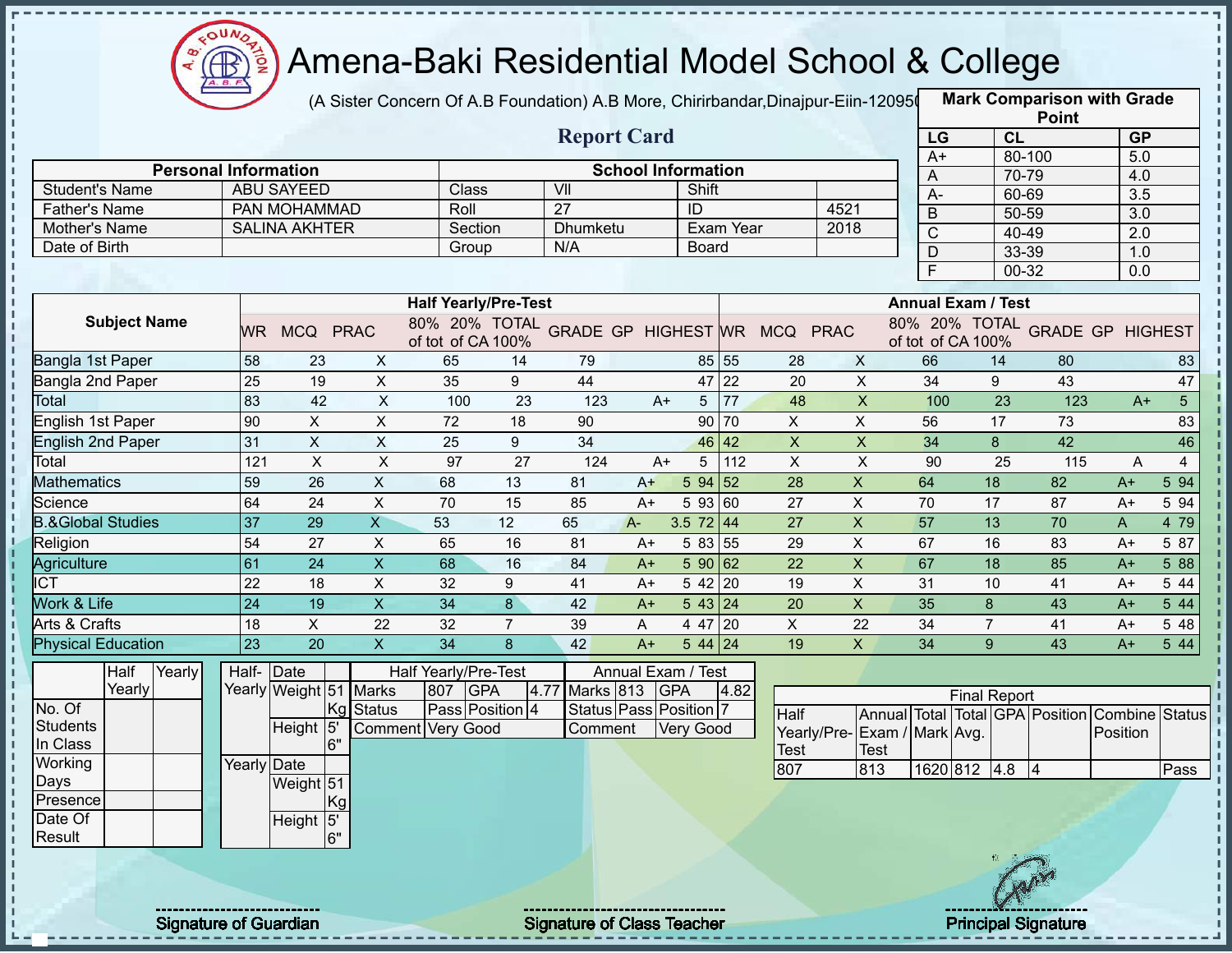

(A Sister Concern Of A.B Foundation) A.B More, Chirirbandar,Dinajpur-Eiin-120950

**Mark Comparison with Grade**

|                      |                              |         | <b>Report Card</b> |                           |      |
|----------------------|------------------------------|---------|--------------------|---------------------------|------|
|                      | <b>Personal Information</b>  |         |                    | <b>School Information</b> |      |
| Student's Name       | HARUN -AR -RASHID            | Class   | VII                | Shift                     |      |
| <b>Father's Name</b> | <b>MD.KHIRUL ISLAM KHAZA</b> | Roll    | -28                | ID                        | 4522 |
| Mother's Name        | <b>MST.HAZERA BEGUM</b>      | Section | <b>Dhumketu</b>    | Exam Year                 | 2018 |
| Date of Birth        |                              | Group   | N/A                | Board                     |      |
|                      |                              |         |                    |                           |      |

|                 | <b>Point</b> |                  |
|-----------------|--------------|------------------|
| LG              | CL           | <b>GP</b>        |
| $\overline{A+}$ | 80-100       | 5.0              |
| Α               | 70-79        | 4.0              |
| А-              | 60-69        | 3.5              |
| B               | 50-59        | $\overline{3.0}$ |
| C               | 40-49        | 2.0              |
| D               | 33-39        | 1.0              |
| F               | 00-32        | 0.0              |

|                              |     |                    |    |     | <b>Half Yearly/Pre-Test</b> |                                               |              |                |     |              |             |               | <b>Annual Exam / Test</b>  |                |           |                |
|------------------------------|-----|--------------------|----|-----|-----------------------------|-----------------------------------------------|--------------|----------------|-----|--------------|-------------|---------------|----------------------------|----------------|-----------|----------------|
| <b>Subject Name</b>          |     | <b>WRMCQPRACof</b> |    |     |                             | 80%20% TOTAL<br>ACof of 100% GRADEGPHIGHESTWR |              |                |     | <b>MCQ</b>   | <b>PRAC</b> | 80% of<br>tot | 20% of TOTAL<br>CA<br>100% | <b>GRADE</b>   | <b>GP</b> | <b>HIGHEST</b> |
| Bangla 1st Paper             | 60  | 24                 | X  | 67  | 13                          | 80                                            |              | 85 0           |     | $\mathbf 0$  | X           | $\mathbf{0}$  | 0                          | $\mathbf{0}$   |           | 83             |
| Bangla 2nd Paper             | 27  | 18                 | X  | 36  | 9                           | 45                                            |              | 47             | 'lo | 0            | X           | 0             | 0                          | 0              |           | 47             |
| Total                        | 87  | 42                 | X  | 103 | 22                          | 125                                           | F            | 0.0            |     |              |             |               |                            |                |           |                |
| English 1st Paper            | 88  | X                  | X  | 70  | 17                          | 87                                            |              | 90 0           |     | X            | X           | $\Omega$      | 0                          | 0              |           | 83             |
| <b>English 2nd Paper</b>     | 32  | X                  | X  | 26  | 9                           | 35                                            |              | 46 0           |     | X            | X           | $\mathbf 0$   | $\mathbf 0$                | $\mathbf 0$    |           | 46             |
| Total                        | 120 | X                  | X  | 96  | 26                          | 122                                           | F            | 0.0            |     |              |             |               |                            |                |           |                |
| <b>Mathematics</b>           | 49  | 30                 | X  | 63  | 15                          | 78                                            | A            | 94 0<br>4      |     | $\mathbf{0}$ | X           | $\Omega$      | $\Omega$                   | $\Omega$       | F         | 0.0 94         |
| Science                      | 60  | 23                 | X  | 66  | 11                          | 77                                            | A            | 93 0<br>4      |     | 0            | X           | $\Omega$      | $\Omega$                   | 0              | F.        | 0.094          |
| <b>B.&amp;Global Studies</b> | 39  | 26                 | X. | 52  | 11                          | 63                                            | A-           | $3.5 \ 72 \ 0$ |     | $\mathbf{0}$ | X           | 0             | $\mathbf{0}$               | $\Omega$       | F.        | 0.079          |
| Religion                     | 49  | 21                 | X  | 56  | 16                          | 72                                            | A            | 4830           |     | 0            | X           | 0             | $\mathbf{0}$               | 0              | F         | 0.087          |
| Agriculture                  | 58  | 20                 | X  | 62  | 17                          | 79                                            | $\mathsf{A}$ | 4 90 0         |     | $\mathbf{0}$ | X           | 0             | $\mathbf{0}$               | 0              | F.        | 0.088          |
| <b>ICT</b>                   | 24  | 16                 | X  | 32  | 10                          | 42                                            | $A+$         | 542 0          |     | 0            | X           | 0             | $\mathbf{0}$               | $\mathbf{0}$   | F         | 0.044          |
| <b>Nork &amp; Life</b>       | 24  | 20                 | X  | 35  | 8                           | 43                                            | $A+$         | 5430           |     | $\mathbf{0}$ | X           | 0             | $\mathbf{0}$               | $\mathbf{0}$   | F         | 0.044          |
| Arts & Crafts                | 18  | X                  | 27 | 36  | 8                           | 44                                            | A+           | 5470           |     | X            | $\Omega$    | $\Omega$      | $\mathbf{0}$               | $\mathbf{0}$   | F.        | 0.048          |
| <b>Physical Education</b>    | 24  | 18                 | X  | 34  | 8                           | 42                                            | $A+$         | 5440           |     | $\Omega$     | X           | 0             | $\Omega$                   | $\overline{0}$ | F.        | 0.044          |

|             | Half   | Yearly | Half-  | Date   |               |     | Half Yearly/Pre-Test |      |
|-------------|--------|--------|--------|--------|---------------|-----|----------------------|------|
|             | Yearly |        | Yearly | Weight | <b>Marks</b>  | 787 | <b>GPA</b>           | 3.59 |
| No. Of      |        |        |        | Height | <b>Status</b> |     | Pass Position 14     |      |
| Students In |        |        | Yearly | Date   | Comment Good  |     |                      |      |
| Class       |        |        |        | Weight |               |     |                      |      |
| Working     |        |        |        | Height |               |     |                      |      |
| Days        |        |        |        |        |               |     |                      |      |
| Presence    |        |        |        |        |               |     |                      |      |
| Date Of     |        |        |        |        |               |     |                      |      |
| Result      |        |        |        |        |               |     |                      |      |

|                              |       |              | <b>Final Report</b> |  |                                                |       |
|------------------------------|-------|--------------|---------------------|--|------------------------------------------------|-------|
| Half                         |       |              |                     |  | Annual Total Total GPA Position Combine Status |       |
| Yearly/Pre- Exam / Mark Avg. |       |              |                     |  | <b>Position</b>                                |       |
| <b>Test</b>                  | 'Test |              |                     |  |                                                |       |
| 787                          | 813   | 1600 812 4.8 |                     |  |                                                | lFail |

Signature of Guardian Signature of Class Teacher Principal Signature 26/47/47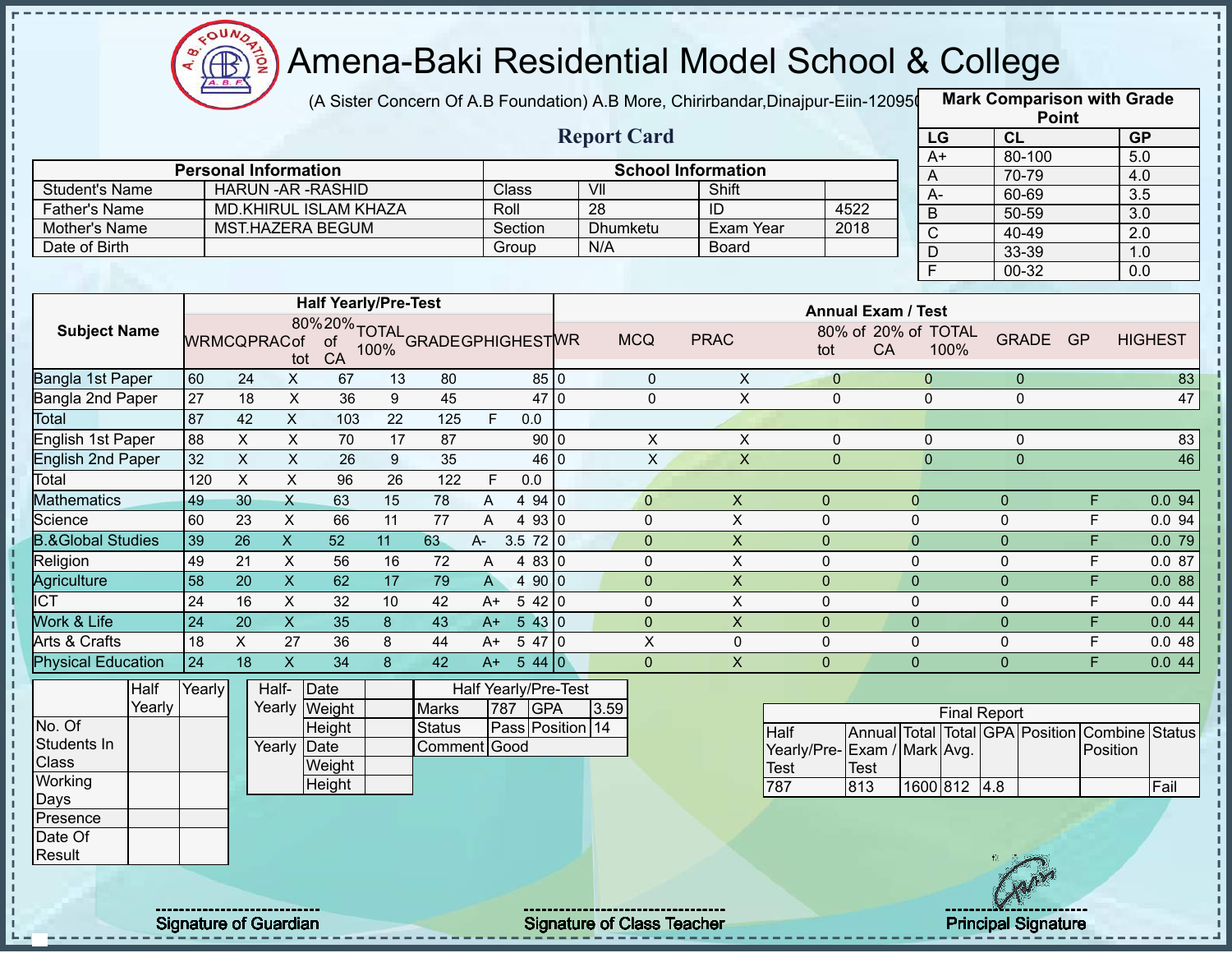

(A Sister Concern Of A.B Foundation) A.B More, Chirirbandar,Dinajpur-Eiin-120950

|                                       |                              |                           |                           |                             |                  |                                   |                           |                  |           |                                            |                           |                |                           | <b>Point</b>                    |           |                |
|---------------------------------------|------------------------------|---------------------------|---------------------------|-----------------------------|------------------|-----------------------------------|---------------------------|------------------|-----------|--------------------------------------------|---------------------------|----------------|---------------------------|---------------------------------|-----------|----------------|
|                                       |                              |                           |                           |                             |                  | <b>Report Card</b>                |                           |                  |           |                                            |                           | LG             |                           | CL                              | <b>GP</b> |                |
|                                       |                              |                           |                           |                             |                  |                                   |                           |                  |           |                                            |                           | $A+$           |                           | 80-100                          | 5.0       |                |
| <b>Student's Name</b>                 | <b>Personal Information</b>  | <b>NAFIS SADMAN</b>       |                           |                             | Class            | VII                               | <b>School Information</b> | Shift            |           |                                            |                           | A              |                           | $70 - 79$                       | 4.0       |                |
|                                       |                              | MD.ASADUZZAMAN            |                           | Roll                        |                  | 29                                |                           | ID               |           |                                            | 4523                      | $A -$          |                           | 60-69                           | 3.5       |                |
| <b>Father's Name</b><br>Mother's Name |                              | <b>MST.SUMI BEGUM</b>     |                           |                             | Section          | Dhumketu                          |                           |                  | Exam Year |                                            | 2018                      | $\overline{B}$ |                           | 50-59                           | 3.0       |                |
| Date of Birth                         |                              |                           |                           |                             | Group            | N/A                               |                           | <b>Board</b>     |           |                                            |                           | $\overline{C}$ |                           | 40-49                           | 2.0       |                |
|                                       |                              |                           |                           |                             |                  |                                   |                           |                  |           |                                            |                           | D              |                           | 33-39                           | 1.0       |                |
|                                       |                              |                           |                           |                             |                  |                                   |                           |                  |           |                                            |                           | E              |                           | 00-32                           | 0.0       |                |
|                                       |                              |                           |                           | <b>Half Yearly/Pre-Test</b> |                  |                                   |                           |                  |           |                                            |                           |                | <b>Annual Exam / Test</b> |                                 |           |                |
| <b>Subject Name</b>                   |                              | WR MCQ PRAC               |                           | of tot of CA 100%           |                  |                                   |                           |                  |           | 80% 20% TOTAL GRADE GP HIGHEST WR MCQ PRAC |                           |                | of tot of CA 100%         | 80% 20% TOTAL GRADE GP HIGHEST  |           |                |
| Bangla 1st Paper                      | 52                           | 19                        | X                         | 57                          | 13               | 70                                |                           |                  | 85 55     | 26                                         | $\mathsf{X}$              | 65             | 13                        | 78                              |           | 83             |
| Bangla 2nd Paper                      | 22                           | 20                        | $\pmb{\times}$            | 34                          | 9                | 43                                |                           | 47 27            |           | 19                                         | $\mathsf X$               | 37             | 9                         | 46                              |           | 47             |
| Total                                 | 74                           | 39                        | $\mathsf X$               | 91                          | 22               | 113                               | A                         | 4                | 82        | 45                                         | $\boldsymbol{\mathsf{X}}$ | 102            | 22                        | 124                             | $A+$      | 5 <sup>5</sup> |
| English 1st Paper                     | 80                           | $\pmb{\times}$            | X                         | 64                          | 16               | 80                                |                           |                  | 90 70     | X                                          | X                         | 56             | 15                        | 71                              |           | 83             |
| <b>English 2nd Paper</b>              | 29                           | $\boldsymbol{\mathsf{X}}$ | X                         | 23                          | 8                | 31                                |                           | 46 44            |           | $\boldsymbol{\mathsf{X}}$                  | $\boldsymbol{\mathsf{X}}$ | 35             | 8                         | 43                              |           | 46             |
| Total                                 | 109                          | $\times$                  | $\mathsf X$               | 87                          | 24               | 111                               | A                         | 4                | 114       | $\boldsymbol{\mathsf{X}}$                  | $\pmb{\times}$            | 91             | 23                        | 114                             | A         | 4              |
| <b>Mathematics</b>                    | 32                           | 28                        | $\boldsymbol{\mathsf{X}}$ | 48                          | 9                | 57                                | B                         | 394 61           |           | 27                                         | $\pmb{\times}$            | 70             | 20                        | 90                              | $A+$      | 5 94           |
| Science                               | 55                           | 18                        | X                         | 58                          | 12               | 70                                | A                         | 4 93 60          |           | 29                                         | X                         | 71             | 16                        | 87                              | $A+$      | 5 94           |
| <b>B.&amp;Global Studies</b>          | $\overline{37}$              | 25                        | $\overline{\mathsf{X}}$   | 50                          | 12               | 62                                | $A -$                     | 3.5 $72 \mid 44$ |           | 25                                         | $\boldsymbol{\mathsf{X}}$ | 55             | 12                        | 67                              | A-        | 3.5 79         |
| Religion                              | 50                           | 24                        | $\mathsf X$               | 59                          | 15               | 74                                | A                         | 4 83 54          |           | 27                                         | $\times$                  | 65             | 15                        | 80                              | $A+$      | 5 87           |
| Agriculture                           | 59                           | 17                        | $\mathsf X$               | 61                          | 16               | 77                                | A                         | 4 90 61          |           | 22                                         | $\pmb{\times}$            | 66             | 18                        | 84                              | $A+$      | 5 88           |
| $\overline{ICT}$                      | 18                           | 16                        | $\pmb{\times}$            | 27                          | 9                | 36                                | A                         | 4 42 21          |           | 16                                         | $\mathsf X$               | 30             | 9                         | 39                              | A         | 4 4 4          |
| Work & Life                           | $\overline{22}$              | 20                        | $\overline{X}$            | 34                          | $\overline{7}$   | 41                                | $A+$                      | 543 23           |           | 19                                         | $\overline{X}$            | 34             | 8                         | 42                              | $A+$      | 5 4 4          |
| Arts & Crafts                         | 18                           | X                         | 26                        | 35                          | $\overline{7}$   | 42                                | $A+$                      | 5 47 19          |           | X                                          | 22                        | 33             | 8                         | 41                              | $A+$      | 5 48           |
| <b>Physical Education</b>             | 21                           | 17                        | $\pmb{\times}$            | 30                          | $\overline{7}$   | 37                                | A                         | 4 44 24          |           | 18                                         | $\mathsf{X}$              | 34             | 8                         | 42                              | $A+$      | 5 44           |
| Half<br>Yearly                        | Half-                        | $\vert$ Date              |                           | Half Yearly/Pre-Test        |                  |                                   | Annual Exam / Test        |                  |           |                                            |                           |                |                           |                                 |           |                |
| Yearly                                |                              | Yearly Weight 60 Marks    |                           | 720                         | <b>GPA</b>       | 4.05 Marks 810                    | <b>GPA</b>                |                  | 4.68      |                                            |                           |                | <b>Final Report</b>       |                                 |           |                |
| No. Of                                |                              | Kg                        | <b>Status</b>             |                             | Pass Position 29 |                                   | Status Pass Position 16   |                  |           | Half                                       |                           |                |                           | Annual Total Total GPA Position | Combine   | <b>Status</b>  |
| <b>Students</b>                       |                              | Height 5                  |                           | Comment Good                |                  | Comment                           |                           | <b>Very Good</b> |           | Yearly/Pre-Exam / Mark Avg.                |                           |                |                           |                                 | Position  |                |
| In Class                              |                              | 8"                        |                           |                             |                  |                                   |                           |                  |           | Test                                       | <b>Test</b>               |                |                           |                                 |           |                |
| Working                               | Yearly Date                  |                           |                           |                             |                  |                                   |                           |                  |           | 720                                        | 810                       |                | 1530 766 4.36 26          |                                 |           | Pass           |
| Days                                  |                              | Weight 60                 |                           |                             |                  |                                   |                           |                  |           |                                            |                           |                |                           |                                 |           |                |
| Presence                              |                              | Kgl                       |                           |                             |                  |                                   |                           |                  |           |                                            |                           |                |                           |                                 |           |                |
| Date Of                               |                              | Height 5'                 |                           |                             |                  |                                   |                           |                  |           |                                            |                           |                |                           |                                 |           |                |
| Result                                |                              | 8"                        |                           |                             |                  |                                   |                           |                  |           |                                            |                           |                |                           |                                 |           |                |
|                                       |                              |                           |                           |                             |                  |                                   |                           |                  |           |                                            |                           |                |                           |                                 |           |                |
|                                       |                              |                           |                           |                             |                  |                                   |                           |                  |           |                                            |                           |                |                           |                                 |           |                |
|                                       |                              |                           |                           |                             |                  |                                   |                           |                  |           |                                            |                           |                |                           |                                 |           |                |
|                                       | <b>Signature of Guardian</b> |                           |                           |                             |                  | <b>Signature of Class Teacher</b> |                           |                  |           |                                            |                           |                |                           | <b>Principal Signature</b>      |           |                |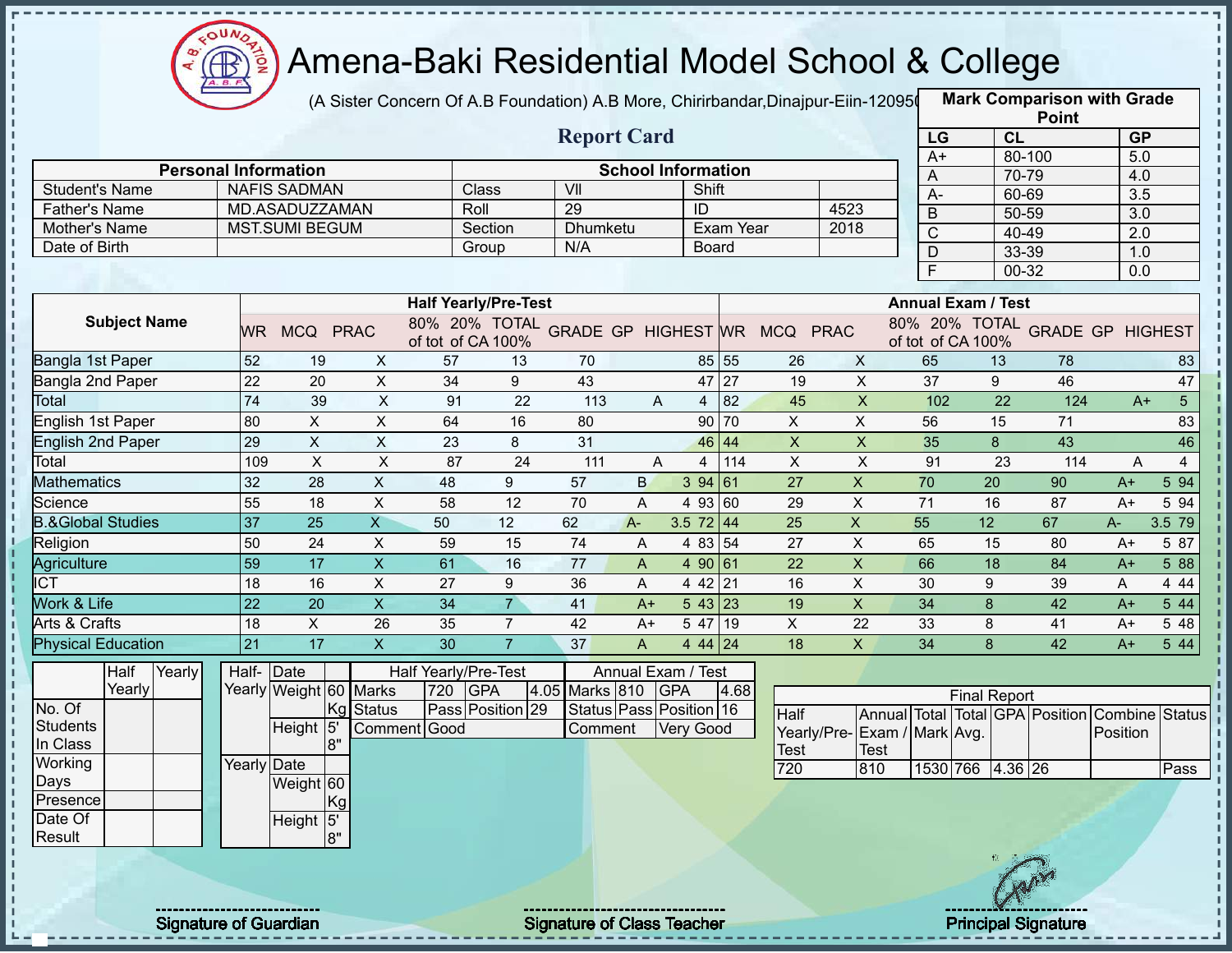

(A Sister Concern Of A.B Foundation) A.B More, Chirirbandar,Dinajpur-Eiin-120950

**Mark Comparison with Grade**

|                              |                |                             |                         |                             |                |                                   |                         |                           |                           |                             |                           |                     |                | <b>Point</b>                            |          |                  |
|------------------------------|----------------|-----------------------------|-------------------------|-----------------------------|----------------|-----------------------------------|-------------------------|---------------------------|---------------------------|-----------------------------|---------------------------|---------------------|----------------|-----------------------------------------|----------|------------------|
|                              |                |                             |                         |                             |                |                                   |                         | <b>Report Card</b>        |                           |                             |                           | LG                  | CL             |                                         |          | GP               |
|                              |                |                             |                         |                             |                |                                   |                         |                           |                           |                             | $A+$                      |                     |                | 80-100                                  |          | 5.0              |
|                              |                | <b>Personal Information</b> |                         |                             |                |                                   |                         | <b>School Information</b> |                           |                             | $\overline{A}$            |                     |                | 70-79                                   |          | 4.0              |
| <b>Student's Name</b>        |                | <b>PRINCE SARKER</b>        |                         |                             |                | Class                             | $\overline{\mathsf{V}}$ |                           | Shift                     |                             | $A -$                     |                     |                | 60-69                                   |          | $\overline{3.5}$ |
| <b>Father's Name</b>         |                | NOKUL CHANDRO MOHONTO       |                         |                             |                | Roll                              | 30                      |                           | ID                        | 4526                        | $\overline{B}$            |                     |                | 50-59                                   |          | 3.0              |
| Mother's Name                |                | <b>SANTONA RANI</b>         |                         |                             |                | Section                           |                         | Dhumketu                  | Exam Year                 | 2018                        | $\mathsf{C}$              |                     |                | 40-49                                   |          | 2.0              |
| Date of Birth                |                |                             |                         |                             |                | Group                             | N/A                     |                           | <b>Board</b>              |                             | $\overline{D}$            |                     |                | 33-39                                   |          | 1.0              |
|                              |                |                             |                         |                             |                |                                   |                         |                           |                           |                             | $\overline{F}$            |                     |                | $00 - 32$                               |          | 0.0              |
|                              |                |                             |                         | <b>Half Yearly/Pre-Test</b> |                |                                   |                         |                           |                           |                             | <b>Annual Exam / Test</b> |                     |                |                                         |          |                  |
| <b>Subject Name</b>          | <b>WR</b>      | <b>MCQ</b><br><b>PRAC</b>   |                         | of tot of CA 100%           |                | 80% 20% TOTAL GRADE GP HIGHEST WR |                         |                           | <b>MCQ</b><br><b>PRAC</b> |                             | of tot of CA 100%         |                     |                | 80% 20% TOTAL GRADE GP HIGHEST          |          |                  |
| Bangla 1st Paper             | $\overline{0}$ | 0                           | $\pmb{\times}$          | $\pmb{0}$                   | $\mathbf 0$    | 0                                 |                         | 85 0                      | $\mathbf 0$               | $\mathsf X$                 | $\mathbf{0}$              |                     | $\Omega$       | $\mathbf 0$                             |          | 83               |
| Bangla 2nd Paper             | $\overline{0}$ | $\overline{0}$              | $\overline{X}$          | $\mathbf 0$                 | $\mathbf 0$    | $\mathbf 0$                       |                         | 47 0                      | $\mathbf 0$               | $\overline{X}$              | $\mathbf{0}$              |                     | $\Omega$       | $\mathbf 0$                             |          | 47               |
| Total                        |                |                             |                         |                             |                |                                   |                         |                           |                           |                             |                           |                     |                |                                         |          |                  |
| <b>English 1st Paper</b>     | $\overline{0}$ | X                           | $\pmb{\times}$          | $\pmb{0}$                   | $\mathbf 0$    | 0                                 |                         | 90 0                      | $\mathsf{X}$              | $\boldsymbol{\mathsf{X}}$   | $\mathbf 0$               |                     | $\Omega$       | $\mathbf 0$                             |          | 83               |
| <b>English 2nd Paper</b>     | $\overline{0}$ | $\mathsf{X}$                | $\mathsf{x}$            | $\mathbf 0$                 | $\mathbf{0}$   | $\Omega$                          |                         | 46 0                      | $\mathsf{X}$              | $\boldsymbol{\mathsf{X}}$   | $\mathbf{0}$              |                     | $\overline{0}$ | $\Omega$                                |          | 46               |
| Total                        |                |                             |                         |                             |                |                                   |                         |                           |                           |                             |                           |                     |                |                                         |          |                  |
| <b>Mathematics</b>           | $\overline{0}$ | $\mathbf 0$                 | $\pmb{\times}$          | $\mathbf 0$                 | $\mathbf{0}$   | $\mathbf 0$                       | F                       | 0.0940                    | $\overline{0}$            | $\boldsymbol{\mathsf{X}}$   | $\mathbf{0}$              | $\overline{0}$      |                | $\mathbf{0}$                            | F.       | 0.094            |
| Science                      | $\overline{0}$ | $\Omega$                    | $\mathsf{X}$            | $\mathbf{0}$                | $\Omega$       | $\pmb{0}$                         | F                       | 0.0930                    | $\mathbf{0}$              | X                           | $\Omega$                  | 0                   |                | $\mathbf 0$                             | F        | 0.094            |
| <b>B.&amp;Global Studies</b> | $\overline{0}$ | $\overline{0}$              | $\overline{\mathsf{x}}$ | $\overline{0}$              | $\mathbf 0$    | $\pmb{0}$                         | F                       | 0.072 0                   | $\overline{0}$            | $\mathsf{X}% _{0}$          | $\mathbf{0}$              | $\overline{0}$      |                | $\pmb{0}$                               | F        | 0.079            |
| Religion                     | $\overline{0}$ | $\mathbf{0}$                | $\times$                | $\mathbf{0}$                | $\mathbf{0}$   | $\mathbf 0$                       | F                       | 0.0830                    | $\Omega$                  | $\boldsymbol{\mathsf{X}}$   | $\mathbf 0$               | 0                   |                | $\mathbf 0$                             | E        | 0.087            |
| Agriculture                  | $\mathbf{0}$   | $\overline{0}$              | $\overline{X}$          | $\overline{0}$              | $\overline{0}$ | $\mathbf 0$                       | F                       | 0.0900                    | $\overline{0}$            | X                           | $\overline{0}$            | $\overline{0}$      |                | $\mathbf 0$                             | F        | 0.088            |
| <b>ICT</b>                   | $\overline{0}$ | $\mathbf 0$                 | X                       | $\Omega$                    | $\Omega$       | $\mathbf 0$                       | F                       | 0.042 0                   | 0                         | X                           | 0                         | 0                   |                | $\mathbf 0$                             | F        | 0.044            |
| <b>Work &amp; Life</b>       | $\overline{0}$ | $\overline{0}$              | $\overline{\mathsf{x}}$ | $\overline{0}$              | $\Omega$       | $\mathbf{0}$                      | $\overline{F}$          | 0.043 0                   | $\overline{0}$            | $\overline{\mathsf{x}}$     | $\overline{0}$            | $\overline{0}$      |                | $\overline{0}$                          | F        | 0.044            |
| Arts & Crafts                | $\overline{0}$ | $\pmb{\times}$              | $\pmb{0}$               | $\mathbf 0$                 | 0              | $\pmb{0}$                         | F                       | $0.047$ 0                 | $\pmb{\times}$            | $\pmb{0}$                   | $\mathbf 0$               | 0                   |                | $\pmb{0}$                               | F        | 0.048            |
| <b>Physical Education</b>    | $\overline{0}$ | $\overline{0}$              | $\overline{X}$          | $\overline{0}$              | $\overline{0}$ | $\overline{0}$                    | F.                      | $0.044$ 0                 | $\Omega$                  | $\overline{\mathsf{X}}$     | $\mathbf{0}$              | $\overline{0}$      |                | $\overline{0}$                          | F        | 0.044            |
| Half                         |                | Yearly<br>Half-             | Date                    |                             |                |                                   |                         |                           |                           |                             |                           |                     |                |                                         |          |                  |
| Yearly                       |                | Yearly                      | Weight                  |                             |                |                                   |                         |                           |                           |                             |                           | <b>Final Report</b> |                |                                         |          |                  |
| No. Of                       |                |                             | Height                  |                             |                |                                   |                         |                           | <b>Half</b>               |                             |                           |                     |                | Annual Total Total GPA Position Combine |          | Status           |
| Students In                  |                | Yearly                      | Date                    |                             |                |                                   |                         |                           |                           | Yearly/Pre-Exam / Mark Avg. |                           |                     |                |                                         | Position |                  |
| Class                        |                |                             | Weight                  |                             |                |                                   |                         |                           | Test                      | <b>Test</b>                 |                           |                     |                |                                         |          |                  |
| <b>Working Days</b>          |                |                             | Height                  |                             |                |                                   |                         |                           | 720                       | 810                         |                           | 1530 766 4.36       |                |                                         |          | Fail             |
| Presence                     |                |                             |                         |                             |                |                                   |                         |                           |                           |                             |                           |                     |                |                                         |          |                  |
| Date Of Result               |                |                             |                         |                             |                |                                   |                         |                           |                           |                             |                           |                     |                |                                         |          |                  |



I,

Signature of Guardian Signature of Class Teacher Principal Signature 28/47/47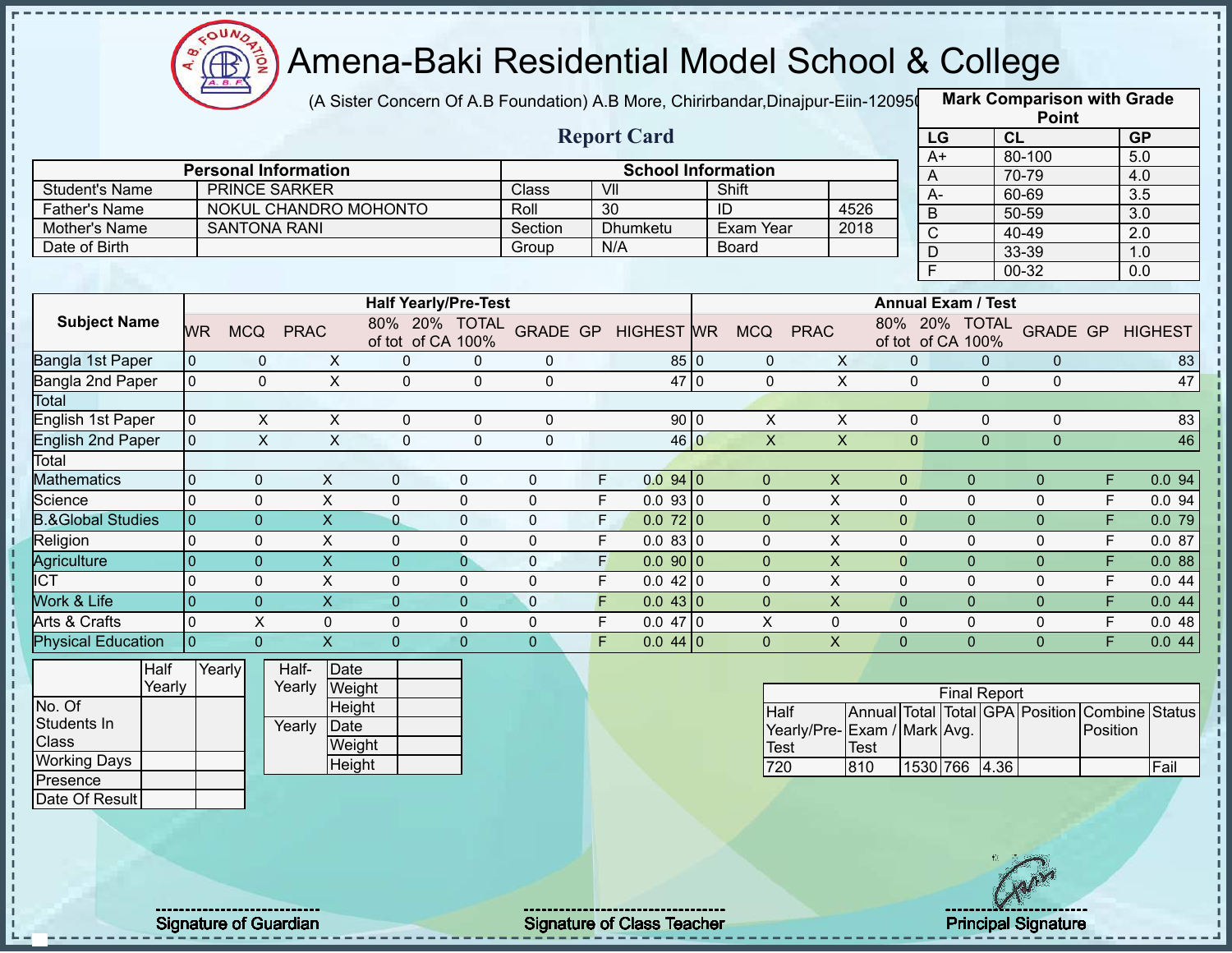

(A Sister Concern Of A.B Foundation) A.B More, Chirirbandar,Dinajpur-Eiin-120950

|                              |                              |                             |                           |                             |         |                                   |      |                           |              |                                            |                           |                |                           | <b>Point</b>                            |                  |                |
|------------------------------|------------------------------|-----------------------------|---------------------------|-----------------------------|---------|-----------------------------------|------|---------------------------|--------------|--------------------------------------------|---------------------------|----------------|---------------------------|-----------------------------------------|------------------|----------------|
|                              |                              |                             |                           |                             |         | <b>Report Card</b>                |      |                           |              |                                            |                           | LG             |                           | CL                                      | <b>GP</b>        |                |
|                              |                              | <b>Personal Information</b> |                           |                             |         |                                   |      | <b>School Information</b> |              |                                            |                           | $A+$           |                           | 80-100                                  | 5.0              |                |
| <b>Student's Name</b>        |                              | <b>ASHISH AHAMMED</b>       |                           |                             | Class   | VII                               |      | Shift                     |              |                                            |                           | A              |                           | 70-79                                   | 4.0              |                |
| <b>Father's Name</b>         |                              | <b>MD.ANWAR HOSSAIN</b>     |                           |                             | Roll    | 31                                |      | ID                        |              |                                            | 4527                      | А-             |                           | 60-69                                   | 3.5              |                |
| Mother's Name                |                              | MST.AFROZA SULTANA          |                           |                             | Section | Dhumketu                          |      |                           | Exam Year    |                                            | 2018                      | $\overline{B}$ |                           | 50-59                                   | $\overline{3.0}$ |                |
| Date of Birth                |                              |                             |                           |                             | Group   | N/A                               |      |                           | <b>Board</b> |                                            |                           | C              |                           | 40-49                                   | 2.0              |                |
|                              |                              |                             |                           |                             |         |                                   |      |                           |              |                                            |                           | D<br>E         |                           | 33-39                                   | 1.0              |                |
|                              |                              |                             |                           |                             |         |                                   |      |                           |              |                                            |                           |                |                           | 00-32                                   | 0.0              |                |
|                              |                              |                             |                           | <b>Half Yearly/Pre-Test</b> |         |                                   |      |                           |              |                                            |                           |                | <b>Annual Exam / Test</b> |                                         |                  |                |
| <b>Subject Name</b>          | <b>WR</b>                    | MCQ PRAC                    |                           | of tot of CA 100%           |         |                                   |      |                           |              | 80% 20% TOTAL GRADE GP HIGHEST WR MCQ PRAC |                           |                | of tot of CA 100%         | 80% 20% TOTAL GRADE GP HIGHEST          |                  |                |
| Bangla 1st Paper             | 57                           | 24                          | X                         | 65                          | 14      | 79                                |      |                           | 85 55        | 27                                         | $\mathsf{X}$              | 66             | 16                        | 82                                      |                  | 83             |
| Bangla 2nd Paper             | $\overline{27}$              | 20                          | $\mathsf{X}$              | 38                          | 9       | 47                                |      |                           | 47 28        | 20                                         | X                         | 38             | 9                         | 47                                      |                  | 47             |
| Total                        | 84                           | 44                          | $\boldsymbol{\mathsf{X}}$ | 103                         | 23      | 126                               | $A+$ | 5                         | 83           | 47                                         | $\pmb{\times}$            | 104            | 25                        | 129                                     | $A+$             | 5 <sup>1</sup> |
| English 1st Paper            | 84                           | $\pmb{\times}$              | X                         | 67                          | 17      | 84                                |      |                           | 90 55        | X                                          | X                         | 44             | 17                        | 61                                      |                  | 83             |
| English 2nd Paper            | 31                           | $\boldsymbol{\mathsf{X}}$   | X                         | 25                          | 9       | 34                                |      | 46                        | 43           | $\boldsymbol{\mathsf{X}}$                  | $\boldsymbol{\mathsf{X}}$ | 34             | $\overline{7}$            | 41                                      |                  | 46             |
| Total                        | 115                          | $\times$                    | $\boldsymbol{\mathsf{X}}$ | 92                          | 26      | 118                               | A    | 4                         | 98           | $\boldsymbol{\mathsf{X}}$                  | $\pmb{\times}$            | 78             | 24                        | 102                                     | A-               | 3.5            |
| <b>Mathematics</b>           | 51                           | 29                          | $\boldsymbol{\mathsf{X}}$ | 64                          | 17      | 81                                | $A+$ | 594 57                    |              | 28                                         | $\mathsf{X}$              | 68             | 19                        | 87                                      | $A+$             | 5 94           |
| Science                      | 64                           | 24                          | $\pmb{\times}$            | 70                          | 12      | 82                                | $A+$ | 5 93 62                   |              | 29                                         | X                         | 73             | 16                        | 89                                      | $A+$             | 5 94           |
| <b>B.&amp;Global Studies</b> | 34                           | 27                          | $\overline{\mathsf{X}}$   | 49                          | 12      | 61                                | A-   | $3.5$ 72 45               |              | 28                                         | $\boldsymbol{\mathsf{X}}$ | 58             | 12                        | 70                                      | A                | 4 79           |
| Religion                     | 47                           | 23                          | $\boldsymbol{\mathsf{X}}$ | 56                          | 16      | 72                                | Α    | 4 83 54                   |              | 28                                         | $\pmb{\times}$            | 66             | 16                        | 82                                      | $A+$             | 5 87           |
| Agriculture                  | 60                           | 21                          | $\mathsf X$               | 65                          | 16      | 81                                | $A+$ | 5 90 63                   |              | 24                                         | $\pmb{\mathsf{X}}$        | 70             | 15                        | 85                                      | $A+$             | 5 88           |
| <b>ICT</b>                   | 19                           | 15                          | $\mathsf X$               | 27                          | 9       | 36                                | A    | 4 42 22                   |              | 16                                         | X                         | 30             | 9                         | 39                                      | A                | 4 4 4          |
| <b>Work &amp; Life</b>       | 24                           | 17                          | $\overline{X}$            | 33                          | 8       | 41                                | $A+$ | 543 25                    |              | 19                                         | $\pmb{\mathsf{X}}$        | 35             | 8                         | 43                                      | $A+$             | 5 44           |
| Arts & Crafts                | 16                           | X                           | 21                        | 30                          | 8       | 38                                | A    | 4 47 19                   |              | X                                          | 23                        | 34             | $\overline{7}$            | 41                                      | $A+$             | 5 48           |
| <b>Physical Education</b>    | 24                           | 19                          | $\boldsymbol{\mathsf{X}}$ | 34                          | 6       | 40                                | $A+$ | $544$   24                |              | 18                                         | $\mathsf{x}$              | 34             | $9^{\circ}$               | 43                                      | $A+$             | 5 44           |
| Half<br>Yearly               | Half-                        | $\vert$ Date                |                           | Half Yearly/Pre-Test        |         |                                   |      | Annual Exam / Test        |              |                                            |                           |                |                           |                                         |                  |                |
| Yearly                       |                              | Yearly Weight 46 Marks      |                           | 776<br><b>GPA</b>           |         | 4.5 Marks 810                     | GPA  |                           | 4.68         |                                            |                           |                | <b>Final Report</b>       |                                         |                  |                |
| No. Of                       |                              |                             | Kg Status                 | Pass Position 15            |         | Status Pass Position 16           |      |                           |              | Half                                       |                           |                |                           | Annual Total Total GPA Position Combine |                  | <b>Status</b>  |
| <b>Students</b>              |                              | Height 5                    |                           | <b>Comment Very Good</b>    |         | Comment                           |      | <b>Very Good</b>          |              | Yearly/Pre-Exam / Mark Avg.                |                           |                |                           |                                         | Position         |                |
| In Class                     |                              | 3"                          |                           |                             |         |                                   |      |                           |              | Test                                       | <b>Test</b>               |                |                           |                                         |                  |                |
| Working                      |                              | Yearly Date                 |                           |                             |         |                                   |      |                           |              | 776                                        | 810                       |                | 1586 794 4.59 15          |                                         |                  | Pass           |
| Days                         |                              | Weight 46                   |                           |                             |         |                                   |      |                           |              |                                            |                           |                |                           |                                         |                  |                |
| Presence                     |                              | Kg                          |                           |                             |         |                                   |      |                           |              |                                            |                           |                |                           |                                         |                  |                |
| Date Of<br>Result            |                              | Height 5'<br>3"             |                           |                             |         |                                   |      |                           |              |                                            |                           |                |                           |                                         |                  |                |
|                              |                              |                             |                           |                             |         |                                   |      |                           |              |                                            |                           |                |                           |                                         |                  |                |
|                              |                              |                             |                           |                             |         |                                   |      |                           |              |                                            |                           |                |                           |                                         |                  |                |
|                              |                              |                             |                           |                             |         |                                   |      |                           |              |                                            |                           |                |                           |                                         |                  |                |
|                              |                              |                             |                           |                             |         |                                   |      |                           |              |                                            |                           |                |                           |                                         |                  |                |
|                              | <b>Signature of Guardian</b> |                             |                           |                             |         | <b>Signature of Class Teacher</b> |      |                           |              |                                            |                           |                |                           | <b>Principal Signature</b>              |                  |                |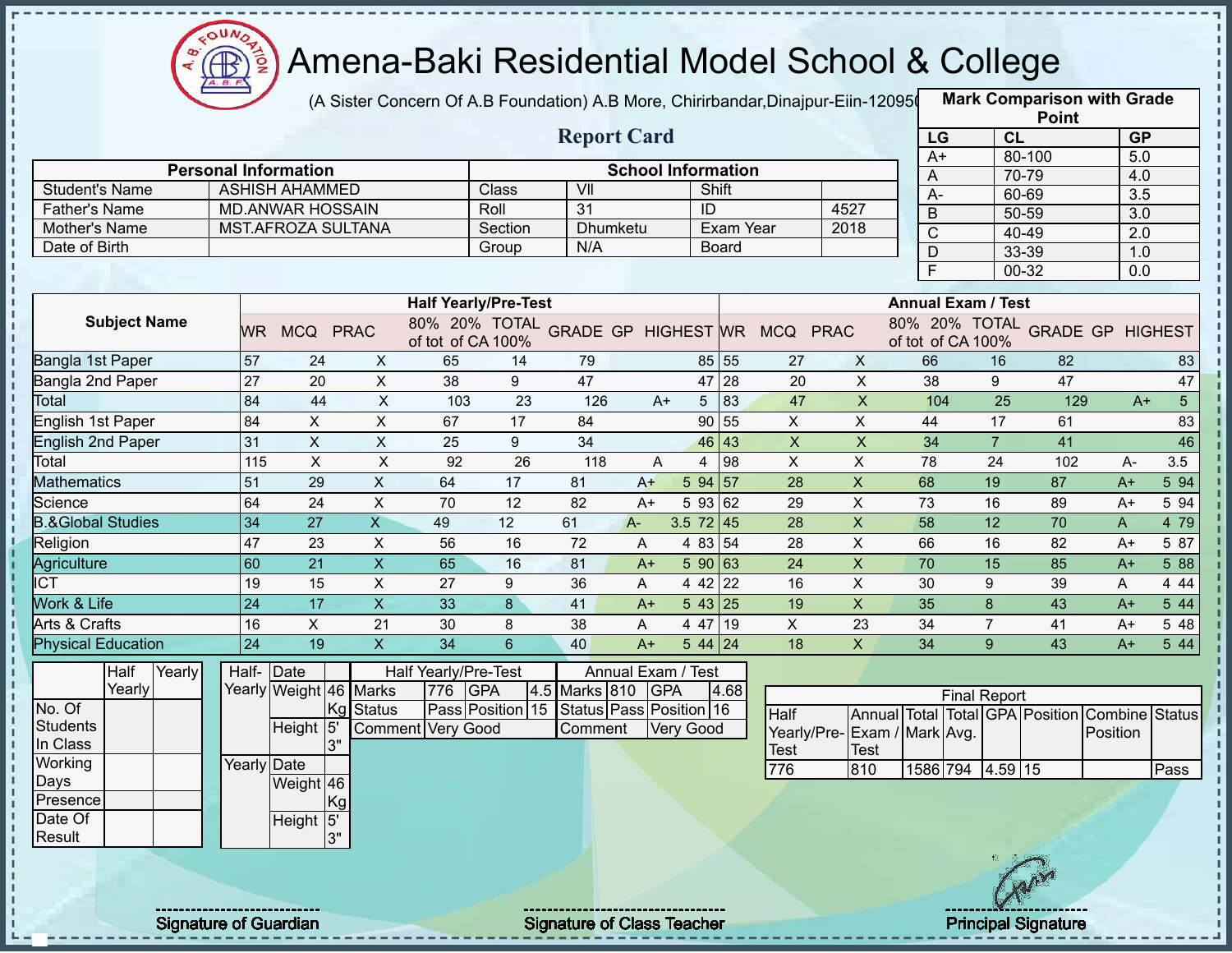

(A Sister Concern Of A.B Foundation) A.B More, Chirirbandar,Dinajpur-Eiin-120950

|                              |                 |                         |                           |                             |                  |                                   |                |                           |           |                                            |                           |                     |                           | <b>Point</b>                    |                  |                |
|------------------------------|-----------------|-------------------------|---------------------------|-----------------------------|------------------|-----------------------------------|----------------|---------------------------|-----------|--------------------------------------------|---------------------------|---------------------|---------------------------|---------------------------------|------------------|----------------|
|                              |                 |                         |                           |                             |                  | <b>Report Card</b>                |                |                           |           |                                            |                           | LG                  | <b>CL</b>                 |                                 | <b>GP</b>        |                |
| <b>Personal Information</b>  |                 |                         |                           |                             |                  |                                   |                | <b>School Information</b> |           |                                            |                           | $A+$                |                           | 80-100                          | 5.0              |                |
| <b>Student's Name</b>        |                 | <b>SIFAT FARHAN MIA</b> |                           | Class                       |                  | VII                               |                | Shift                     |           |                                            |                           | A                   |                           | 70-79                           | 4.0              |                |
| <b>Father's Name</b>         | <b>GONI MIA</b> |                         |                           | Roll                        |                  | $\overline{32}$                   |                | ID                        |           | 4528                                       |                           | A-                  |                           | 60-69                           | 3.5              |                |
| Mother's Name                |                 | <b>MASUMA AKHTER</b>    |                           |                             | Section          | Dhumketu                          |                |                           | Exam Year | 2018                                       |                           | $\overline{B}$      |                           | 50-59                           | $\overline{3.0}$ |                |
| Date of Birth                |                 |                         |                           |                             | Group            | N/A                               |                | <b>Board</b>              |           |                                            |                           | $\overline{C}$      |                           | 40-49                           | 2.0              |                |
|                              |                 |                         |                           |                             |                  |                                   |                |                           |           |                                            |                           | D<br>$\overline{F}$ |                           | 33-39                           | 1.0              |                |
|                              |                 |                         |                           |                             |                  |                                   |                |                           |           |                                            |                           |                     |                           | 00-32                           | 0.0              |                |
|                              |                 |                         |                           | <b>Half Yearly/Pre-Test</b> |                  |                                   |                |                           |           |                                            |                           |                     | <b>Annual Exam / Test</b> |                                 |                  |                |
| <b>Subject Name</b>          | <b>WR</b>       | MCQ PRAC                |                           | of tot of CA 100%           |                  |                                   |                |                           |           | 80% 20% TOTAL GRADE GP HIGHEST WR MCQ PRAC |                           |                     | of tot of CA 100%         | 80% 20% TOTAL GRADE GP HIGHEST  |                  |                |
| Bangla 1st Paper             | 35              | 28                      | X                         | 50                          | 8                | 58                                |                | 85 47                     |           | 24                                         | $\mathsf{X}$              | 57                  | 13                        | 70                              |                  | 83             |
| Bangla 2nd Paper             | 26              | 17                      | X                         | 34                          | 9                | 43                                |                | 47 23                     |           | 18                                         | $\mathsf{X}$              | 33                  | 8                         | 41                              |                  | 47             |
| Total                        | 61              | 45                      | $\pmb{\times}$            | 84                          | 17               | 101                               | $A-$           | 3.5                       | 170       | 42                                         | $\mathsf X$               | 90                  | 21                        | 111                             | A                | $\overline{4}$ |
| English 1st Paper            | 78              | $\pmb{\times}$          | $\pmb{\times}$            | 62                          | 17               | 79                                |                |                           | 90 70     | X                                          | X                         | 56                  | 12                        | 68                              |                  | 83             |
| <b>English 2nd Paper</b>     | 30              | $\pmb{\times}$          | X                         | 24                          | 9                | 33                                |                | 46 38                     |           | $\boldsymbol{\mathsf{X}}$                  | $\mathsf{X}$              | 30                  | 6                         | 36                              |                  | 46             |
| Total                        | 108             | $\times$                | $\boldsymbol{\mathsf{X}}$ | 86                          | 26               | 112                               | A              | 4                         | 108       | $\boldsymbol{\mathsf{X}}$                  | $\pmb{\times}$            | 86                  | 18                        | 104                             | A-               | 3.5            |
| <b>Mathematics</b>           | 28              | 26                      | $\times$                  | 43                          | 14               | 57                                | B              | 3 94 30                   |           | 21                                         | $\boldsymbol{\mathsf{X}}$ | 41                  | 14                        | 55                              | B                | 3 94           |
| Science                      | 53              | 19                      | X                         | 58                          | 10               | 68                                | $A-$           | $3.5$ 93 57               |           | 25                                         | X                         | 66                  | 14                        | 80                              | $A+$             | 5 94           |
| <b>B.&amp;Global Studies</b> | 30              | 27                      | $\overline{\mathsf{X}}$   | 46                          | 10               | 56                                | B              | 372 34                    |           | 22                                         | $\boldsymbol{\mathsf{X}}$ | 45                  | 12                        | 57                              | B                | 3 79           |
| Religion                     | 40              | 29                      | X                         | 55                          | 12               | 67                                | A-             | $3.583$ 42                |           | 27                                         | $\pmb{\times}$            | 55                  | 15                        | 70                              | A                | 4 87           |
| Agriculture                  | $\overline{57}$ | 17                      | $\pmb{\times}$            | 59                          | 14               | 73                                | A              | 4 90 54                   |           | 18                                         | $\boldsymbol{\mathsf{X}}$ | 58                  | 18                        | 76                              | A                | 4 8 8          |
| $\overline{\text{ICT}}$      | 14              | 14                      | X                         | 22                          | 10               | 32                                | A-             | $3.5$ 42 22               |           | 15                                         | $\pmb{\times}$            | 30                  | 9                         | 39                              | A                | 4 4 4          |
| <b>Work &amp; Life</b>       | 22              | 20                      | $\overline{X}$            | 34                          | 8                | 42                                | $A+$           | 543 23                    |           | 19                                         | $\overline{X}$            | 34                  | 8                         | 42                              | $A+$             | 5 44           |
| Arts & Crafts                | 16              | X                       | 21                        | 30                          | 6                | 36                                | A              | 4 47 19                   |           | X                                          | 19                        | 30                  | 6                         | 36                              | A                | 4 4 8          |
| <b>Physical Education</b>    | 17              | 19                      | $\mathsf{X}$              | 29                          | 6                | 35                                | $\overline{A}$ | 4 44 24                   |           | 15                                         | $\mathsf{X}$              | 31                  | 6                         | 37                              | A                | 4 4 4          |
| Half<br>Yearly               | Half-           | $\vert$ Date            |                           | Half Yearly/Pre-Test        |                  |                                   |                | Annual Exam / Test        |           |                                            |                           |                     |                           |                                 |                  |                |
| Yearly                       |                 | Yearly Weight 55 Marks  |                           | 679                         | <b>GPA</b>       | 3.73 Marks 707                    |                | <b>GPA</b>                | 3.95      |                                            |                           |                     | <b>Final Report</b>       |                                 |                  |                |
| No. Of                       |                 |                         | Kg Status                 |                             | Pass Position 36 |                                   |                | Status Pass Position 36   |           | Half                                       |                           |                     |                           | Annual Total Total GPA Position | Combine          | <b>Status</b>  |
| <b>Students</b>              |                 | Height 5                |                           | Comment Good                |                  | Comment                           |                | Very Good                 |           | Yearly/Pre-                                | Exam / Mark Avg.          |                     |                           |                                 | Position         |                |
| In Class                     |                 | 6"                      |                           |                             |                  |                                   |                |                           |           | Test                                       | Test                      |                     |                           |                                 |                  |                |
| Working                      | Yearly Date     |                         |                           |                             |                  |                                   |                |                           |           | 679                                        | 707                       |                     | 1386 694 3.84 37          |                                 |                  | Pass           |
| Days                         |                 | Weight 55               |                           |                             |                  |                                   |                |                           |           |                                            |                           |                     |                           |                                 |                  |                |
| Presence<br>Date Of          |                 | Kg                      |                           |                             |                  |                                   |                |                           |           |                                            |                           |                     |                           |                                 |                  |                |
| Result                       |                 | Height 5'<br>6"         |                           |                             |                  |                                   |                |                           |           |                                            |                           |                     |                           |                                 |                  |                |
|                              |                 |                         |                           |                             |                  |                                   |                |                           |           |                                            |                           |                     |                           |                                 |                  |                |
|                              |                 |                         |                           |                             |                  |                                   |                |                           |           |                                            |                           |                     |                           |                                 |                  |                |
|                              |                 |                         |                           |                             |                  |                                   |                |                           |           |                                            |                           |                     |                           |                                 |                  |                |
| <b>Signature of Guardian</b> |                 |                         |                           |                             |                  | <b>Signature of Class Teacher</b> |                |                           |           |                                            |                           |                     |                           | <b>Principal Signature</b>      |                  |                |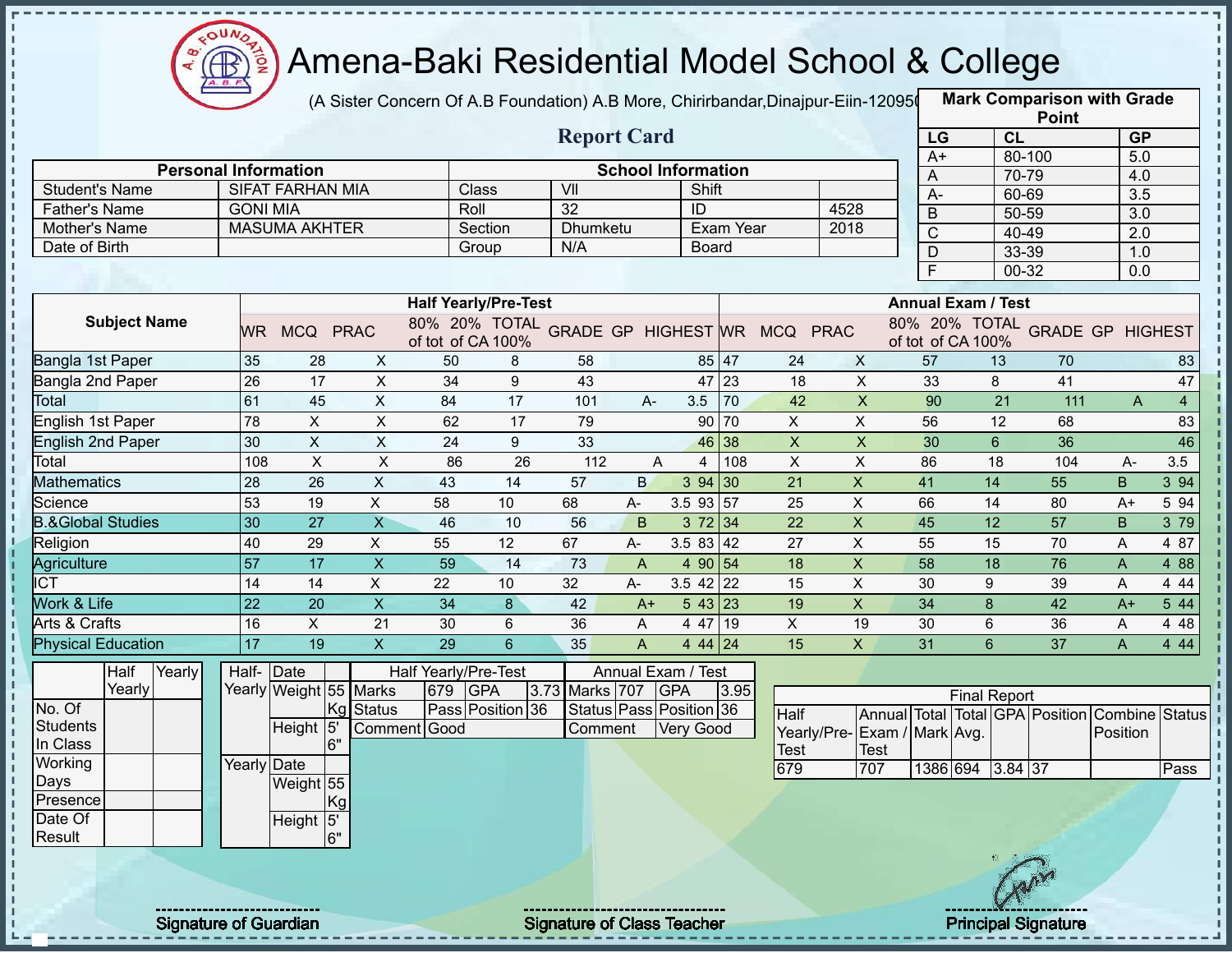

(A Sister Concern Of A.B Foundation) A.B More, Chirirbandar,Dinajpur-Eiin-120950

|                              |                              |                             |                           |                             |                  |                                   |      |                           |              |                                            |                           |                  |                           | <b>Point</b>                            |                  |                |
|------------------------------|------------------------------|-----------------------------|---------------------------|-----------------------------|------------------|-----------------------------------|------|---------------------------|--------------|--------------------------------------------|---------------------------|------------------|---------------------------|-----------------------------------------|------------------|----------------|
|                              |                              |                             |                           |                             |                  | <b>Report Card</b>                |      |                           |              |                                            |                           | LG               | CL                        |                                         | <b>GP</b>        |                |
|                              |                              | <b>Personal Information</b> |                           |                             |                  |                                   |      | <b>School Information</b> |              |                                            |                           | $A+$             |                           | 80-100                                  | 5.0              |                |
| <b>Student's Name</b>        |                              | ABU SAYEM SIDDIK            |                           |                             | Class            | VII                               |      | Shift                     |              |                                            |                           | A                |                           | 70-79                                   | 4.0              |                |
| <b>Father's Name</b>         |                              | <b>MD.NUR ALAM SIDDIK</b>   |                           |                             | Roll             | $\overline{33}$                   |      | ID                        |              |                                            | 4531                      | $A -$            |                           | 60-69                                   | 3.5              |                |
| Mother's Name                |                              | MST. AMENA BEGUM            |                           |                             | Section          | <b>Dhumketu</b>                   |      |                           | Exam Year    |                                            | 2018                      | $\overline{B}$   |                           | 50-59                                   | $\overline{3.0}$ |                |
| Date of Birth                |                              |                             |                           |                             | Group            | N/A                               |      |                           | <b>Board</b> |                                            |                           | $\overline{C}$   |                           | 40-49                                   | $\overline{2.0}$ |                |
|                              |                              |                             |                           |                             |                  |                                   |      |                           |              |                                            |                           | $\mathsf D$<br>F |                           | 33-39<br>00-32                          | 1.0<br>0.0       |                |
|                              |                              |                             |                           |                             |                  |                                   |      |                           |              |                                            |                           |                  |                           |                                         |                  |                |
|                              |                              |                             |                           | <b>Half Yearly/Pre-Test</b> |                  |                                   |      |                           |              |                                            |                           |                  | <b>Annual Exam / Test</b> |                                         |                  |                |
| <b>Subject Name</b>          | <b>WR</b>                    | MCQ PRAC                    |                           | of tot of CA 100%           |                  |                                   |      |                           |              | 80% 20% TOTAL GRADE GP HIGHEST WR MCQ PRAC |                           |                  | of tot of CA 100%         | 80% 20% TOTAL GRADE GP HIGHEST          |                  |                |
| Bangla 1st Paper             | 51                           | 27                          | X                         | 62                          | 14               | 76                                |      |                           | 85 52        | 27                                         | X                         | 63               | 14                        | 77                                      |                  | 83             |
| Bangla 2nd Paper             | 26                           | 20                          | X                         | 37                          | 9                | 46                                |      |                           | 47 27        | 20                                         | $\pmb{\times}$            | 38               | 9                         | 47                                      |                  | 47             |
| Total                        | 77                           | 47                          | $\pmb{\times}$            | 99                          | 23               | 122                               | $A+$ |                           | 5 79         | 47                                         | $\boldsymbol{\mathsf{X}}$ | 101              | 23                        | 124                                     | $A+$             | 5 <sup>1</sup> |
| English 1st Paper            | 84                           | $\boldsymbol{\mathsf{X}}$   | $\pmb{\times}$            | 67                          | 17               | 84                                |      |                           | 90 80        | X                                          | X                         | 64               | 15                        | 79                                      |                  | 83             |
| <b>English 2nd Paper</b>     | 40                           | $\pmb{\times}$              | X                         | 32                          | 8                | 40                                |      |                           | 46 37        | $\boldsymbol{\mathsf{X}}$                  | $\pmb{\times}$            | 30               | 8                         | 38                                      |                  | 46             |
| Total                        | 124                          | $\boldsymbol{\mathsf{X}}$   | $\boldsymbol{\mathsf{X}}$ | 99                          | 25               | 124                               | $A+$ | 5                         | 1117         | $\boldsymbol{\mathsf{X}}$                  | $\pmb{\times}$            | 94               | 23                        | 117                                     | A                | $\overline{4}$ |
| <b>Mathematics</b>           | 48                           | 23                          | $\pmb{\times}$            | 57                          | 17               | 74                                | A    | 4 94 51                   |              | 29                                         | $\pmb{\times}$            | 64               | 19                        | 83                                      | $A+$             | 5 94           |
| Science                      | 63                           | 25                          | X                         | 70                          | 17               | 87                                | $A+$ | 593 61                    |              | 27                                         | X                         | 70               | 18                        | 88                                      | $A+$             | 5 94           |
| <b>B.&amp;Global Studies</b> | 37                           | 25                          | $\overline{\mathsf{X}}$   | 50                          | 12               | 62                                | A-   | $3.5 \ 72 \ 40$           |              | 24                                         | $\mathsf{X}$              | 51               | 12                        | 63                                      | A-               | 3.5 79         |
| Religion                     | 47                           | 21                          | $\pmb{\times}$            | 54                          | 15               | 69                                | A-   | $3.583$ 47                |              | 24                                         | $\mathsf X$               | 57               | 15                        | 72                                      | A                | 4 87           |
| Agriculture                  | 60                           | 23                          | $\mathsf X$               | 66                          | 15               | 81                                | $A+$ | 5 90 56                   |              | 22                                         | $\mathsf X$               | 62               | 18                        | 80                                      | $A+$             | 5 88           |
| $\overline{\text{ICT}}$      | 20                           | 15                          | $\pmb{\times}$            | 28                          | 8                | 36                                | A    | 4 42 20                   |              | 17                                         | $\pmb{\times}$            | 30               | 9                         | 39                                      | A                | 4 4 4          |
| <b>Work &amp; Life</b>       | 23                           | 19                          | $\overline{\mathsf{x}}$   | 34                          | 8                | 42                                | $A+$ | 543 23                    |              | 19                                         | $\overline{X}$            | 34               | 8                         | 42                                      | $A+$             | 5 44           |
| Arts & Crafts                | 16                           | $\mathsf X$                 | 22                        | 30                          | $\overline{7}$   | 37                                | A    | 4 47 20                   |              | $\mathsf X$                                | 20                        | 32               | 8                         | 40                                      | $A+$             | 5 48           |
| <b>Physical Education</b>    | 22                           | 19                          | $\pmb{\times}$            | 33                          | 8                | 41                                | $A+$ | $544$ 24                  |              | 18                                         | $\mathsf{X}$              | 34               | 9                         | 43                                      | $A+$             | 5 44           |
| Half<br>Yearly               |                              | Half-Date                   |                           | Half Yearly/Pre-Test        |                  |                                   |      | Annual Exam / Test        |              |                                            |                           |                  |                           |                                         |                  |                |
| Yearly                       |                              | Yearly Weight 64 Marks      |                           | 775 GPA                     |                  | 4.45 Marks 791                    |      | <b>GPA</b>                | 4.59         |                                            |                           |                  | <b>Final Report</b>       |                                         |                  |                |
| No. Of                       |                              |                             | Kg Status                 |                             | Pass Position 18 |                                   |      | Status Pass Position 23   |              | Half                                       |                           |                  |                           | Annual Total Total GPA Position Combine |                  | <b>Status</b>  |
| Students                     |                              | Height 5                    |                           | Comment Good                |                  | Comment                           |      | <b>Very Good</b>          |              | Yearly/Pre-                                | Exam / Mark Avg.          |                  |                           |                                         | Position         |                |
| In Class                     |                              | 8"                          |                           |                             |                  |                                   |      |                           |              | Test                                       | <b>Test</b>               |                  |                           |                                         |                  |                |
| Working                      | Yearly Date                  |                             |                           |                             |                  |                                   |      |                           |              | 775                                        | 791                       |                  | 1566 784 4.52 19          |                                         |                  | Pass           |
| Days                         |                              | Weight 64                   |                           |                             |                  |                                   |      |                           |              |                                            |                           |                  |                           |                                         |                  |                |
| Presence<br>Date Of          |                              | Kgl                         |                           |                             |                  |                                   |      |                           |              |                                            |                           |                  |                           |                                         |                  |                |
| Result                       |                              | Height 5'<br>8"             |                           |                             |                  |                                   |      |                           |              |                                            |                           |                  |                           |                                         |                  |                |
|                              |                              |                             |                           |                             |                  |                                   |      |                           |              |                                            |                           |                  |                           |                                         |                  |                |
|                              |                              |                             |                           |                             |                  |                                   |      |                           |              |                                            |                           |                  |                           |                                         |                  |                |
|                              |                              |                             |                           |                             |                  |                                   |      |                           |              |                                            |                           |                  |                           |                                         |                  |                |
|                              |                              |                             |                           |                             |                  |                                   |      |                           |              |                                            |                           |                  |                           |                                         |                  |                |
|                              | <b>Signature of Guardian</b> |                             |                           |                             |                  | <b>Signature of Class Teacher</b> |      |                           |              |                                            |                           |                  |                           | <b>Principal Signature</b>              |                  |                |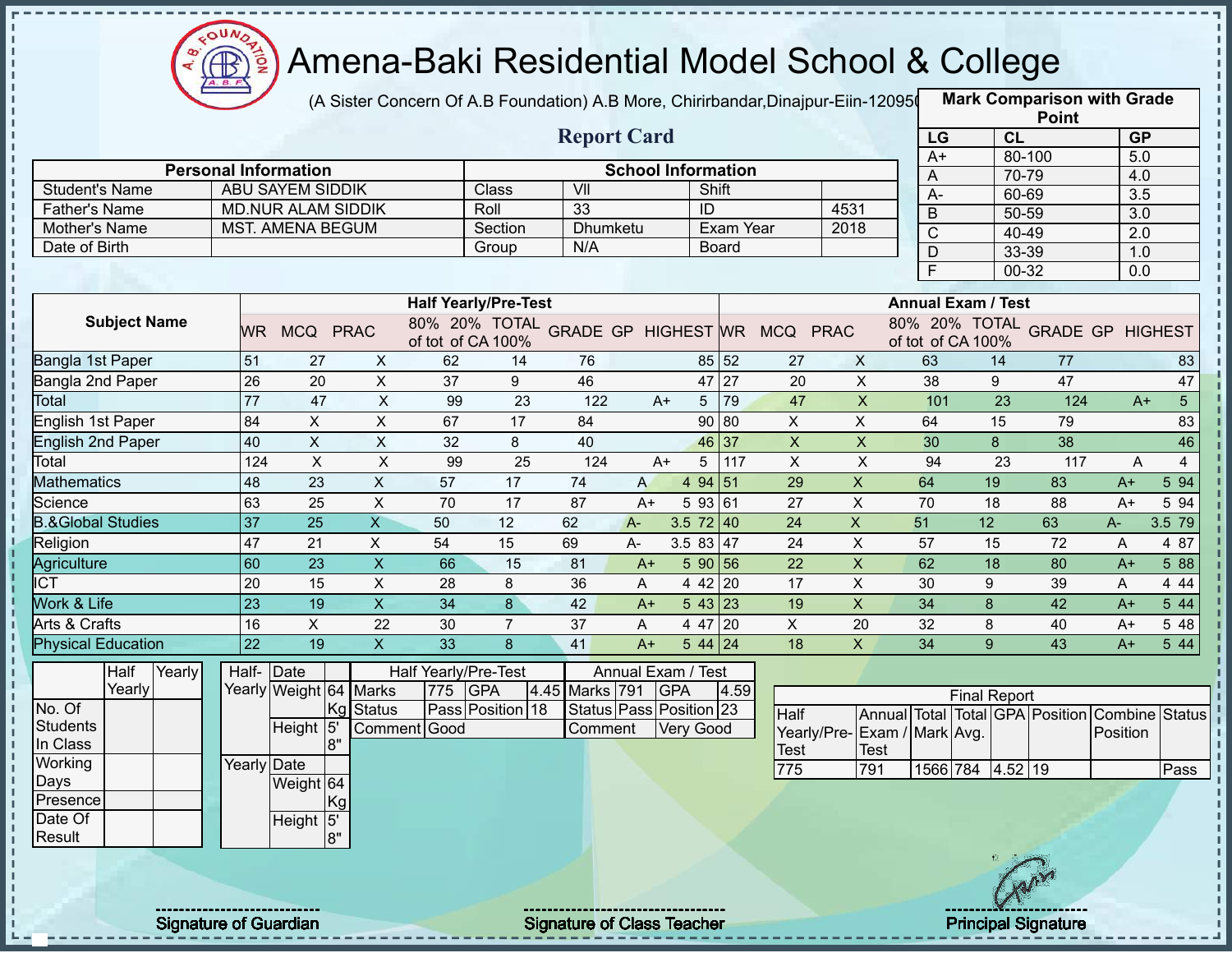

(A Sister Concern Of A.B Foundation) A.B More, Chirirbandar,Dinajpur-Eiin-120950

**Mark Comparison with Grade**

|                                               |                 |                               |                           |                                                                           |                |                        |      |                           |                  |                           |                           |                                        |                           |                | <b>Point</b> |                                         |                       |
|-----------------------------------------------|-----------------|-------------------------------|---------------------------|---------------------------------------------------------------------------|----------------|------------------------|------|---------------------------|------------------|---------------------------|---------------------------|----------------------------------------|---------------------------|----------------|--------------|-----------------------------------------|-----------------------|
|                                               |                 |                               |                           |                                                                           |                | <b>Report Card</b>     |      |                           |                  |                           |                           | LG                                     |                           | CL             |              | <b>GP</b>                               |                       |
|                                               |                 | <b>Personal Information</b>   |                           |                                                                           |                |                        |      | <b>School Information</b> |                  |                           |                           | $A+$                                   |                           | 80-100         |              | 5.0                                     |                       |
|                                               |                 |                               |                           |                                                                           |                | VII                    |      |                           |                  |                           |                           | A                                      |                           | 70-79          |              | 4.0                                     |                       |
| <b>Student's Name</b><br><b>Father's Name</b> |                 | ASADUJJAMAN<br>MD.ABDUL WAHED |                           | Class<br>Roll                                                             |                | $\overline{34}$        |      | Shift<br>$\overline{ID}$  |                  |                           | 4532                      | $A-$                                   |                           | 60-69          |              | $\overline{3.5}$                        |                       |
| Mother's Name                                 |                 | <b>MST.PARVIN AKTER</b>       |                           |                                                                           | Section        | Dhumketu               |      |                           | <b>Exam Year</b> |                           | 2018                      | B                                      |                           | 50-59          |              | 3.0                                     |                       |
| Date of Birth                                 |                 |                               |                           | Group                                                                     |                | N/A                    |      | <b>Board</b>              |                  |                           |                           | $\overline{C}$                         |                           | 40-49          |              | $\overline{2.0}$                        |                       |
|                                               |                 |                               |                           |                                                                           |                |                        |      |                           |                  |                           |                           | $\mathsf D$<br>$\overline{\mathsf{F}}$ |                           | 33-39<br>00-32 |              | 1.0<br>$\overline{0.0}$                 |                       |
|                                               |                 |                               |                           |                                                                           |                |                        |      |                           |                  |                           |                           |                                        |                           |                |              |                                         |                       |
| <b>Subject Name</b>                           |                 | WR MCQ PRAC                   |                           | <b>Half Yearly/Pre-Test</b><br>80% 20% TOTAL GRADE GP HIGHEST WR MCQ PRAC |                |                        |      |                           |                  |                           |                           |                                        | <b>Annual Exam / Test</b> |                |              | 80% 20% TOTAL GRADE GP HIGHEST          |                       |
| Bangla 1st Paper                              | 45              | 25                            | X                         | of tot of CA 100%<br>56                                                   | 14             | 70                     |      |                           | 85 51            | 29                        | $\times$                  | 64                                     | of tot of CA 100%         | 17             | 81           |                                         |                       |
| Bangla 2nd Paper                              | $\overline{27}$ | $\overline{20}$               | $\mathsf X$               | 38                                                                        | 8              | 46                     |      |                           | 47 27            | 20                        | $\overline{X}$            | $\overline{38}$                        |                           | 9              | 47           |                                         | 83<br>$\overline{47}$ |
| Total                                         | $\overline{72}$ | 45                            | $\pmb{\times}$            | 94                                                                        | 22             | 116                    | A    | $\overline{4}$            | 78               | 49                        | $\boldsymbol{\mathsf{X}}$ | 102                                    |                           | 26             | 128          | $A+$                                    | 5 <sup>5</sup>        |
| English 1st Paper                             | 86              | $\overline{X}$                | $\overline{X}$            | 69                                                                        | 16             | 85                     |      |                           | 90 81            | $\overline{X}$            | $\overline{X}$            | 65                                     |                           | 18             | 83           |                                         | 83                    |
| <b>English 2nd Paper</b>                      | 41              | $\pmb{\times}$                | $\mathsf X$               | 33                                                                        | 9              | 42                     |      |                           | 46 46            | $\boldsymbol{\mathsf{X}}$ | $\boldsymbol{\mathsf{X}}$ | 37                                     |                           | 9              | 46           |                                         | 46                    |
| Total                                         | 127             | $\mathsf{X}$                  | X                         | 102                                                                       | 25             | 127                    | $A+$ | 5 <sup>5</sup>            | 127              | $\boldsymbol{\mathsf{X}}$ | $\times$                  | 102                                    |                           | 27             | 129          | $A+$                                    | 5                     |
| <b>Mathematics</b>                            | $\overline{55}$ | 28                            | $\mathsf{X}$              | 66                                                                        | 16             | 82                     | $A+$ | 594 65                    |                  | $\overline{28}$           | $\overline{X}$            | 74                                     |                           | 18             | 92           | A+                                      | 5 94                  |
| Science                                       | 54              | 25                            | $\mathsf{X}$              | 63                                                                        | 14             | 77                     | A    | 4 93 62                   |                  | 26                        | $\times$                  | 70                                     |                           | 18             | 88           | A+                                      | 5 94                  |
| <b>B.&amp;Global Studies</b>                  | 42              | 29                            | $\overline{\mathsf{X}}$   | 57                                                                        | 12             | 69                     | $A-$ | $3.5$ 72 45               |                  | 28                        | $\mathsf{X}$              | 58                                     |                           | 14             | 72           | A                                       | 4 79                  |
| Religion                                      | 54              | 26                            | $\boldsymbol{X}$          | 64                                                                        | 16             | 80                     | A+   | 5 83 55                   |                  | 28                        | $\mathsf X$               | 66                                     |                           | 16             | 82           | $A+$                                    | 5 87                  |
| Agriculture                                   | 59              | 23                            | $\boldsymbol{\mathsf{X}}$ | 66                                                                        | 17             | 83                     | $A+$ | 590 62                    |                  | 23                        | $\overline{\mathsf{x}}$   | 68                                     | 18                        |                | 86           | $A+$                                    | 5 88                  |
| <b>ICT</b>                                    | $\overline{22}$ | 19                            | $\pmb{\times}$            | 33                                                                        | 9              | 42                     | $A+$ | $542$ 24                  |                  | 18                        | $\pmb{\times}$            | 34                                     |                           | 10             | 44           | A+                                      | 5 44                  |
| Work & Life                                   | 24              | 19                            | $\overline{\mathsf{x}}$   | $\overline{34}$                                                           | 8              | 42                     | $A+$ | $\overline{5}$ 43 24      |                  | 20                        | $\mathsf{X}$              | 35                                     | 9                         |                | 44           | $A+$                                    | 5 44                  |
| Arts & Crafts                                 | 18              | $\mathsf{X}$                  | 24                        | 34                                                                        | $\overline{7}$ | 41                     | $A+$ | 5 47 19                   |                  | $\times$                  | 26                        | 36                                     | 8                         |                | 44           | A+                                      | 5 48                  |
| <b>Physical Education</b>                     | $\overline{24}$ | 19                            | $\boldsymbol{\mathsf{X}}$ | $\overline{34}$                                                           | 9              | 43                     | $A+$ | $544$ 25                  |                  | 19                        | $\pmb{\times}$            | 35                                     | 9                         |                | 44           | $A+$                                    | 5 4 4                 |
| Half<br>Yearly                                |                 | Half- Date                    |                           | Half Yearly/Pre-Test                                                      |                |                        |      | Annual Exam / Test        |                  |                           |                           |                                        |                           |                |              |                                         |                       |
| Yearly                                        |                 | Yearly Weight 47 Marks        |                           | 802 GPA                                                                   |                | 4.68 Marks 853 GPA     |      |                           | 4.91             |                           |                           |                                        | <b>Final Report</b>       |                |              |                                         |                       |
| No. Of<br><b>Students</b>                     |                 | Height 5'                     | <b>Kg</b> Status          | Pass Position 8                                                           |                | Status Pass Position 1 |      |                           |                  | Half                      |                           |                                        |                           |                |              | Annual Total Total GPA Position Combine | <b>Status</b>         |
| In Class                                      |                 |                               |                           | Comment Very Good                                                         |                | Comment                |      | <b>Very Good</b>          |                  | Yearly/Pre-               | Exam / Mark Avg.          |                                        |                           |                |              | Position                                |                       |
| Working                                       | Yearly Date     |                               |                           |                                                                           |                |                        |      |                           |                  | <b>Test</b>               | <b>Test</b>               |                                        |                           |                |              |                                         |                       |
| Days                                          |                 | Weight 47                     |                           |                                                                           |                |                        |      |                           |                  | 802                       | 853                       |                                        | 1655 829 4.8 3            |                |              |                                         | Pass                  |
| Presence                                      |                 | Kg                            |                           |                                                                           |                |                        |      |                           |                  |                           |                           |                                        |                           |                |              |                                         |                       |
| Date Of                                       |                 | Height 5'                     |                           |                                                                           |                |                        |      |                           |                  |                           |                           |                                        |                           |                |              |                                         |                       |
| Result                                        |                 | 7"                            |                           |                                                                           |                |                        |      |                           |                  |                           |                           |                                        |                           |                |              |                                         |                       |
|                                               |                 |                               |                           |                                                                           |                |                        |      |                           |                  |                           |                           |                                        |                           |                |              |                                         |                       |
|                                               |                 |                               |                           |                                                                           |                |                        |      |                           |                  |                           |                           |                                        |                           |                |              |                                         |                       |
|                                               |                 |                               |                           |                                                                           |                |                        |      |                           |                  |                           |                           |                                        |                           |                |              |                                         |                       |

Signature of Guardian Signature of Class Teacher **Signature of Class Teacher** Principal Signature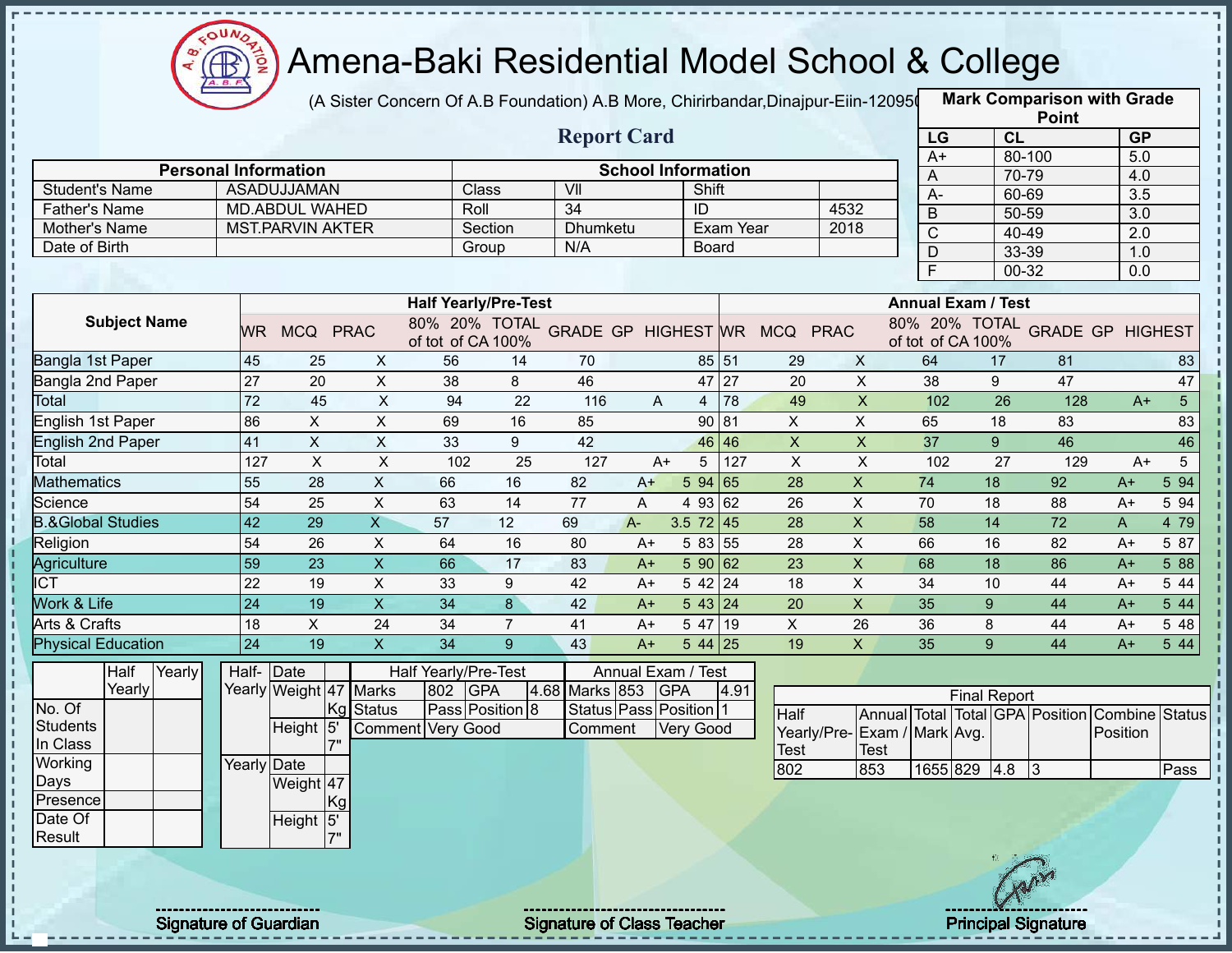

(A Sister Concern Of A.B Foundation) A.B More, Chirirbandar,Dinajpur-Eiin-120950

**Mark Comparison with Grade**

|                              |                    |                 |                             |                           |                                                                 |                 |                |                         |                           |       |                           |                           |                                                     |                     | <b>Point</b> |                  |                 |
|------------------------------|--------------------|-----------------|-----------------------------|---------------------------|-----------------------------------------------------------------|-----------------|----------------|-------------------------|---------------------------|-------|---------------------------|---------------------------|-----------------------------------------------------|---------------------|--------------|------------------|-----------------|
|                              |                    |                 |                             |                           |                                                                 |                 |                | <b>Report Card</b>      |                           |       |                           |                           | LG                                                  | CL                  |              | GP               |                 |
|                              |                    |                 |                             |                           |                                                                 |                 |                |                         |                           |       |                           |                           | $A+$                                                |                     | 80-100       | 5.0              |                 |
|                              |                    |                 | <b>Personal Information</b> |                           |                                                                 |                 |                |                         | <b>School Information</b> |       |                           |                           | A                                                   |                     | 70-79        | 4.0              |                 |
| <b>Student's Name</b>        | <b>TOKI TAHMID</b> |                 |                             |                           |                                                                 |                 | Class          | VII                     |                           | Shift |                           |                           | A-                                                  | 60-69               |              | $\overline{3.5}$ |                 |
| <b>Father's Name</b>         |                    |                 | <b>MD.TAWABUR RAHMAN</b>    |                           |                                                                 |                 | Roll           | 35                      |                           | ID    |                           | 4533                      | B                                                   | 50-59               |              | 3.0              |                 |
| Mother's Name                |                    |                 | MST.TOZAMMIM SHAHNAJ MUKTER |                           |                                                                 |                 | Section        | Dhumketu                |                           |       | Exam Year                 | 2018                      | C                                                   | 40-49               |              | 2.0              |                 |
| Date of Birth                |                    |                 |                             |                           |                                                                 |                 | Group          | N/A                     |                           | Board |                           |                           | D                                                   | 33-39               |              | 1.0              |                 |
|                              |                    |                 |                             |                           |                                                                 |                 |                |                         |                           |       |                           |                           | F                                                   | $00 - 32$           |              | 0.0              |                 |
|                              |                    |                 |                             |                           | <b>Half Yearly/Pre-Test</b>                                     |                 |                |                         |                           |       |                           |                           | <b>Annual Exam / Test</b>                           |                     |              |                  |                 |
| <b>Subject Name</b>          |                    |                 |                             |                           |                                                                 |                 |                |                         |                           |       |                           |                           |                                                     |                     |              |                  |                 |
|                              |                    |                 | WR MCQ PRAC                 |                           | 80% 20% TOTAL GRADE GP HIGHEST WR MCQ PRAC<br>of tot of CA 100% |                 |                |                         |                           |       |                           |                           | 80% 20% TOTAL GRADE GP HIGHEST<br>of tot of CA 100% |                     |              |                  |                 |
| Bangla 1st Paper             |                    | 57              | 26                          | $\mathsf{X}$              | 66                                                              | 13              | 79             |                         |                           | 85 55 | 29                        | $\mathsf{X}$              | 67                                                  | 14                  | 81           |                  | 83              |
| Bangla 2nd Paper             |                    | 25              | 20                          | $\boldsymbol{\mathsf{X}}$ | 36                                                              | 9               | 45             |                         |                           | 47 24 | 20                        | $\mathsf X$               | 35                                                  | 9                   | 44           |                  | 47              |
| Total                        |                    | 82              | 46                          | $\mathsf X$               | 102                                                             | 22              | 124            | $A+$                    | $5\overline{)}$           | 79    | 49                        | $\mathsf{X}$              | 102                                                 | 23                  | 125          | $A+$             | 5 <sup>5</sup>  |
| English 1st Paper            |                    | 90              | X                           | X                         | 72                                                              | 15              | 87             |                         |                           | 90 76 | $\mathsf{X}$              | $\mathsf{X}$              | 61                                                  | 17                  | 78           |                  | 83              |
| English 2nd Paper            |                    | 43              | $\mathsf X$                 | $\mathsf X$               | 34                                                              | 9               | 43             |                         |                           | 46 44 | $\boldsymbol{\mathsf{X}}$ | $\boldsymbol{\mathsf{X}}$ | 35                                                  | 8                   | 43           |                  | 46              |
| Total                        |                    | 133             | $\pmb{\times}$              | $\boldsymbol{\mathsf{X}}$ | 106                                                             | 24              | 130            | $A+$                    | 5                         | 120   | $\boldsymbol{\mathsf{X}}$ | $\boldsymbol{\mathsf{X}}$ | 96                                                  | 25                  | 121          | $A+$             | $5\overline{)}$ |
| <b>Mathematics</b>           |                    | 65              | 29                          | $\mathsf X$               | 75                                                              | 19              | 94             | $A+$                    | 5 94 57                   |       | 29                        | $\pmb{\times}$            | 69                                                  | $\overline{20}$     | 89           | $A+$             | 5 94            |
| Science                      |                    | 62              | 25                          | $\overline{\mathsf{x}}$   | 70                                                              | $\overline{14}$ | 84             | A+                      | 5 93 58                   |       | 28                        | $\boldsymbol{\mathsf{X}}$ | 69                                                  | 17                  | 86           | $A+$             | 5 94            |
| <b>B.&amp;Global Studies</b> |                    | 40              | 28                          | $\overline{X}$            | 54                                                              | 11              | 65             | $A -$                   | $3.5 \ 72 \ 38$           |       | 29                        | $\overline{X}$            | 54                                                  | 14                  | 68           | A-               | 3.5 79          |
| Religion                     |                    | 54              | 27                          | $\overline{\mathsf{x}}$   | 65                                                              | 16              | 81             | $A+$                    | 5 83 53                   |       | $\overline{27}$           | $\overline{\mathsf{x}}$   | 64                                                  | 16                  | 80           | $A+$             | 5 87            |
| Agriculture                  |                    | 60              | $\overline{22}$             | $\overline{X}$            | 66                                                              | 15              | 81             | $A+$                    | 5 90 53                   |       | 21                        | $\boldsymbol{\mathsf{X}}$ | 59                                                  | 17                  | 76           | $\mathsf{A}$     | 4 8 8           |
| $\overline{IC}$              |                    | $\overline{17}$ | 18                          | $\boldsymbol{\mathsf{X}}$ | 28                                                              | 10              | 38             | A                       | 4 42 18                   |       | 20                        | $\boldsymbol{\mathsf{X}}$ | 30                                                  | 10                  | 40           | $A+$             | 5 4 4           |
| Work & Life                  |                    | $\overline{23}$ | $\overline{19}$             | $\overline{X}$            | $\overline{34}$                                                 | $\overline{7}$  | 41             | $A+$                    | $5 \, 43 \,   \, 22$      |       | 20                        | $\overline{X}$            | $\overline{34}$                                     | $\boldsymbol{8}$    | 42           | $A+$             | 5 44            |
| Arts & Crafts                |                    | 16              | $\mathsf{X}$                | 19                        | 28                                                              | 8               | 36             | A                       | 4 47 20                   |       | $\mathsf X$               | 23                        | 34                                                  | $\overline{7}$      | 41           | $A+$             | 5 48            |
| <b>Physical Education</b>    |                    | $\overline{23}$ | $\overline{20}$             | $\overline{\mathsf{x}}$   | 34                                                              | $\overline{7}$  | 41             | $A+$                    | $544$ 20                  |       | $\overline{20}$           | $\mathsf{X}$              | $\overline{32}$                                     | 8                   | 40           | $A+$             | 544             |
| Half<br>Yearly               |                    | Half- Date      |                             |                           | Half Yearly/Pre-Test                                            |                 |                | Annual Exam / Test      |                           |       |                           |                           |                                                     |                     |              |                  |                 |
| Yearly                       |                    |                 | Yearly Weight 45 Marks      |                           | 815 GPA                                                         |                 | 4.68 Marks 808 |                         | <b>GPA</b>                | 4.77  |                           |                           |                                                     | <b>Final Report</b> |              |                  |                 |
| No. Of                       |                    |                 | Kg                          | <b>Status</b>             | Pass Position 6                                                 |                 |                | Status Pass Position 12 |                           |       | Half                      |                           | Annual Total Total GPA Position Combine Status      |                     |              |                  |                 |
| <b>Students</b>              |                    |                 | Height <sup>15'</sup>       |                           | Comment Very Good                                               |                 | Comment        |                         | Very Good                 |       |                           |                           | Yearly/Pre-Exam / Mark Avg.                         |                     |              | Position         |                 |
| In Class                     |                    |                 | 2"                          |                           |                                                                 |                 |                |                         |                           |       | <b>Test</b>               | <b>Test</b>               |                                                     |                     |              |                  |                 |
| Working                      |                    | Yearly Date     |                             |                           |                                                                 |                 |                |                         |                           |       | 815                       | 808                       |                                                     | 1623 813 4.73 6     |              |                  | Pass            |
| Days<br>Presence             |                    |                 | Weight 45                   |                           |                                                                 |                 |                |                         |                           |       |                           |                           |                                                     |                     |              |                  |                 |
| Date Of                      |                    |                 | Kg                          |                           |                                                                 |                 |                |                         |                           |       |                           |                           |                                                     |                     |              |                  |                 |
| Result                       |                    |                 | Height 5'<br>2"             |                           |                                                                 |                 |                |                         |                           |       |                           |                           |                                                     |                     |              |                  |                 |
|                              |                    |                 |                             |                           |                                                                 |                 |                |                         |                           |       |                           |                           |                                                     |                     |              |                  |                 |
|                              |                    |                 |                             |                           |                                                                 |                 |                |                         |                           |       |                           |                           |                                                     |                     |              |                  |                 |
|                              |                    |                 |                             |                           |                                                                 |                 |                |                         |                           |       |                           |                           |                                                     |                     |              |                  |                 |

Signature of Guardian Signature of Class T Teacher Principal Signature 33/47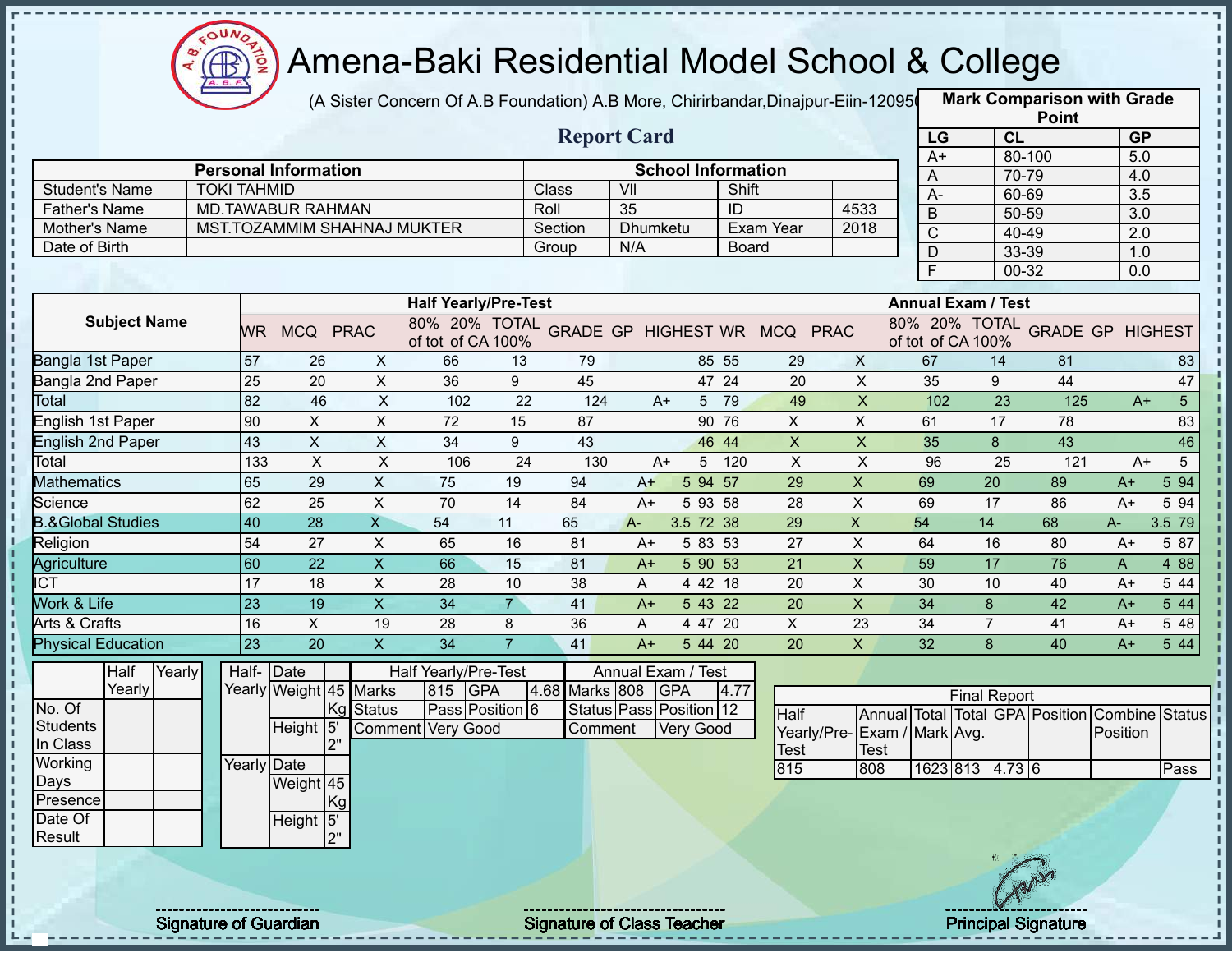

(A Sister Concern Of A.B Foundation) A.B More, Chirirbandar,Dinajpur-Eiin-120950

**Mark Comparison with Grade**

| <b>Report Card</b><br>CL<br><b>GP</b><br>LG<br>5.0<br>80-100<br>$A+$<br><b>Personal Information</b><br><b>School Information</b><br>70-79<br>4.0<br>A<br>Shift<br><b>Student's Name</b><br><b>JULKAR NAIM</b><br>Class<br>VII<br>$\overline{3.5}$<br>$A -$<br>60-69<br><b>KARIMUL HAQUE</b><br>4534<br>36<br><b>Father's Name</b><br>Roll<br>ID<br>50-59<br>$\overline{3.0}$<br>B<br><b>JOYNOB BANU</b><br>Exam Year<br>2018<br>Mother's Name<br>Section<br>Dhumketu<br>$\mathsf{C}$<br>40-49<br>2.0<br>Date of Birth<br>N/A<br>Group<br><b>Board</b><br>$\overline{D}$<br>33-39<br>1.0<br>$00 - 32$<br>$\overline{0.0}$<br><b>Half Yearly/Pre-Test</b><br><b>Annual Exam / Test</b><br><b>Subject Name</b><br>80% 20% TOTAL GRADE GP HIGHEST WR MCQ PRAC<br>80% 20% TOTAL GRADE GP HIGHEST<br>WR MCQ PRAC<br>of tot of CA 100%<br>of tot of CA 100%<br>57<br>Bangla 1st Paper<br>85 55<br>65<br>30<br>$\mathsf{X}$<br>70<br>82<br>$\mathsf{X}$<br>15<br>12<br>26<br>80<br>83<br>$\overline{X}$<br>43<br>47 25<br>$\overline{X}$<br>36<br>45<br>47<br>Bangla 2nd Paper<br>24<br>20<br>35<br>8<br>20<br>9<br>81<br>$\mathsf{X}$<br>46<br>$\mathsf X$<br>$\overline{24}$<br>5 <sup>5</sup><br>50<br>105<br>20<br>125<br>$5 \vert 80$<br>101<br>125<br>Total<br>$A+$<br>$A+$<br><b>English 1st Paper</b><br>$\mathsf{X}$<br>$\pmb{\times}$<br>90 78<br>$\mathsf{X}$<br>$\overline{X}$<br>83<br>90<br>72<br>16<br>88<br>62<br>17<br>79<br>$\mathsf{X}$<br>41<br><b>English 2nd Paper</b><br>40<br>X<br>32<br>9<br>46 43<br>$\boldsymbol{\mathsf{X}}$<br>$\mathsf{X}$<br>$\overline{7}$<br>41<br>34<br>46<br>$\boldsymbol{\mathsf{X}}$<br>$\pmb{\times}$<br>5<br>121<br>$\mathsf X$<br>$\boldsymbol{\mathsf{X}}$<br>5 <sup>5</sup><br>Total<br>25<br>129<br>96<br>24<br>120<br>130<br>104<br>$A+$<br>$A+$<br>51<br>$\pmb{\times}$<br>$\mathsf X$<br><b>Mathematics</b><br>29<br>5 94 49<br>25<br>59<br>75<br>4 9 4<br>64<br>18<br>82<br>16<br>$A+$<br>A<br>60<br>$\mathsf X$<br>$\overline{5}$ 93 63<br>$\pmb{\times}$<br>Science<br>25<br>68<br>14<br>82<br>25<br>70<br>17<br>87<br>$A+$<br>5 94<br>$A+$<br><b>B.&amp;Global Studies</b><br>34<br>$\overline{28}$<br>$\overline{X}$<br>$\boldsymbol{\mathsf{X}}$<br>52<br>50<br>11<br>61<br>$3.5 \ 72 \ 38$<br>27<br>12<br>64<br>3.5 79<br>$A -$<br>A-<br>53<br>Religion<br>X<br>4 83 54<br>26<br>$\boldsymbol{\mathsf{X}}$<br>28<br>65<br>14<br>79<br>64<br>16<br>80<br>A+<br>5 87<br>A<br>$\overline{X}$<br>$\overline{X}$<br>$\overline{56}$<br>$\overline{20}$<br>$\overline{20}$<br>63<br>$\overline{18}$<br>61<br>15<br>76<br>4 90 59<br>81<br>Agriculture<br>$\overline{A}$<br>5 88<br>$A+$<br>$\pmb{\times}$<br>20<br>20<br>$\pmb{\times}$<br>9<br>$542\overline{22}$<br>20<br>34<br>9<br><b>ICT</b><br>32<br>41<br>43<br>5 4 4<br>$A+$<br>$A+$<br>Work & Life<br>$\overline{23}$<br>$\overline{\mathsf{x}}$<br>$\overline{7}$<br>$\mathsf{x}$<br>19<br>34<br>543 23<br>19<br>34<br>8<br>42<br>41<br>5 44<br>$A+$<br>$A+$<br>Arts & Crafts<br>$\mathsf{X}$<br>5 47 19<br>$\boldsymbol{\mathsf{X}}$<br>18<br>23<br>33<br>8<br>41<br>25<br>35<br>$\overline{7}$<br>42<br>$A+$<br>A+<br>5 48<br>23<br>$\overline{20}$<br>$\pmb{\times}$<br>$\overline{34}$<br>$6\overline{6}$<br>$\mathsf{x}$<br>32<br>$\overline{7}$<br><b>Physical Education</b><br>40<br>$544$ 23<br>17<br>39<br>4 4 4<br>A |
|-------------------------------------------------------------------------------------------------------------------------------------------------------------------------------------------------------------------------------------------------------------------------------------------------------------------------------------------------------------------------------------------------------------------------------------------------------------------------------------------------------------------------------------------------------------------------------------------------------------------------------------------------------------------------------------------------------------------------------------------------------------------------------------------------------------------------------------------------------------------------------------------------------------------------------------------------------------------------------------------------------------------------------------------------------------------------------------------------------------------------------------------------------------------------------------------------------------------------------------------------------------------------------------------------------------------------------------------------------------------------------------------------------------------------------------------------------------------------------------------------------------------------------------------------------------------------------------------------------------------------------------------------------------------------------------------------------------------------------------------------------------------------------------------------------------------------------------------------------------------------------------------------------------------------------------------------------------------------------------------------------------------------------------------------------------------------------------------------------------------------------------------------------------------------------------------------------------------------------------------------------------------------------------------------------------------------------------------------------------------------------------------------------------------------------------------------------------------------------------------------------------------------------------------------------------------------------------------------------------------------------------------------------------------------------------------------------------------------------------------------------------------------------------------------------------------------------------------------------------------------------------------------------------------------------------------------------------------------------------------------------------------------------------------------------------------------------------------------------------------------------------------------------------------------------------------------------------------------------------------------------------------------------------------------------------------------------------------------|
|                                                                                                                                                                                                                                                                                                                                                                                                                                                                                                                                                                                                                                                                                                                                                                                                                                                                                                                                                                                                                                                                                                                                                                                                                                                                                                                                                                                                                                                                                                                                                                                                                                                                                                                                                                                                                                                                                                                                                                                                                                                                                                                                                                                                                                                                                                                                                                                                                                                                                                                                                                                                                                                                                                                                                                                                                                                                                                                                                                                                                                                                                                                                                                                                                                                                                                                                                 |
|                                                                                                                                                                                                                                                                                                                                                                                                                                                                                                                                                                                                                                                                                                                                                                                                                                                                                                                                                                                                                                                                                                                                                                                                                                                                                                                                                                                                                                                                                                                                                                                                                                                                                                                                                                                                                                                                                                                                                                                                                                                                                                                                                                                                                                                                                                                                                                                                                                                                                                                                                                                                                                                                                                                                                                                                                                                                                                                                                                                                                                                                                                                                                                                                                                                                                                                                                 |
|                                                                                                                                                                                                                                                                                                                                                                                                                                                                                                                                                                                                                                                                                                                                                                                                                                                                                                                                                                                                                                                                                                                                                                                                                                                                                                                                                                                                                                                                                                                                                                                                                                                                                                                                                                                                                                                                                                                                                                                                                                                                                                                                                                                                                                                                                                                                                                                                                                                                                                                                                                                                                                                                                                                                                                                                                                                                                                                                                                                                                                                                                                                                                                                                                                                                                                                                                 |
|                                                                                                                                                                                                                                                                                                                                                                                                                                                                                                                                                                                                                                                                                                                                                                                                                                                                                                                                                                                                                                                                                                                                                                                                                                                                                                                                                                                                                                                                                                                                                                                                                                                                                                                                                                                                                                                                                                                                                                                                                                                                                                                                                                                                                                                                                                                                                                                                                                                                                                                                                                                                                                                                                                                                                                                                                                                                                                                                                                                                                                                                                                                                                                                                                                                                                                                                                 |
|                                                                                                                                                                                                                                                                                                                                                                                                                                                                                                                                                                                                                                                                                                                                                                                                                                                                                                                                                                                                                                                                                                                                                                                                                                                                                                                                                                                                                                                                                                                                                                                                                                                                                                                                                                                                                                                                                                                                                                                                                                                                                                                                                                                                                                                                                                                                                                                                                                                                                                                                                                                                                                                                                                                                                                                                                                                                                                                                                                                                                                                                                                                                                                                                                                                                                                                                                 |
|                                                                                                                                                                                                                                                                                                                                                                                                                                                                                                                                                                                                                                                                                                                                                                                                                                                                                                                                                                                                                                                                                                                                                                                                                                                                                                                                                                                                                                                                                                                                                                                                                                                                                                                                                                                                                                                                                                                                                                                                                                                                                                                                                                                                                                                                                                                                                                                                                                                                                                                                                                                                                                                                                                                                                                                                                                                                                                                                                                                                                                                                                                                                                                                                                                                                                                                                                 |
|                                                                                                                                                                                                                                                                                                                                                                                                                                                                                                                                                                                                                                                                                                                                                                                                                                                                                                                                                                                                                                                                                                                                                                                                                                                                                                                                                                                                                                                                                                                                                                                                                                                                                                                                                                                                                                                                                                                                                                                                                                                                                                                                                                                                                                                                                                                                                                                                                                                                                                                                                                                                                                                                                                                                                                                                                                                                                                                                                                                                                                                                                                                                                                                                                                                                                                                                                 |
|                                                                                                                                                                                                                                                                                                                                                                                                                                                                                                                                                                                                                                                                                                                                                                                                                                                                                                                                                                                                                                                                                                                                                                                                                                                                                                                                                                                                                                                                                                                                                                                                                                                                                                                                                                                                                                                                                                                                                                                                                                                                                                                                                                                                                                                                                                                                                                                                                                                                                                                                                                                                                                                                                                                                                                                                                                                                                                                                                                                                                                                                                                                                                                                                                                                                                                                                                 |
|                                                                                                                                                                                                                                                                                                                                                                                                                                                                                                                                                                                                                                                                                                                                                                                                                                                                                                                                                                                                                                                                                                                                                                                                                                                                                                                                                                                                                                                                                                                                                                                                                                                                                                                                                                                                                                                                                                                                                                                                                                                                                                                                                                                                                                                                                                                                                                                                                                                                                                                                                                                                                                                                                                                                                                                                                                                                                                                                                                                                                                                                                                                                                                                                                                                                                                                                                 |
|                                                                                                                                                                                                                                                                                                                                                                                                                                                                                                                                                                                                                                                                                                                                                                                                                                                                                                                                                                                                                                                                                                                                                                                                                                                                                                                                                                                                                                                                                                                                                                                                                                                                                                                                                                                                                                                                                                                                                                                                                                                                                                                                                                                                                                                                                                                                                                                                                                                                                                                                                                                                                                                                                                                                                                                                                                                                                                                                                                                                                                                                                                                                                                                                                                                                                                                                                 |
|                                                                                                                                                                                                                                                                                                                                                                                                                                                                                                                                                                                                                                                                                                                                                                                                                                                                                                                                                                                                                                                                                                                                                                                                                                                                                                                                                                                                                                                                                                                                                                                                                                                                                                                                                                                                                                                                                                                                                                                                                                                                                                                                                                                                                                                                                                                                                                                                                                                                                                                                                                                                                                                                                                                                                                                                                                                                                                                                                                                                                                                                                                                                                                                                                                                                                                                                                 |
|                                                                                                                                                                                                                                                                                                                                                                                                                                                                                                                                                                                                                                                                                                                                                                                                                                                                                                                                                                                                                                                                                                                                                                                                                                                                                                                                                                                                                                                                                                                                                                                                                                                                                                                                                                                                                                                                                                                                                                                                                                                                                                                                                                                                                                                                                                                                                                                                                                                                                                                                                                                                                                                                                                                                                                                                                                                                                                                                                                                                                                                                                                                                                                                                                                                                                                                                                 |
|                                                                                                                                                                                                                                                                                                                                                                                                                                                                                                                                                                                                                                                                                                                                                                                                                                                                                                                                                                                                                                                                                                                                                                                                                                                                                                                                                                                                                                                                                                                                                                                                                                                                                                                                                                                                                                                                                                                                                                                                                                                                                                                                                                                                                                                                                                                                                                                                                                                                                                                                                                                                                                                                                                                                                                                                                                                                                                                                                                                                                                                                                                                                                                                                                                                                                                                                                 |
|                                                                                                                                                                                                                                                                                                                                                                                                                                                                                                                                                                                                                                                                                                                                                                                                                                                                                                                                                                                                                                                                                                                                                                                                                                                                                                                                                                                                                                                                                                                                                                                                                                                                                                                                                                                                                                                                                                                                                                                                                                                                                                                                                                                                                                                                                                                                                                                                                                                                                                                                                                                                                                                                                                                                                                                                                                                                                                                                                                                                                                                                                                                                                                                                                                                                                                                                                 |
|                                                                                                                                                                                                                                                                                                                                                                                                                                                                                                                                                                                                                                                                                                                                                                                                                                                                                                                                                                                                                                                                                                                                                                                                                                                                                                                                                                                                                                                                                                                                                                                                                                                                                                                                                                                                                                                                                                                                                                                                                                                                                                                                                                                                                                                                                                                                                                                                                                                                                                                                                                                                                                                                                                                                                                                                                                                                                                                                                                                                                                                                                                                                                                                                                                                                                                                                                 |
|                                                                                                                                                                                                                                                                                                                                                                                                                                                                                                                                                                                                                                                                                                                                                                                                                                                                                                                                                                                                                                                                                                                                                                                                                                                                                                                                                                                                                                                                                                                                                                                                                                                                                                                                                                                                                                                                                                                                                                                                                                                                                                                                                                                                                                                                                                                                                                                                                                                                                                                                                                                                                                                                                                                                                                                                                                                                                                                                                                                                                                                                                                                                                                                                                                                                                                                                                 |
|                                                                                                                                                                                                                                                                                                                                                                                                                                                                                                                                                                                                                                                                                                                                                                                                                                                                                                                                                                                                                                                                                                                                                                                                                                                                                                                                                                                                                                                                                                                                                                                                                                                                                                                                                                                                                                                                                                                                                                                                                                                                                                                                                                                                                                                                                                                                                                                                                                                                                                                                                                                                                                                                                                                                                                                                                                                                                                                                                                                                                                                                                                                                                                                                                                                                                                                                                 |
|                                                                                                                                                                                                                                                                                                                                                                                                                                                                                                                                                                                                                                                                                                                                                                                                                                                                                                                                                                                                                                                                                                                                                                                                                                                                                                                                                                                                                                                                                                                                                                                                                                                                                                                                                                                                                                                                                                                                                                                                                                                                                                                                                                                                                                                                                                                                                                                                                                                                                                                                                                                                                                                                                                                                                                                                                                                                                                                                                                                                                                                                                                                                                                                                                                                                                                                                                 |
|                                                                                                                                                                                                                                                                                                                                                                                                                                                                                                                                                                                                                                                                                                                                                                                                                                                                                                                                                                                                                                                                                                                                                                                                                                                                                                                                                                                                                                                                                                                                                                                                                                                                                                                                                                                                                                                                                                                                                                                                                                                                                                                                                                                                                                                                                                                                                                                                                                                                                                                                                                                                                                                                                                                                                                                                                                                                                                                                                                                                                                                                                                                                                                                                                                                                                                                                                 |
|                                                                                                                                                                                                                                                                                                                                                                                                                                                                                                                                                                                                                                                                                                                                                                                                                                                                                                                                                                                                                                                                                                                                                                                                                                                                                                                                                                                                                                                                                                                                                                                                                                                                                                                                                                                                                                                                                                                                                                                                                                                                                                                                                                                                                                                                                                                                                                                                                                                                                                                                                                                                                                                                                                                                                                                                                                                                                                                                                                                                                                                                                                                                                                                                                                                                                                                                                 |
|                                                                                                                                                                                                                                                                                                                                                                                                                                                                                                                                                                                                                                                                                                                                                                                                                                                                                                                                                                                                                                                                                                                                                                                                                                                                                                                                                                                                                                                                                                                                                                                                                                                                                                                                                                                                                                                                                                                                                                                                                                                                                                                                                                                                                                                                                                                                                                                                                                                                                                                                                                                                                                                                                                                                                                                                                                                                                                                                                                                                                                                                                                                                                                                                                                                                                                                                                 |
|                                                                                                                                                                                                                                                                                                                                                                                                                                                                                                                                                                                                                                                                                                                                                                                                                                                                                                                                                                                                                                                                                                                                                                                                                                                                                                                                                                                                                                                                                                                                                                                                                                                                                                                                                                                                                                                                                                                                                                                                                                                                                                                                                                                                                                                                                                                                                                                                                                                                                                                                                                                                                                                                                                                                                                                                                                                                                                                                                                                                                                                                                                                                                                                                                                                                                                                                                 |
|                                                                                                                                                                                                                                                                                                                                                                                                                                                                                                                                                                                                                                                                                                                                                                                                                                                                                                                                                                                                                                                                                                                                                                                                                                                                                                                                                                                                                                                                                                                                                                                                                                                                                                                                                                                                                                                                                                                                                                                                                                                                                                                                                                                                                                                                                                                                                                                                                                                                                                                                                                                                                                                                                                                                                                                                                                                                                                                                                                                                                                                                                                                                                                                                                                                                                                                                                 |
|                                                                                                                                                                                                                                                                                                                                                                                                                                                                                                                                                                                                                                                                                                                                                                                                                                                                                                                                                                                                                                                                                                                                                                                                                                                                                                                                                                                                                                                                                                                                                                                                                                                                                                                                                                                                                                                                                                                                                                                                                                                                                                                                                                                                                                                                                                                                                                                                                                                                                                                                                                                                                                                                                                                                                                                                                                                                                                                                                                                                                                                                                                                                                                                                                                                                                                                                                 |
| $A+$                                                                                                                                                                                                                                                                                                                                                                                                                                                                                                                                                                                                                                                                                                                                                                                                                                                                                                                                                                                                                                                                                                                                                                                                                                                                                                                                                                                                                                                                                                                                                                                                                                                                                                                                                                                                                                                                                                                                                                                                                                                                                                                                                                                                                                                                                                                                                                                                                                                                                                                                                                                                                                                                                                                                                                                                                                                                                                                                                                                                                                                                                                                                                                                                                                                                                                                                            |
| Half<br>Half- Date<br>Half Yearly/Pre-Test<br>Annual Exam / Test<br>Yearly                                                                                                                                                                                                                                                                                                                                                                                                                                                                                                                                                                                                                                                                                                                                                                                                                                                                                                                                                                                                                                                                                                                                                                                                                                                                                                                                                                                                                                                                                                                                                                                                                                                                                                                                                                                                                                                                                                                                                                                                                                                                                                                                                                                                                                                                                                                                                                                                                                                                                                                                                                                                                                                                                                                                                                                                                                                                                                                                                                                                                                                                                                                                                                                                                                                                      |
| Yearly<br>Yearly Weight 45 Marks<br><b>GPA</b><br>4.68 Marks 798<br><b>GPA</b><br>797<br>4.68<br><b>Final Report</b>                                                                                                                                                                                                                                                                                                                                                                                                                                                                                                                                                                                                                                                                                                                                                                                                                                                                                                                                                                                                                                                                                                                                                                                                                                                                                                                                                                                                                                                                                                                                                                                                                                                                                                                                                                                                                                                                                                                                                                                                                                                                                                                                                                                                                                                                                                                                                                                                                                                                                                                                                                                                                                                                                                                                                                                                                                                                                                                                                                                                                                                                                                                                                                                                                            |
| No. Of<br>Pass Position 9<br>Status Pass Position 18<br>Kg Status<br>Annual Total Total GPA Position Combine Status<br>Half                                                                                                                                                                                                                                                                                                                                                                                                                                                                                                                                                                                                                                                                                                                                                                                                                                                                                                                                                                                                                                                                                                                                                                                                                                                                                                                                                                                                                                                                                                                                                                                                                                                                                                                                                                                                                                                                                                                                                                                                                                                                                                                                                                                                                                                                                                                                                                                                                                                                                                                                                                                                                                                                                                                                                                                                                                                                                                                                                                                                                                                                                                                                                                                                                     |
| Students<br>5'<br>Height<br>Comment Very Good<br>Very Good<br>Comment<br>Yearly/Pre-Exam / Mark Avg.<br>Position<br>In Class<br>3"                                                                                                                                                                                                                                                                                                                                                                                                                                                                                                                                                                                                                                                                                                                                                                                                                                                                                                                                                                                                                                                                                                                                                                                                                                                                                                                                                                                                                                                                                                                                                                                                                                                                                                                                                                                                                                                                                                                                                                                                                                                                                                                                                                                                                                                                                                                                                                                                                                                                                                                                                                                                                                                                                                                                                                                                                                                                                                                                                                                                                                                                                                                                                                                                              |
| <b>Test</b><br>Test<br>Working<br>Yearly Date                                                                                                                                                                                                                                                                                                                                                                                                                                                                                                                                                                                                                                                                                                                                                                                                                                                                                                                                                                                                                                                                                                                                                                                                                                                                                                                                                                                                                                                                                                                                                                                                                                                                                                                                                                                                                                                                                                                                                                                                                                                                                                                                                                                                                                                                                                                                                                                                                                                                                                                                                                                                                                                                                                                                                                                                                                                                                                                                                                                                                                                                                                                                                                                                                                                                                                   |
| 797<br>1595 799 4.68 10<br>Pass<br>798<br>Days<br>Weight 45                                                                                                                                                                                                                                                                                                                                                                                                                                                                                                                                                                                                                                                                                                                                                                                                                                                                                                                                                                                                                                                                                                                                                                                                                                                                                                                                                                                                                                                                                                                                                                                                                                                                                                                                                                                                                                                                                                                                                                                                                                                                                                                                                                                                                                                                                                                                                                                                                                                                                                                                                                                                                                                                                                                                                                                                                                                                                                                                                                                                                                                                                                                                                                                                                                                                                     |
| Presence<br>Kg                                                                                                                                                                                                                                                                                                                                                                                                                                                                                                                                                                                                                                                                                                                                                                                                                                                                                                                                                                                                                                                                                                                                                                                                                                                                                                                                                                                                                                                                                                                                                                                                                                                                                                                                                                                                                                                                                                                                                                                                                                                                                                                                                                                                                                                                                                                                                                                                                                                                                                                                                                                                                                                                                                                                                                                                                                                                                                                                                                                                                                                                                                                                                                                                                                                                                                                                  |
| Date Of<br>Height 5'                                                                                                                                                                                                                                                                                                                                                                                                                                                                                                                                                                                                                                                                                                                                                                                                                                                                                                                                                                                                                                                                                                                                                                                                                                                                                                                                                                                                                                                                                                                                                                                                                                                                                                                                                                                                                                                                                                                                                                                                                                                                                                                                                                                                                                                                                                                                                                                                                                                                                                                                                                                                                                                                                                                                                                                                                                                                                                                                                                                                                                                                                                                                                                                                                                                                                                                            |
| Result<br>3"                                                                                                                                                                                                                                                                                                                                                                                                                                                                                                                                                                                                                                                                                                                                                                                                                                                                                                                                                                                                                                                                                                                                                                                                                                                                                                                                                                                                                                                                                                                                                                                                                                                                                                                                                                                                                                                                                                                                                                                                                                                                                                                                                                                                                                                                                                                                                                                                                                                                                                                                                                                                                                                                                                                                                                                                                                                                                                                                                                                                                                                                                                                                                                                                                                                                                                                                    |
|                                                                                                                                                                                                                                                                                                                                                                                                                                                                                                                                                                                                                                                                                                                                                                                                                                                                                                                                                                                                                                                                                                                                                                                                                                                                                                                                                                                                                                                                                                                                                                                                                                                                                                                                                                                                                                                                                                                                                                                                                                                                                                                                                                                                                                                                                                                                                                                                                                                                                                                                                                                                                                                                                                                                                                                                                                                                                                                                                                                                                                                                                                                                                                                                                                                                                                                                                 |
| Any                                                                                                                                                                                                                                                                                                                                                                                                                                                                                                                                                                                                                                                                                                                                                                                                                                                                                                                                                                                                                                                                                                                                                                                                                                                                                                                                                                                                                                                                                                                                                                                                                                                                                                                                                                                                                                                                                                                                                                                                                                                                                                                                                                                                                                                                                                                                                                                                                                                                                                                                                                                                                                                                                                                                                                                                                                                                                                                                                                                                                                                                                                                                                                                                                                                                                                                                             |
|                                                                                                                                                                                                                                                                                                                                                                                                                                                                                                                                                                                                                                                                                                                                                                                                                                                                                                                                                                                                                                                                                                                                                                                                                                                                                                                                                                                                                                                                                                                                                                                                                                                                                                                                                                                                                                                                                                                                                                                                                                                                                                                                                                                                                                                                                                                                                                                                                                                                                                                                                                                                                                                                                                                                                                                                                                                                                                                                                                                                                                                                                                                                                                                                                                                                                                                                                 |

Signature of Guardian Signature of Class Teacher **Signature of Class Teacher Principal Signature**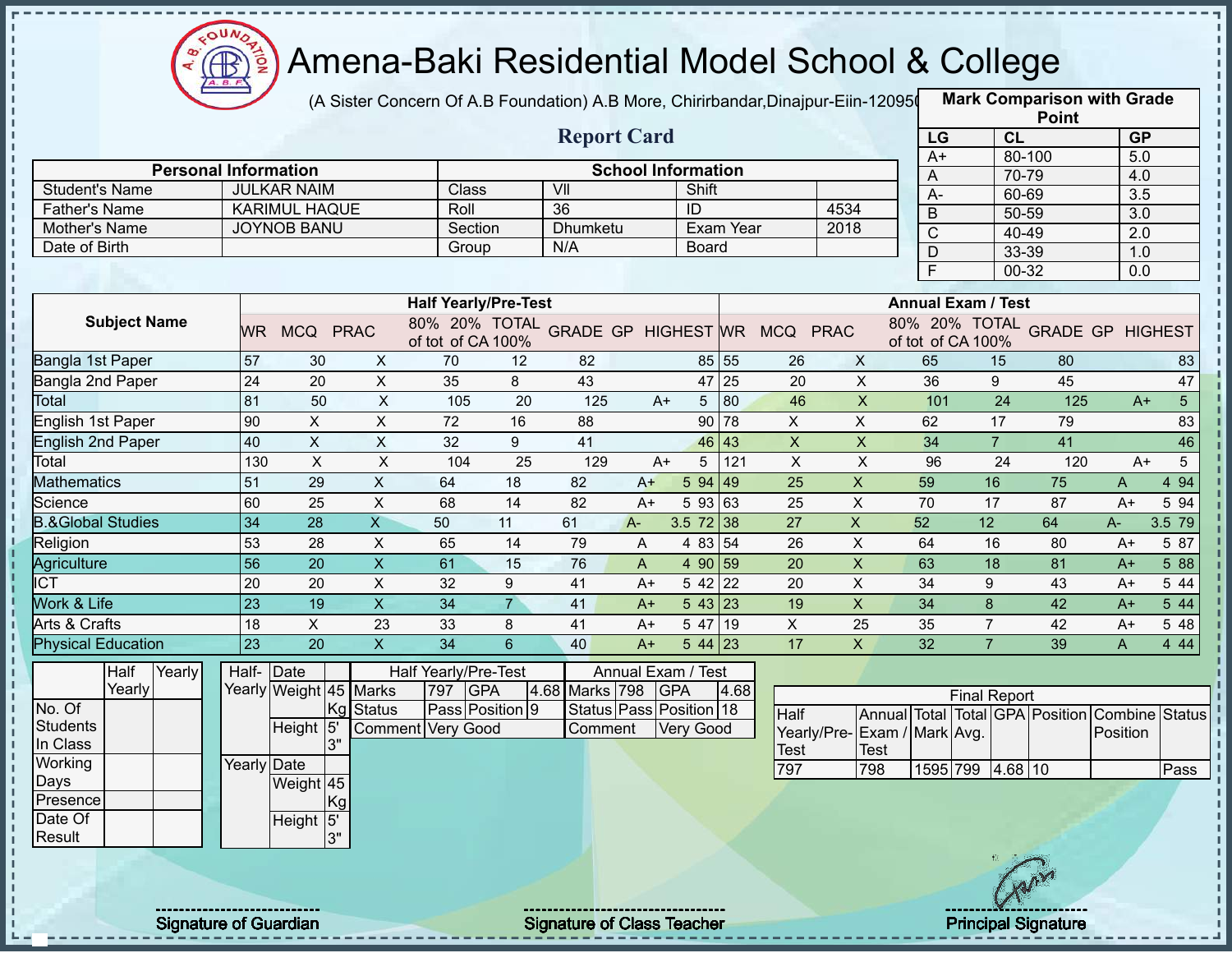

I,

### Amena-Baki Residential Model School & College

(A Sister Concern Of A.B Foundation) A.B More, Chirirbandar,Dinajpur-Eiin-120950

|                                       |                              |                                        |                           |                      |                             |                                   |       |                              |              |                                            |                           |                |                           | <b>Point</b>                            |                  |                 |
|---------------------------------------|------------------------------|----------------------------------------|---------------------------|----------------------|-----------------------------|-----------------------------------|-------|------------------------------|--------------|--------------------------------------------|---------------------------|----------------|---------------------------|-----------------------------------------|------------------|-----------------|
|                                       |                              |                                        |                           |                      |                             | <b>Report Card</b>                |       |                              |              |                                            |                           | LG             |                           | CL                                      | <b>GP</b>        |                 |
|                                       |                              |                                        |                           |                      |                             |                                   |       |                              |              |                                            |                           | $A+$           |                           | 80-100                                  | 5.0              |                 |
|                                       |                              | <b>Personal Information</b>            |                           |                      |                             |                                   |       | <b>School Information</b>    |              |                                            |                           | A              |                           | 70-79                                   | 4.0              |                 |
| <b>Student's Name</b>                 |                              | <b>DURJOY ROY</b><br>HORENDRA NATH ROY |                           |                      | Class<br>Roll               | VII<br>$\overline{37}$            |       | Shift<br>ID                  |              |                                            | 4540                      | $A -$          |                           | 60-69                                   | 3.5              |                 |
| <b>Father's Name</b><br>Mother's Name |                              | PUSPA RANI SINHA                       |                           |                      | Section                     | Dhumketu                          |       |                              | Exam Year    |                                            | 2018                      | $\overline{B}$ |                           | 50-59                                   | $\overline{3.0}$ |                 |
| Date of Birth                         |                              |                                        |                           |                      | Group                       | N/A                               |       |                              | <b>Board</b> |                                            |                           | $\mathsf{C}$   |                           | 40-49                                   | 2.0              |                 |
|                                       |                              |                                        |                           |                      |                             |                                   |       |                              |              |                                            |                           | $\mathsf D$    |                           | 33-39                                   | 1.0              |                 |
|                                       |                              |                                        |                           |                      |                             |                                   |       |                              |              |                                            |                           | F              |                           | 00-32                                   | 0.0              |                 |
|                                       |                              |                                        |                           |                      | <b>Half Yearly/Pre-Test</b> |                                   |       |                              |              |                                            |                           |                | <b>Annual Exam / Test</b> |                                         |                  |                 |
| <b>Subject Name</b>                   |                              | WR MCQ PRAC                            |                           | of tot of CA 100%    |                             |                                   |       |                              |              | 80% 20% TOTAL GRADE GP HIGHEST WR MCQ PRAC |                           |                | of tot of CA 100%         | 80% 20% TOTAL GRADE GP HIGHEST          |                  |                 |
| Bangla 1st Paper                      | 51                           | 21                                     | X                         | 58                   | 13                          | 71                                |       |                              | 85 52        | 25                                         | X                         | 62             | 14                        | 76                                      |                  | 83              |
| Bangla 2nd Paper                      | 27                           | 20                                     | $\boldsymbol{\mathsf{X}}$ | 38                   | 8                           | 46                                |       |                              | 47 25        | 20                                         | $\mathsf{X}$              | 36             | 8                         | 44                                      |                  | 47              |
| <b>Total</b>                          | 78                           | 41                                     | $\boldsymbol{\mathsf{X}}$ | 96                   | 21                          | 117                               | A     |                              | $4 \mid 77$  | 45                                         | $\boldsymbol{\mathsf{X}}$ | 98             | 22                        | 120                                     | $A+$             | 5 <sup>1</sup>  |
| <b>English 1st Paper</b>              | 72                           | $\mathsf{X}$                           | X                         | 58                   | 16                          | 74                                |       |                              | 90 81        | X                                          | X                         | 65             | 17                        | 82                                      |                  | 83              |
| <b>English 2nd Paper</b>              | 41                           | $\boldsymbol{\mathsf{X}}$              | X                         | 33                   | $\overline{7}$              | 40                                |       |                              | 46 46        | $\boldsymbol{\mathsf{X}}$                  | $\mathsf{X}$              | 37             | 8                         | 45                                      |                  | 46              |
| Total                                 | 113                          | $\pmb{\times}$                         | $\pmb{\times}$            | 91                   | 23                          | 114                               | A     | 4                            | 127          | $\times$                                   | $\boldsymbol{\mathsf{X}}$ | 102            | 25                        | 127                                     | $A+$             | $5\overline{)}$ |
| <b>Mathematics</b>                    | 55                           | 25                                     | X                         | 64                   | 14                          | 78                                | A     | 4 94 46                      |              | 29                                         | $\pmb{\times}$            | 60             | 15                        | 75                                      | Α                | 4 9 4           |
| Science                               | 61                           | 19                                     | X                         | 64                   | 11                          | 75                                | A     | 4 93 68                      |              | 27                                         | X                         | 76             | 17                        | 93                                      | $A+$             | 5 94            |
| <b>B.&amp;Global Studies</b>          | 36                           | 27                                     | $\overline{X}$            | 50                   | 11                          | 61                                | $A -$ | 3.5 $72 \mid 44$             |              | 27                                         | $\mathsf X$               | 57             | 12                        | 69                                      | A-               | 3.5 79          |
| Religion                              | 54                           | 23                                     | $\mathsf X$               | 62                   | 15                          | 77                                | A     | 4 83 60                      |              | 27                                         | $\sf X$                   | 70             | 16                        | 86                                      | $A+$             | 5 87            |
| Agriculture                           | 61                           | 12                                     | $\mathsf X$               | 58                   | 17                          | 75                                | A     | 4 90 63                      |              | 20                                         | $\pmb{\times}$            | 66             | 17                        | 83                                      | $A+$             | 5 88            |
| <b>ICT</b>                            | 16                           | 17                                     | $\mathsf{X}$              | 26                   | 8                           | 34                                | A-    | $3.5$ 42 22                  |              | 20                                         | $\pmb{\times}$            | 34             | 9                         | 43                                      | $A+$             | 5 4 4           |
| Work & Life                           | 24                           | 20                                     | $\overline{X}$            | 35                   | 8                           | 43                                | $A+$  | 543 23                       |              | 20                                         | $\overline{X}$            | 34             | 8                         | 42                                      | $A+$             | 5 4 4           |
| Arts & Crafts                         | 18                           | X                                      | 18                        | 29                   | $\overline{7}$              | 36                                | A     | 4 47 20                      |              | X                                          | 25                        | 36             | $\overline{7}$            | 43                                      | $A+$             | 5 48            |
| <b>Physical Education</b>             | 21                           | 20                                     | $\mathsf{X}$              | 33                   | 8                           | 41                                | $A+$  | $544$ 25                     |              | 17                                         | $\mathsf{X}$              | 34             | 8                         | 42                                      | $A+$             | 5 44            |
| Half<br>Yearly                        | Half- Date                   |                                        |                           | Half Yearly/Pre-Test |                             |                                   |       | Annual Exam / Test           |              |                                            |                           |                |                           |                                         |                  |                 |
| Yearly                                |                              | Yearly Weight 57 Marks                 |                           | 751                  | <b>GPA</b>                  | 4.09 Marks 823                    |       | <b>GPA</b>                   | 4.77         |                                            |                           |                | <b>Final Report</b>       |                                         |                  |                 |
| No. Of                                |                              |                                        | <b>Status</b><br> Kg      |                      | Pass Position 28            |                                   |       | Status   Pass   Position   9 |              | Half                                       |                           |                |                           | Annual Total Total GPA Position Combine |                  | <b>Status</b>   |
| <b>Students</b>                       |                              | Height 5                               |                           | Comment Good         |                             | Comment                           |       | <b>Very Good</b>             |              | Yearly/Pre-Exam / Mark Avg.                |                           |                |                           |                                         | Position         |                 |
| In Class                              |                              | 4"                                     |                           |                      |                             |                                   |       |                              |              | Test                                       | <b>Test</b>               |                |                           |                                         |                  |                 |
| Working                               | Yearly Date                  |                                        |                           |                      |                             |                                   |       |                              |              | 751                                        | 823                       |                | 1574 788 4.43 23          |                                         |                  | Pass            |
| Days                                  |                              | Weight 57                              |                           |                      |                             |                                   |       |                              |              |                                            |                           |                |                           |                                         |                  |                 |
| Presence                              |                              |                                        | Kg                        |                      |                             |                                   |       |                              |              |                                            |                           |                |                           |                                         |                  |                 |
| Date Of                               |                              | Height 5'                              |                           |                      |                             |                                   |       |                              |              |                                            |                           |                |                           |                                         |                  |                 |
| Result                                |                              |                                        | 4"                        |                      |                             |                                   |       |                              |              |                                            |                           |                |                           |                                         |                  |                 |
|                                       |                              |                                        |                           |                      |                             |                                   |       |                              |              |                                            |                           |                |                           |                                         |                  |                 |
|                                       |                              |                                        |                           |                      |                             |                                   |       |                              |              |                                            |                           |                |                           |                                         |                  |                 |
|                                       |                              |                                        |                           |                      |                             |                                   |       |                              |              |                                            |                           |                |                           |                                         |                  |                 |
|                                       | <b>Signature of Guardian</b> |                                        |                           |                      |                             | <b>Signature of Class Teacher</b> |       |                              |              |                                            |                           |                |                           | <b>Principal Signature</b>              |                  |                 |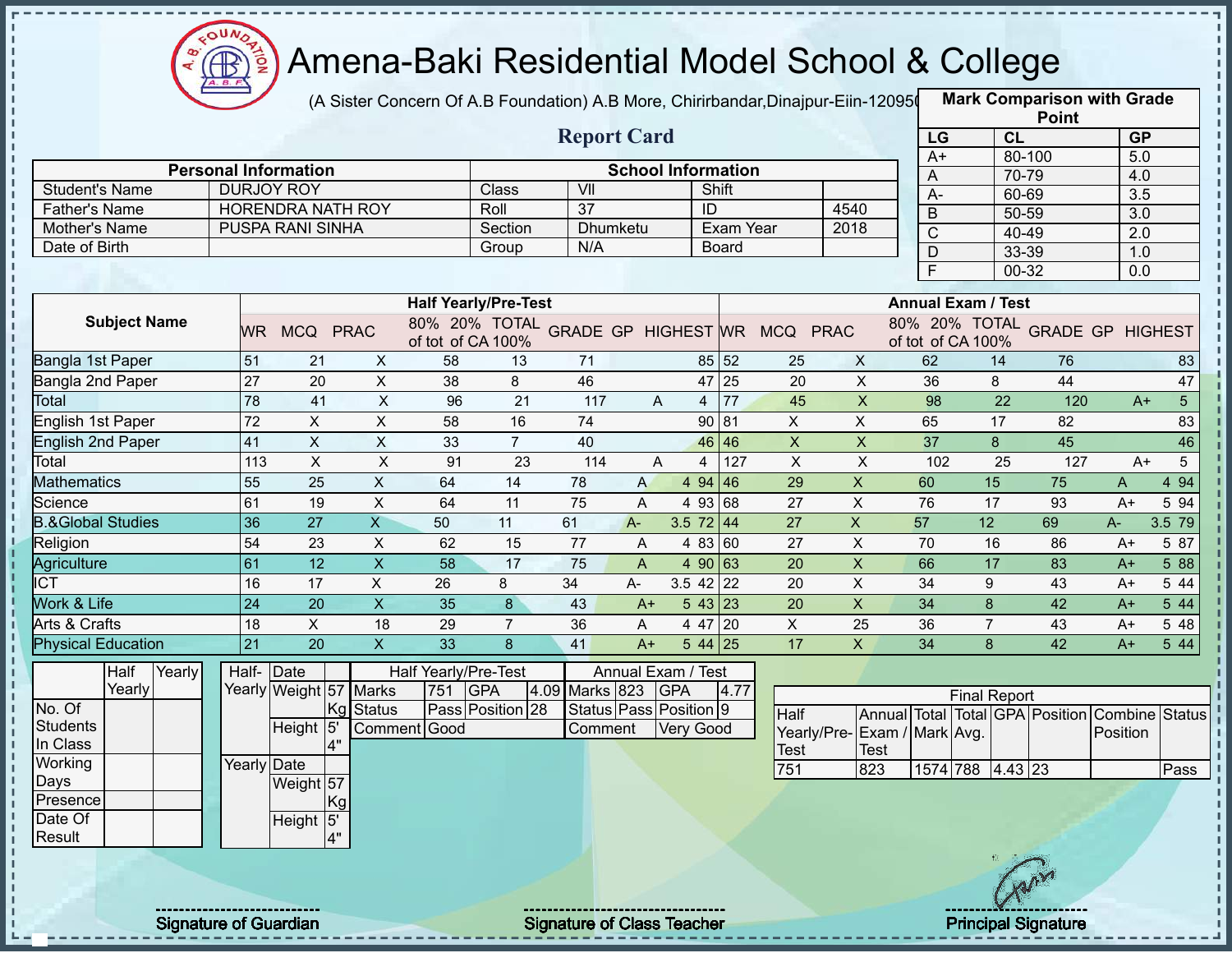

(A Sister Concern Of A.B Foundation) A.B More, Chirirbandar,Dinajpur-Eiin-120950

|                              |                              |                             |                           |                             |                  |                                   |       |                           |              |                                            |                           |                           |                     | <b>Point</b>                    |                  |                |
|------------------------------|------------------------------|-----------------------------|---------------------------|-----------------------------|------------------|-----------------------------------|-------|---------------------------|--------------|--------------------------------------------|---------------------------|---------------------------|---------------------|---------------------------------|------------------|----------------|
|                              |                              |                             |                           |                             |                  | <b>Report Card</b>                |       |                           |              |                                            |                           | LG                        |                     | CL                              | <b>GP</b>        |                |
|                              |                              | <b>Personal Information</b> |                           |                             |                  |                                   |       | <b>School Information</b> |              |                                            |                           | $A+$                      |                     | 80-100                          | 5.0              |                |
| <b>Student's Name</b>        |                              | <b>MAHMUDUL HASAN</b>       |                           |                             | Class            | VII                               |       |                           | Shift        |                                            |                           | Α                         |                     | 70-79                           | 4.0              |                |
| <b>Father's Name</b>         |                              | <b>MD.TAZNUL ISLAM</b>      |                           |                             | Roll             | 38                                |       | ID                        |              |                                            | 4543                      | $A -$                     |                     | 60-69                           | 3.5              |                |
| Mother's Name                |                              | <b>MST.MAHMUDA BEGUM</b>    |                           |                             | Section          | Dhumketu                          |       |                           | Exam Year    |                                            | 2018                      | B                         |                     | 50-59                           | $\overline{3.0}$ |                |
| Date of Birth                |                              |                             |                           |                             | Group            | N/A                               |       |                           | <b>Board</b> |                                            |                           | $\overline{\rm C}$        |                     | 40-49                           | 2.0              |                |
|                              |                              |                             |                           |                             |                  |                                   |       |                           |              |                                            |                           | D<br>F                    |                     | 33-39                           | 1.0              |                |
|                              |                              |                             |                           |                             |                  |                                   |       |                           |              |                                            |                           |                           |                     | 00-32                           | 0.0              |                |
|                              |                              |                             |                           | <b>Half Yearly/Pre-Test</b> |                  |                                   |       |                           |              |                                            |                           | <b>Annual Exam / Test</b> |                     |                                 |                  |                |
| <b>Subject Name</b>          | <b>WR</b>                    | MCQ PRAC                    |                           | of tot of CA 100%           |                  |                                   |       |                           |              | 80% 20% TOTAL GRADE GP HIGHEST WR MCQ PRAC |                           | of tot of CA 100%         |                     | 80% 20% TOTAL GRADE GP HIGHEST  |                  |                |
| Bangla 1st Paper             | 53                           | 27                          | X                         | 64                          | 12               | 76                                |       |                           | 85 52        | 28                                         | $\mathsf{X}$              | 64                        | 14                  | 78                              |                  | 83             |
| Bangla 2nd Paper             | $\overline{27}$              | 18                          | $\boldsymbol{\mathsf{X}}$ | 36                          | $\overline{7}$   | 43                                |       |                           | 47 26        | 20                                         | $\boldsymbol{\mathsf{X}}$ | 37                        | 9                   | 46                              |                  | 47             |
| Total                        | 80                           | 45                          | $\boldsymbol{\mathsf{X}}$ | 100                         | 19               | 119                               | A     | 4                         | 78           | 48                                         | $\mathsf{X}$              | 101                       | 23                  | 124                             | $A+$             | 5 <sup>1</sup> |
| English 1st Paper            | 88                           | $\mathsf X$                 | $\boldsymbol{\mathsf{X}}$ | 70                          | 18               | 88                                |       |                           | 90 77        | X                                          | X                         | 62                        | 17                  | 79                              |                  | 83             |
| <b>English 2nd Paper</b>     | 44                           | $\mathsf X$                 | $\boldsymbol{\mathsf{X}}$ | 35                          | 9                | 44                                |       | 46 44                     |              | $\boldsymbol{\mathsf{X}}$                  | $\boldsymbol{\mathsf{X}}$ | 35                        | 8                   | 43                              |                  | 46             |
| Total                        | 132                          | $\mathsf X$                 | $\boldsymbol{\mathsf{X}}$ | 105                         | 27               | 132                               | $A+$  | 5                         | 121          | $\mathsf X$                                | $\times$                  | 97                        | 25                  | 122                             | $A+$             | 5              |
| <b>Mathematics</b>           | 40                           | 22                          | $\mathsf X$               | 50                          | 12               | 62                                | $A -$ | 3.594   44                |              | 29                                         | $\pmb{\mathsf{X}}$        | 58                        | 19                  | 77                              | A                | 4 9 4          |
| Science                      | 48                           | 20                          | $\mathsf X$               | 54                          | 15               | 69                                | A-    | $3.5$ 93 67               |              | 27                                         | $\mathsf X$               | 75                        | 14                  | 89                              | $A+$             | 5 94           |
| <b>B.&amp;Global Studies</b> | 39                           | 28                          | $\overline{X}$            | 54                          | 11               | 65                                | $A -$ | $3.5 \ 72 \ 42$           |              | 27                                         | $\mathsf{X}$              | 55                        | 13                  | 68                              | $A-$             | 3.5 79         |
| Religion                     | 56                           | 25                          | $\pmb{\times}$            | 65                          | 16               | 81                                | $A+$  | 5 83 54                   |              | 27                                         | $\sf X$                   | 65                        | 16                  | 81                              | A+               | 5 87           |
| Agriculture                  | $\overline{52}$              | 22                          | $\mathsf X$               | 59                          | 16               | 75                                | A     | 4 90 57                   |              | 21                                         | $\mathsf X$               | 62                        | 18                  | 80                              | $A+$             | 5 88           |
| <b>ICT</b>                   | 19                           | 12                          | $\mathsf{X}$              | 25                          | 9                | 34                                | A-    | $3.5$ 42 23               |              | 19                                         | $\mathsf X$               | 34                        | 9                   | 43                              | $A+$             | 5 44           |
| <b>Work &amp; Life</b>       | 23                           | 20                          | $\overline{X}$            | 34                          | 8                | 42                                | $A+$  | 543 23                    |              | 20                                         | $\overline{X}$            | 34                        | 9                   | 43                              | $A+$             | 5 4 4          |
| Arts & Crafts                | 18                           | $\mathsf{X}$                | 23                        | 33                          | 8                | 41                                | $A+$  | 5 47 19                   |              | $\mathsf X$                                | 25                        | 35                        | 8                   | 43                              | $A+$             | 5 48           |
| <b>Physical Education</b>    | 22                           | 20                          | $\mathsf X$               | 34                          | $\overline{7}$   | 41                                | $A+$  | $544$ 24                  |              | 18                                         | $\mathsf{X}$              | 34                        | 9                   | 43                              | $A+$             | 5 4 4          |
| Half<br>Yearly               | Half-Date                    |                             |                           | Half Yearly/Pre-Test        |                  |                                   |       | Annual Exam / Test        |              |                                            |                           |                           |                     |                                 |                  |                |
| Yearly                       |                              | Yearly Weight 54            | <b>Marks</b>              | 761                         | <b>GPA</b>       | Marks 813<br>4.27                 |       | <b>GPA</b>                | 4.77         |                                            |                           |                           | <b>Final Report</b> |                                 |                  |                |
| No. Of                       |                              |                             | KG Status                 |                             | Pass Position 22 |                                   |       | Status Pass Position 11   |              | Half                                       |                           |                           |                     | Annual Total Total GPA Position | Combine          | <b>Status</b>  |
| <b>Students</b>              |                              | Height 5                    |                           | Comment Good                |                  | Comment                           |       | <b>Very Good</b>          |              | Yearly/Pre-Exam / Mark Avg.                |                           |                           |                     |                                 | Position         |                |
| In Class                     |                              | l8"                         |                           |                             |                  |                                   |       |                           |              | <b>Test</b>                                | Test                      |                           |                     |                                 |                  |                |
| Working                      | Yearly Date                  |                             |                           |                             |                  |                                   |       |                           |              | 761                                        | 813                       |                           | 1574 788 4.52 18    |                                 |                  | Pass           |
| Days                         |                              | Weight 54                   |                           |                             |                  |                                   |       |                           |              |                                            |                           |                           |                     |                                 |                  |                |
| Presence                     |                              |                             | KG                        |                             |                  |                                   |       |                           |              |                                            |                           |                           |                     |                                 |                  |                |
| Date Of<br>Result            |                              | Height 5'<br>8"             |                           |                             |                  |                                   |       |                           |              |                                            |                           |                           |                     |                                 |                  |                |
|                              |                              |                             |                           |                             |                  |                                   |       |                           |              |                                            |                           |                           |                     |                                 |                  |                |
|                              |                              |                             |                           |                             |                  |                                   |       |                           |              |                                            |                           |                           |                     |                                 |                  |                |
|                              | <b>Signature of Guardian</b> |                             |                           |                             |                  | <b>Signature of Class Teacher</b> |       |                           |              |                                            |                           |                           |                     | <b>Principal Signature</b>      |                  |                |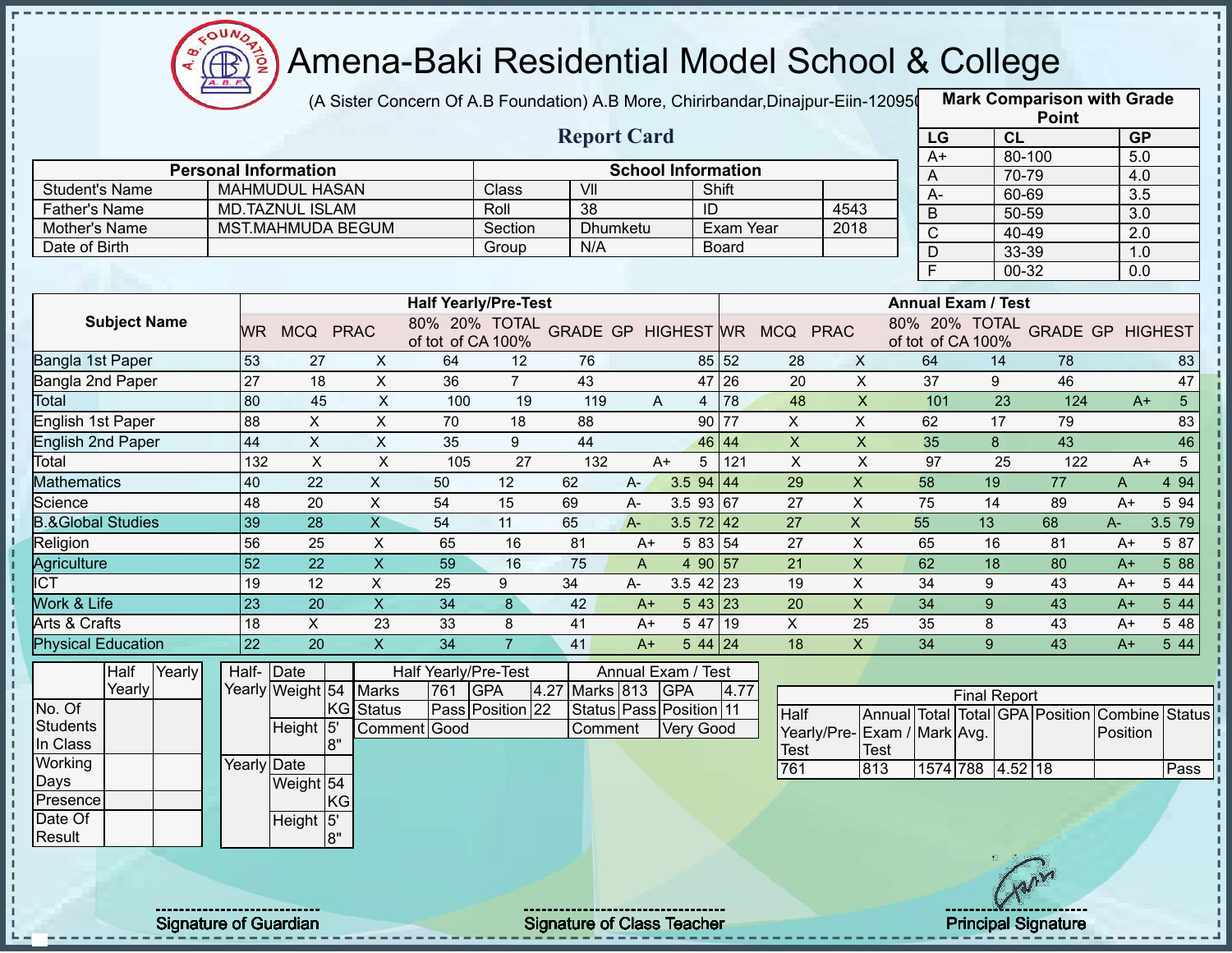

T

J.

п

 $\frac{1}{1}$ 

T. п

Î

 $\mathbf I$ 

# Amena-Baki Residential Model School & College

(A Sister Concern Of A.B Foundation) A.B More, Chirirbandar,Dinajpur-Eiin-120950

**Mark Comparison with Grade**

|                                |                 |                             |                           |                 |                                            |                      |            |         |                 |                       |                           |                             |                           |                  |                     |                | <b>Point</b>            |                                                |
|--------------------------------|-----------------|-----------------------------|---------------------------|-----------------|--------------------------------------------|----------------------|------------|---------|-----------------|-----------------------|---------------------------|-----------------------------|---------------------------|------------------|---------------------|----------------|-------------------------|------------------------------------------------|
|                                |                 |                             |                           |                 |                                            |                      |            |         |                 | <b>Report Card</b>    |                           |                             |                           | LG               |                     | CL             |                         | GP                                             |
|                                |                 |                             |                           |                 |                                            |                      |            |         |                 |                       |                           |                             |                           | $A+$             |                     | 80-100         |                         | 5.0                                            |
|                                |                 | <b>Personal Information</b> |                           |                 |                                            |                      |            |         |                 |                       | <b>School Information</b> |                             |                           | A                |                     | 70-79          |                         | 4.0                                            |
| <b>Student's Name</b>          |                 |                             | <b>RAKIBUL HOSSAIN</b>    |                 |                                            |                      | Class      |         | V <sub>II</sub> |                       | Shift                     |                             |                           | $A-$             |                     | 60-69          |                         | 3.5                                            |
| <b>Father's Name</b>           |                 |                             | <b>MD.RUSTOM ALI</b>      |                 |                                            |                      | Roll       |         | 39              |                       | $\overline{ID}$           |                             | 4552                      | B                |                     | 50-59          |                         | 3.0                                            |
| Mother's Name<br>Date of Birth |                 |                             | MST.SHEULY AKTER          |                 |                                            |                      | Section    |         | N/A             | Dhumketu              | Exam Year<br><b>Board</b> |                             | 2018                      | $\overline{C}$   |                     | 40-49          |                         | $\overline{2.0}$                               |
|                                |                 |                             |                           |                 |                                            |                      | Group      |         |                 |                       |                           |                             |                           | $\overline{D}$   |                     | 33-39          |                         | 1.0                                            |
|                                |                 |                             |                           |                 |                                            |                      |            |         |                 |                       |                           |                             |                           | $\overline{F}$   |                     | $00 - 32$      |                         | 0.0                                            |
|                                |                 |                             |                           |                 | <b>Half Yearly/Pre-Test</b>                |                      |            |         |                 |                       |                           |                             | <b>Annual Exam / Test</b> |                  |                     |                |                         |                                                |
| <b>Subject Name</b>            |                 | <b>WRMCQPRACof</b>          | tot                       | CA              | 80%20%TOTAL<br>of of 199% GRADEGPHIGHESTWR |                      |            |         |                 | <b>MCQ</b>            | <b>PRAC</b>               | tot                         | 80% of 20% of TOTAL<br>CA |                  | 100%                | GRADE GP       |                         | <b>HIGHEST</b>                                 |
| Bangla 1st Paper               | 60              | 21                          | X                         | 65              | 15                                         | 80                   |            | 85 0    |                 | $\mathbf{0}$          | X                         | $\overline{0}$              |                           | $\overline{0}$   |                     | $\overline{0}$ |                         | 83                                             |
| Bangla 2nd Paper               | 26              | 20                          | X                         | $\overline{37}$ | 9                                          | 46                   |            | 47 0    |                 | $\mathbf 0$           | $\pmb{\times}$            | $\mathbf 0$                 |                           | 9                |                     | $9\,$          |                         | 47                                             |
| Total                          | 86              | 41                          | $\mathsf{X}$              | 102             | 24                                         | 126                  | F          | 0.0     |                 |                       |                           |                             |                           |                  |                     |                |                         |                                                |
| English 1st Paper              | 90              | $\mathsf X$                 | $\mathsf{X}$              | 72              | 16                                         | 88                   |            | 90 0    |                 | X                     | X                         | 0                           |                           | 0                |                     | $\mathbf 0$    |                         | 83                                             |
| English 2nd Paper              | 43              | $\mathsf{X}$                | $\mathsf{X}$              | 34              | $\boldsymbol{9}$                           | 43                   |            | 46 0    |                 | $\mathsf X$           | $\mathsf X$               | $\Omega$                    |                           | $\overline{0}$   |                     | $\Omega$       |                         | 46                                             |
| Total                          | 133             | $\pmb{\times}$              | $\mathsf X$               | 106             | 25                                         | 131                  | F          | 0.0     |                 |                       |                           |                             |                           |                  |                     |                |                         |                                                |
| <b>Mathematics</b>             | 50              | 27                          | $\times$                  | 62              | 20                                         | 82                   | $A+$       | 5940    |                 | $\mathbf{0}$          | $\boldsymbol{\mathsf{X}}$ | $\pmb{0}$                   |                           | $\pmb{0}$        |                     | $\overline{0}$ | F                       | 0.094                                          |
| Science                        | 64              | 26                          | $\boldsymbol{\mathsf{X}}$ | 72              | 18                                         | 90                   | $A+$       | 5930    |                 | $\pmb{0}$             | $\mathsf{X}$              | $\pmb{0}$                   |                           | $\mathbf 0$      |                     | $\mathbf 0$    | F                       | 0.094                                          |
| <b>B.&amp;Global Studies</b>   | 42              | $\overline{27}$             | $\overline{X}$            | $\overline{55}$ | 14                                         | 69                   | A-         | 3.572 0 |                 | $\overline{0}$        | $\boldsymbol{\mathsf{X}}$ | $\pmb{0}$                   |                           | $\pmb{0}$        |                     | $\overline{0}$ | F                       | 0.079                                          |
| Religion                       | 56              | 28                          | $\boldsymbol{\mathsf{X}}$ | 67              | 16                                         | 83                   | A+         | 5830    |                 | 0                     | $\mathsf{X}$              | $\mathbf 0$                 |                           | $\pmb{0}$        |                     | $\mathbf 0$    | F                       | 0.087                                          |
| <b>Agriculture</b>             | 62              | $\overline{25}$             | $\overline{\mathsf{x}}$   | $\overline{70}$ | 17                                         | 87                   | $A+$       | 5 90 0  |                 | $\overline{0}$        | $\overline{\mathsf{x}}$   | $\mathbf{0}$                |                           | $\pmb{0}$        |                     | $\overline{0}$ | F                       | 0.088                                          |
| <b>ICT</b>                     | 21              | 19                          | $\mathsf X$               | 32              | 9                                          | 41                   | A+         | 5420    |                 | 0                     | $\mathsf{X}$              | $\mathbf 0$                 |                           | 10               |                     | 10             | F                       | 0.044                                          |
| <b>Work &amp; Life</b>         | $\overline{24}$ | 20                          | $\overline{\mathsf{x}}$   | 35              | 8                                          | 43                   | $A+$       | 5430    |                 | $\mathbf 0$           | $\boldsymbol{\mathsf{X}}$ | $\pmb{0}$                   |                           | $\boldsymbol{9}$ |                     | 9 <sup>°</sup> | F                       | 0.044                                          |
| <b>Arts &amp; Crafts</b>       | 15              | $\mathsf{X}$                | 28                        | 34              | 9                                          | 43                   | $A+$       | 5470    |                 | X                     | 0                         | $\pmb{0}$                   |                           | $\pmb{0}$        |                     | 0              | F                       | 0.048                                          |
| <b>Physical Education</b>      | 24              | 20                          | $\mathsf{X}$              | 35              | 9 <sup>°</sup>                             | 44                   | $A+$       | 544 0   |                 | $\overline{0}$        | $\mathsf{X}$              | $\overline{0}$              |                           | $\mathbf 0$      |                     | $\overline{0}$ | $\overline{\mathsf{F}}$ | 0.044                                          |
| Half<br>Yearly                 |                 | Half-Date                   |                           |                 |                                            | Half Yearly/Pre-Test |            |         |                 | Annual Exam / Test    |                           |                             |                           |                  |                     |                |                         |                                                |
| Yearly                         |                 |                             | Yearly Weight             | <b>Marks</b>    |                                            | 839                  | <b>GPA</b> |         | 3.95 Marks 19   | <b>GPA</b>            | 0.00                      |                             |                           |                  | <b>Final Report</b> |                |                         |                                                |
| No. Of                         |                 |                             | Height                    | <b>Status</b>   |                                            | Pass Position 2      |            |         |                 | Status Fail Position  |                           | <b>Half</b>                 |                           |                  |                     |                |                         | Annual Total Total GPA Position Combine Status |
| <b>Students</b>                |                 | <b>Yearly Date</b>          |                           |                 | Comment Good                               |                      |            |         |                 | Comment<br><b>Not</b> |                           | Yearly/Pre-Exam / Mark Avg. |                           |                  |                     |                |                         | Position                                       |
| In Class                       |                 |                             | Weight                    |                 |                                            |                      |            |         |                 |                       | Satisfactory              | <b>Test</b>                 | <b>Test</b>               |                  |                     |                |                         |                                                |
| Working                        |                 |                             | Height                    |                 |                                            |                      |            |         |                 |                       |                           | 839                         | $ 19\rangle$              | 858              | 788                 |                |                         |                                                |
| Days<br>Presence               |                 |                             |                           |                 |                                            |                      |            |         |                 |                       |                           |                             |                           |                  |                     |                |                         |                                                |
| Date Of                        |                 |                             |                           |                 |                                            |                      |            |         |                 |                       |                           |                             |                           |                  |                     |                |                         |                                                |
| Result                         |                 |                             |                           |                 |                                            |                      |            |         |                 |                       |                           |                             |                           |                  |                     |                |                         |                                                |
|                                |                 |                             |                           |                 |                                            |                      |            |         |                 |                       |                           |                             |                           |                  |                     |                |                         |                                                |

Signature of Guardian Signature of Class T Teacher Principal Signature 37/47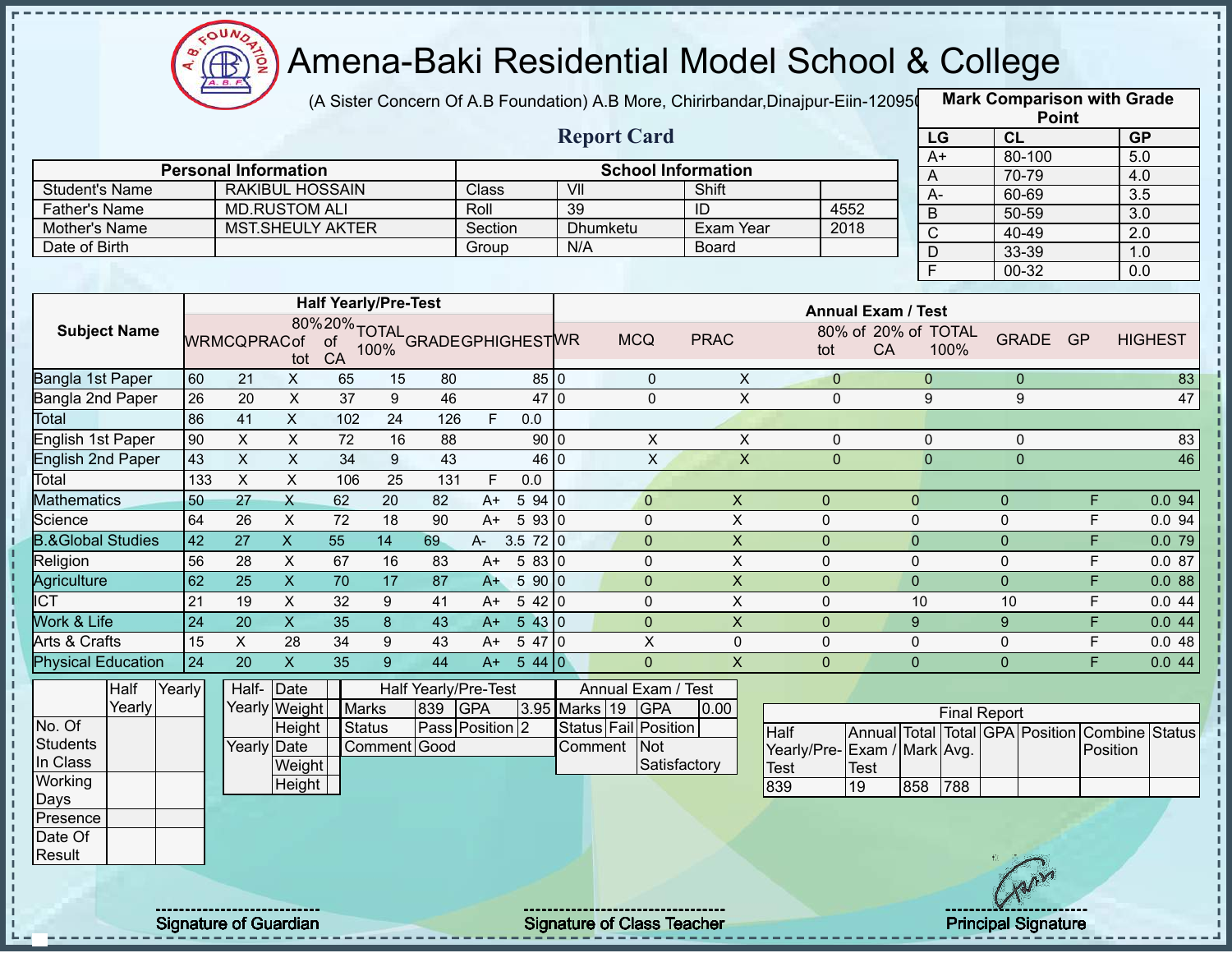

п

## Amena-Baki Residential Model School & College

(A Sister Concern Of A.B Foundation) A.B More, Chirirbandar,Dinajpur-Eiin-120950

|                              |                              |                             |                           |                             |                  |                                   |      |                           |              |                                            |                           |                           |                     |                | <b>Point</b>                    |           |                |
|------------------------------|------------------------------|-----------------------------|---------------------------|-----------------------------|------------------|-----------------------------------|------|---------------------------|--------------|--------------------------------------------|---------------------------|---------------------------|---------------------|----------------|---------------------------------|-----------|----------------|
|                              |                              |                             |                           |                             |                  | <b>Report Card</b>                |      |                           |              |                                            |                           | LG                        |                     | <b>CL</b>      |                                 | <b>GP</b> |                |
|                              |                              | <b>Personal Information</b> |                           |                             |                  |                                   |      | <b>School Information</b> |              |                                            |                           | $A+$                      |                     |                | 80-100                          | 5.0       |                |
| <b>Student's Name</b>        |                              | <b>MEFTAHUS SADAT</b>       |                           |                             | Class            | VII                               |      |                           | Shift        |                                            |                           | A                         |                     | 70-79          |                                 | 4.0       |                |
| <b>Father's Name</b>         |                              | <b>MD.ARIFUL ALOM SHAH</b>  |                           |                             | Roll             | 40                                |      | ID                        |              |                                            | 4555                      | $A -$                     |                     | 60-69          |                                 | 3.5       |                |
| Mother's Name                |                              | <b>MST.MOSLEMA PERVIN</b>   |                           |                             | Section          | Dhumketu                          |      |                           | Exam Year    |                                            | 2018                      | $\overline{B}$            |                     | 50-59          |                                 | 3.0       |                |
| Date of Birth                |                              |                             |                           |                             | Group            | N/A                               |      |                           | <b>Board</b> |                                            |                           | $\overline{C}$            |                     | 40-49          |                                 | 2.0       |                |
|                              |                              |                             |                           |                             |                  |                                   |      |                           |              |                                            |                           | D<br>$\overline{F}$       |                     | 33-39<br>00-32 |                                 | 1.0       |                |
|                              |                              |                             |                           |                             |                  |                                   |      |                           |              |                                            |                           |                           |                     |                |                                 | 0.0       |                |
|                              |                              |                             |                           | <b>Half Yearly/Pre-Test</b> |                  |                                   |      |                           |              |                                            |                           | <b>Annual Exam / Test</b> |                     |                |                                 |           |                |
| <b>Subject Name</b>          | WR I                         | MCQ PRAC                    |                           | of tot of CA 100%           |                  |                                   |      |                           |              | 80% 20% TOTAL GRADE GP HIGHEST WR MCQ PRAC |                           | of tot of CA 100%         |                     |                | 80% 20% TOTAL GRADE GP HIGHEST  |           |                |
| Bangla 1st Paper             | 57                           | 27                          | X                         | 67                          | 14               | 81                                |      |                           | 85 55        | 28                                         | $\mathsf{X}$              | 66                        |                     | 15             | 81                              |           | 83             |
| Bangla 2nd Paper             | 27                           | 19                          | X                         | 37                          | 9                | 46                                |      | 47                        | 28           | 20                                         | $\pmb{\times}$            | 38                        |                     | 9              | 47                              |           | 47             |
| <b>Total</b>                 | 84                           | 46                          | $\pmb{\times}$            | 104                         | 23               | 127                               | $A+$ | 5                         | 83           | 48                                         | $\boldsymbol{\mathsf{X}}$ | 104                       |                     | 24             | 128                             | $A+$      | 5 <sup>5</sup> |
| <b>English 1st Paper</b>     | 90                           | X                           | X                         | 72                          | 17               | 89                                |      |                           | 90 78        | X                                          | X                         | 62                        |                     | 17             | 79                              |           | 83             |
| <b>English 2nd Paper</b>     | 45                           | $\boldsymbol{\mathsf{X}}$   | X                         | 36                          | 9                | 45                                |      |                           | 46 44        | $\pmb{\times}$                             | $\mathsf{X}$              | 35                        |                     | 8              | 43                              |           | 46             |
| Total                        | 135                          | $\boldsymbol{\mathsf{X}}$   | $\boldsymbol{\mathsf{X}}$ | 108                         | 26               | 134                               | $A+$ | 5                         | 122          | $\boldsymbol{\mathsf{X}}$                  | $\mathsf X$               | 97                        |                     | 25             | 122                             | $A+$      | 5              |
| <b>Mathematics</b>           | 47                           | 27                          | $\pmb{\times}$            | 59                          | 15               | 74                                | A    | 4 94 54                   |              | 30                                         | $\boldsymbol{\mathsf{X}}$ | 67                        |                     | 18             | 85                              | $A+$      | 5 94           |
| Science                      | 63                           | 27                          | X                         | 72                          | 16               | 88                                | $A+$ | 5 93 64                   |              | 27                                         | $\boldsymbol{\mathsf{X}}$ | 73                        |                     | 18             | 91                              | $A+$      | 5 94           |
| <b>B.&amp;Global Studies</b> | 39                           | 27                          | $\overline{\mathsf{X}}$   | 53                          | 13               | 66                                | A-   | 3.5 $72 \mid 48$          |              | 28                                         | $\boldsymbol{\mathsf{X}}$ | 61                        |                     | 15             | 76                              | A         | 4 79           |
| Religion                     | 53                           | 26                          | $\mathsf X$               | 63                          | 16               | 79                                | A    | 4 83 52                   |              | 27                                         | $\boldsymbol{\mathsf{X}}$ | 63                        |                     | 16             | 79                              | A         | 4 87           |
| Agriculture                  | 60                           | 25                          | $\mathsf X$               | 68                          | 16               | 84                                | $A+$ | 590 57                    |              | 23                                         | $\pmb{\times}$            | 64                        |                     | 18             | 82                              | $A+$      | 5 88           |
| <b>ICT</b>                   | 20                           | 16                          | $\pmb{\times}$            | 29                          | 10               | 39                                | A    | 4 42 23                   |              | 20                                         | $\boldsymbol{\mathsf{X}}$ | 34                        |                     | 10             | 44                              | $A+$      | 5 44           |
| Work & Life                  | 24                           | 20                          | $\overline{X}$            | 35                          | $\overline{8}$   | 43                                | $A+$ | 543 24                    |              | 20                                         | $\mathsf X$               | 35                        |                     | 8              | 43                              | $A+$      | 5 4 4          |
| Arts & Crafts                | 17                           | $\pmb{\times}$              | 25                        | 34                          | $\overline{7}$   | 41                                | $A+$ | 5 47 19                   |              | $\pmb{\times}$                             | 25                        | 35                        |                     | $\overline{7}$ | 42                              | $A+$      | 5 48           |
| <b>Physical Education</b>    | 23                           | 20                          | $\pmb{\times}$            | 34                          | 8                | 42                                | $A+$ | $544$ 24                  |              | 18                                         | $\mathsf{X}$              | 34                        |                     | 9              | 43                              | $A+$      | 5 44           |
| <b>Half</b><br>Yearly        |                              | Half- Date                  |                           | Half Yearly/Pre-Test        |                  |                                   |      | Annual Exam / Test        |              |                                            |                           |                           |                     |                |                                 |           |                |
| Yearly                       |                              | Yearly Weight 57 Marks      |                           | <b>GPA</b><br>817           |                  | 4.59 Marks 835                    |      | <b>GPA</b>                | 4.82         |                                            |                           |                           | <b>Final Report</b> |                |                                 |           |                |
| No. Of                       |                              |                             | Kg Status                 |                             | Pass Position 10 | Status Pass Position 5            |      |                           |              | Half                                       |                           |                           |                     |                | Annual Total Total GPA Position | Combine   | <b>Status</b>  |
| <b>Students</b>              |                              | Height $\overline{5}$       |                           | <b>Comment Very Good</b>    |                  | Comment                           |      | <b>Very Good</b>          |              | Yearly/Pre-                                | Exam / Mark Avg.          |                           |                     |                |                                 | Position  |                |
| In Class                     |                              | 4"                          |                           |                             |                  |                                   |      |                           |              | Test                                       | <b>Test</b>               |                           |                     |                |                                 |           |                |
| Working                      |                              | Yearly Date                 |                           |                             |                  |                                   |      |                           |              | 817                                        | 835                       |                           | 1652 827 4.7        |                | $\overline{17}$                 |           | Pass           |
| Days                         |                              | Weight 57                   |                           |                             |                  |                                   |      |                           |              |                                            |                           |                           |                     |                |                                 |           |                |
| Presence<br>Date Of          |                              | Kgl                         |                           |                             |                  |                                   |      |                           |              |                                            |                           |                           |                     |                |                                 |           |                |
| Result                       |                              | Height 5'                   |                           |                             |                  |                                   |      |                           |              |                                            |                           |                           |                     |                |                                 |           |                |
|                              |                              |                             |                           |                             |                  |                                   |      |                           |              |                                            |                           |                           |                     |                |                                 |           |                |
|                              |                              |                             |                           |                             |                  |                                   |      |                           |              |                                            |                           |                           |                     |                |                                 |           |                |
|                              |                              |                             |                           |                             |                  |                                   |      |                           |              |                                            |                           |                           |                     |                |                                 |           |                |
|                              |                              |                             |                           |                             |                  |                                   |      |                           |              |                                            |                           |                           |                     |                |                                 |           |                |
|                              | <b>Signature of Guardian</b> |                             |                           |                             |                  | <b>Signature of Class Teacher</b> |      |                           |              |                                            |                           |                           |                     |                | <b>Principal Signature</b>      |           |                |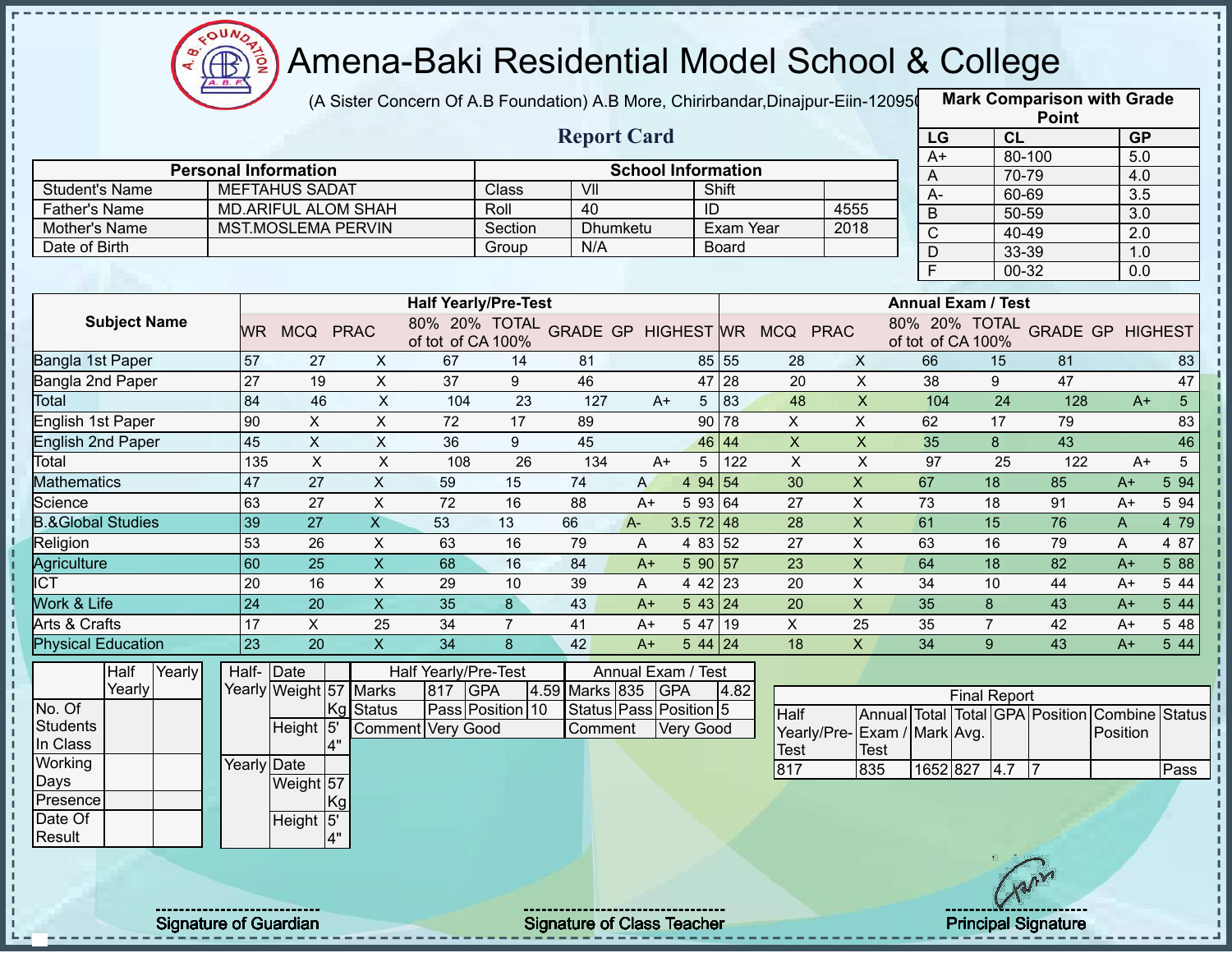

(A Sister Concern Of A.B Foundation) A.B More, Chirirbandar,Dinajpur-Eiin-120950

|                              | <b>Report Card</b>           |                           |                           |                             |                |                                   |                              |                  |           |                                            |                           |                                |                           |           | <b>Point</b>                    |                                |                |
|------------------------------|------------------------------|---------------------------|---------------------------|-----------------------------|----------------|-----------------------------------|------------------------------|------------------|-----------|--------------------------------------------|---------------------------|--------------------------------|---------------------------|-----------|---------------------------------|--------------------------------|----------------|
|                              |                              |                           |                           |                             |                |                                   |                              |                  |           |                                            |                           | LG                             |                           | <b>CL</b> |                                 | <b>GP</b>                      |                |
|                              | <b>Personal Information</b>  |                           |                           |                             |                |                                   | <b>School Information</b>    |                  |           |                                            |                           | $A+$                           |                           | 80-100    |                                 | 5.0                            |                |
| <b>Student's Name</b>        |                              | <b>TONMOY SHORMA</b>      |                           | Class                       |                | VII                               |                              | Shift            |           |                                            |                           | A                              |                           | 70-79     |                                 | 4.0                            |                |
| <b>Father's Name</b>         |                              | <b>TAPOSH SHARMA</b>      |                           | Roll                        |                | 41                                |                              | ID               |           | 4557                                       |                           | A-                             |                           | 60-69     |                                 | 3.5                            |                |
| Mother's Name                |                              | <b>SMRITI SARKER</b>      |                           | Section                     |                | Dhumketu                          |                              |                  | Exam Year |                                            | 2018                      | $\overline{B}$                 |                           | 50-59     |                                 | 3.0                            |                |
| Date of Birth                |                              |                           |                           | Group                       |                | N/A                               |                              | <b>Board</b>     |           |                                            |                           | $\overline{C}$                 |                           | 40-49     |                                 | 2.0                            |                |
|                              |                              |                           |                           |                             |                |                                   |                              |                  |           |                                            |                           | $\mathsf{D}$<br>$\overline{F}$ |                           | 33-39     |                                 | 1.0                            |                |
|                              |                              |                           |                           |                             |                |                                   |                              |                  |           |                                            |                           |                                |                           | 00-32     |                                 | 0.0                            |                |
|                              |                              |                           |                           | <b>Half Yearly/Pre-Test</b> |                |                                   |                              |                  |           |                                            |                           |                                | <b>Annual Exam / Test</b> |           |                                 |                                |                |
| <b>Subject Name</b>          | <b>WR</b>                    | MCQ PRAC                  |                           | of tot of CA 100%           |                |                                   |                              |                  |           | 80% 20% TOTAL GRADE GP HIGHEST WR MCQ PRAC |                           |                                | of tot of CA 100%         |           |                                 | 80% 20% TOTAL GRADE GP HIGHEST |                |
| Bangla 1st Paper             | 61                           | 27                        | X                         | 70                          | 14             | 84                                |                              |                  | 85 55     | 27                                         | $\mathsf{X}$              | 66                             | 14                        |           | 80                              |                                | 83             |
| Bangla 2nd Paper             | 26                           | 19                        | $\pmb{\times}$            | 36                          | 9              | 45                                |                              | 47               | 28        | 20                                         | $\mathsf{X}$              | 38                             | 9                         |           | 47                              |                                | 47             |
| Total                        | 87                           | 46                        | $\boldsymbol{\mathsf{X}}$ | 106                         | 23             | 129                               | $A+$                         | 5                | 83        | 47                                         | $\mathsf X$               | 104                            |                           | 23        | 127                             | $A+$                           | 5 <sup>1</sup> |
| English 1st Paper            | 90                           | X                         | X                         | 72                          | 17             | 89                                |                              |                  | $90$ 72   | X                                          | X                         | 58                             | 17                        |           | 75                              |                                | 83             |
| <b>English 2nd Paper</b>     | 40                           | $\pmb{\times}$            | X                         | 32                          | 9              | 41                                |                              |                  | 46 48     | $\mathsf X$                                | $\mathsf{X}$              | 38                             | 8                         |           | 46                              |                                | 46             |
| Total                        | 130                          | $\boldsymbol{\mathsf{X}}$ | $\pmb{\times}$            | 104                         | 26             | 130                               | $A+$                         | 5                | 120       | $\boldsymbol{\mathsf{X}}$                  | $\pmb{\times}$            | 96                             |                           | 25        | 121                             | $A+$                           | 5              |
| <b>Mathematics</b>           | 47                           | 27                        | $\pmb{\times}$            | 59                          | 17             | 76                                | A                            | 4 94 49          |           | 27                                         | $\boldsymbol{\mathsf{X}}$ | 61                             | 20                        |           | 81                              | $A+$                           | 5 94           |
| Science                      | 67                           | 24                        | X                         | 73                          | 15             | 88                                | $A+$                         | 5 93 62          |           | 28                                         | X                         | 72                             | 18                        |           | 90                              | $A+$                           | 5 94           |
| <b>B.&amp;Global Studies</b> | 41                           | 27                        | $\overline{X}$            | 54                          | 12             | 66                                | $A -$                        | $3.5$ 72 45      |           | 29                                         | $\boldsymbol{\mathsf{X}}$ | 59                             | 13                        |           | 72                              | A                              | 4 79           |
| Religion                     | 55                           | 23                        | $\boldsymbol{\mathsf{X}}$ | 62                          | 17             | 79                                | A                            | 4 83 60          |           | 27                                         | $\boldsymbol{\mathsf{X}}$ | 70                             | 17                        |           | 87                              | $A+$                           | 5 87           |
| Agriculture                  | 60                           | 25                        | $\mathsf X$               | 68                          | 16             | 84                                | $A+$                         | 590 55           |           | 23                                         | $\boldsymbol{\mathsf{X}}$ | 62                             | 17                        |           | 79                              | A                              | 4 8 8          |
| $\overline{ICT}$             | 21                           | 19                        | $\pmb{\times}$            | 32                          | 9              | 41                                | $A+$                         | 5 42 20          |           | 19                                         | $\boldsymbol{\mathsf{X}}$ | 31                             | 9                         |           | 40                              | $A+$                           | 5 44           |
| <b>Work &amp; Life</b>       | 24                           | 20                        | $\overline{X}$            | 35                          | 8              | 43                                | $A+$                         | 543 24           |           | 20                                         | $\overline{X}$            | 35                             | 8                         |           | 43                              | $A+$                           | 5 44           |
| Arts & Crafts                | 18                           | X                         | 21                        | 31                          | $\overline{7}$ | 38                                | A                            | 4 47 20          |           | X                                          | 25                        | 36                             | 8                         |           | 44                              | $A+$                           | 5 48           |
| <b>Physical Education</b>    | 24                           | 20                        | $\mathsf{X}$              | 35                          | 8              | 43                                | $A+$                         | $544$ 24         |           | 19                                         | $\mathsf{X}$              | 34                             | 8                         |           | 42                              | $A+$                           | 544            |
| Half<br>Yearly               | Half-                        | $\vert$ Date              |                           | Half Yearly/Pre-Test        |                |                                   | Annual Exam / Test           |                  |           |                                            |                           |                                |                           |           |                                 |                                |                |
| Yearly                       |                              | Yearly Weight 58 Marks    |                           | <b>GPA</b><br>817           |                | 4.59 Marks 826                    |                              | <b>GPA</b>       | 4.82      |                                            |                           |                                | <b>Final Report</b>       |           |                                 |                                |                |
| No. Of                       |                              |                           | Kg Status                 | Pass Position 10            |                |                                   | Status   Pass   Position   6 |                  |           | Half                                       |                           |                                |                           |           | Annual Total Total GPA Position | Combine                        | <b>Status</b>  |
| <b>Students</b>              |                              | Height 5                  |                           | <b>Comment Very Good</b>    |                | Comment                           |                              | <b>Very Good</b> |           | Yearly/Pre-                                | Exam / Mark Avg.          |                                |                           |           |                                 | Position                       |                |
| In Class                     |                              | 3"                        |                           |                             |                |                                   |                              |                  |           | Test                                       | Test                      |                                |                           |           |                                 |                                |                |
| Working                      | Yearly Date                  |                           |                           |                             |                |                                   |                              |                  |           | 817                                        | 826                       |                                | 1643 823 4.7 8            |           |                                 |                                | Pass           |
| Days                         |                              | Weight 58                 |                           |                             |                |                                   |                              |                  |           |                                            |                           |                                |                           |           |                                 |                                |                |
| Presence<br>Date Of          |                              | Kg                        |                           |                             |                |                                   |                              |                  |           |                                            |                           |                                |                           |           |                                 |                                |                |
| Result                       |                              | Height 5'<br>3"           |                           |                             |                |                                   |                              |                  |           |                                            |                           |                                |                           |           |                                 |                                |                |
|                              |                              |                           |                           |                             |                |                                   |                              |                  |           |                                            |                           |                                |                           |           |                                 |                                |                |
|                              |                              |                           |                           |                             |                |                                   |                              |                  |           |                                            |                           |                                |                           |           |                                 |                                |                |
|                              |                              |                           |                           |                             |                |                                   |                              |                  |           |                                            |                           |                                |                           |           |                                 |                                |                |
|                              |                              |                           |                           |                             |                |                                   |                              |                  |           |                                            |                           |                                |                           |           |                                 |                                |                |
|                              | <b>Signature of Guardian</b> |                           |                           |                             |                | <b>Signature of Class Teacher</b> |                              |                  |           |                                            |                           |                                |                           |           | <b>Principal Signature</b>      |                                |                |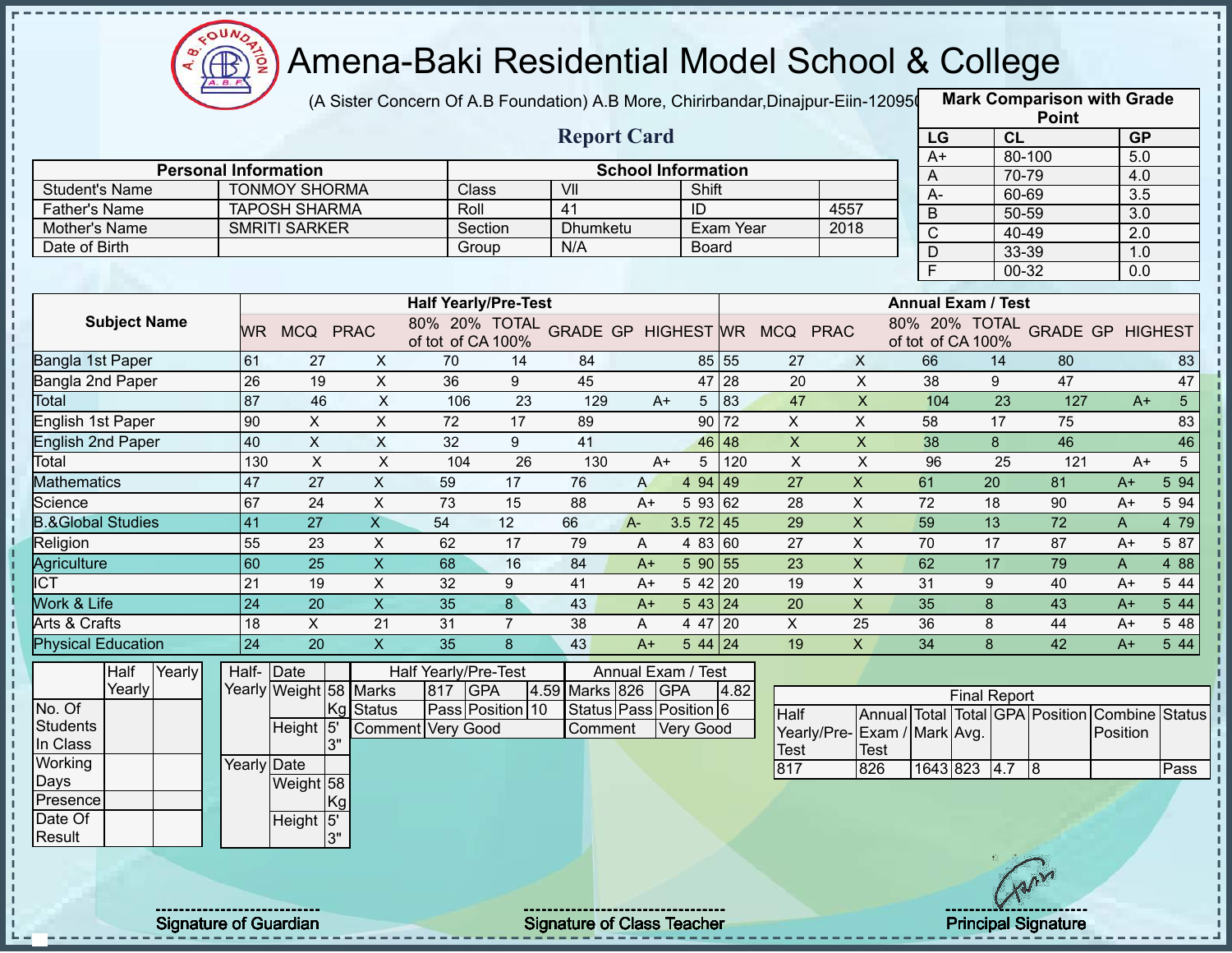

## Amena-Baki Residential Model School & College

(A Sister Concern Of A.B Foundation) A.B More, Chirirbandar,Dinajpur-Eiin-120950

**Mark Comparison with Grade**

|                                |                             |                                               |                            |                                                                 |                 |                        |                           |                      |              |                           |                             |                                  |                     |        | <b>Point</b>                                   |                  |                |
|--------------------------------|-----------------------------|-----------------------------------------------|----------------------------|-----------------------------------------------------------------|-----------------|------------------------|---------------------------|----------------------|--------------|---------------------------|-----------------------------|----------------------------------|---------------------|--------|------------------------------------------------|------------------|----------------|
|                                |                             |                                               |                            |                                                                 |                 | <b>Report Card</b>     |                           |                      |              |                           |                             | LG                               |                     | CL     |                                                | <b>GP</b>        |                |
|                                | <b>Personal Information</b> |                                               |                            |                                                                 |                 |                        | <b>School Information</b> |                      |              |                           |                             | $A+$                             |                     | 80-100 |                                                | 5.0              |                |
|                                |                             |                                               |                            | Class                                                           |                 | VII                    |                           | Shift                |              |                           |                             | A                                |                     | 70-79  |                                                | 4.0              |                |
| <b>Student's Name</b>          |                             | <b>SHADIKUL ISLAM</b><br><b>DOBIRUL ISLAM</b> |                            | Roll                                                            |                 | $\overline{43}$        |                           |                      |              |                           | 4566                        | $A -$                            |                     | 60-69  |                                                | $\overline{3.5}$ |                |
| Father's Name<br>Mother's Name |                             | <b>SHAHINUR AKTER</b>                         |                            | Section                                                         |                 | <b>Dhumketu</b>        |                           | ID                   | Exam Year    |                           | 2018                        | B                                |                     | 50-59  |                                                | 3.0              |                |
| Date of Birth                  |                             |                                               |                            | Group                                                           |                 | N/A                    |                           | <b>Board</b>         |              |                           |                             | $\mathsf{C}$                     |                     | 40-49  |                                                | 2.0              |                |
|                                |                             |                                               |                            |                                                                 |                 |                        |                           |                      |              |                           |                             | $\overline{D}$<br>$\overline{F}$ |                     | 33-39  |                                                | 1.0              |                |
|                                |                             |                                               |                            |                                                                 |                 |                        |                           |                      |              |                           |                             |                                  |                     | 00-32  |                                                | $\overline{0.0}$ |                |
|                                |                             |                                               |                            | <b>Half Yearly/Pre-Test</b>                                     |                 |                        |                           |                      |              |                           |                             | <b>Annual Exam / Test</b>        |                     |        |                                                |                  |                |
| <b>Subject Name</b>            |                             | WR MCQ PRAC                                   |                            | 80% 20% TOTAL GRADE GP HIGHEST WR MCQ PRAC<br>of tot of CA 100% |                 |                        |                           |                      |              |                           |                             | of tot of CA 100%                |                     |        | 80% 20% TOTAL GRADE GP HIGHEST                 |                  |                |
| <b>Bangla 1st Paper</b>        | 60                          | 28                                            | X                          | 70                                                              | 15              | 85                     |                           |                      | 85 53        | 29                        | $\mathsf{X}$                | 66                               |                     | 14     | 80                                             |                  | 83             |
| Bangla 2nd Paper               | 27                          | 20                                            | $\overline{X}$             | 38                                                              | 9               | 47                     |                           |                      | 47 28        | $\overline{20}$           | $\overline{X}$              | $\overline{38}$                  |                     | 9      | 47                                             |                  | 47             |
| Total                          | 87                          | 48                                            | $\pmb{\times}$             | 108                                                             | 24              | 132                    | $A+$                      |                      | $5 \vert 81$ | 49                        | $\mathsf X$                 | 104                              |                     | 23     | 127                                            | $A+$             | 5 <sup>5</sup> |
| <b>English 1st Paper</b>       | 89                          | $\mathsf{X}$                                  | $\overline{\mathsf{x}}$    | 71                                                              | $\overline{14}$ | 85                     |                           |                      | 90 80        | $\overline{X}$            | $\overline{X}$              | 64                               |                     | 17     | 81                                             |                  | 83             |
| <b>English 2nd Paper</b>       | 44                          | $\pmb{\times}$                                | $\mathsf X$                | 35                                                              | 10              | 45                     |                           |                      | 46 45        | $\boldsymbol{\mathsf{X}}$ | $\mathsf{X}$                | 36                               |                     | 8      | 44                                             |                  | 46             |
| Total                          | 133                         | $\mathsf{X}$                                  | $\mathsf{x}$               | 106                                                             | 24              | 130                    | $A+$                      | 5 <sup>5</sup>       | 125          | $\overline{X}$            | $\pmb{\times}$              | 100                              |                     | 25     | 125                                            | $A+$             | 5              |
| <b>Mathematics</b>             | 61                          | $\overline{29}$                               | $\mathsf{X}$               | 72                                                              | 15              | 87                     | $A+$                      | 5 94 66              |              | $\overline{28}$           | $\mathsf X$                 | 75                               |                     | 18     | 93                                             | $A+$             | 5 94           |
| Science                        | 66                          | 29                                            | $\pmb{\times}$             | 76                                                              | 17              | 93                     | A+                        | 59362                |              | 29                        | $\pmb{\times}$              | 73                               |                     | 18     | 91                                             | A+               | 5 94           |
| <b>B.&amp;Global Studies</b>   | 45                          | 28                                            | $\overline{X}$             | 58                                                              | 14              | 72                     | A                         | 4 72 50              |              | 29                        | $\pmb{\times}$              | 63                               |                     | 16     | 79                                             | A                | 4 79           |
| Religion                       | 52                          | 28                                            | X                          | 64                                                              | 16              | 80                     | $A+$                      | 5 83 56              |              | 26                        | $\boldsymbol{\mathsf{X}}$   | 66                               |                     | 16     | 82                                             | $A+$             | 5 87           |
| Agriculture                    | 62                          | 28                                            | $\mathsf{X}$               | $\overline{72}$                                                 | 18              | 90                     | $A+$                      | 590 61               |              | 23                        | $\overline{\mathsf{x}}$     | 67                               |                     | 18     | 85                                             | $A+$             | 5 88           |
| $\overline{ICT}$               | 21                          | 16                                            | X                          | 30                                                              | 10              | 40                     | $A+$                      | $542$ 24             |              | 19                        | $\boldsymbol{\mathsf{X}}$   | 34                               |                     | 10     | 44                                             | A+               | 5 44           |
| Work & Life                    | 24                          | $\overline{20}$                               | $\overline{\mathsf{x}}$    | $\overline{35}$                                                 | 8               | 43                     | $A+$                      | $\overline{5}$ 43 24 |              | 20                        | $\mathsf X$                 | $\overline{35}$                  | 8                   |        | 43                                             | $A+$             | 5 44           |
| Arts & Crafts                  | 18                          | $\mathsf{X}$                                  | 29                         | 38                                                              | 8               | 46                     | $A+$                      | $547$ 15             |              | X                         | 25                          | 32                               | 9                   |        | 41                                             | A+               | 5 48           |
| <b>Physical Education</b>      | 24                          | $\overline{20}$                               | $\mathsf{X}$               | $\overline{35}$                                                 | 9 <sup>°</sup>  | 44                     | $A+$                      | $544$ 24             |              | 18                        | $\mathsf X$                 | 34                               | 8                   |        | 42                                             | $A+$             | 5 4 4          |
| Half<br>Yearly                 |                             | Half- Date                                    |                            | Half Yearly/Pre-Test                                            |                 |                        | Annual Exam / Test        |                      |              |                           |                             |                                  |                     |        |                                                |                  |                |
| Yearly                         |                             | Yearly Weight 56 Marks                        |                            | 857 GPA                                                         | 4.91            | Marks 852 GPA          |                           |                      | 4.91         |                           |                             |                                  | <b>Final Report</b> |        |                                                |                  |                |
| No. Of                         |                             |                                               | <b>KG</b><br><b>Status</b> | Pass Position 1                                                 |                 | Status Pass Position 2 |                           |                      |              | Half                      |                             |                                  |                     |        | Annual Total Total GPA Position Combine Status |                  |                |
| <b>Students</b>                |                             | Height 5'                                     |                            | <b>Comment Very Good</b>                                        |                 | Comment                |                           | Very Good            |              |                           | Yearly/Pre-Exam / Mark Avg. |                                  |                     |        |                                                | Position         |                |
| In Class                       |                             | 4"                                            |                            |                                                                 |                 |                        |                           |                      |              | Test                      | <b>Test</b>                 |                                  |                     |        |                                                |                  |                |
| Working                        |                             | <b>Yearly Date</b>                            |                            |                                                                 |                 |                        |                           |                      |              | 857                       | 852                         |                                  | 1709 856 4.91 1     |        |                                                |                  | Pass           |
| Days                           |                             | Weight 56                                     |                            |                                                                 |                 |                        |                           |                      |              |                           |                             |                                  |                     |        |                                                |                  |                |
| Presence<br>Date Of            |                             |                                               | KG                         |                                                                 |                 |                        |                           |                      |              |                           |                             |                                  |                     |        |                                                |                  |                |
| Result                         |                             | Height 5'<br>4"                               |                            |                                                                 |                 |                        |                           |                      |              |                           |                             |                                  |                     |        |                                                |                  |                |
|                                |                             |                                               |                            |                                                                 |                 |                        |                           |                      |              |                           |                             |                                  |                     |        |                                                |                  |                |
|                                |                             |                                               |                            |                                                                 |                 |                        |                           |                      |              |                           |                             |                                  |                     | Tann   |                                                |                  |                |
|                                |                             |                                               |                            |                                                                 |                 |                        |                           |                      |              |                           |                             |                                  |                     |        |                                                |                  |                |
|                                |                             |                                               |                            |                                                                 |                 |                        |                           |                      |              |                           |                             |                                  |                     |        |                                                |                  |                |

Signature of Guardian Signature of Class Teacher **Signature of Class Teacher Principal Signature**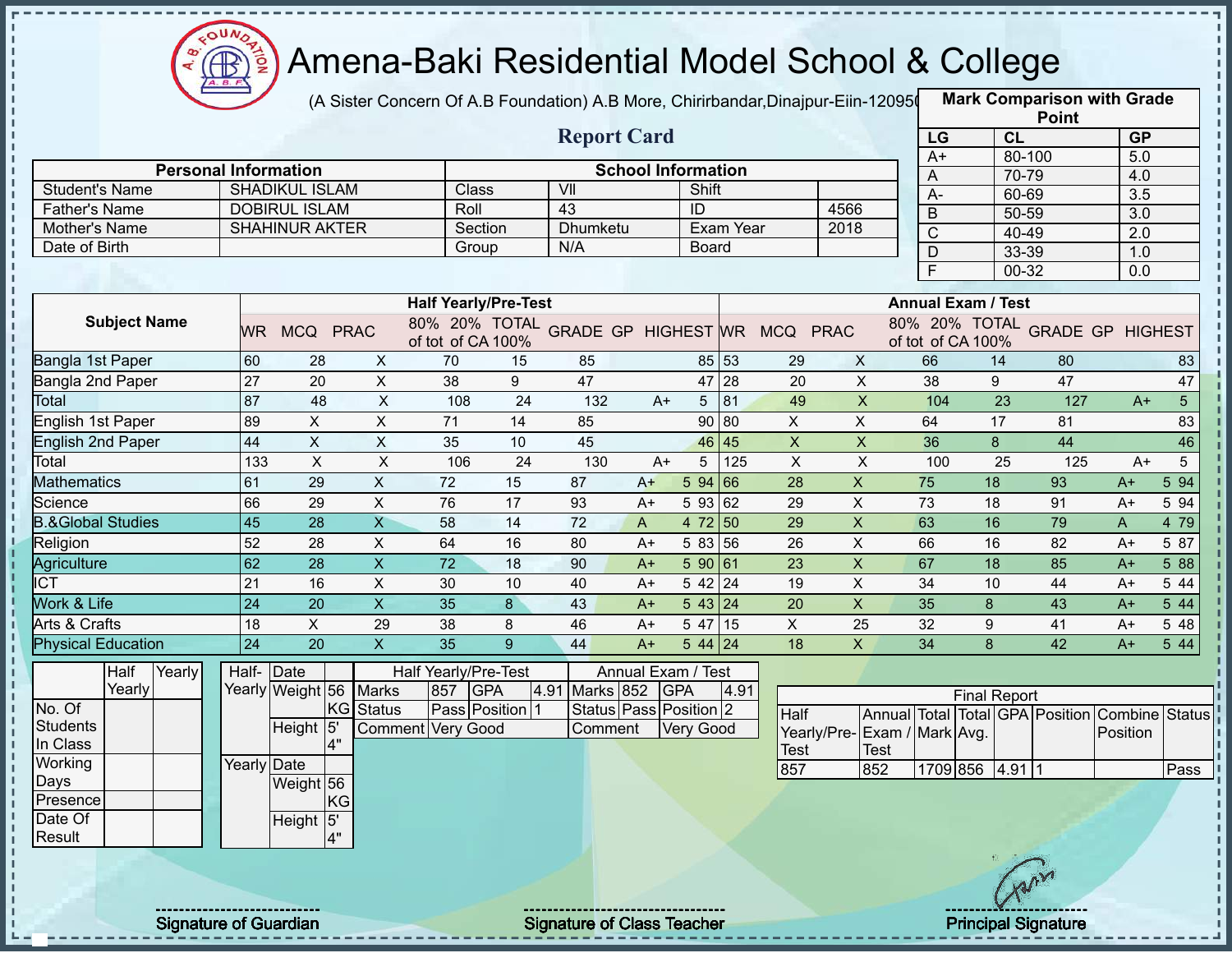

(A Sister Concern Of A.B Foundation) A.B More, Chirirbandar,Dinajpur-Eiin-120950

|                              |                              |                             |                           |                             |                |                                   |      |                                    |              |                                            |                           |             |                            |        | <b>Point</b> |                                         |                |
|------------------------------|------------------------------|-----------------------------|---------------------------|-----------------------------|----------------|-----------------------------------|------|------------------------------------|--------------|--------------------------------------------|---------------------------|-------------|----------------------------|--------|--------------|-----------------------------------------|----------------|
|                              |                              |                             |                           |                             |                | <b>Report Card</b>                |      |                                    |              |                                            |                           | LG          |                            | CL     |              | <b>GP</b>                               |                |
|                              |                              | <b>Personal Information</b> |                           |                             |                |                                   |      |                                    |              |                                            |                           | $A+$        |                            | 80-100 |              | 5.0                                     |                |
| <b>Student's Name</b>        |                              | <b>SNIGDHO SARKER</b>       |                           |                             | Class          | VII                               |      | <b>School Information</b><br>Shift |              |                                            |                           | Α           |                            | 70-79  |              | 4.0                                     |                |
| <b>Father's Name</b>         |                              | <b>DILIP KUMAR SARKER</b>   |                           |                             | Roll           | 44                                |      | ID                                 |              |                                            | 4570                      | $A -$       |                            | 60-69  |              | 3.5                                     |                |
| Mother's Name                |                              | <b>NIVA RANI SARKER</b>     |                           |                             | Section        | <b>Dhumketu</b>                   |      |                                    | Exam Year    |                                            | 2018                      | B           |                            | 50-59  |              | 3.0                                     |                |
| Date of Birth                |                              |                             |                           |                             | Group          | N/A                               |      |                                    | <b>Board</b> |                                            |                           | $\mathsf C$ |                            | 40-49  |              | 2.0                                     |                |
|                              |                              |                             |                           |                             |                |                                   |      |                                    |              |                                            |                           | D           |                            | 33-39  |              | 1.0                                     |                |
|                              |                              |                             |                           |                             |                |                                   |      |                                    |              |                                            |                           | E           |                            | 00-32  |              | 0.0                                     |                |
|                              |                              |                             |                           | <b>Half Yearly/Pre-Test</b> |                |                                   |      |                                    |              |                                            |                           |             | <b>Annual Exam / Test</b>  |        |              |                                         |                |
| <b>Subject Name</b>          | WR.                          | MCQ PRAC                    |                           | of tot of CA 100%           |                |                                   |      |                                    |              | 80% 20% TOTAL GRADE GP HIGHEST WR MCQ PRAC |                           |             | of tot of CA 100%          |        |              | 80% 20% TOTAL GRADE GP HIGHEST          |                |
| Bangla 1st Paper             | 57                           | 28                          | X                         | 68                          | 12             | 80                                |      |                                    | 85 55        | 28                                         | $\mathsf{X}$              | 66          |                            | 15     | 81           |                                         | 83             |
| Bangla 2nd Paper             | 26                           | 19                          | $\mathsf{X}$              | 36                          | 9              | 45                                |      |                                    | 47 26        | 20                                         | $\mathsf{X}$              | 37          | 8                          |        | 45           |                                         | 47             |
| Total                        | 83                           | 47                          | $\boldsymbol{\mathsf{X}}$ | 104                         | 21             | 125                               | $A+$ | 5                                  | 81           | 48                                         | $\pmb{\times}$            | 103         |                            | 23     | 126          | $A+$                                    | 5 <sup>5</sup> |
| English 1st Paper            | 71                           | X                           | X                         | 57                          | 16             | 73                                |      | 90                                 | 75           | X                                          | $\mathsf{X}$              | 60          |                            | 16     | 76           |                                         | 83             |
| <b>English 2nd Paper</b>     | 31                           | $\pmb{\times}$              | X                         | 25                          | 8              | 33                                |      | 46                                 | 45           | $\pmb{\times}$                             | X                         | 36          | 8                          |        | 44           |                                         | 46             |
| Total                        | 102                          | $\boldsymbol{\mathsf{X}}$   | X                         | 82                          | 24             | 106                               | A    | 4                                  | 120          | X                                          | X                         | 96          |                            | 24     | 120          | $A+$                                    | 5              |
| <b>Mathematics</b>           | 44                           | 28                          | $\boldsymbol{\mathsf{X}}$ | 58                          | 14             | 72                                | A    | 4 94 47                            |              | 25                                         | $\mathsf X$               | 58          | 18                         |        | 76           | A                                       | 4 9 4          |
| Science                      | 62                           | 27                          | X                         | 71                          | 14             | 85                                | $A+$ | 5 93 63                            |              | 27                                         | X                         | 72          | 17                         |        | 89           | $A+$                                    | 5 94           |
| <b>B.&amp;Global Studies</b> | 37                           | 26                          | $\overline{\mathsf{X}}$   | 50                          | 10             | 60                                | A-   | 3.5 $72 \mid 44$                   |              | 26                                         | $\pmb{\times}$            | 56          | 12                         |        | 68           | $A -$                                   | 3.5 79         |
| Religion                     | 57                           | 26                          | $\boldsymbol{\mathsf{X}}$ | 66                          | 15             | 81                                | $A+$ | 5 83 58                            |              | 26                                         | X                         | 67          | 17                         |        | 84           | $A+$                                    | 5 87           |
| Agriculture                  | 62                           | 19                          | $\pmb{\times}$            | 65                          | 16             | 81                                | $A+$ | 590 62                             |              | 21                                         | $\boldsymbol{\mathsf{X}}$ | 66          | 18                         |        | 84           | $A+$                                    | 5 88           |
| $\overline{IC}$              | 20                           | 15                          | X                         | 28                          | 9              | 37                                | Α    | $442$ 22                           |              | 19                                         | X                         | 33          | 9                          |        | 42           | $A+$                                    | 5 44           |
| Work & Life                  | 24                           | 20                          | $\overline{\mathsf{x}}$   | 35                          | 8              | 43                                | $A+$ | $5 \, 43 \,   \, 23$               |              | 20                                         | $\mathsf X$               | 34          | 9                          |        | 43           | $A+$                                    | 5 4 4          |
| Arts & Crafts                | 18                           | X                           | 26                        | 35                          | $\overline{7}$ | 42                                | $A+$ | 5 47 20                            |              | X                                          | 26                        | 37          | 9                          |        | 46           | $A+$                                    | 5 48           |
| <b>Physical Education</b>    | 18                           | 20                          | $\pmb{\times}$            | 30                          | 8              | 38                                | A    | 4 44 23                            |              | 19                                         | $\mathsf{X}$              | 34          | 8                          |        | 42           | $A+$                                    | 5 4 4          |
| Half<br>Yearly               |                              | Half-Date                   |                           | Half Yearly/Pre-Test        |                |                                   |      | Annual Exam / Test                 |              |                                            |                           |             |                            |        |              |                                         |                |
| Yearly                       |                              | Yearly Weight 65 Marks      |                           | 770 GPA                     |                | 4.5 Marks 820                     | GPA  |                                    | 4.77         |                                            |                           |             | <b>Final Report</b>        |        |              |                                         |                |
| No. Of                       |                              |                             | Kg Status                 | Pass Position 16            |                | Status Pass Position 10           |      |                                    |              | Half                                       |                           |             |                            |        |              | Annual Total Total GPA Position Combine | <b>Status</b>  |
| <b>Students</b>              |                              | Height 5                    |                           | <b>Comment Very Good</b>    |                | Comment                           |      | <b>Very Good</b>                   |              | Yearly/Pre-Exam / Mark Avg.                |                           |             |                            |        |              | Position                                |                |
| In Class                     |                              | 4"                          |                           |                             |                |                                   |      |                                    |              | <b>Test</b>                                | Test                      |             |                            |        |              |                                         |                |
| Working                      |                              | Yearly Date                 |                           |                             |                |                                   |      |                                    |              | 770                                        | 820                       |             | 1590 796 4.64 12           |        |              |                                         | Pass           |
| Days                         |                              | Weight 65                   |                           |                             |                |                                   |      |                                    |              |                                            |                           |             |                            |        |              |                                         |                |
| Presence                     |                              | Kg                          |                           |                             |                |                                   |      |                                    |              |                                            |                           |             |                            |        |              |                                         |                |
| Date Of<br>Result            |                              | Height 5'<br>4"             |                           |                             |                |                                   |      |                                    |              |                                            |                           |             |                            |        |              |                                         |                |
|                              |                              |                             |                           |                             |                |                                   |      |                                    |              |                                            |                           |             |                            |        |              |                                         |                |
|                              |                              |                             |                           |                             |                |                                   |      |                                    |              |                                            |                           |             |                            |        |              |                                         |                |
|                              |                              |                             |                           |                             |                |                                   |      |                                    |              |                                            |                           |             |                            |        |              |                                         |                |
|                              |                              |                             |                           |                             |                |                                   |      |                                    |              |                                            |                           |             |                            |        |              |                                         |                |
|                              | <b>Signature of Guardian</b> |                             |                           |                             |                | <b>Signature of Class Teacher</b> |      |                                    |              |                                            |                           |             | <b>Principal Signature</b> |        |              |                                         |                |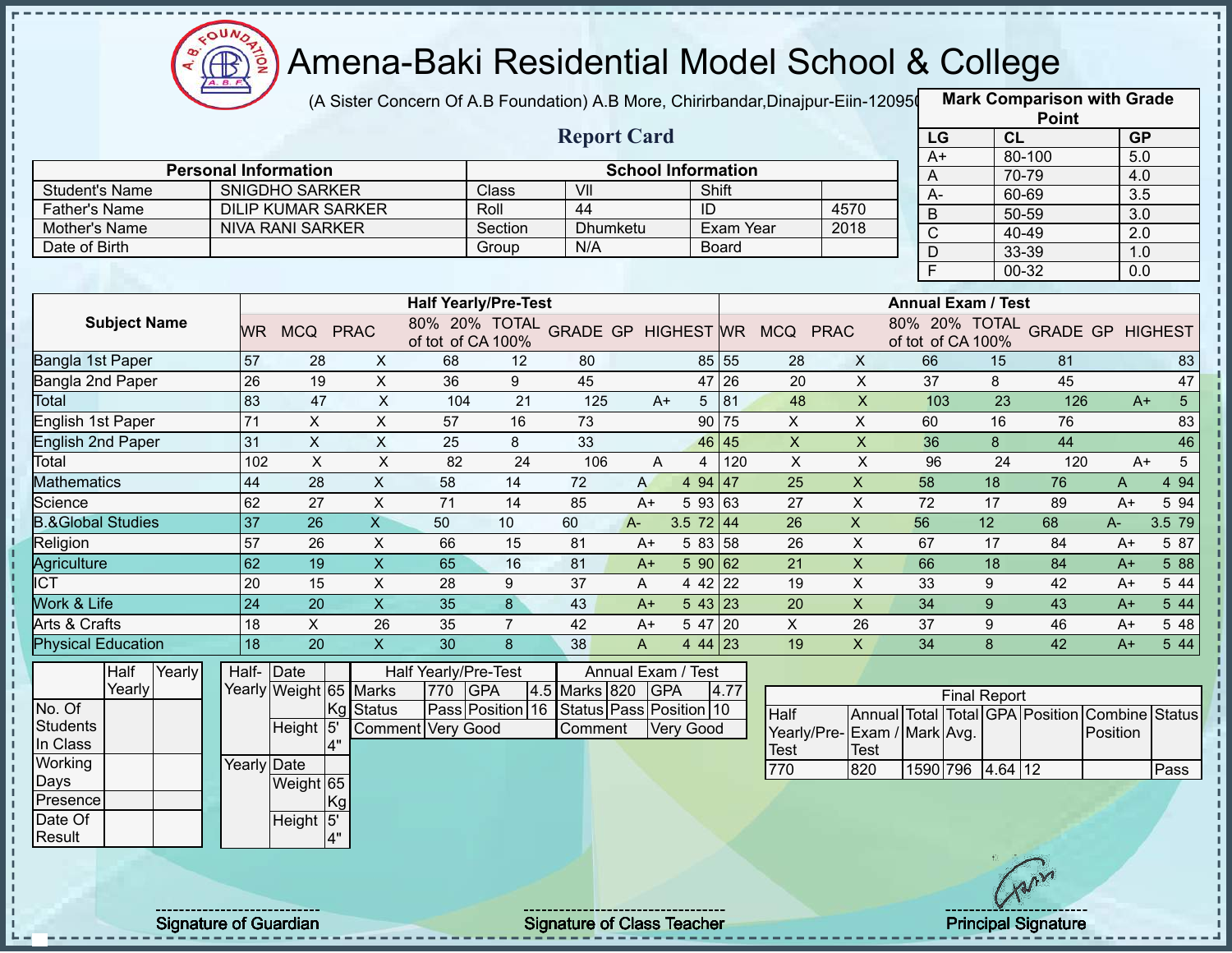

(A Sister Concern Of A.B Foundation) A.B More, Chirirbandar,Dinajpur-Eiin-120950

**Mark Comparison with Grade**

|                                               |                   |                                                   |                           |                      |                             |                         |                           |                  |           |                                            |                           |                         |                                                     | <b>Point</b>    |                  |                |
|-----------------------------------------------|-------------------|---------------------------------------------------|---------------------------|----------------------|-----------------------------|-------------------------|---------------------------|------------------|-----------|--------------------------------------------|---------------------------|-------------------------|-----------------------------------------------------|-----------------|------------------|----------------|
|                                               |                   |                                                   |                           |                      |                             | <b>Report Card</b>      |                           |                  |           |                                            |                           | LG                      | <b>CL</b>                                           |                 | <b>GP</b>        |                |
|                                               |                   |                                                   |                           |                      |                             |                         |                           |                  |           |                                            |                           | $A+$                    |                                                     | 80-100          | 5.0              |                |
|                                               |                   | <b>Personal Information</b><br><b>ABU HURAIRA</b> |                           |                      |                             | $\overline{\mathsf{V}}$ | <b>School Information</b> | Shift            |           |                                            |                           | A                       | 70-79                                               |                 | 4.0              |                |
| <b>Student's Name</b><br><b>Father's Name</b> |                   | <b>HARUN OR RASHID</b>                            |                           |                      | Class<br>Roll               | 45                      |                           | ID               |           |                                            | 4591                      | A-                      | 60-69                                               |                 | $\overline{3.5}$ |                |
|                                               |                   | <b>HAZERA KHATUN</b>                              |                           |                      | Section                     | <b>Dhumketu</b>         |                           |                  | Exam Year |                                            | 2018                      | $\overline{B}$          | 50-59                                               |                 | $\overline{3.0}$ |                |
| Mother's Name<br>Date of Birth                |                   |                                                   |                           |                      |                             | N/A                     |                           | Board            |           |                                            |                           | $\overline{\mathrm{C}}$ | 40-49                                               |                 | $\overline{2.0}$ |                |
|                                               |                   |                                                   |                           |                      | Group                       |                         |                           |                  |           |                                            |                           | $\mathsf D$             | 33-39                                               |                 | 1.0              |                |
|                                               |                   |                                                   |                           |                      |                             |                         |                           |                  |           |                                            |                           | $\overline{F}$          | 00-32                                               |                 | 0.0              |                |
|                                               |                   |                                                   |                           |                      | <b>Half Yearly/Pre-Test</b> |                         |                           |                  |           |                                            |                           |                         | <b>Annual Exam / Test</b>                           |                 |                  |                |
| <b>Subject Name</b>                           | WR.               | MCQ PRAC                                          |                           | of tot of CA 100%    |                             |                         |                           |                  |           | 80% 20% TOTAL GRADE GP HIGHEST WR MCQ PRAC |                           |                         | 80% 20% TOTAL GRADE GP HIGHEST<br>of tot of CA 100% |                 |                  |                |
| Bangla 1st Paper                              | 53                | 23                                                | X                         | 61                   | 11                          | 72                      |                           |                  | 85 42     | 19                                         | $\mathsf{X}$              | 49                      | 13                                                  | 62              |                  | 83             |
| Bangla 2nd Paper                              | $\overline{24}$   | 16                                                | $\mathsf{X}$              | 32                   | 8                           | 40                      |                           |                  | 47 27     | 19                                         | $\mathsf{X}$              | 37                      | 8                                                   | 45              |                  | 47             |
| Total                                         | 77                | 39                                                | X                         | 93                   | 19                          | 112                     | A                         |                  | 4 69      | 38                                         | $\boldsymbol{\mathsf{X}}$ | 86                      | 21                                                  | 107             | $\mathsf{A}$     | $\overline{4}$ |
| English 1st Paper                             | 82                | X                                                 | $\mathsf X$               | 66                   | 15                          | 81                      |                           |                  | 90 73     | $\boldsymbol{\mathsf{X}}$                  | $\sf X$                   | 58                      | 16                                                  | 74              |                  | 83             |
| <b>English 2nd Paper</b>                      | 35                | $\overline{X}$                                    | $\overline{\mathsf{x}}$   | $\overline{28}$      | 8                           | 36                      |                           |                  | 46 42     | $\overline{\mathsf{x}}$                    | $\overline{\mathsf{x}}$   | 34                      | $\overline{7}$                                      | 41              |                  | 46             |
| Total                                         | $\frac{117}{117}$ | $\overline{X}$                                    | $\overline{\mathsf{x}}$   | 94                   | $\overline{23}$             | $\frac{117}{117}$       | A                         | $\overline{4}$   | 115       | $\pmb{\times}$                             | $\overline{X}$            | $\overline{92}$         | $\overline{23}$                                     | 115             | A                | $\overline{4}$ |
| <b>Mathematics</b>                            | 50                | 28                                                | $\mathsf{X}$              | 62                   | 19                          | 81                      | $A+$                      | 5 94 38          |           | 23                                         | $\mathsf{X}$              | 49                      | 18                                                  | 67              | $A -$            | 3.5 94         |
| Science                                       | 40                | 16                                                | $\pmb{\times}$            | 45                   | 12                          | 57                      | B                         | 3 93 59          |           | 25                                         | $\boldsymbol{\mathsf{X}}$ | 67                      | 16                                                  | 83              | A+               | 5 94           |
| <b>B.&amp;Global Studies</b>                  | 30                | 24                                                | $\overline{\mathsf{x}}$   | 43                   | 9                           | 52                      | $\mathsf B$               | 3 72 35          |           | 23                                         | $\pmb{\times}$            | 46                      | 10                                                  | 56              | B                | 3 79           |
| Religion                                      | 46                | 20                                                | $\overline{X}$            | 53                   | 14                          | 67                      | A-                        | 3.58345          |           | 26                                         | $\pmb{\times}$            | 57                      | 15                                                  | 72              | A                | 4 87           |
| <b>Agriculture</b>                            | 59                | 10                                                | $\overline{X}$            | 55                   | 16                          | $\overline{71}$         | $\overline{A}$            | 4 90 59          |           | $\overline{25}$                            | $\overline{X}$            | 67                      | $\overline{17}$                                     | 84              | $A+$             | 5 88           |
| <b>ICT</b>                                    | 18                | 17                                                | $\pmb{\times}$            | 28                   | 9                           | 37                      | A                         | 4 42 23          |           | 15                                         | $\pmb{\times}$            | 30                      | 6                                                   | 36              | A                | 4 4 4          |
| Work & Life                                   | 23                | 18                                                | $\boldsymbol{\mathsf{X}}$ | 33                   | $\overline{7}$              | 40                      | $A+$                      | 543 24           |           | 20                                         | $\mathsf{x}$              | 35                      | $\overline{7}$                                      | 42              | $A+$             | 5 4 4          |
| Arts & Crafts                                 | 16                | $\mathsf{X}$                                      | 16                        | 26                   | $\overline{7}$              | 33                      | A-                        | $3.5$ 47 18      |           | X                                          | 19                        | 30                      | 6                                                   | 36              | A                | 4 4 8          |
| <b>Physical Education</b>                     | 23                | 17                                                | $\overline{\mathsf{x}}$   | 32                   | $\overline{7}$              | 39                      | $\mathsf{A}$              | 44424            |           | $\overline{17}$                            | $\overline{X}$            | 33                      | $\delta$                                            | $\overline{41}$ | $A+$             | 544            |
| Half<br>Yearly                                | Half-Date         |                                                   |                           | Half Yearly/Pre-Test |                             |                         | Annual Exam / Test        |                  |           |                                            |                           |                         |                                                     |                 |                  |                |
| Yearly                                        |                   | Yearly Weight 60 Marks                            |                           | 706                  | <b>GPA</b><br>3.91          | Marks 739               |                           | <b>GPA</b>       | 4.23      |                                            |                           |                         | <b>Final Report</b>                                 |                 |                  |                |
| No. Of                                        |                   |                                                   | Kg Status                 |                      | Pass Position 32            |                         | Status Pass Position 29   |                  |           | <b>Half</b>                                |                           |                         | Annual Total Total GPA Position Combine Status      |                 |                  |                |
| <b>Students</b>                               |                   | Height 5'                                         |                           | Comment Good         |                             | Comment                 |                           | <b>Very Good</b> |           | Yearly/Pre-                                | Exam / Mark Avg.          |                         |                                                     |                 | Position         |                |
| In Class                                      |                   | 5                                                 |                           |                      |                             |                         |                           |                  |           | Test                                       | Test                      |                         |                                                     |                 |                  |                |
| Working                                       | Yearly Date       |                                                   |                           |                      |                             |                         |                           |                  |           | 706                                        | 739                       |                         | 1445 724 4.07 31                                    |                 |                  | Pass           |
| Days                                          |                   | Weight 60                                         |                           |                      |                             |                         |                           |                  |           |                                            |                           |                         |                                                     |                 |                  |                |
| Presence                                      |                   | Kg                                                |                           |                      |                             |                         |                           |                  |           |                                            |                           |                         |                                                     |                 |                  |                |
| Date Of<br>Result                             |                   | Height 5'<br>5                                    |                           |                      |                             |                         |                           |                  |           |                                            |                           |                         |                                                     |                 |                  |                |
|                                               |                   |                                                   |                           |                      |                             |                         |                           |                  |           |                                            |                           |                         |                                                     |                 |                  |                |
|                                               |                   |                                                   |                           |                      |                             |                         |                           |                  |           |                                            |                           |                         | Apri                                                |                 |                  |                |
|                                               |                   |                                                   |                           |                      |                             |                         |                           |                  |           |                                            |                           |                         |                                                     |                 |                  |                |
|                                               |                   |                                                   |                           |                      |                             |                         |                           |                  |           |                                            |                           |                         |                                                     |                 |                  |                |

Signature of Guardian Signature of Class Teacher **Signature of Class Teacher Principal Signature**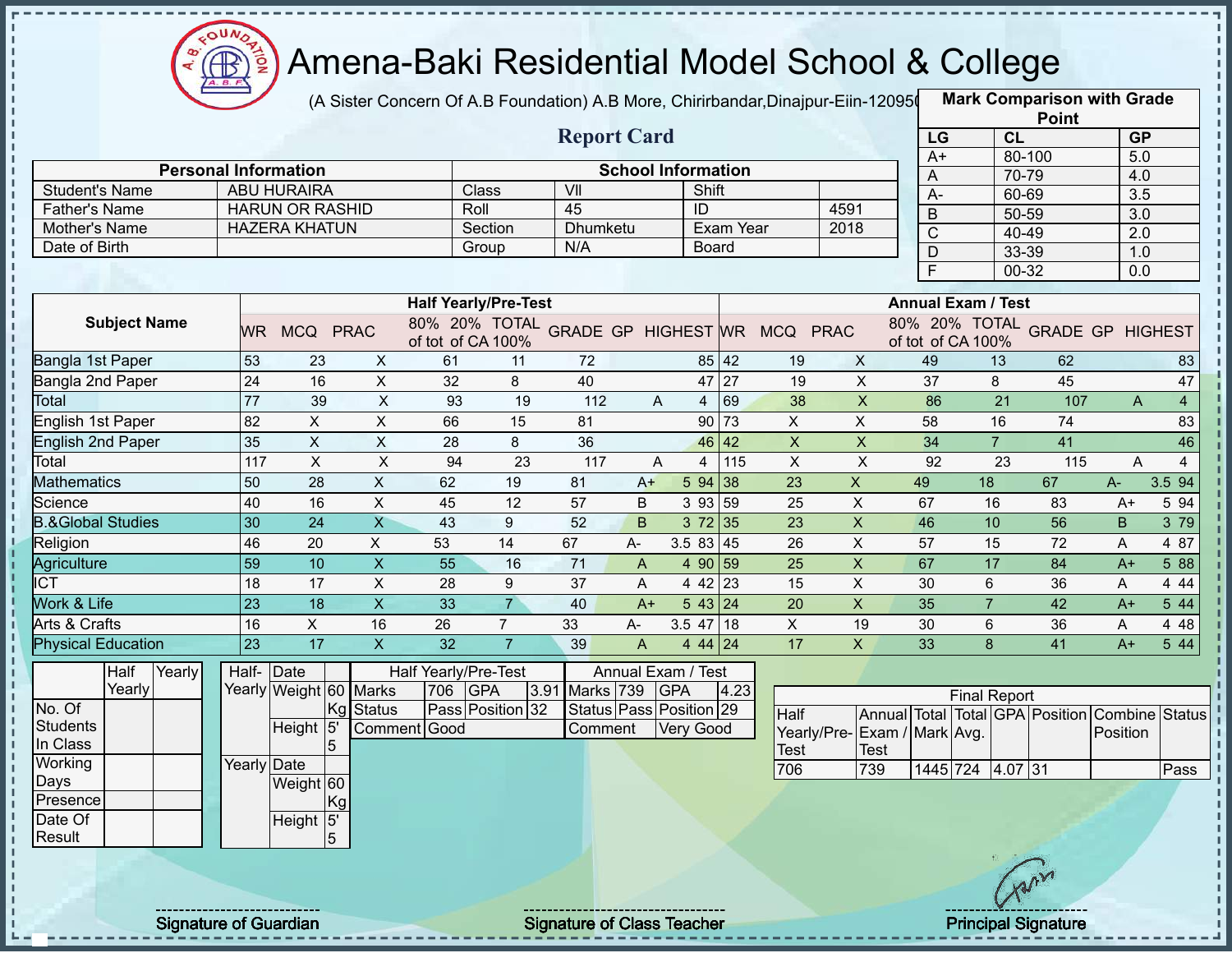

(A Sister Concern Of A.B Foundation) A.B More, Chirirbandar,Dinajpur-Eiin-120950

**Mark Comparison with Grade**

|                                               |                 |                                            |                           |                             |                  | <b>Report Card</b>      |                           |                  |                  |                                            |                           | LG             | <b>CL</b>                                           |                 | <b>GP</b>        |                |
|-----------------------------------------------|-----------------|--------------------------------------------|---------------------------|-----------------------------|------------------|-------------------------|---------------------------|------------------|------------------|--------------------------------------------|---------------------------|----------------|-----------------------------------------------------|-----------------|------------------|----------------|
|                                               |                 |                                            |                           |                             |                  |                         |                           |                  |                  |                                            |                           | $A+$           |                                                     | 80-100          | 5.0              |                |
| <b>Personal Information</b>                   |                 |                                            |                           |                             |                  | $\overline{\mathsf{V}}$ | <b>School Information</b> |                  |                  |                                            |                           | A              | 70-79                                               |                 | 4.0              |                |
| <b>Student's Name</b><br><b>Father's Name</b> |                 | <b>RAFI ISLAM</b><br><b>MD.SHOHEL RANA</b> |                           | Class<br>Roll               |                  | 46                      |                           | Shift            |                  |                                            | 4599                      | A-             | 60-69                                               |                 | $\overline{3.5}$ |                |
|                                               |                 |                                            |                           |                             |                  | Dhumketu                |                           | ID               | <b>Exam Year</b> |                                            | 2018                      | $\mathsf B$    | 50-59                                               |                 | 3.0              |                |
| Mother's Name<br>Date of Birth                |                 | <b>MST.ROKSANA</b>                         |                           | Section<br>Group            |                  | N/A                     |                           | <b>Board</b>     |                  |                                            |                           | $\mathsf{C}$   | 40-49                                               |                 | $\overline{2.0}$ |                |
|                                               |                 |                                            |                           |                             |                  |                         |                           |                  |                  |                                            |                           | $\mathsf D$    | 33-39                                               |                 | 1.0              |                |
|                                               |                 |                                            |                           |                             |                  |                         |                           |                  |                  |                                            |                           | $\overline{F}$ | 00-32                                               |                 | 0.0              |                |
|                                               |                 |                                            |                           | <b>Half Yearly/Pre-Test</b> |                  |                         |                           |                  |                  |                                            |                           |                | <b>Annual Exam / Test</b>                           |                 |                  |                |
| <b>Subject Name</b>                           | WR.             | MCQ PRAC                                   |                           | of tot of CA 100%           |                  |                         |                           |                  |                  | 80% 20% TOTAL GRADE GP HIGHEST WR MCQ PRAC |                           |                | 80% 20% TOTAL GRADE GP HIGHEST<br>of tot of CA 100% |                 |                  |                |
| Bangla 1st Paper                              | 60              | 23                                         | $\mathsf{X}$              | 66                          | 13               | 79                      |                           | 85 57            |                  | 27                                         | $\mathsf{X}$              | 67             | 16                                                  | 83              |                  | 83             |
| Bangla 2nd Paper                              | 25              | $\overline{14}$                            | $\pmb{\times}$            | 31                          | 9                | 40                      |                           |                  | 47 26            | 18                                         | $\overline{X}$            | 35             | 9                                                   | 44              |                  | 47             |
| Total                                         | 85              | 37                                         | $\mathsf{X}$              | 97                          | 22               | 119                     | A                         | $\overline{4}$   | 83               | 45                                         | $\pmb{\times}$            | 102            | 25                                                  | 127             | $A+$             | 5 <sup>7</sup> |
| English 1st Paper                             | 77              | $\mathsf X$                                | $\boldsymbol{\mathsf{X}}$ | 62                          | 15               | 77                      |                           | 90 71            |                  | $\mathsf X$                                | X                         | 57             | 16                                                  | 73              |                  | 83             |
| <b>English 2nd Paper</b>                      | $\overline{34}$ | $\overline{X}$                             | $\mathsf X$               | 27                          | 9                | 36                      |                           |                  | 46 43            | $\overline{\mathsf{x}}$                    | $\overline{X}$            | 34             | $\,6\,$                                             | 40              |                  | 46             |
| Total                                         | 111             | $\mathsf X$                                | $\mathsf X$               | 89                          | 24               | 113                     | A                         | 4                | 114              | $\boldsymbol{\mathsf{X}}$                  | $\boldsymbol{\mathsf{X}}$ | 91             | 22                                                  | 113             | A                | $\overline{4}$ |
| <b>Mathematics</b>                            | 47              | $\overline{24}$                            | $\overline{\mathsf{x}}$   | 57                          | 19               | 76                      | $\mathsf{A}$              | 494   44         |                  | $\overline{28}$                            | $\overline{\mathsf{x}}$   | 58             | 17                                                  | $\overline{75}$ | A                | 4 9 4          |
| Science                                       | 47              | $\overline{20}$                            | $\overline{X}$            | 54                          | $\overline{12}$  | 66                      | $A -$                     | $3.5$ 93 55      |                  | $\overline{25}$                            | $\overline{\mathsf{x}}$   | 64             | $\overline{17}$                                     | 81              | $A+$             | 5 94           |
| <b>B.&amp;Global Studies</b>                  | 36              | $\overline{26}$                            | $\overline{\mathsf{x}}$   | 50                          | 11               | 61                      | $A -$                     | $3.5 \ 72 \ 48$  |                  | $\overline{26}$                            | $\pmb{\times}$            | 59             | 15                                                  | $\overline{74}$ | A                | 4 79           |
| Religion                                      | 48              | 20                                         | $\pmb{\times}$            | 54                          | 15               | 69                      | $A-$                      | $3.583$ 53       |                  | 27                                         | $\mathsf X$               | 64             | 16                                                  | 80              | $A+$             | 5 87           |
| Agriculture                                   | 60              | 21                                         | $\boldsymbol{\mathsf{X}}$ | 65                          | 16               | 81                      | $A+$                      | 590 62           |                  | 21                                         | $\mathsf X$               | 66             | 18                                                  | 84              | $A+$             | 5 88           |
| <b>ICT</b>                                    | 17              | 13                                         | $\overline{X}$            | 24                          | 10               | 34                      | A-                        | $3.5$ 42 24      |                  | 17                                         | $\overline{X}$            | 33             | 10                                                  | 43              | $A+$             | 5 44           |
| <b>Work &amp; Life</b>                        | 23              | 20                                         | $\boldsymbol{\mathsf{X}}$ | 34                          | $\boldsymbol{8}$ | 42                      | $A+$                      | 543 23           |                  | 20                                         | $\overline{\mathsf{x}}$   | 34             | 8                                                   | 42              | $A+$             | 5 44           |
| Arts & Crafts                                 | 18              | $\boldsymbol{\mathsf{X}}$                  | 30                        | 38                          | 9                | 47                      | $A+$                      | $547$ 20         |                  | $\boldsymbol{\mathsf{X}}$                  | 28                        | 38             | 10                                                  | 48              | $A+$             | 5 48           |
| <b>Physical Education</b>                     | 24              | 18                                         | $\overline{X}$            | 34                          | 8                | 42                      | $A+$                      | 5 44 24          |                  | 18                                         | $\mathsf{X}$              | 34             | 9 <sup>°</sup>                                      | 43              | $A+$             | 544            |
| Half<br>Yearly                                | Half- Date      |                                            |                           | Half Yearly/Pre-Test        |                  |                         | Annual Exam / Test        |                  |                  |                                            |                           |                |                                                     |                 |                  |                |
| Yearly                                        |                 | Yearly Weight 47 Marks                     |                           | 750<br><b>GPA</b>           |                  | 4.18 Marks 810          |                           | <b>GPA</b>       | 4.73             |                                            |                           |                | <b>Final Report</b>                                 |                 |                  |                |
| No. Of                                        |                 |                                            | Kg Status                 | Pass Position 25            |                  |                         | Status Pass Position 13   |                  |                  | <b>Half</b>                                |                           |                | Annual Total Total GPA Position Combine Status      |                 |                  |                |
| <b>Students</b>                               |                 | Height 5'                                  | Comment Good              |                             |                  | Comment                 |                           | <b>Very Good</b> |                  | Yearly/Pre-                                | Exam / Mark Avg.          |                |                                                     |                 | Position         |                |
| In Class                                      |                 | 5                                          |                           |                             |                  |                         |                           |                  |                  | <b>Test</b>                                | Test                      |                |                                                     |                 |                  |                |
| Working                                       | Yearly Date     |                                            |                           |                             |                  |                         |                           |                  |                  | 750                                        | 810                       |                | 1560 782 4.45 22                                    |                 |                  | Pass           |
| Days                                          |                 | Weight 47                                  |                           |                             |                  |                         |                           |                  |                  |                                            |                           |                |                                                     |                 |                  |                |
| Presence<br>Date Of                           |                 | Kg                                         |                           |                             |                  |                         |                           |                  |                  |                                            |                           |                |                                                     |                 |                  |                |
| Result                                        |                 | Height 5'<br>5 <sup>5</sup>                |                           |                             |                  |                         |                           |                  |                  |                                            |                           |                |                                                     |                 |                  |                |
|                                               |                 |                                            |                           |                             |                  |                         |                           |                  |                  |                                            |                           |                |                                                     |                 |                  |                |
|                                               |                 |                                            |                           |                             |                  |                         |                           |                  |                  |                                            |                           |                |                                                     |                 |                  |                |
|                                               |                 |                                            |                           |                             |                  |                         |                           |                  |                  |                                            |                           |                | Tron                                                |                 |                  |                |

Signature of Guardian Signature of Class Teacher **Signature of Class Teacher** Principal Signature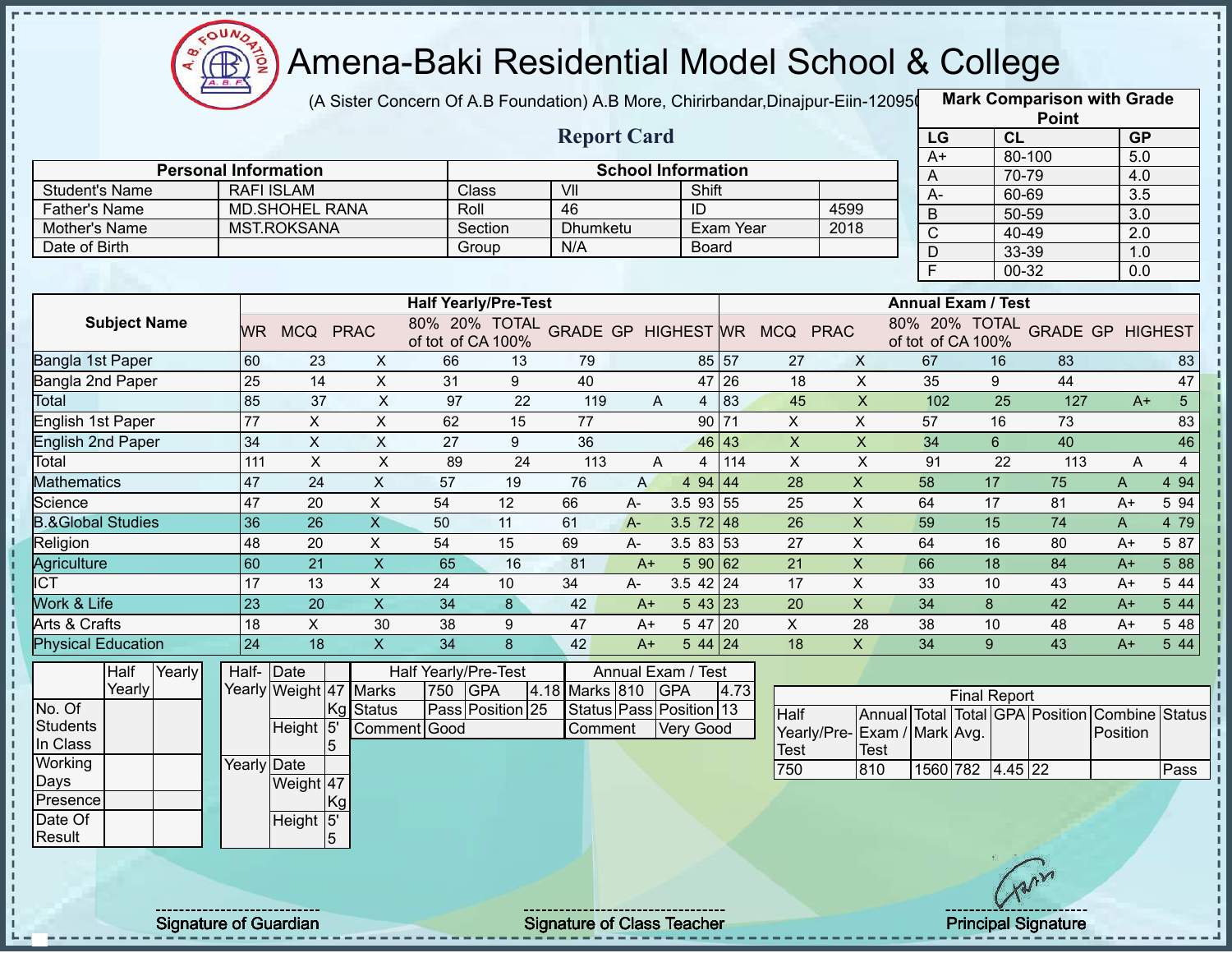

(A Sister Concern Of A.B Foundation) A.B More, Chirirbandar,Dinajpur-Eiin-120950

**Mark Comparison with Grade**

|                              |                             |                      |                           |                             |                 |                         |                    |                           |                    |                                            |                           |                |                           |                 | <b>Point</b>                                   |              |                        |
|------------------------------|-----------------------------|----------------------|---------------------------|-----------------------------|-----------------|-------------------------|--------------------|---------------------------|--------------------|--------------------------------------------|---------------------------|----------------|---------------------------|-----------------|------------------------------------------------|--------------|------------------------|
|                              |                             |                      |                           |                             |                 | <b>Report Card</b>      |                    |                           |                    |                                            |                           | LG             |                           | CL              |                                                |              | <b>GP</b>              |
|                              |                             |                      |                           |                             |                 |                         |                    |                           |                    |                                            |                           | $A+$           |                           |                 | 80-100                                         |              | 5.0                    |
|                              | <b>Personal Information</b> |                      |                           |                             |                 |                         |                    | <b>School Information</b> |                    |                                            |                           | A              |                           |                 | 70-79                                          |              | 4.0                    |
| <b>Student's Name</b>        |                             | <b>RATUL ANJUM</b>   |                           | Class                       |                 | $\overline{\mathsf{V}}$ |                    | Shift                     |                    |                                            |                           | $A-$           |                           |                 | 60-69                                          |              | $\overline{3.5}$       |
| <b>Father's Name</b>         |                             | MD.ABDUR RAZZAK      |                           | Roll                        |                 | 47                      |                    | ID                        |                    |                                            | 4603                      | $\overline{B}$ |                           |                 | $50 - 59$                                      | 3.0          |                        |
| Mother's Name                |                             | <b>MONOARA BEGUM</b> |                           |                             | Section         | <b>Dhumketu</b>         |                    |                           | Exam Year          |                                            | 2018                      | $\overline{C}$ |                           |                 | 40-49                                          | 2.0          |                        |
| Date of Birth                |                             |                      |                           |                             | Group           | N/A                     |                    | <b>Board</b>              |                    |                                            |                           | D              |                           |                 | 33-39                                          |              | 1.0                    |
|                              |                             |                      |                           |                             |                 |                         |                    |                           |                    |                                            |                           | $\overline{F}$ |                           |                 | $00 - 32$                                      | 0.0          |                        |
|                              |                             |                      |                           | <b>Half Yearly/Pre-Test</b> |                 |                         |                    |                           |                    |                                            |                           |                | <b>Annual Exam / Test</b> |                 |                                                |              |                        |
| <b>Subject Name</b>          |                             |                      |                           |                             |                 |                         |                    |                           |                    |                                            |                           |                |                           |                 | 80% 20% TOTAL GRADE GP HIGHEST                 |              |                        |
|                              |                             | WR MCQ PRAC          |                           | of tot of CA 100%           |                 |                         |                    |                           |                    | 80% 20% TOTAL GRADE GP HIGHEST WR MCQ PRAC |                           |                | of tot of CA 100%         |                 |                                                |              |                        |
| Bangla 1st Paper             | 63                          | 24                   | X                         | 70                          | 13              | 83                      |                    |                           | 85 53              | 25                                         | X                         | 62             |                           | 16              | 78                                             |              | 83                     |
| Bangla 2nd Paper             | 24                          | 18                   | $\sf X$                   | 34                          | 9               | 43                      |                    |                           | 47 28              | 18                                         | $\mathsf{X}$              | 37             |                           | 9               | 46                                             |              | 47                     |
| Total                        | 87                          | 42                   | $\pmb{\times}$            | 104                         | $\overline{22}$ | 126                     | $A+$               |                           | $5 \vert 81$       | 43                                         | $\overline{\mathsf{x}}$   | 99             |                           | $\overline{25}$ | 124                                            |              | $\overline{5}$<br>$A+$ |
| English 1st Paper            | $\overline{75}$             | $\pmb{\times}$       | $\overline{X}$            | 60                          | 17              | 77                      |                    |                           | $90$ <sub>71</sub> | $\mathsf X$                                | $\mathsf X$               | 57             |                           | 16              | 73                                             |              | 83                     |
| <b>English 2nd Paper</b>     | $\overline{27}$             | $\pmb{\times}$       | $\overline{X}$            | 22                          | 8               | 30                      |                    |                           | 46 45              | $\boldsymbol{\mathsf{X}}$                  | $\pmb{\times}$            | 36             |                           | $\overline{7}$  | 43                                             |              | 46                     |
| Total                        | 102                         | $\overline{X}$       | $\overline{X}$            | 82                          | $\overline{25}$ | 107                     | $\overline{A}$     | 4                         | 116                | $\mathsf{X}$                               | $\overline{X}$            | 93             |                           | 23              | 116                                            | A            | $\overline{4}$         |
| <b>Mathematics</b>           | 44                          | 30                   | $\pmb{\times}$            | 59                          | 17              | 76                      | $\mathsf{A}$       | 494   41                  |                    | 28                                         | $\mathsf{X}$              | 55             |                           | 16              | 71                                             | $\mathsf{A}$ | 4 9 4                  |
| Science                      | 51                          | 17                   | $\overline{X}$            | 54                          | 14              | 68                      | A-                 | 3.5 93 65                 |                    | $\overline{25}$                            | $\overline{X}$            | 72             |                           | 15              | 87                                             | $A+$         | 5 94                   |
| <b>B.&amp;Global Studies</b> | 38                          | 22                   | $\overline{\mathsf{X}}$   | 48                          | 11              | 59                      | B                  | 372 37                    |                    | 22                                         | $\overline{\mathsf{x}}$   | 47             |                           | 12              | 59                                             | B            | 3 79                   |
| Religion                     | 49                          | 20                   | $\mathsf{X}$              | 55                          | 16              | 71                      | A                  | 4 83 52                   |                    | 28                                         | $\overline{X}$            | 64             |                           | 15              | 79                                             | A            | 4 87                   |
| Agriculture                  | 62                          | 15                   | $\boldsymbol{\mathsf{X}}$ | 62                          | 17              | 79                      | $\mathsf{A}$       | 4 90 63                   |                    | 22                                         | $\boldsymbol{\mathsf{X}}$ | 68             |                           | 18              | 86                                             | $A+$         | 5 88                   |
| <b>ICT</b>                   | 18                          | 17                   | $\boldsymbol{\mathsf{X}}$ | 28                          | 9               | 37                      | A                  | 4 42 23                   |                    | 17                                         | $\mathsf{X}$              | 32             |                           | 10              | 42                                             | A+           | $\overline{5}$ 44      |
| Work & Life                  | $\overline{24}$             | 17                   | $\overline{\mathsf{x}}$   | 33                          | $\overline{7}$  | 40                      | $A+$               | 543 24                    |                    | 20                                         | $\overline{X}$            | 35             |                           | 8               | 43                                             | $A+$         | 544                    |
| Arts & Crafts                | 18                          | $\pmb{\times}$       | 18                        | 29                          | $\overline{7}$  | 36                      | A                  | 4 47 19                   |                    | X                                          | 23                        | 34             |                           | $\overline{7}$  | 41                                             | $A+$         | 5 48                   |
| <b>Physical Education</b>    | 23                          | 20                   | $\boldsymbol{\mathsf{X}}$ | 34                          | $6\overline{6}$ | 40                      | $A+$               | $544$ 24                  |                    | 19                                         | $\mathsf{X}$              | 34             |                           | 9               | 43                                             | $A+$         | 5 44                   |
| Half<br>Yearly               | Half- Date                  |                      |                           | Half Yearly/Pre-Test        |                 |                         | Annual Exam / Test |                           |                    |                                            |                           |                |                           |                 |                                                |              |                        |
| Yearly                       |                             | Yearly Weight Marks  |                           | 739 GPA                     |                 | 4.14 Marks 791          | <b>GPA</b>         |                           | 4.55               |                                            |                           |                | <b>Final Report</b>       |                 |                                                |              |                        |
| No. Of                       |                             | Height               | Status                    | Pass Position 27            |                 | Status Pass Position 24 |                    |                           |                    | <b>Half</b>                                |                           |                |                           |                 | Annual Total Total GPA Position Combine Status |              |                        |
| <b>Students</b>              | Yearly Date                 |                      | Comment Good              |                             |                 | Comment                 |                    | Very Good                 |                    | Yearly/Pre-Exam / Mark Avg.                |                           |                |                           |                 |                                                | Position     |                        |
| In Class                     |                             | Weight               |                           |                             |                 |                         |                    |                           |                    | <b>Test</b>                                | <b>Test</b>               |                |                           |                 |                                                |              |                        |
| Working                      |                             | Height               |                           |                             |                 |                         |                    |                           |                    | 739                                        | 791                       |                | 1530 766 4.34 27          |                 |                                                |              | Pass                   |
| Days                         |                             |                      |                           |                             |                 |                         |                    |                           |                    |                                            |                           |                |                           |                 |                                                |              |                        |
| Presence                     |                             |                      |                           |                             |                 |                         |                    |                           |                    |                                            |                           |                |                           |                 |                                                |              |                        |
| Date Of                      |                             |                      |                           |                             |                 |                         |                    |                           |                    |                                            |                           |                |                           |                 |                                                |              |                        |
| Result                       |                             |                      |                           |                             |                 |                         |                    |                           |                    |                                            |                           |                |                           |                 |                                                |              |                        |
|                              |                             |                      |                           |                             |                 |                         |                    |                           |                    |                                            |                           |                |                           |                 |                                                |              |                        |
|                              |                             |                      |                           |                             |                 |                         |                    |                           |                    |                                            |                           |                |                           |                 | Cron                                           |              |                        |
|                              |                             |                      |                           |                             |                 |                         |                    |                           |                    |                                            |                           |                |                           |                 |                                                |              |                        |

Signature of Guardian Signature of Class Teacher Principal Signature 44-47 Archives Australian Signature 44-47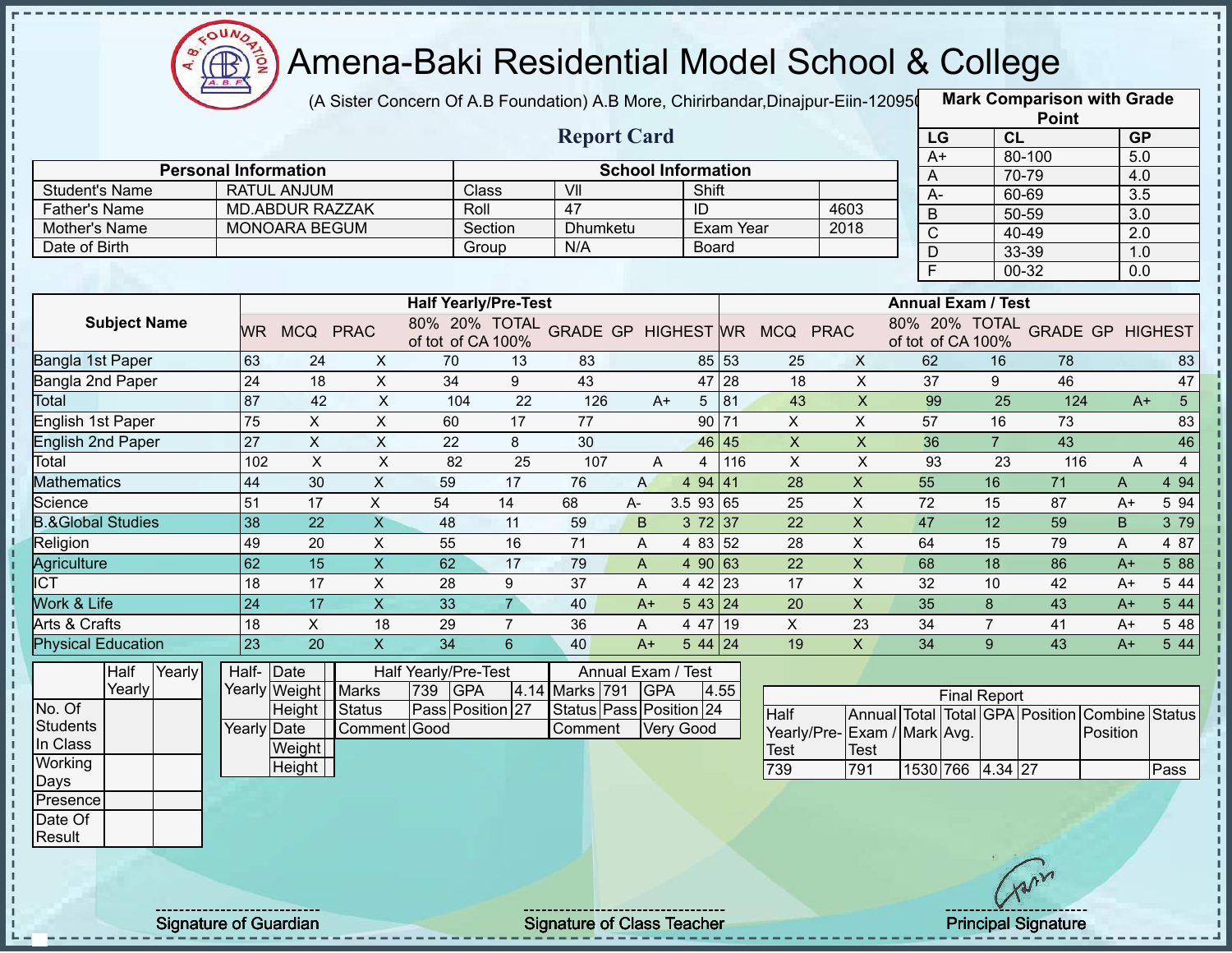

 $\frac{1}{1}$ 

Í

 $\frac{1}{1}$ 

 $\frac{1}{1}$ 

,,,,,,,,,,,,,,,,,,,,,

#### Amena-Baki Residential Model School & College

(A Sister Concern Of A.B Foundation) A.B More, Chirirbandar,Dinajpur-Eiin-120950

**Mark Comparison with Grade**

|                              |                 |                           |                           |                             |                |                                         |                           |                  |           |                                            |                           |                         |                           |                 | <b>Point</b>    |                                                |                  |
|------------------------------|-----------------|---------------------------|---------------------------|-----------------------------|----------------|-----------------------------------------|---------------------------|------------------|-----------|--------------------------------------------|---------------------------|-------------------------|---------------------------|-----------------|-----------------|------------------------------------------------|------------------|
|                              |                 |                           |                           |                             |                | <b>Report Card</b>                      |                           |                  |           |                                            |                           | LG                      |                           | <b>CL</b>       |                 | <b>GP</b>                                      |                  |
|                              |                 |                           |                           |                             |                |                                         |                           |                  |           |                                            |                           | $A+$                    |                           |                 | 80-100          | 5.0                                            |                  |
| <b>Personal Information</b>  |                 |                           |                           |                             |                |                                         | <b>School Information</b> |                  |           |                                            |                           | A                       |                           |                 | 70-79           | 4.0                                            |                  |
| <b>Student's Name</b>        |                 | <b>FAHIM SHAHRIAR</b>     |                           |                             | Class          | VII                                     |                           | Shift            |           |                                            |                           | A-                      |                           |                 | 60-69           | $\overline{3.5}$                               |                  |
| <b>Father's Name</b>         |                 | <b>MD.JAIDUL ISLAM</b>    |                           |                             | Roll           | $\overline{48}$                         |                           | ID               |           |                                            | 4604                      | B                       |                           |                 | 50-59           | 3.0                                            |                  |
| Mother's Name                |                 | <b>MST. SHARIFA BEGUM</b> |                           |                             | Section        | <b>Dhumketu</b><br>N/A                  |                           |                  | Exam Year |                                            | 2018                      | $\overline{C}$          |                           |                 | 40-49           | $\overline{2.0}$                               |                  |
| Date of Birth                |                 |                           |                           |                             | Group          |                                         |                           |                  | Board     |                                            |                           | D                       |                           |                 | 33-39           | 1.0                                            |                  |
|                              |                 |                           |                           |                             |                |                                         |                           |                  |           |                                            |                           | $\overline{\mathsf{F}}$ |                           |                 | 00-32           | 0.0                                            |                  |
|                              |                 |                           |                           | <b>Half Yearly/Pre-Test</b> |                |                                         |                           |                  |           |                                            |                           |                         | <b>Annual Exam / Test</b> |                 |                 |                                                |                  |
| <b>Subject Name</b>          |                 | WR MCQ PRAC               |                           | of tot of CA 100%           |                |                                         |                           |                  |           | 80% 20% TOTAL GRADE GP HIGHEST WR MCQ PRAC |                           |                         | of tot of CA 100%         |                 |                 | 80% 20% TOTAL GRADE GP HIGHEST                 |                  |
| Bangla 1st Paper             | 62              | 24                        | $\mathsf{X}$              | 69                          | 13             | 82                                      |                           |                  | 85 52     | 28                                         | X                         | 64                      |                           | 15              | 79              |                                                | 83               |
| Bangla 2nd Paper             | 27              | 20                        | $\mathsf X$               | 38                          | 9              | 47                                      |                           |                  | 47 28     | 20                                         | $\mathsf{X}$              | 38                      |                           | 9               | 47              |                                                | 47               |
| Total                        | 89              | 44                        | $\mathsf X$               | 107                         | 22             | 129                                     | $A+$                      | 5 <sup>5</sup>   | 80        | 48                                         | $\boldsymbol{\mathsf{X}}$ | 102                     |                           | $\overline{24}$ | 126             | $A+$                                           | $\overline{5}$   |
| <b>English 1st Paper</b>     | 86              | $\pmb{\times}$            | $\overline{X}$            | 69                          | 14             | 83                                      |                           |                  | 90 67     | $\mathsf X$                                | $\overline{X}$            | 54                      |                           | 17              | 71              |                                                | 83               |
| <b>English 2nd Paper</b>     | $\overline{28}$ | $\overline{X}$            | $\overline{X}$            | $\overline{22}$             | 8              | 30                                      |                           |                  | 46 45     | $\overline{X}$                             | $\overline{\mathsf{x}}$   | 36                      |                           | $\overline{7}$  | 43              |                                                | 46               |
| Total                        | 114             | $\pmb{\times}$            | $\boldsymbol{\mathsf{X}}$ | 91                          | 22             | 113                                     | A                         | 4                | 112       | $\boldsymbol{\mathsf{X}}$                  | $\pmb{\times}$            | 90                      |                           | 24              | 114             | A                                              | $\overline{4}$   |
| <b>Mathematics</b>           | 50              | 25                        | $\mathsf{X}$              | 60                          | 16             | 76                                      | $\mathsf{A}$              | 4 94 58          |           | 25                                         | $\boldsymbol{\mathsf{X}}$ | 66                      |                           | 20              | 86              | $A+$                                           | $5\overline{94}$ |
| Science                      | 66              | 28                        | $\pmb{\times}$            | 75                          | 16             | 91                                      | $A+$                      | 5 93 67          |           | 28                                         | $\mathsf X$               | 76                      |                           | 18              | 94              | $A+$                                           | 5 94             |
| <b>B.&amp;Global Studies</b> | 41              | 28                        | $\overline{\mathsf{X}}$   | 55                          | 11             | 66                                      | $A -$                     | $3.5$ 72 44      |           | 27                                         | $\mathsf{X}$              | 57                      |                           | 13              | 70              | A                                              | 4 79             |
| Religion                     | 54              | 23                        | $\pmb{\times}$            | 62                          | 15             | 77                                      | A                         | 4 83 52          |           | 28                                         | $\boldsymbol{\mathsf{X}}$ | 64                      |                           | 16              | 80              | $A+$                                           | 5 87             |
| Agriculture                  | 62              | 22                        | $\mathsf X$               | 67                          | 17             | 84                                      | $A+$                      | 590 61           |           | 22                                         | $\mathsf X$               | 66                      |                           | 18              | 84              | $A+$                                           | 5 88             |
| <b>ICT</b>                   | 21              | 20                        | $\pmb{\times}$            | 33                          | 9              | 42                                      | $A+$                      | 5 42 24          |           | 19                                         | $\boldsymbol{\mathsf{X}}$ | $\overline{34}$         |                           | 9               | 43              | $A+$                                           | 544              |
| Work & Life                  | $\overline{24}$ | 18                        | $\overline{X}$            | $\overline{34}$             | $\overline{8}$ | 42                                      | $A+$                      | 5 43 24          |           | 20                                         | $\overline{\mathsf{x}}$   | 35                      |                           | 8               | 43              | $A+$                                           | 5 44             |
| Arts & Crafts                | 16              | $\mathsf X$               | 21                        | 30                          | $\overline{7}$ | 37                                      | A                         | 4 47 20          |           | $\pmb{\times}$                             | 23                        | 34                      |                           | 8               | 42              | $A+$                                           | 5 48             |
| <b>Physical Education</b>    | $\overline{23}$ | $\overline{20}$           | $\overline{\mathsf{x}}$   | 34                          | $\overline{8}$ | 42                                      | $A+$                      | $544$ 25         |           | $\overline{20}$                            | $\overline{\mathsf{x}}$   | 36                      |                           | 8               | $\overline{44}$ | $A+$                                           | 544              |
| Half<br>Yearly               | Half- Date      |                           |                           | Half Yearly/Pre-Test        |                |                                         | Annual Exam / Test        |                  |           |                                            |                           |                         |                           |                 |                 |                                                |                  |
| Yearly                       |                 | Yearly Weight 63 Marks    |                           | 799                         | <b>GPA</b>     | 4.5 Marks 826 GPA                       |                           |                  | 4.82      |                                            |                           |                         | <b>Final Report</b>       |                 |                 |                                                |                  |
| No. Of                       |                 | Kg                        | <b>Status</b>             |                             |                | Pass Position 13 Status Pass Position 6 |                           |                  |           | Half                                       |                           |                         |                           |                 |                 | Annual Total Total GPA Position Combine Status |                  |
| <b>Students</b>              |                 | Height <sup>15</sup>      |                           | <b>Comment Very Good</b>    |                | Comment                                 |                           | <b>Very Good</b> |           | Yearly/Pre-Exam / Mark Avg.                |                           |                         |                           |                 |                 | Position                                       |                  |
| In Class                     |                 | 8"                        |                           |                             |                |                                         |                           |                  |           | Test                                       | <b>Test</b>               |                         |                           |                 |                 |                                                |                  |
| Working<br>Days              | Yearly Date     |                           |                           |                             |                |                                         |                           |                  |           | 799                                        | 826                       |                         | 1625 814 4.66 11          |                 |                 |                                                | Pass             |
| Presence                     |                 | Weight 63<br>Kg           |                           |                             |                |                                         |                           |                  |           |                                            |                           |                         |                           |                 |                 |                                                |                  |
| Date Of                      |                 | Height <sup>15'</sup>     |                           |                             |                |                                         |                           |                  |           |                                            |                           |                         |                           |                 |                 |                                                |                  |
| Result                       |                 | 8"                        |                           |                             |                |                                         |                           |                  |           |                                            |                           |                         |                           |                 |                 |                                                |                  |
|                              |                 |                           |                           |                             |                |                                         |                           |                  |           |                                            |                           |                         |                           |                 |                 |                                                |                  |
|                              |                 |                           |                           |                             |                |                                         |                           |                  |           |                                            |                           |                         |                           |                 | Arr             |                                                |                  |
|                              |                 |                           |                           |                             |                |                                         |                           |                  |           |                                            |                           |                         |                           |                 |                 |                                                |                  |

Signature of Guardian Signature of Class Teacher Principal Signature 45-47-47.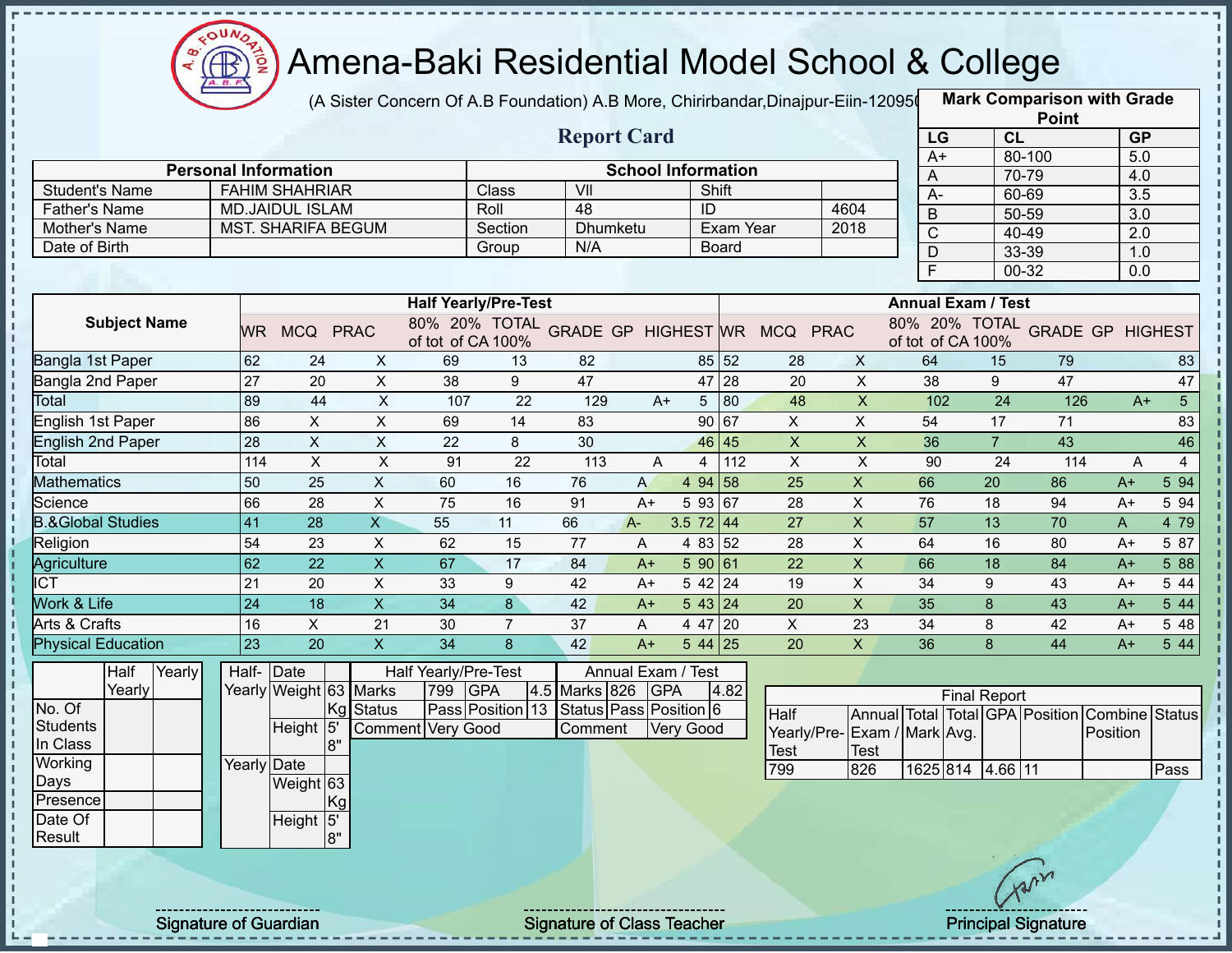

(A Sister Concern Of A.B Foundation) A.B More, Chirirbandar,Dinajpur-Eiin-120950

|                                        |                 |                                                |                           |                                    |                  |                                   |       |                           |           |                              |                           |                |                                    | <b>Point</b>                      |                         |                        |
|----------------------------------------|-----------------|------------------------------------------------|---------------------------|------------------------------------|------------------|-----------------------------------|-------|---------------------------|-----------|------------------------------|---------------------------|----------------|------------------------------------|-----------------------------------|-------------------------|------------------------|
|                                        |                 |                                                |                           |                                    |                  | <b>Report Card</b>                |       |                           |           |                              |                           | LG             |                                    | CL                                | <b>GP</b>               |                        |
|                                        |                 |                                                |                           |                                    |                  |                                   |       |                           |           |                              |                           | $A+$           |                                    | 80-100                            | 5.0                     |                        |
| <b>Personal Information</b>            |                 |                                                |                           |                                    |                  |                                   |       | <b>School Information</b> |           |                              |                           | A              |                                    | 70-79                             | 4.0                     |                        |
| <b>Student's Name</b><br>Father's Name |                 | <b>IBYDUR RAHAMAN</b>                          |                           | Roll                               | Class            | VII<br>49                         |       | Shift<br>ID               |           |                              | 4630                      | A-             |                                    | 60-69                             | $\overline{3.5}$        |                        |
| Mother's Name                          |                 | <b>MD.ABDUL HALIM</b><br><b>MST.RINA AKTER</b> |                           |                                    | Section          | Dhumketu                          |       |                           | Exam Year |                              | 2018                      | B              |                                    | 50-59                             | 3.0                     |                        |
| Date of Birth                          |                 |                                                |                           |                                    |                  | N/A                               |       | <b>Board</b>              |           |                              |                           | $\overline{C}$ |                                    | 40-49                             | $\overline{2.0}$        |                        |
|                                        |                 |                                                |                           |                                    | Group            |                                   |       |                           |           |                              |                           | D              |                                    | 33-39                             | 1.0                     |                        |
|                                        |                 |                                                |                           |                                    |                  |                                   |       |                           |           |                              |                           | F              |                                    | 00-32                             | 0.0                     |                        |
|                                        |                 |                                                |                           | <b>Half Yearly/Pre-Test</b>        |                  |                                   |       |                           |           |                              |                           |                | <b>Annual Exam / Test</b>          |                                   |                         |                        |
| <b>Subject Name</b>                    | WR.             |                                                | MCQ PRAC                  | 80% 20% TOTAL<br>of tot of CA 100% |                  |                                   |       |                           |           | GRADE GP HIGHEST WR MCQ PRAC |                           |                | 80% 20% TOTAL<br>of tot of CA 100% |                                   | <b>GRADE GP HIGHEST</b> |                        |
| Bangla 1st Paper                       | 58              | 23                                             | X                         | 65                                 | 13               | 78                                |       |                           | 85 54     | 28                           | X                         | 66             | 17                                 | 83                                |                         | 83                     |
| Bangla 2nd Paper                       | 24              | 18                                             | $\pmb{\times}$            | 34                                 | $\overline{7}$   | 41                                |       |                           | 47 26     | 20                           | $\boldsymbol{\mathsf{X}}$ | 37             | 8                                  | 45                                |                         | 47                     |
| Total                                  | 82              | 41                                             | $\overline{X}$            | 99                                 | 20               | 119                               | A     | $\overline{4}$            | 80        | 48                           | $\overline{X}$            | 103            | 25                                 | 128                               |                         | 5 <sup>5</sup><br>$A+$ |
| English 1st Paper                      | 83              | X                                              | X                         | 66                                 | 17               | 83                                |       |                           | 90 74     | X                            | X                         | 59             | 16                                 | 75                                |                         | 83                     |
| <b>English 2nd Paper</b>               | 22              | $\boldsymbol{\mathsf{X}}$                      | X                         | 18                                 | 8                | 26                                |       |                           | 46 44     | $\boldsymbol{\mathsf{X}}$    | X                         | 35             | $6\phantom{1}$                     | 41                                |                         | 46                     |
| Total                                  | 105             | $\boldsymbol{\mathsf{X}}$                      | $\boldsymbol{\mathsf{X}}$ | 84                                 | $\overline{25}$  | 109                               | A     | $\overline{4}$            | 118       | $\sf X$                      | $\times$                  | 94             | 22                                 | 116                               | A                       | $\overline{4}$         |
| <b>Mathematics</b>                     | 45              | 18                                             | X                         | 50                                 | 12               | 62                                | $A -$ | $3.5$ 94 47               |           | 24                           | $\boldsymbol{\mathsf{X}}$ | 57             | 17                                 | 74                                | A                       | 4 9 4                  |
| Science                                | 53              | 28                                             | X                         | 65                                 | 13               | 78                                | A     | 4 93 63                   |           | 28                           | X                         | 73             | 16                                 | 89                                | $A+$                    | 5 94                   |
| <b>B.&amp;Global Studies</b>           | 32              | 26                                             | $\overline{\mathsf{X}}$   | 46                                 | 11               | 57                                | B     | 372 38                    |           | 26                           | $\mathsf{X}$              | 51             | 11                                 | 62                                | A-                      | 3.5 79                 |
| Religion                               | 50              | 22                                             | $\pmb{\times}$            | 58                                 | 14               | 72                                | A     | 4 83 51                   |           | 28                           | X                         | 63             | 15                                 | 78                                | A                       | 4 87                   |
| Agriculture                            | $\overline{56}$ | 20                                             | $\pmb{\times}$            | 61                                 | 17               | 78                                | A     | 4 90 59                   |           | 22                           | $\mathsf{X}$              | 65             | 17                                 | 82                                | $A+$                    | 5 88                   |
| <b>ICT</b>                             | 19              | 17                                             | $\pmb{\times}$            | 29                                 | 9                | 38                                | Α     | 4 42 19                   |           | 18                           | X                         | 30             | 10                                 | 40                                | $A+$                    | 5 44                   |
| <b>Work &amp; Life</b>                 | 23              | 17                                             | $\boldsymbol{\mathsf{X}}$ | 32                                 | 8                | 40                                | $A+$  | 543 24                    |           | 20                           | $\boldsymbol{\mathsf{X}}$ | 35             | 8                                  | 43                                | $A+$                    | 5 4 4                  |
| Arts & Crafts                          | 16              | $\pmb{\times}$                                 | 16                        | 26                                 | 6                | 32                                | $A-$  | 3.5 47 19                 |           | X                            | 19                        | 30             | 6                                  | 36                                | A                       | 4 4 8                  |
| <b>Physical Education</b>              | 19              | 19                                             | $\boldsymbol{\mathsf{X}}$ | 30                                 | 8                | 38                                | A     | 4 44 24                   |           | 20                           | $\mathsf{X}$              | 35             | 8                                  | 43                                | $A+$                    | 5 4 4                  |
| Half<br>Yearly                         | Half-Date       |                                                |                           | Half Yearly/Pre-Test               |                  |                                   |       | Annual Exam / Test        |           |                              |                           |                |                                    |                                   |                         |                        |
| Yearly                                 |                 |                                                | Yearly Weight 57 Marks    | 723 GPA                            |                  | 3.91 Marks 791                    |       | <b>GPA</b>                | 4.5       |                              |                           |                | <b>Final Report</b>                |                                   |                         |                        |
| No. Of                                 |                 |                                                | Kg Status                 |                                    | Pass Position 31 | Status Pass Position 25           |       |                           |           | Half                         | Annual Total              |                |                                    | <b>Total GPA Position Combine</b> |                         | <b>Status</b>          |
| <b>Students</b>                        |                 | Height 5                                       |                           | Comment Good                       |                  | Comment                           |       | <b>Very Good</b>          |           | Yearly/Pre-Exam / Mark Avg.  |                           |                |                                    |                                   | <b>Position</b>         |                        |
| In Class                               |                 |                                                | 2"                        |                                    |                  |                                   |       |                           |           | <b>Test</b>                  | Test                      |                |                                    |                                   |                         |                        |
| Working                                | Yearly Date     |                                                |                           |                                    |                  |                                   |       |                           |           | 723                          | 791                       |                | 1514 758 4.2                       | 29                                |                         | Pass                   |
| Days                                   |                 | Weight 57                                      |                           |                                    |                  |                                   |       |                           |           |                              |                           |                |                                    |                                   |                         |                        |
| Presence                               |                 |                                                | Kg                        |                                    |                  |                                   |       |                           |           |                              |                           |                |                                    |                                   |                         |                        |
| Date Of<br>Result                      |                 | Height 5'                                      | 2"                        |                                    |                  |                                   |       |                           |           |                              |                           |                |                                    |                                   |                         |                        |
|                                        |                 |                                                |                           |                                    |                  |                                   |       |                           |           |                              |                           |                |                                    |                                   |                         |                        |
|                                        |                 |                                                |                           |                                    |                  |                                   |       |                           |           |                              |                           |                |                                    |                                   |                         |                        |
| <b>Signature of Guardian</b>           |                 |                                                |                           |                                    |                  | <b>Signature of Class Teacher</b> |       |                           |           |                              |                           |                |                                    | <b>Principal Signature</b>        |                         |                        |